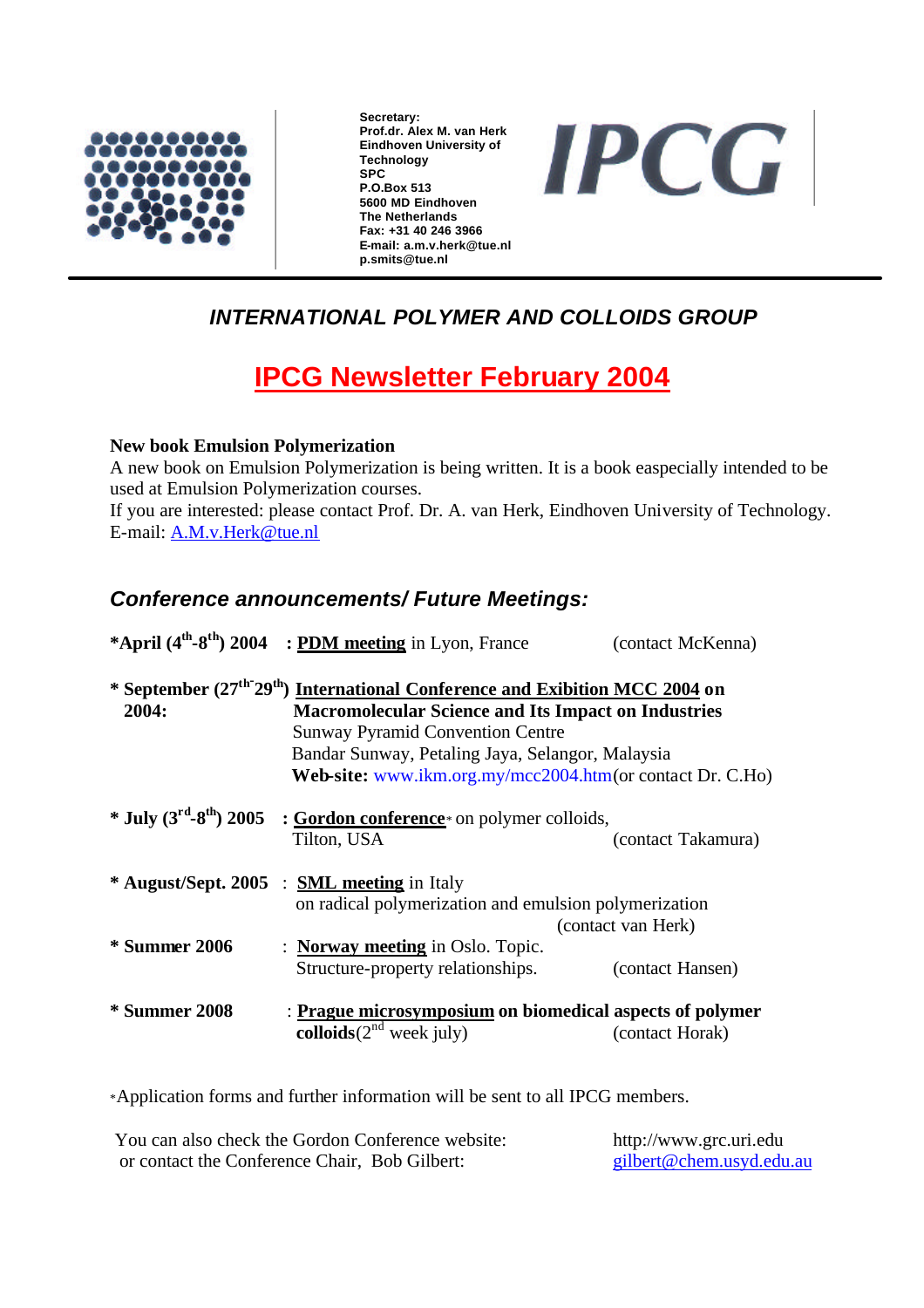| Dr. T.R. Aslamazova                 | Prof.Dr. J.M. Asua                                  |  |
|-------------------------------------|-----------------------------------------------------|--|
| Russian Academy of Science          | The University of the Basque Country                |  |
| Leninsky Prospect 31                | Institute for Polymer Materials (POLYMAT)           |  |
| 117915 Moscow                       | Apto 1072                                           |  |
| <b>RUSSIA</b>                       | 20080 San Sebastian SPAIN                           |  |
| Fax: +7 095 952 53 08               | Fax: +34-943-212236                                 |  |
| sovet@serv1.phyche.ac.ru            | qppasgoj@sq.ehu.es                                  |  |
| Dr. K. Avramidis                    | Dr. J. Barton                                       |  |
| The Dow Chemical Company            | Polymer Inst, Slovak Acad. of Sciences              |  |
| <b>Ucar Emulsion Systems</b>        | Dubravska Cesta                                     |  |
| 410 Gregson Drive                   | 842 36 Bratislava                                   |  |
| <b>Carcy NC 27511</b><br><b>USA</b> | <b>SLOVAK REPUBLIC</b>                              |  |
| Fax: $+1-919-469-6797$              | Fax: +421 7 5477 5923                               |  |
| AVRAMIKS@DOW.COM                    | UPOLBART@SAVBA.SK                                   |  |
| Dr. E. Bartsch                      | Dr. D.R. Bassett                                    |  |
| Univ Mainz, Inst Phys Chem          | <b>UCar Emulsion Systems</b>                        |  |
| Jakob Welder Weg 15                 | 410 Gregson Drive                                   |  |
| D-55099 Mainz                       | Cary NC 27511                                       |  |
| <b>GERMANY</b>                      | <b>USA</b>                                          |  |
| Fax: +49 6131 39 2 4196             | Fax: $+1-919-469-6797$                              |  |
| bartsch@aak.chemie.uni-mainz.de     | bassettdaver@aol.com                                |  |
| Dr. Ir. S.A.F. Bon                  |                                                     |  |
| University of Warwick               |                                                     |  |
| Department of Chemistry             |                                                     |  |
| Coventry, West-Midlands             |                                                     |  |
| CV4 7AL<br><b>UNITED KINGDOM</b>    |                                                     |  |
| Fax: +44 24 7657 4009               |                                                     |  |
| s.bon@warwick.ac.uk                 |                                                     |  |
| Dr. F. Candau                       | Dr. B. Charleux                                     |  |
| (CRM-EAHP) Institute Charles Sadron | Laboratoire de Chimie Macromoleculaire              |  |
| 6 Rue Boussingault                  | Universite Pierre et Marie Curie                    |  |
| Strasbourg Cedex 67083              | Tour 44, Couloir 44-54, ler Etage, 4 place Jussieu, |  |
| <b>FRANCE</b>                       | F-75252 Paris Cedex 05                              |  |
| Fax: $+33-88-41-4099$               | <b>FRANCE</b>                                       |  |
| candau@ics.u-strasbg.fr             | Fax: +33 (1) 44 27 70 89                            |  |
|                                     | charleux $@ccr.jussieu.fr$                          |  |
| Prof. Dr. M.A. Cohen-Stuart         | Prof M. Cunningham                                  |  |
| Landbouwuniversiteit Wageningen     | Department of Chemical Engineering                  |  |
| Fysische & Colloidchemie            | Queen's University                                  |  |
| Dreijenplein 6                      | Kingston                                            |  |
| 6703 HB Wageningen                  | Ontario K7L 3N6 CANADA                              |  |
| Fax: +31-317-483-777                | Fax: $+1$ 613 533-6637                              |  |
| Martien.cohenstuart@wur.nl          | cunning@chee.queensu.ca                             |  |
| Dr. Do Ik Lee                       | Dr. S. Downing                                      |  |
| Designed Latex Res. Lab.            | <b>ICI</b> Paints                                   |  |
| 1604 Building                       | Wexham Road                                         |  |
| The Dow Chemical Co.                | Slough Berks SL2 5DS                                |  |
| Midland, Michigan 48674             | <b>ENGLAND</b>                                      |  |
| <b>USA</b>                          | Fax: +44-1753-578-218                               |  |
| Fax: $+1-517-638-6356$              | steve_downing@ici.com                               |  |
| dilee@aol.com                       |                                                     |  |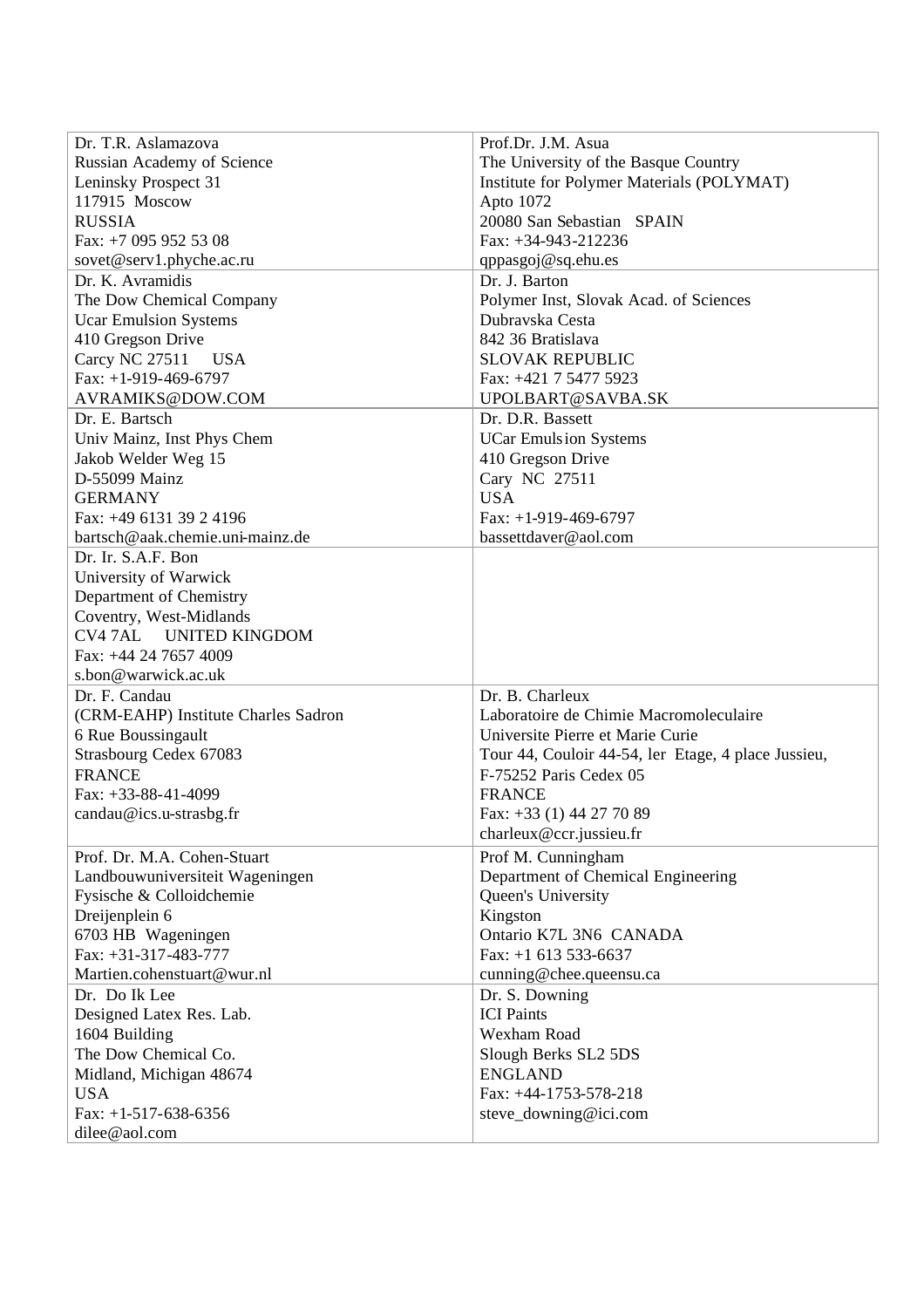| Abdel hamid Elaissari                 | Dr. M.S. El-Aasser                                |
|---------------------------------------|---------------------------------------------------|
| Unite Mixte CNRS                      | EPI, Lehigh University                            |
| Ecole Normale Superieure de Lyon      | 111 Research Drive,                               |
| 46, Allee D'Italie                    | Bethlehem PA 18015-4732                           |
| Lyon, Cedex 769364 FRANCE             | <b>USA</b>                                        |
| Fax: $+33-47-2728-533$                | Fax: $+1-610-758-5880$                            |
| hamid.elaissari@ens-lyon.fr           | mse0@lehigh.edu                                   |
| Dr. S. van Es                         |                                                   |
| <b>Surface Specialties</b>            |                                                   |
| Anderlecht Str. 33                    |                                                   |
| B-1620 Drogenbos                      |                                                   |
| <b>BELGIUM</b>                        |                                                   |
| Fax: +32 2 334 5976                   |                                                   |
| Steven.VanEs@UCB-Group.com            |                                                   |
| Prof.Dr. R.M. Fitch                   | Prof.dr. W.T. Ford                                |
| <b>Fitch and Associates</b>           | Oklahoma State University                         |
| <b>HCR 74 Box 24808</b>               |                                                   |
|                                       | Department of Chemistry PS107                     |
| 12 Codorniz Road                      | Stillwater, Oklahoma 74078-3071                   |
| El Prado NM 87529                     | <b>USA</b>                                        |
| <b>USA</b>                            | Fax +1-405 744 5946                               |
| Fax: $+1-505-776-5930$                | wtford@okstate.edu                                |
| bobfitch@newmex.com                   |                                                   |
| Dr. A.P. Gast                         | Prof.Dr. A.L. German                              |
| Dept. Chemical Engineering            | Eindhoven University of Technology                |
| <b>Stanford University</b>            | Dept of Polymer Chemistry and Coatings Technology |
| Stanford, Californie                  | PO Box 513                                        |
| 94305-5025 USA                        | 5600 MB Eindhoven                                 |
| Fax: $+1-415-725-7294$                | THE NETHERLANDS                                   |
| gast@mit.edu                          | Fax: +31 40 246-3966                              |
|                                       | a.l.german@tue.nl                                 |
| Prof.Dr. R.G. Gilbert                 | Dr. J.W. Goodwin                                  |
| Key Centre for Polymer Colloids - F11 | Interfacial Dynamics Corp.                        |
| University of Sydney                  | PO Box 3284                                       |
| Sydney NSW 2006                       | Tualatin OR 97062                                 |
| <b>AUSTRALIA</b>                      | <b>USA</b>                                        |
| Fax: $+61-2-351-8651$                 | Fax: $+1-503-684-4559$                            |
| gilbert@chem.usyd.edu.au              | jimgoodwin@compuserve.com                         |
| Dr. F.K. Hansen                       | Prof.Dr. A.M. van Herk                            |
| University of Oslo                    | Eindhoven University of Technology                |
| Department of Chemistry               | Dept of Polymer Chemistry and Coatings Technology |
| PO Box 1003 Blindern                  | PO Box 513                                        |
| 0315 OSLO<br><b>NORWAY</b>            | 5600 MB Eindhoven THE NETHERLANDS                 |
| Fax: +47-228-55542                    | Fax: +31 40 246-3966                              |
| f.k.hansen@kjemi.uio.no               | a.m.v.herk@.tue.nl                                |
| Dr. C. Ho                             | Prof. Dr. D. Horak                                |
| 5 Jalan SS4/8                         | Institute of Macromolecular Chemistry             |
| 47301 Petaling Jaya                   | Academy of Sciences the Czech Republic            |
|                                       | Heyrovskeho Sq. 2                                 |
| Selangor,<br><b>MALAYSIA</b>          | 162 06 Prague                                     |
|                                       |                                                   |
| Fax: $+60-3-787-6625$                 | <b>CZECH REPUBLIC</b>                             |
| $cc1$ ho@pd.jaring.my                 | Fax: 420-296-809 420                              |
|                                       | horak@imc.cas.cz                                  |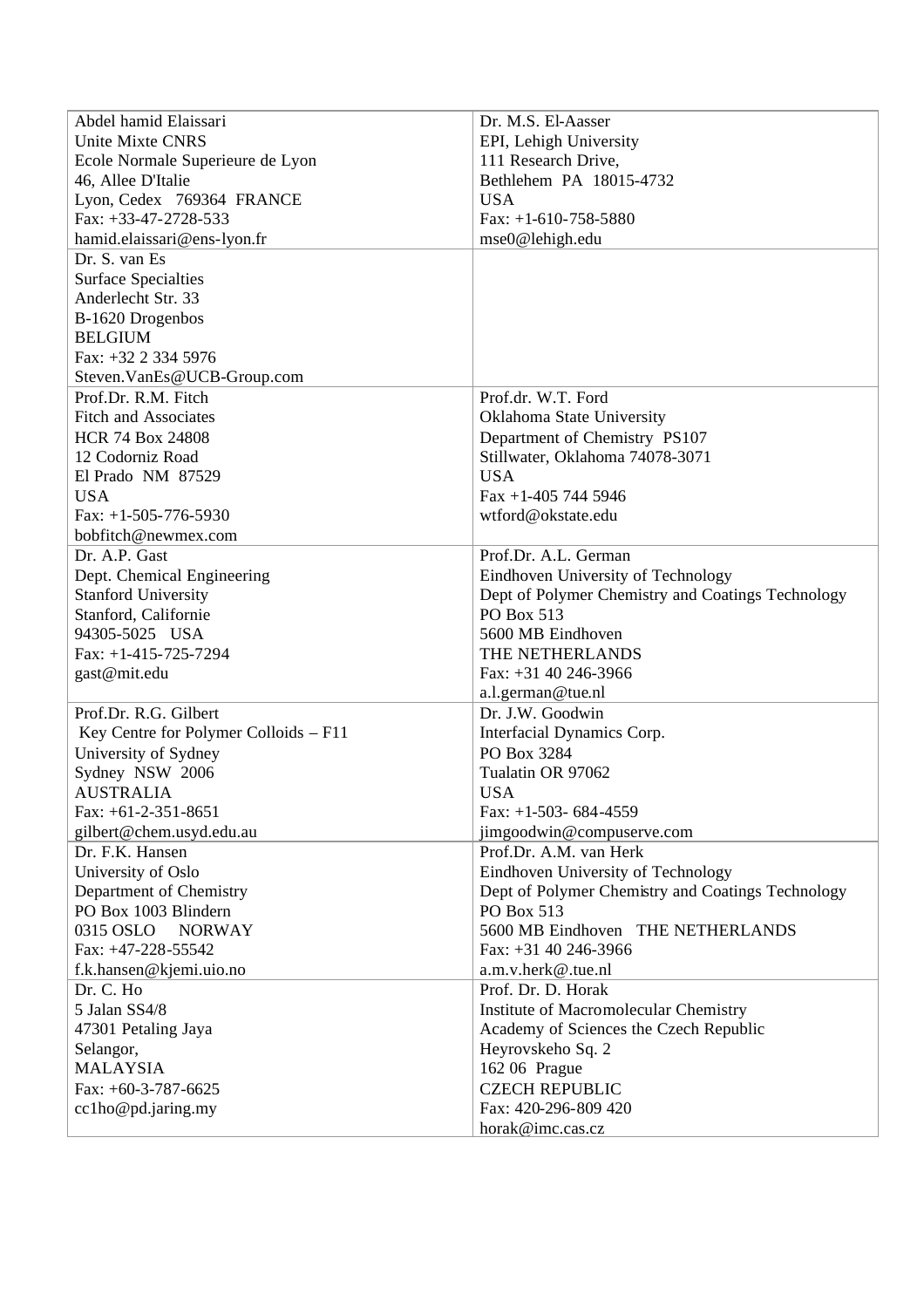| Dr.N. Ise                                    | Dr. S. Jayasuriya                                           |  |
|----------------------------------------------|-------------------------------------------------------------|--|
| 23 Nakanosaka                                | S.C. Johnson Polymer                                        |  |
| Kamigamo, Kita-ku,                           | 8310 16th Street, PO Box 902                                |  |
| Kyoto 603-8024.                              | Sturtevant, WI. 53177-0902                                  |  |
| <b>JAPAN</b>                                 | <b>USA</b>                                                  |  |
| Fax: $+81-75-701-3833$                       | Fax: $+1-414-631-4039$                                      |  |
| norioise@ip.media.kyoto-u.ac.jp              | Sunil.Jayasuriya@JWP.Com                                    |  |
| Dr. J.G.H. Joosten                           | Ola Karlsson                                                |  |
| <b>DSM Research, PAC</b>                     | Lund University, Dep.of Polymer Science & Engineering       |  |
| PO Box MD Geleen                             | P.O. Box 124                                                |  |
| THE NETHERLANDS                              | Lund SE-221 00 SWEDEN                                       |  |
| Fax: $+31$ 46 4461-200                       | Fax: $+46-4622-24-115$                                      |  |
| jacques.joosten@DSM.com                      | ola.karlsson@polymer.LTH.SE                                 |  |
| Dr. H. Kawaguchi                             | Dr. J. Keddie                                               |  |
| 3-14-1 Hiyoshi                               | Department of Physics                                       |  |
| Kohoku-ku                                    | University of Surrey                                        |  |
| Yokohama 223                                 | Guildford, Surrey GU2 7XH                                   |  |
| <b>JAPAN</b>                                 | <b>UNITED KINGDOM</b>                                       |  |
| Fax: $+81-45-562-7625$                       | Fax: +44 1483 686781                                        |  |
| haruma@applc.keio.ac.jp                      | J.Keddie@surrey.ac.uk                                       |  |
| Prof. J. Kim                                 | Dr. G. Koper                                                |  |
|                                              | Laboratory of Physical Chemistry                            |  |
| Department of Chemical Engineering           |                                                             |  |
| Yonsei University                            | Delft University of Technology                              |  |
| 134 Sinchon-dong                             | Julianalaan 136, 2628 BL Delft                              |  |
| Seodaemoon-Ku Seoul 120-749 KOREA            | THE NETHERLANDS                                             |  |
| Fax: $+82-2-312-0305$                        | Fax: +31 71 527 4397/4537                                   |  |
| jayhkim@yonsei.ac.kr                         | g.j.m.koper@tnw.tudelft.nl                                  |  |
| Dr. Ed. Kostansek                            | Dr. I.M. Kreiger                                            |  |
| Rohm and Haas Co.                            | 3460 S Green Rd # 101                                       |  |
| <b>Research Labs</b>                         | Beachwood OH 44122                                          |  |
| 727 Norristown Rd.                           | <b>USA</b>                                                  |  |
| P.O. Box 904                                 | Fax: $+1-216-921-6145$                                      |  |
| Spring House, PA 19477-0904<br><b>USA</b>    | imk@po.cwru.edu                                             |  |
| Fax: $+1-215-619-1629$                       |                                                             |  |
|                                              |                                                             |  |
| rbpeck@rohmhaas.com<br>Prof. Dr. P.A. Lovell |                                                             |  |
|                                              | Dr. J. Lyklema                                              |  |
| <b>Manchester Materials Science Centre</b>   | Depart of Physical & Colloid Chemistry                      |  |
| University of Manchester/UMIST               | Wageningen Agricultural University<br>PO Box 8038           |  |
| <b>Grosvenor Street</b>                      |                                                             |  |
| Manchester M1 7HS UNITED KINGDOM             | 6700 EK Wageningen. THE NETHERLANDS<br>Fax: +31 317 483-777 |  |
| Fax: +44 161 200-3586                        |                                                             |  |
| pal@umist.ac.uk                              | Hans.Lyklema@wur.nl                                         |  |
| Prof. Dr.Timothy F. McKenna                  | Dr. C.J. McDonald                                           |  |
| LCPP-CNRS/ESCPE-Lyon                         | Dow Chemical NA                                             |  |
| 43 Blvd du 11 Novembre 1918                  | Emulsion Polymers R&D                                       |  |
| B.P. 2077                                    | 1604 Building                                               |  |
| 69616 Villeurbanne Cedex                     | Midland, MI 48674                                           |  |
| <b>FRANCE</b>                                | <b>USA</b>                                                  |  |
| Fax: +33- 4 72 43 17 68                      | Fax: $+1-517-638-6356$                                      |  |
| mckenna@cpe.fr                               | cjm@cjmcdonald.com                                          |  |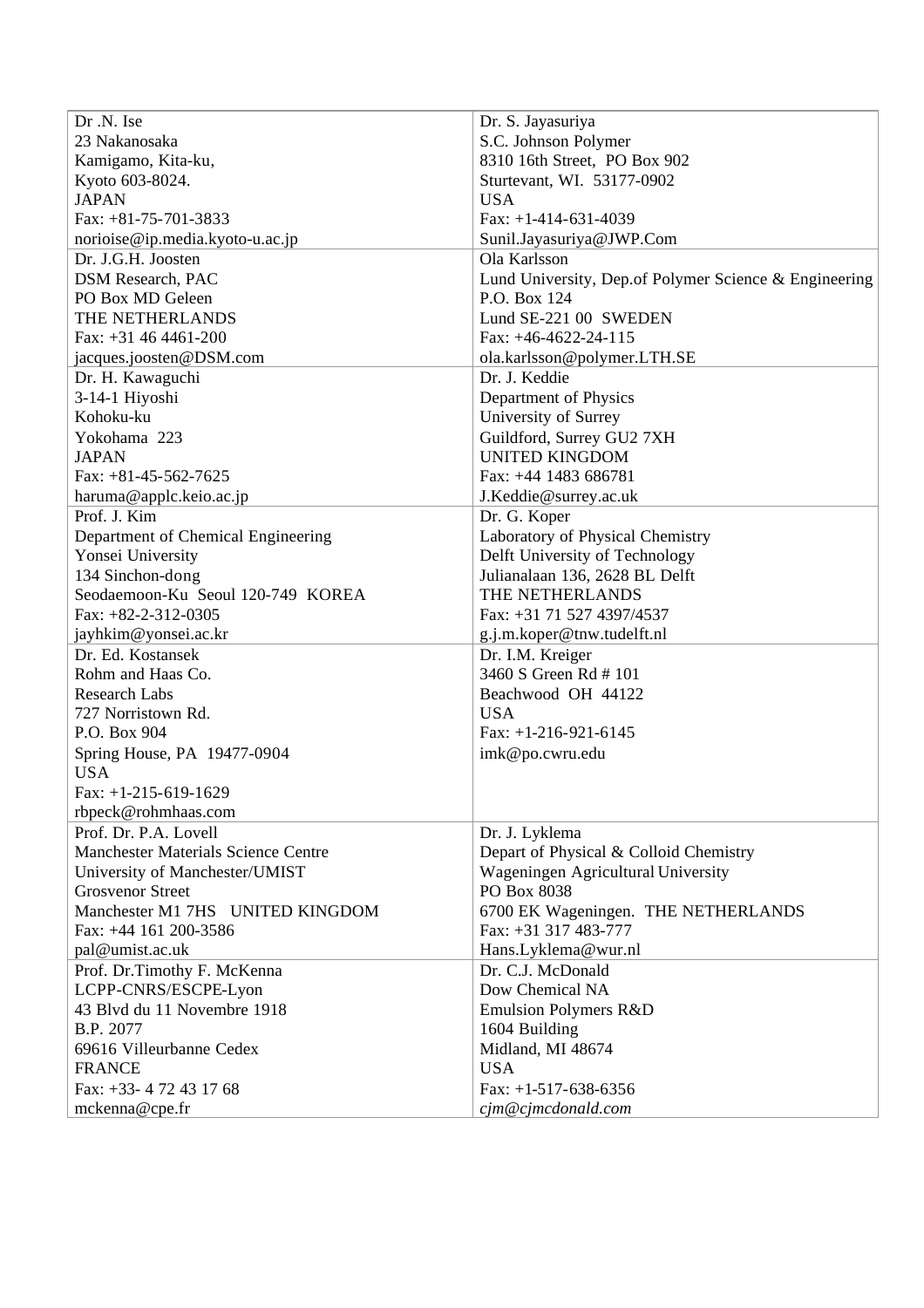| Dr. M. Nomura                          | Dr. M. Okubo                           |  |
|----------------------------------------|----------------------------------------|--|
| Department of Materials Science & Eng. | Dept of Chemical Science & Engineering |  |
| Fukui University Fukui                 | Faculty of Engineering                 |  |
| <b>JAPAN 910</b>                       | Kobe University                        |  |
| Fax/Tel:+81-776-27-8626                | Kobe 657 JAPAN                         |  |
| nomuram@matse.fukui-u.ac.jp            | Fax: +81 78 803-1169                   |  |
|                                        | okubo@cx.kobe-u.ac.jp                  |  |
| Dr. T. Okubo                           | Dr. R.H. Ottewill                      |  |
| Department of Applied Chemistry        | School of Chemistry                    |  |
| Gifu University, Fac. of Engineering   | University of Bristol                  |  |
| Gifu 501-1193                          | <b>Cantock's Close</b>                 |  |
| <b>JAPAN</b>                           | <b>BRISTOL BS6 7HU</b>                 |  |
| Fax: +81 58 230-1893                   | <b>ENGLAND</b>                         |  |
| okubotsu@apchem.gifu-u.ac.jp           | Fax: +44-1329-834 745                  |  |
|                                        | ron.ottewill@bris.ac.uk                |  |
| Dr. R. Pelton                          | Prof. Dr. C. Pichot                    |  |
| Dept of Chem. Engineering              | Ecole Normale Superieure de Lyon       |  |
| <b>McMaster University</b>             | <b>CNRS-bioMerieux</b>                 |  |
| Hamilton, Ontario                      | 46, allée d'Italie                     |  |
| CANADA L8S 4L7                         | 69364 Lyon Cédex 07. FRANCE            |  |
| Fax: $+1$ 905 528-5114                 | Fax: +33 4 7272-8533                   |  |
| peltonrh@mcmaster.ca                   | christian.pichot@ens-bma.cnrs.fr       |  |
| Dr. I. Piirma                          | Dr. G.W. Poehlein                      |  |
| The University of Akron                | 407 South Henry Street                 |  |
| Institute of Polymer Science           | Alexandria, VA 22314-5901              |  |
| Akron OH 44325-3909                    | <b>USA</b>                             |  |
| <b>USA</b>                             | Fax: $+1$ 703 837-1109                 |  |
| Fax: $+1$ 303 972-5290                 | GSPoehlein@aol.com                     |  |
| irja@uakron.edu                        |                                        |  |
| Dr. G. Riess                           | Dr. S. Rimmer                          |  |
|                                        |                                        |  |
| <b>Ecole National Superierie</b>       | Department of Chemistry                |  |
| de Chimie de Mulhouse                  | University of Sheffield                |  |
| 3 rue a Werner                         | Sheffield S3 7HF                       |  |
| 68093 Mulhouse Cedex FRANCE            | <b>UNITED KINGDOM</b>                  |  |
| Fax: +33 3 89 33 68 54                 | Fax: +44 114 273 8673                  |  |
| G.Riess@univ-mulhouse.fr               | S.Rimmer@sheffield.ac.uk               |  |
| Dr. W.B. Russel                        | Carsten Schellenberg                   |  |
| Dept of Chem. Engineering              | Ciba Specialty chemicals inc           |  |
| Princeton University                   | R&D Coating effects                    |  |
| Olden Street                           | R-1038.3.17                            |  |
| Princeton, NJ 08544                    | Basel, 4002 SWITSERLAND                |  |
| <b>USA</b>                             | Fax: +41-616-36-8978                   |  |
| Fax: $+1$ 609 258-0211                 | carsten.schellenberg@cibasc.com        |  |
| wbrussel@princeton.edu                 |                                        |  |
| Prof. J. Schork                        | Prof. S. Slomkowski                    |  |
| School of Chemical Engineering         | Polish Academy of Science              |  |
| Georgia Tech                           | Centre for Mol. & Macromol Studies     |  |
| Atlanta, GA 30332-0100                 | Sienkiewicza 112                       |  |
| <b>USA</b>                             | PL-90363 Lodz<br><b>POLAND</b>         |  |
| Fax: $+1$ 404 894-2866                 | Fax: +48 42 6847 126                   |  |
| joseph.schork@che.gatech.edu           | staslomk@bilbo.cbmm.lodz.pl            |  |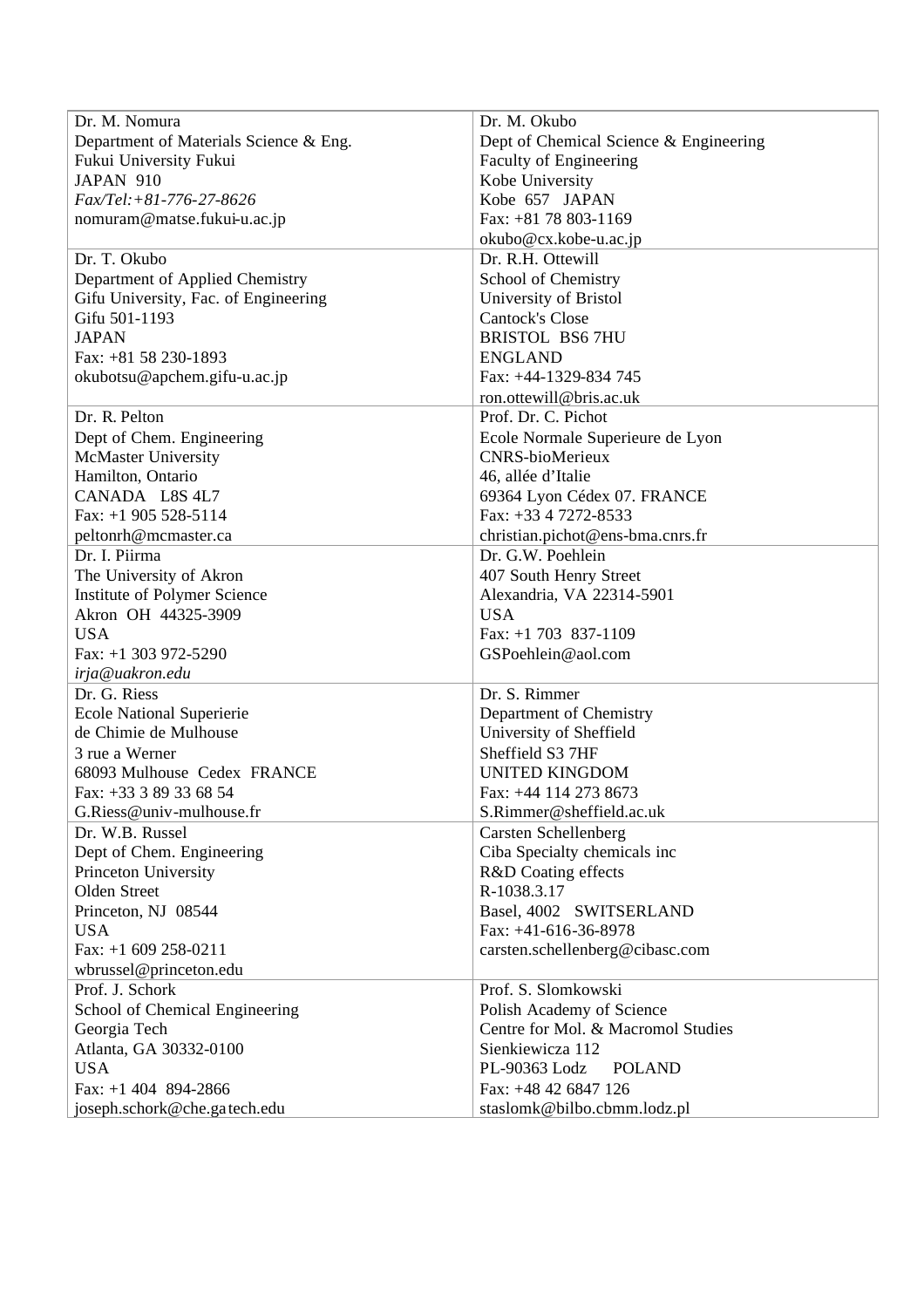| Prof. J. Snuparek                                   | Dr. P.R. Sperry                  |  |
|-----------------------------------------------------|----------------------------------|--|
| Department of Polymeric Materials                   | 49 Woodview Drive                |  |
| University of Pardubice                             | Doylestown                       |  |
| 532 10 Pardubice                                    | PA 18901                         |  |
| <b>CZECH REPUBLIC</b>                               | <b>USA</b>                       |  |
| Fax: $+420-46-603-7068$                             | Fax: $+1$ 215 348-0654           |  |
| Jaromir.Snuparek@upce.cz                            | sperry@fast.net                  |  |
| Dr. D.C. Sundberg                                   | Dr. K. Takamura                  |  |
| Univ. of Newhampshire                               | <b>BASF</b> Corporation          |  |
| VP for Research, T-Hall 107                         | <b>Industrial Products</b>       |  |
| 105 Main Street                                     | 11501 Steel Creek Road           |  |
| Durham, NH. 03824-3547 USA                          | Charlotte NC 28273<br><b>USA</b> |  |
| Fax: $+1$ 603 862-3617                              | Fax: $+1$ 704 587-8294           |  |
| dcs@christa.unh.edu                                 | takamuk@basf.com                 |  |
| Dr. K. Tauer                                        | Dr. J.W. Taylor                  |  |
| Max Planck Institut fuer Kolloid                    | S.C. Johnson Polymer             |  |
| und Grenzflaechenforschung                          | PO Box 902, MS 712               |  |
| 14424 Potsdam                                       | Sturtevant, WI 53177-0902        |  |
| <b>GERMANY</b>                                      | <b>USA</b>                       |  |
| Fax: +49 331 567 9512                               | Fax: $+1$ 414 631-4039           |  |
| Klaus.Tauer@mpikg-golm.mpg.de                       | James.Taylor@JWP.Com             |  |
| Dr. T.G.M. van de Ven                               | Dr. A. Vrij                      |  |
| Pulp & Paper Research Centre                        | Rijksuniversiteit te Utrecht     |  |
| McGill University                                   | van't Hoff Laboratorim           |  |
| 3420 University Street                              | Padualaan 8                      |  |
| Montreal H3A 2A7                                    | 3584 CH Utrecht                  |  |
| <b>CANADA</b>                                       | NETHERLANDS                      |  |
| Fax: $+1$ 514 398-6256                              | Fax: +31 30 533-870              |  |
| theodorus.vandeven@staff.mcgill.ca                  | a.vrij@chem.uu.nl                |  |
| Dr. N. Wagner                                       | Dr. J. Waters                    |  |
| Center for Molecular and Engineering Thermodynamics | Oak House                        |  |
| University of Delaware                              | 1 Lumley Close                   |  |
| Newark, DE 19716                                    | Kenton, Devon                    |  |
| <b>USA</b>                                          | United Kingdom EX6 8HT           |  |
| Fax: $+1$ 302 831-1048                              | waters@firdale.fsbusiness.co.uk  |  |
| wagner@che.udel.edu                                 |                                  |  |
| Dr. N.S.J. Williams                                 | Dr. M. Winnik                    |  |
| <b>ICI</b> Paints                                   | Dept of Chemistry                |  |
| R&D Services Department                             | University of Toronto            |  |
| Wexham Road                                         | Ontario M5S 1A1                  |  |
| Slough, Berkshire                                   | <b>CANADA</b>                    |  |
| SL2 5DS UNITED KINGDOM                              | Fax: $+1$ 416 978-0541           |  |
| Fax: +44-1753-539-855                               | mwinnik@chem.utoronto.ca         |  |
| neal williams@ici.com                               |                                  |  |
| Dr. H. Zecha                                        | Dr. C.F. Zukoski                 |  |
| Wacker-Chemie GMBH                                  | Dept of Chemical Engineering     |  |
| L-K-E Johannes Hess Strasse 24                      | 107 Roger Adams Lab, Box C-3     |  |
| Burghausen, D-084480                                | 1209 W. California Street        |  |
| <b>GERMANY</b>                                      | Urbana, IL 61801                 |  |
| Fax: +49 8677 835789                                | <b>USA</b>                       |  |
| zechah@apci.com                                     | Fax: $+1$ 217 244-8068           |  |
|                                                     | czukoski@vivc.edu                |  |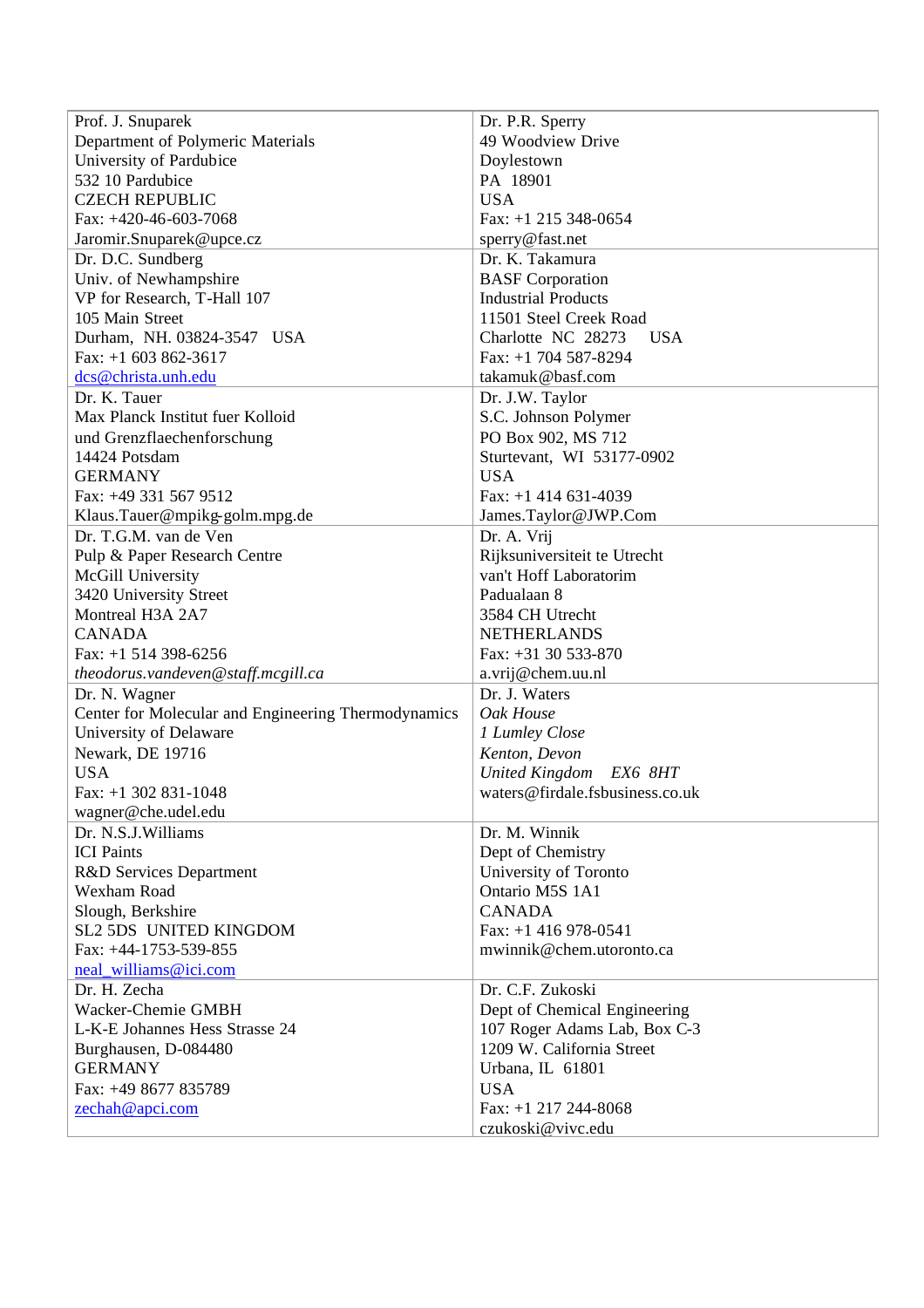# **INTERNATIONAL POLYMER COLLOIDS GROUP NEWSLETTER**

Contribution from the Institute for Polymer Materials "POLYMAT" and Grupo de Ingeniería Química, Facultad de Ciencias Químicas, Universidad del País Vasco, Apdo. 1072, E-20080 Donostia-San Sebastián, Spain.

# *Reported by José M. Asua February 2004 Recently published articles*

# **KNOWLEDGE-BASED DEVELOPMENT OF EMULSION POLYMERIZATION PROCESSES FOR TAYLORING OF POLYMER LATEX PROPERTIES**

*O. Elizalde, E. Aramendia, P. Ilundain, R. Salazar, D. Alvarez, L. Da Cunha, J. Grade, T. Blease, M.J. Barandiaran, J.R. Leiza,J.C. de la Cal, J.M. Asua* Progress Colloid & Polym. Sci. 124, 1 (2003). (Abstract in the previous IPCGN).

# **A NEW MODEL FOR RADICAL DESORPTION IN EMULSION POLYMERIZATION** *J.M.Asua*

Macromolecules, 36(16), 6245 (2003). (Abstract in the previous IPCGN).

# **OPTIMAL SURFMER ADDITION POLICY IN EMULSION POLYMERIZATION**

*E. Aramendia, M.J. Barandiaran, J.M. Asua* Comptes Rendues Chimie, 6, 1313 (2003). (Abstract in the previous IPCGN).

# **MODIFICATION OF THE MICROSTRUCTURE IN EMULSION POLYMERS**

*P. Ilundain, D. Alvarez, L. Da Cunha, R. Salazar, M.J. Barandiaran,, J.M. Asua* J. Polym. Sci. Part A: Polym. Chem. 41,3744 (2003). (Abstract in the previous IPCGN).

# **SYNTHESIS OF CORE/SHELL LATEXES IN A CONTINUOUS STIRRED TANK REACTOR**

*C. Landier, M.J. Barandiaran,X. Drujon, J.M. Asua* Ind. & Eng. Chem. Res. 43, 700 (2004). (Abstract in the previous IPCGN).

# **MODELING AND OPTIMIZATION OF POSTPOLYMERIZATION PROCESSES**

*P. Ilundain, R. Salazar, D. Alvarez, L. Da Cunha, M.J. Barandiaran, J.M. Asua* Ind. & Eng. Chem. Res. 43(5), 1244 (2004). (Abstract in the previous IPCGN).

# **DEVELOPMENT OF A COUPLED VISCOSITY-POLYMERIZATION MODEL FOR THE SYNTHESIS OF HIGH SOLIDS-LOW VISCOSITY LATEXES M. Do Amaral, S. van Es, J.M. Asua**

Macromolecular Theory & Simulations 13, 107 (2004). (Abstract in the previous IPCGN).

# **NOVEL INSIGHT INTO THE MINIEMULSIFICATION PROCESS: CFD APPLIED TO ULTRASONIFICATION**

# **M. Do Amaral, A. Arevalillo, J.L. Santos, J.M. Asua**

Progress Colloid & Polym. Sci. 124, 103 (2003).

Miniemulsion and miniemulsion polymerization are experiencing a recent revival. However, in spite of the multitude of publications on miniemulsion, some fundamental aspects still remain unclear, like the influence on miniemulsion characteristics by a given emulsification device. In this work, *Computational Fluid Dynamics* CFD, was used to further elucidate the miniemulsification process during sonication. The flow pattern given by CFD was used as input for the model of the evolution of droplet size distribution. The effect of the intensity of the ultrasound device, the effect of agitation, as well as the effect of geometry of the system on the miniemulsion final droplet size distribution were analysed.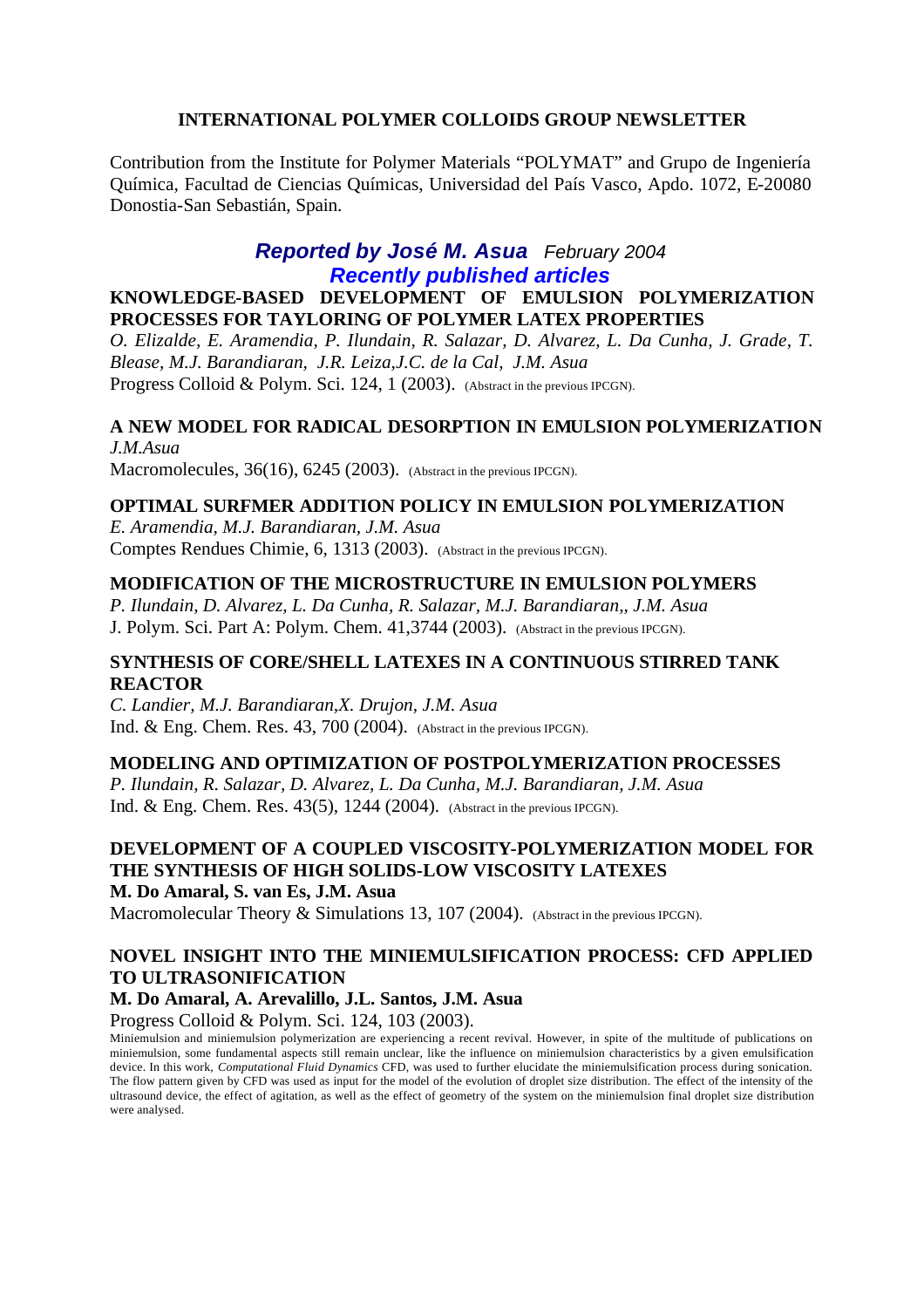# **POST-POLYMERIZATION VS DEVOLATILIZATION FOR MONOMER REMOVAL IN LATEXES**

# *R. Salazar, D. Alvarez, P. Ilundain, L. Da Cunha, M.J. Barandiaran, J.M. Asua*

Progress Colloid & Polym. Sci. 124, 116 (2003).

The efficiency of post-polymerization and devolatilization for residual monomer and VOC removal was investigated. It was found that mass transfer from aqueous phase to gas phase was the rate-determining step for devolatilization. The effect of the thermodynamic equilibrium coefficients on the latex devolatilization efficiency was studied. A strategy in which post-polymerization and devolatilization was applied simultaneously was found to be the most efficient in both the removal of the residual monomer and VOC present in the latex, since it took advantage of both processes.

## **KNOWLEDGE-BASED CONTROL OF EMULSION POLYMERIZATION: TAYLORING ADHESIVE PROPERTIES**

## *O. Elizalde, M. Vicente, C. Plessis, J.R. Leiza, J.M. Asua*

#### J. Coating Technology, 1, 45 (2004).

An on-line control strategy to produce copolymer latexes with desired adhesive properties (resistance to shear and resistance to peel) has been developed. The strategy required a quantitative model relating adhesive properties and molecular weight distribution that was built using partial least squares regression. The model was used to determine the set-point trajectories of the monomers and chain transfer agent that are used as manipulated variables in the control strategy. The control strategy was experimentally verified to produce a n-butyl acrylate/styrene copolymer latex with a resistance to shear of 1310s and resistance to peel of 3.1 N/100 mm.

# **EMULSION POLYMERIZATION: FROM FUNDAMENTAL MECHANISMS TO PROCESS DEVELOPMENTS** *J.M. Asua*

#### J. Polym. Sci. Part A: Polym. Chem. 42(5), 1025 (2004).

Emulsion polymers are "products-by-process" whose main properties are determined during polymerization. In the current scenario of margins reduction, increasing competition and public sensitivity to environmental issues, the challenge is to achieve an efficient production of high quality materials in a consistent, sage and environmental friendly way. This highlight reviews the investigations carried out at The University of the Basque Country to develop a knowledge-based strategy to achieve these goals. First, the research in fundamental mechanisms is discussed. This includes studies in radical entry and exit, oil-soluble initiators, propagation rate constants of acrylic monomers, processes involved in the formation of branched and crosslinked polymers, microstructure modification by postreaction operations, formation of particle morphology, and reactive surfactants. The advanced mathematical models developed in the group are also reviewed. In the second part, the advances in process development (optimisation, on-line monitoring and control, monomer removal, production of high solids low viscosity latexes and process intensification) are presented.

## **Coming articles**

# **MULTIMONOMER EMULSION COPOLYMERIZATION IN PRESENCE OF INHIBITORS**

*M. Zubitur S. Ben Amor, C. Bauer, B. Amram, M. Agnely, J.R. Leiza, J.M.Asua* Chem. Eng. J. (accepted). (Abstract in the previous IPCGN).

## **ASSESSING THE ENVIRONMENTAL COST OF RECENT PROGRESSES IN EMULSION POLYMERIZATION** *M. do Amaral*

Reactive & Functional Polymers (accepted) (Abstract in the previous IPCGN).

AMINO, CHLOROMETHYL AND ACETAL-FUNCTIONALIZED LATEX PARTICLES FOR IMMUNOASSAYS: A COMPARATIVE STUDY

*M.P. Sanz Izquierdo, A. Martín-Molina, J. Ramos, A. Rus, L. Borque, J. Forcada, F. Galisteo-González*

## Journal of Inmunological Methods (accepted)

Latex particles with different functionalized surface groups (amino, acetal and chloromethyl) for the covalent linking of protein molecules were synthesized and characterized. Immunopurified antibodies anti-ferritin were then covalently coupled with a mean efficiency rate (protein covalently bound to latex particles with respect to the total amount of protein added) of 60 %. The reagents developed were applied to the measurement of serum ferritin concentration in a turbidimetric procedure, showing a good measuring range and a lowest detection limit of 3.5 ng/mL in the case of the amino-modified particles. These immunological reagents were compared with a commercial nephelometric method, showing a good linear correlation in all cases but no transferibility in the acetal and chloromethyl latexes with additional carboxyl groups, probably due to interferences with other serum components. The differences among latexes found in this paper indicate that for each type of particle it would be necessary to optimise the assay conditions, in order to achieve a maximum immunoreactivity.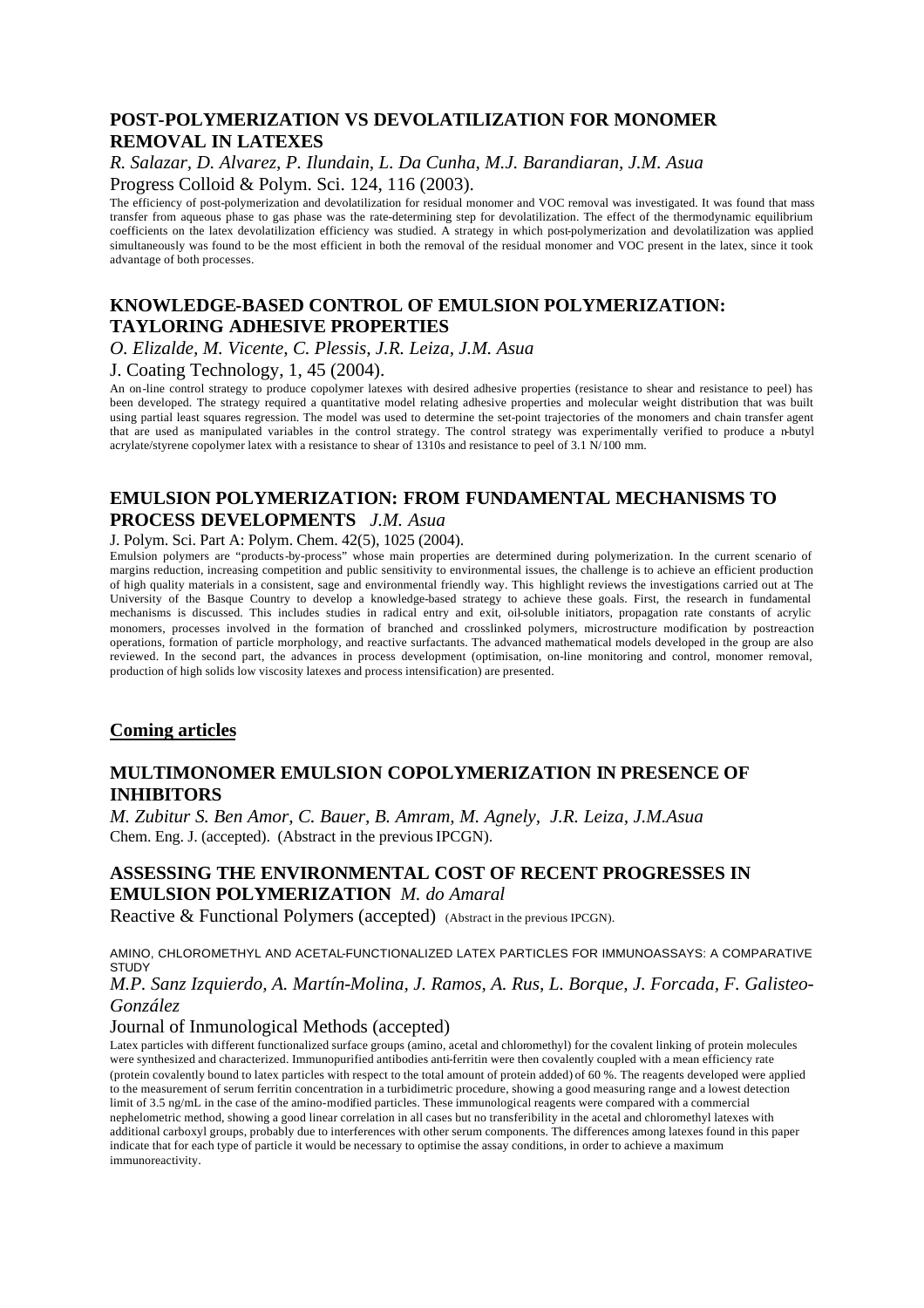## **Submitted articles**

## **BRANCHING AND CROSSLINKING IN EMULSION POLYMERIZATION**

*L. Bouvier-Fontes, R. Pirri, G. Arzamendi, J.M. Asua, J.R. Leiza* Macromolecular Symposia (Abstract in the previous IPCGN).

# **ON-LINE MONITORING OF ALL-ACRYLIC EMULSION POLYMERIZATION REACTORS BY RAMAN SPECTROSCOPY**

*O. Elizalde, J.R. Leiza, J.M. Asua*

Macromolecular Symposia (Abstract in the previous IPCGN).

#### Towards the Production of Green/Odorless Latexes

*R. Salazar, D. Alvarez, P. Ilundain, L. Da Cunha, M.J. Barandiaran, J.M. Asua*

#### Reactive & Functional Polymers

The main aspects of postpolymerization and devolatilization for cleaning industrial latexes were analysed. Monomer partitioning was studied finding that most of the monomer was in the polymer particles, independently of its water solubility. The knowledge of the mechanisms involved in monomer removal by postpolymerization allowed the development of a mathematical model, able to predict both monomer removal and new VOCs formation when the very efficient organic hydroperoxides were used as initiators. Using this model, the optimal conditions for the removal of the residual monomer in a minimum process time and minimizing the production of new VOCs were determined.

Devolatilization involves the mass transfer of monomers and VOCs from polymer particles to the aqueous phase and from this phase to the gas phase. The latter is the rate determining step. In this work, the effect of one of the variables involved in this stage, that is, the gas flow rate on the devolatilization efficiency was studied, and the relationship between the minimum gas flow rate and total process time, needed to reach a know VOC content, was determined.

#### Reactive Surfactants in Emulsion Polymers

## *E. Aramendia, J. Mallegol, E. Aramendia, J. Mallegol, C. Jeynes, J. Grade, T. Blease, M.J. Barandiaran, J.L. Keddie, J.M. Asua*

#### Reactive & Functional Polymers

The aim of this work is to contribute to the understanding of the mechanism of polymerization of reactive surfactants (surfmers) in the high solids content emulsion polymerization of acrylic monomers as well as the effect of surfmers on film properties. The non-ionic Maxemul  $5011^{\text{TM}}$  surfmere is used here in emulsion polymerization. Our experimental study of the effect of the initiator type and the particle size of the seed on the surfmer incorporation into the acrylic polymer particles showed that the surfmer reacted mainly by copolymerization with the monomers in the enter shell of the polymer particles. The performance of acrylic and vinylic latexes synthesized with surfmers was investigated and compared to similar latexes stabilized by conventional surfactants. The use of surfmer showed better performance in test of freeze-thaw, water up-take, water permeability. This is likely due to the non-migratory character of the surfmer.

# **USING A COUPLED POLYMERIZATION-VISCOSITY MODEL TO DEVELOP KNOWLEDGE BASED STRATEGIES FOR THE SYNTHESIS OF HIGH SOLIDS-LOW VISCOSITY LATEXES. 1. BENCHMARKING WITH KNOWN POLYMERIZATION STRATEGIES** *M. do Amaral, S. van Es, J.M. Asua*

#### J. Appl. Polym. Sci.

The synthesis of high solids-low viscosity latexes generates great interest in both industry and academia. Currently, the know-how of polymerization procedures mostly relies on tacit knowledge and general rules-of-thumb. This work focuses on the use of a coupled polymerization-viscosity model to develop knowledge-based strategies for the preparation of concentrated aqueous polymer dispersions, for a monomer model composition typical of a pressure sensitive adhesive. Two of these strategies were experimentally assessed. One of the strategies consisted of charging two seeds of different size in the initial charge, whereas the other comprised the addition of shots of a latex with small particles. It is shown that the coupled model provides new insight, and helps establish a know-why methodology, which may in turn avoid the costly trial-and-error process.

# **USING A COUPLED POLYMERIZATION-VISCOSITY MODEL TO DEVELOP KNOWLEDGE BASED STRATEGIES FOR THE SYNTHESIS OF HIGH SOLIDS-LOW VISCOSITY LATEXES. 2. UNVEILING NEW POSSIBILITIES**

#### *M. do Amaral, S. van Es, J.M. Asua* J. Appl. Polym. Sci.

Multiple strategies for the synthesis of high solids-low viscosity latexes are known in modern polymer industry. The tenet of the know-how of these strategies is basically the polydispersity of the particle size distribution. However, polymerization procedures are often based on experience and tacit knowledge acquired with time and repetitive trial-and-errors procedures. Recently, a novel coupled polymerizationviscosity model has been proposed. The model contributed to the development of knowledge-based polymerization strategies.

This work presents the use of the model as a powerful tool to design new strategies for obtaining highly concentrated aqueous polymer dispersions. By incorporating some simplifying assumptions into the coupled model, the feasibility for synthesizing high solids latex with low viscosity of novel polymerization strategies was assessed.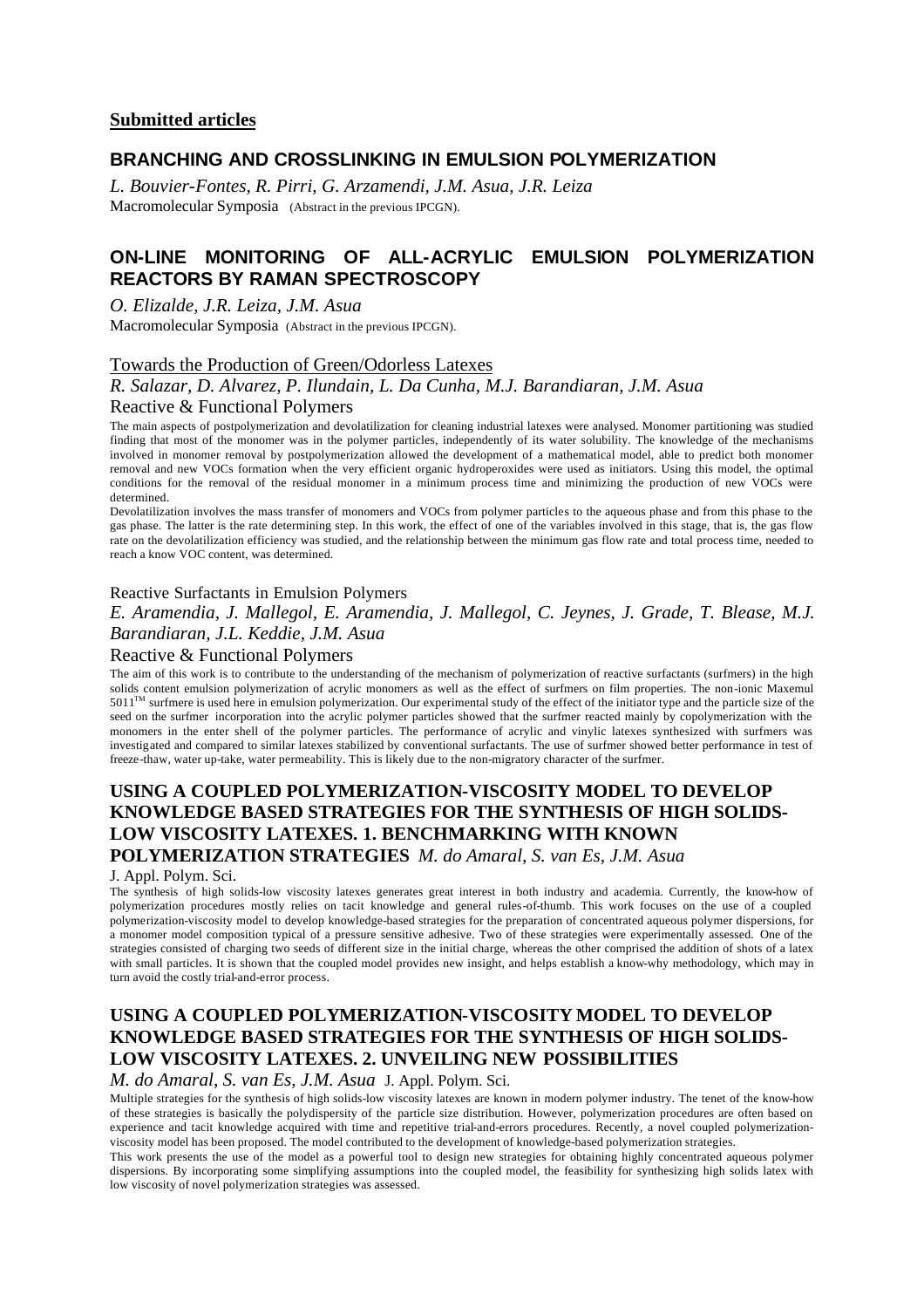# **FUNCTIONALIZED POLYMER COLLOIDS: SYNTHESIS AND COLLOIDAL**

## **STABILITY** *J. Forcada, R. Hidalgo-Alvarez*

#### Current Organic Chemistry

Functionalized polymer colloids were synthesized by emulsion polymerization having specific ionic groups on surface. In this review, a comprehensive study on the synthesis of functionalised polymer colloids is carried out. Monodisperse polymer colloids with acetal, aldehyde, chloromethyl, and amino functionalities were synthesized by a multistep emulsion polymerization process. In the first step, the seeds were synthesized by batch emulsion polymerization of styrene; and in the following steps, onto the previously formed polystyrene latex particles, the functional monomers were co- and/or terpolymerized. Some of the synthesized latexes were chosen as the polymeric support to carry out the covalent coupling with a protein and to test the utility of the latex-protein complexes formed in immunoassays. In addition, the colloidal stability of polymer colloids is theoretically and experimentally analysed. This study shows that classical DLVO theory can explain the stability of weakly charged polymer colloids. This is not sufficient in the case of highly charged polymer colloids using hydrophilic monomers. In such a system, the steric repulsion is not negligible and an electrosteric repulsion mechanism must be considered. Our interest has centered on studying this effect from a quantitative point of view. Although the method used contains five variables, it is possible to considerably reduce this number if some of them are calculated by alternative methods ( $\Psi_A \delta$ ) or taken from literature (A, $\chi$ ).

# **EFFECT OF THE PARTICLE SIZE DISTRIBUTION ON LOW SHEAR VISCOSITY OF HIGH SOLIDS CONTENT LATEXES** *M. do Amaral, S. Van Es, J.M. Asua*

#### Langmuir

The interest for the production of high solids content-low viscosity latexes is an active field of activity in both industry and academia. It is known that the viscosity of polymer dispersions has a clear dependence of the particle size distribution, PSD. An example is the rule-ofthumb that a bimodal PSD enables the reduction of the viscosity when compared to monomodal systems. In spite of important progress on theoretical work, unfortunately not much has been done in order to quantitatively predict the low shear viscosity of aqueous polymer dispersions as a function of complex PSD. In this work the capability of the low shear viscosity equation proposed by Sudduth (Sudduth, R.D., *J. Appl. Polym. Sci.*, **1993**, 48, **37**) to quantitatively account for the influence of both PSD and the physico-chemical characteristics of the dispersions is experimentally assessed. An analysis consistent with theoretical concepts of the data through the proposed semi-empirical correlations is proposed. Next, using the values of the parameters of the viscosity equation obtained experimentally, the effect of a 70% solids content latex on the low shear viscosity is examined.

# **SEEDED SEMIBATCH EMULSION COPOLYMERIZATION OF N-BUTYL ACRYLATE AND METHYL METHACRYLATE**

#### *O. Elizalde, M.C. Arzamendi, J.R. Leiza and J.M. Asua*

The kinetics and polymer microstructure of the seeded semibatch emulsion copolymerization of n-BA/MMA were investigated in this work. Free monomer concentration and solids content were determined online by means of FT-Raman spectrosocopy. The kinetics, gel fraction and molecular weight distribution were determined for several semibatch reactions of different monomer composition. The experiments show that increasing the amount of MMA in the recipe (from 90/10 to 50/50 n-BA/MMA in mol) instantaneous conversion increases, whereas gel content decreases and sol molecular weight has not a defined trend. A mathematical model was used to analyze the experimental data.

Ind. Eng. Chem. Res.

# **DETERMINING THE BEST REACTION CALORIMETRY TECHNIQUE: THEORETICAL DEVELOPMENT**

#### *R. Gesthuisen, S. Krämer, G. Niggemann, J.R. Leiza, J.M. Asua*

Reaction calorimetry is a powerful technique for process monitoring as it allows the estimation of the heat of reaction *QR,* which can be used to determine conversion. In addition, under sorne circumstances, the overall heat transfer coeflicient *k,* which is useful for maximizing production and for safety analysis, can be estimated. Currently, there is no single technique to estimate both the heat of reaction *QR* and the overall heat transfer coeflicient *k* for the whole range of reactor sizes simultaneously. For small reactors, oscillation calorimetry is a method to estimate *QR* and *k* simultaneously, whereas the solution of the heat balance equations or state estimators such as an Extended Kalman Filter (EKF), which use the heat balance model, perform better for large reactors. However, the reactor size limit of each technique is unknown, and perhaps more importantly, it is not known if the application ranges of the two techniques overlap. This article addresses this problem by comparing the performance of oscillation calorimetry and heat balance calorimetry using a state estimator in simulation studies for reactors of intermediate size.

Computer & Chem. Eng.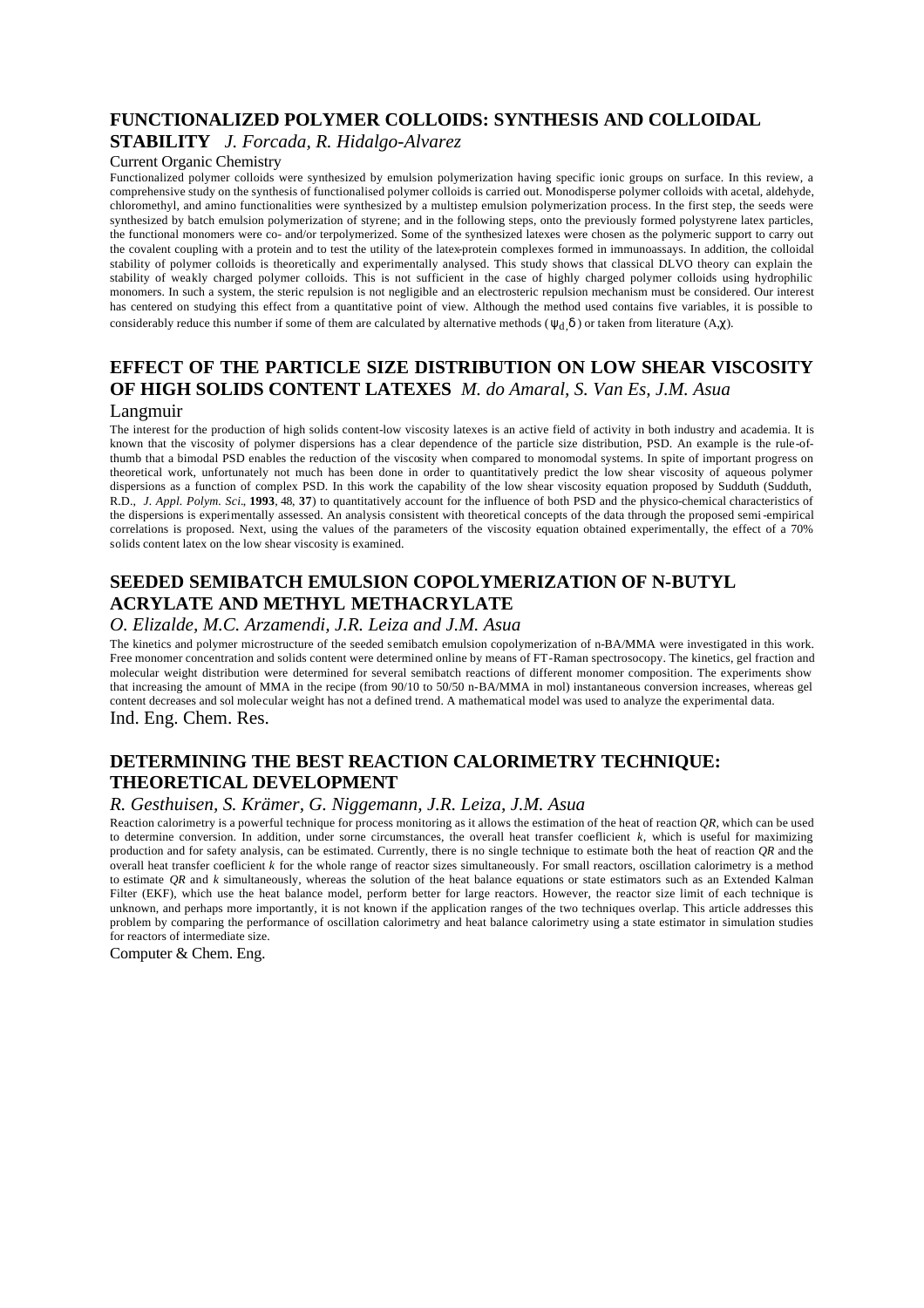# *Contribution to IPCG newsletter 2004* **Prof. Dr. Eckhard Bartsch**

Institut für Physikalische Chemie Universität Mainz Jakob-Welder-Weg 15 D-55099 Mainz, Germany phone: +49 6131 39 2 2490 Fax: +49 6131 39 2 4196 Email: bartsch@uni-mainz.de

# **Titles and Abstracts of unpublished papers**

# **MECHANISTIC STUDIES ON PARTICLE NUCLEATION IN THE BATCH EMULSION POLYMERISATION OF n-BUTYL ACRYLATE CONTAINING MULTIFUNCTIONAL MONOMERS.**

K.I.SURESH $^{1,2}$ , JENS OTHEGRAVEN $^{1}$ , K.V.S.N RAJU $^{2}$ , ECKHARD BARTSCH $^{1^{\ast}}$ 

<sup>1</sup>Institut für Physikalische Chemie, Jakob-Welder-Weg -15, Johannes Gutenberg Universität, D-55099, Mainz, Germany.

<sup>2</sup>Organic Coatings & Polymers Division, Indian Institute of Chemical Technology, Hyderabad-500 007.India.

**Abstract**: This paper reports the mechanistic details concerning the synthesis of cross-linked poly (n-butyl acrylate) dispersions intended to be used as seeds in the preparation of core-shell emulsions. The influence of cross-linking comonomers, amount and type of surfactants on the kinetics, particle nucleation, particle size and particle size distribution in the batch emulsion polymerization of n-butyl acrylate (BA) is explored. In the case of EGDA (ethylene glycol diacrylate) crosslinker the particle number decreased with increasing crosslink density, whereas the opposite trend was observed in the case of m-DIPB (m-diisopropenyl benzene), both in the presence and the absence of surfactant (SDS). The observed behaviour is mainly attributed to the variation in the aqueous phase kinetics caused by the water solubility of the comonomer, which influences the formation rate of precursor particles during nucleation stage. Only for the less water soluble crosslinker, DIPB, the increase of particle number could be explained within the Smith Ewart theory by assuming prolonged nucleation due to reduced swelling of growing particles with monomer as a result of the crosslinking reaction.

*Colloid and Polymer Science, accepted*

# **Work in progress**

- On the crosslink density distribution in polystyrene microgel particles A SANS study (Ph.D. thesis)
- Particle coalescence in film forming colloidal dispersions studied by forced Rayleigh scattering
- Phase behaviour, short-range order and dynamics of mixtures of polystyrene microgel colloids and linear polystyrene (Ph.D. thesis)
- Small molecule and polymer diffusion in holographic optical storage polymer materials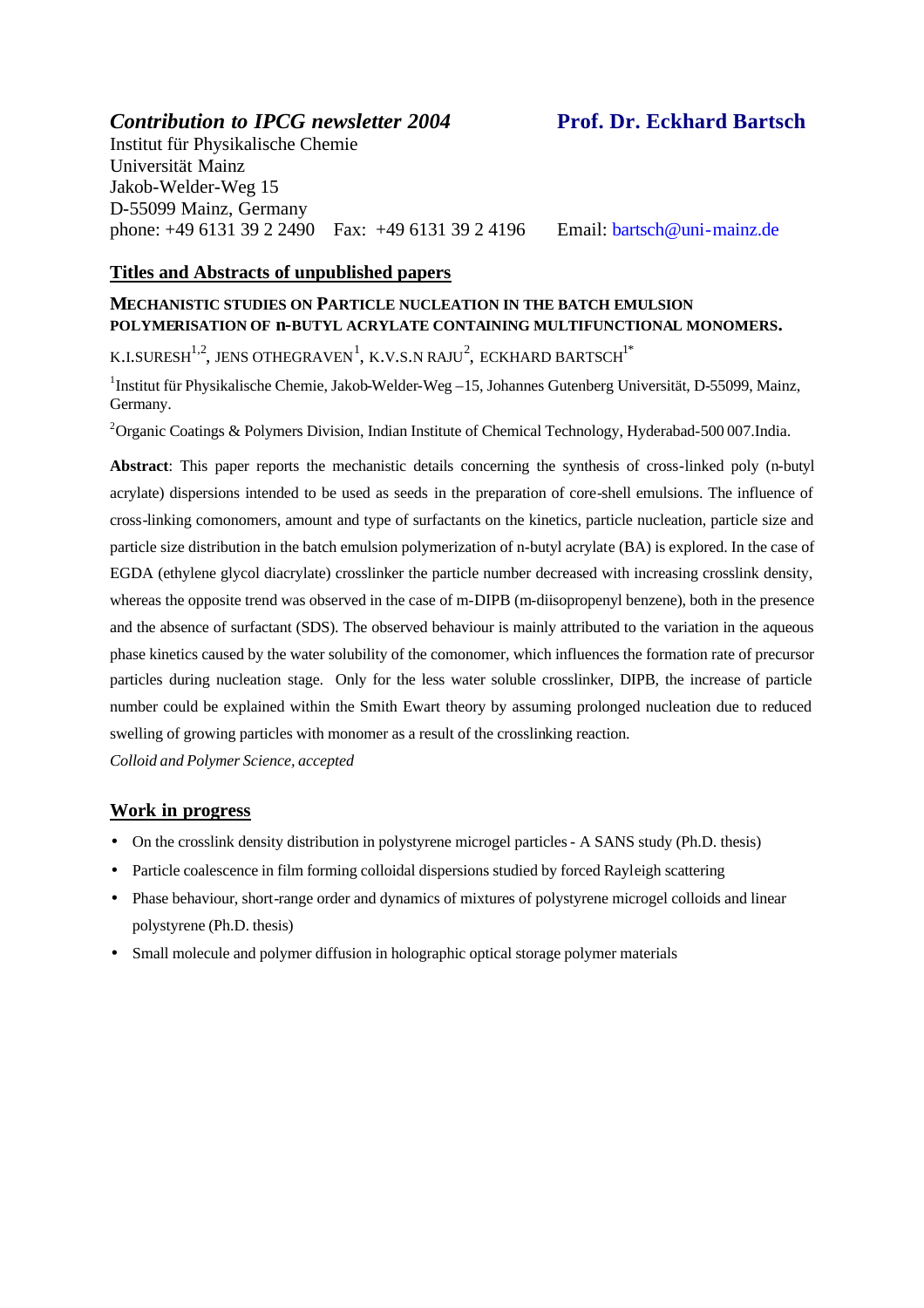## **Recent publications**

- E. Bartsch, T. Eckert, T. Jahr, A. Veniaminov, H. Sillescu "**Diffusion and Mobility of Solutes in Viscous and Glassy Systems Studied by Optical Techniques**" in: "Water Science for Food, Health, Agriculture and Environment",  *Ed. by Z. Berk, R.B. Leslie, P.J. Lillford, S. Mizrahi, Technomic Publishing Co., Inc. Lancaster,*  p. 283-293 (2001)
- Veniaminov, T. Jahr, H. Sillescu, E. Bartsch "**Monitoring the Drying of Nascent Poly(n-butylmeth-acrylate-co-acrylic acid) Latex Films by Length Scale Dependent Probe Diffusion**" Macromolecules **35,** 808 (2002) *E. Bartsch, T. Eckert, C. Pies, H. Sillescu*
- "**The effect of free polymer on interactions and glass transition dynamics of microgel colloids** " J. Non-Cryst. Solids, **307-310**, 802 (2002) *A. Veniaminov, E. Bartsch*
- "**Diffusional enhancement of holograms: phenanthrenquinone in polycarbonate**"  *J. Opt. A: Pure and Appl. Opt. 4, 387 (2002)*
- T. Eckert, E. Bartsch "**Reentrant glass transition in a colloid-polymer mixture with depletion attractions**" *Phys. Rev. Lett. 89, 125701 (2002)*
- T. Eckert, E. Bartsch "**The effect of free polymer on interactions and glass transition dynamics of microgel colloids**" *Faraday Discussions 123, 51 (2003)*
- E. Bartsch, T. Jahr, T. Eckert, H. Sillescu, A. Veniaminov "**Scale Dependent Diffusion in Latex Films Studied by Photoinduced Grating Relaxation Technique**" *Macromolecular Symposia 191, 151 (2003)*
- A.Veniaminov, T. Eckert, H. Sillescu, E,. Bartsch "**Probing poly(n-butyl-methacrylate) latex film via diffusion of hydrophilic and hydrophobic dye molecules**" *Macromolecules 36, 4944 (2003)*
- Semenova, I.V., Popov, A., Bartsch, E., Veniaminov, A. (2003) "**Rigid polymer material with hologram enhancement by molecular diffusion**", *in SPIE Proceedings Vol. 5005 [5005-718] (Practical Holography XVII and Holographic Materials IX, eds. Tung H. Jeong and Sylvia H. Stevenson),p.1-7*
- Veniaminov, A., Bartsch, E., Semenova, I., Popov, A. (2003) "**Hologram development by diffusion in a polymer glass**", in SPIE Proceedings, *Vol. 5216 [5216-16] (Organic Holographic Materials and Applications, Ed Klaus Meerholz), p.156-164*
- K.I. Suresh, J. Othegraven, K.V.S.N. Raju, E. Bartsch "**Mechanistic studies on particle nucleation in the batch emulsion polymerization of n-butyl acrylate containing multifunctional monomers**" *Coll. Polym. Sci., accepted*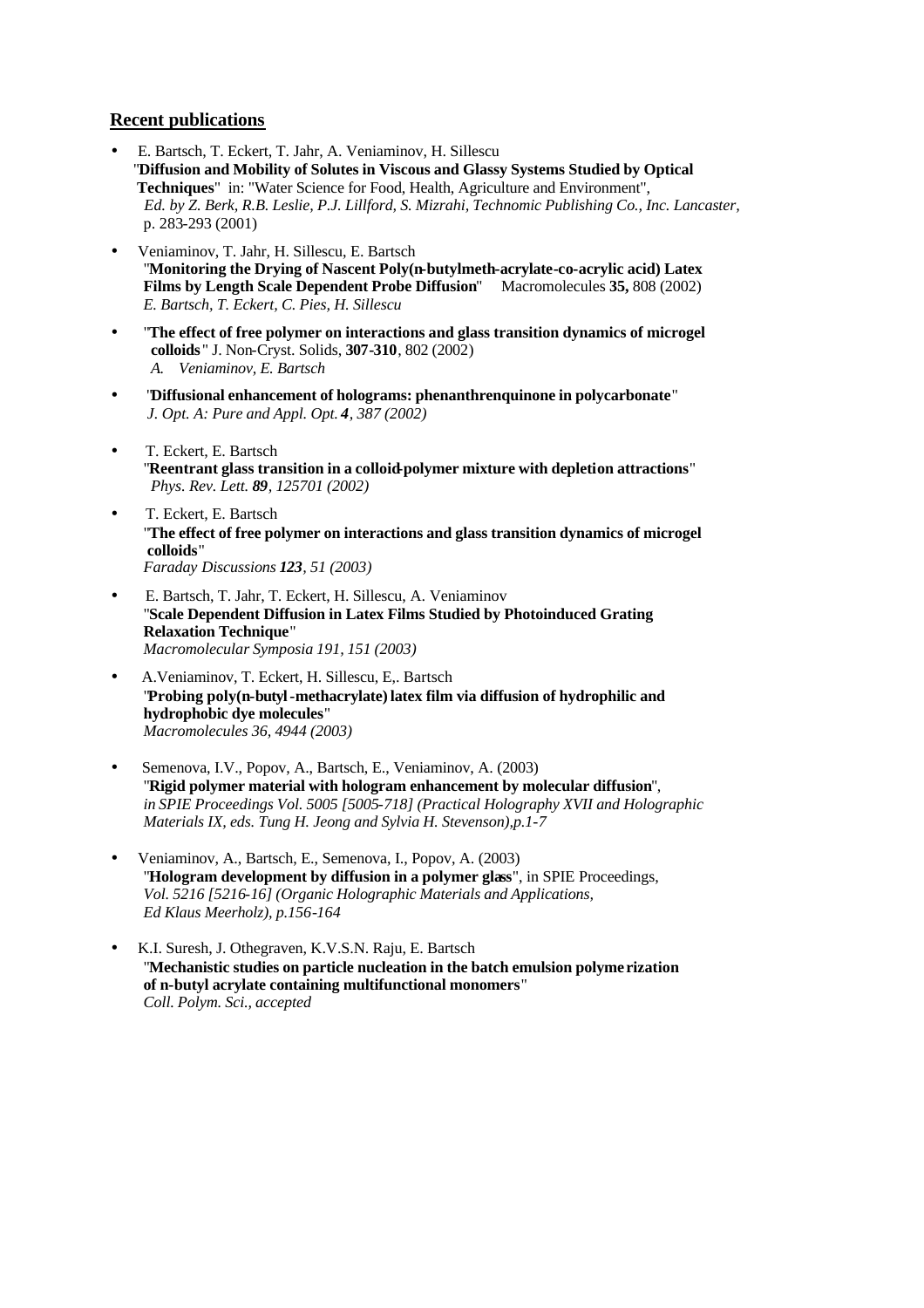## **POLYMER COLLOID GROUP NEWSLETTER**

Contribution from Institut Charles Sadron 6, rue Boussingault, 67083 Strasbourg Cedex, FRANCE reported by **Françoise CANDAU**

#### **Structure and Properties of Associating Water-Soluble Polymers Prepared by Micellar Polymerization** *(M-R. Caputo, J. Selb, F. Candau)*

Water-soluble associating polymers based on acrylamide and on hydrophobic monomers with different polymerizable functions and hydrophobic groups have been synthesized by micellar copolymerization. In this process the hydrophobic monomer is solubilized within surfactant micelles dispersed in an aqueous solution of acrylamide. By considering surfactants with different polar heads (anionic or cationic) and different alkyl chain lengths (C12 or C16), it was shown that the micelles play a major role on the reaction mechanism. Information on the multiblock microstructure of the copolymers containing hydrophobic naphthyl moieties was obtained from excimer fluorescence measurements.

The association process of the polymers in aqueous solution via hydrophobic interactions between chromophores and its variation with the temperature or additives (cosolvent, surfactant) were monitored by using the same fluorescence technique. The fluorescence data were correlated with the rheological properties. A study by small angle X-ray scattering of semi-dilute entangled solutions reveals that the characteristic correlation lengths of the copolymer solutions are different from those of homopolymers.

#### **Effect of Temperature on the Viscoelastic Behavior of Entangled Solutions of Multisticker Associating Polyacrylamides** *(M-R. Caputo, J. Selb, F. Candau)*

The viscoelactic behaviour of polyacrylamide (PAM) hydrophobically modified with small blocks ( $\approx$  3 monomer units) of *N,N*-dihexylacrylamide (2 mol%) has been investigated in the entangled regime as a function of temperature by steady-flow and oscillatory experiments. The effect of temperature on the rheological behaviour of these systems was also investigated in the presence of surfactant. In both cases, the results were compared to those obtained for the unmodified analogue. The experimental data were analyzed using a simple Maxwell model and the time-temperature superposition principle. The results indicate that the main effect of a change in temperature and/or addition of surfactant is to modify the lifetime of the physical crosslinks without changing their density, as inferred from a quasi-constant value of the plateau modulus. The comparison between the plateau moduli of the modified and unmodified systems shows unexpected higher values for the former systems.

#### **Rheological Properties of Multisticker Associative Polyelectrolytes in Semidilute Aqueous Solution** *(P. Kujawa, A. Audibert-Hayet, J. Selb, F. Candau)*

Multisticker associative polyelectrolytes of acrylamide ( $\approx 86$  mol %) and sodium 2-acrylamido-2methylpropanesulfonate  $(\approx 12 \text{ mol} \%)$ , hydrophobically modified with *N,N*-dihexylacrylamide groups (≈ 2 mol %) were prepared using a micellar radical polymerization technique. This process leads to multiblock polymers in which the length of the hydrophobic blocks can be controlled by varying the surfactant over hydrophobe molar ratio, i.e. the number of hydrophobes per micelle N<sub>H</sub>. The rheological behavior of aqueous solutions of polymers with the same molecular weight and the same composition but with two different hydrophobic blocklengths ( $N_H$  = 7 or  $N_H$  = 3 monomer units per block) has been investigated as a function of polymer concentration using steady-flow, creep, and oscillatory experiments. The critical concentration at the onset of the viscosity enhancement decreases upon increasing the length of the hydrophobic segments in the polymers. Also, an increase of the  $N_H$  value was found to enhance significantly the thickening ability of the polymers, as well as to affect the structure of the transient network. In the semidilute unentangled regime, the behavior of the polymer with long hydrophobic segments  $(N_H = 7)$  was studied in detail. The results can be well accounted for by a sticky Rouse theory of associative polymer dynamics. Finally, the viscosity was found to decrease upon an increase of the temperature, owing mainly to a lowering of the sample relaxation time.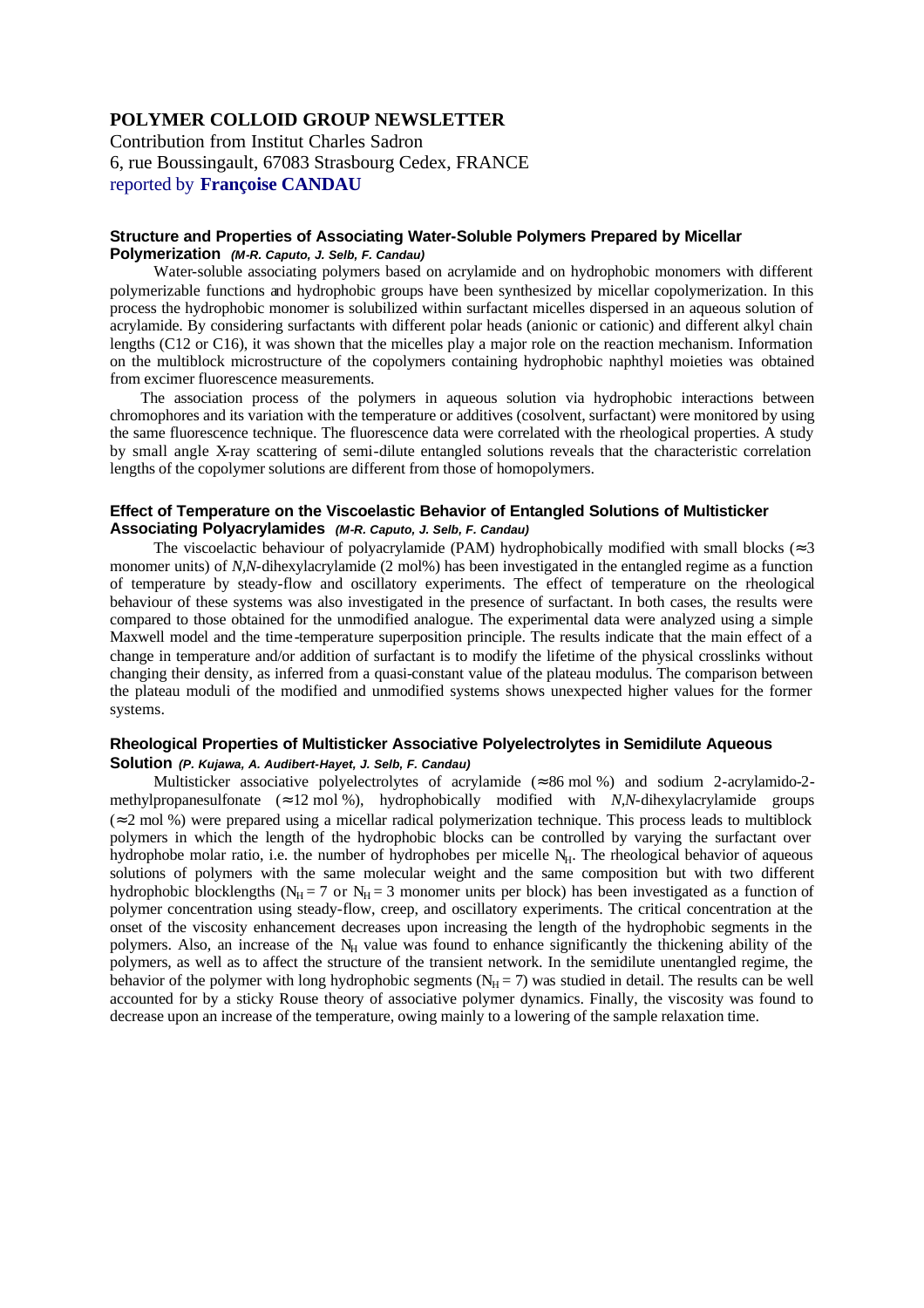#### **RECENT PUBLICATIONS**

- **1. Compositional Heterogeneity Effects in Multisticker Associative Polyelectrolytes Prepared by Micellar Polymerization**. *P. Kujawa, A. Audibert-Hayet, J. Selb, F. Candau.* J. Polym. Sci., Polym. Chem. Ed., 41, 3261-3274 (2003)
- *2.* **Synthesis in Inverse Emulsion and Associating Behavior of Hydrophobically Modified Polyacrylamides**. *M. Pabon, J-M. Corpart, J. Selb, F. Candau.*  J. Appl. Polym. Sci., 91, 916-924 (2004)
- *3.* **Etude de la structure et des propriétés de polymères hydrosolubles associatifs synthétisés par copolymérisation micellaire (Structure and Properties of Associating Water-Soluble Polymers Prepared by Micellar Polymerization).**  *M-R. Caputo,*

Ph-D Thesis, Université Louis Pasteur, Strasbourg, 2003.

- 4. **Effect of Temperature on the Viscoelastic Behaviour of Entangled Solutions of Multisticker Associating Polyacrylamides.** *M-R. Caputo, J. Selb, F. Candau.* (in press, Polymer)
- 5. **Rheological Properties of Multisticker Associative Polyelectrolytes in Semidilute Aqueous Solution.** *P. Kujawa, A. Audibert-Hayet, J. Selb, F. Candau.* (in press, J.Polym. Sci., Polym. Phys. Ed.)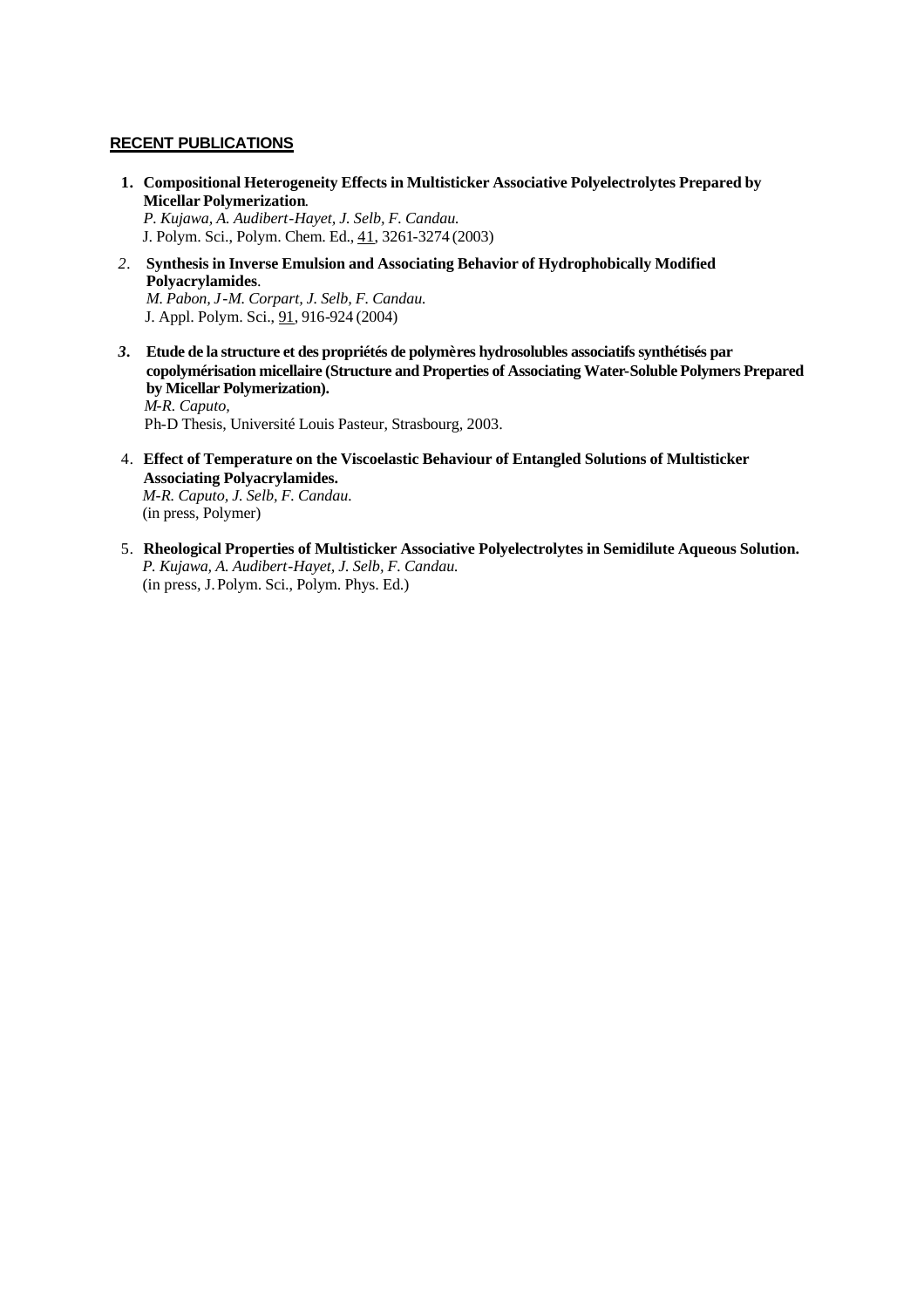# **Laboratoire de Chimie des Polymères Université Pierre et Marie Curie, Paris**

*February, 2004*  **Chimie des Polymères University Pierre and Marie Curie** Tour 44, 1er étage 4, Place Jussieu 75252 PARIS CEDEX 05 - FRANCE

## **Reported by : Bernadette CHARLEUX** (charleux@ccr.jussieu.fr) Maud Save (save@ccr.jussieu.fr)

# **1- Work in progress**

## **Papers in preparation or submitted papers**

#### **1- Interdiffusion and Self-Crosslinking in Acetal Functionalized Latex Films.**

*F. Mazuel, C. Bui, B. Charleux, E. Cabet-Deliry, M. A. Winnik*

The introduction of an acetal functionalized methacrylamide comonomer in latex particles was performed to induce crosslinking during the film formation process. The acetal function is stable at alkaline pH but can be deprotected under acidic conditions, which turns it into a reactive group able to react by self-condensation at room or moderately high temperature. Latexes were prepared by emulsion polymerization under alkaline conditions, by copolymerizing the functional monomer with 2-ethylhexyl methacrylate. Kinetics of hydrolysis of the acetal function in the latex was first studied at different pH. Then, films were formed by water evaporation after addition of an acid. The evolution with time of film crosslink density and morphology, along with mechanical properties were determined and compared according to the pH, to the initial concentration of functional monomers and to temperature. Competition between polymer interdiffusion, studied by energy transfer experiments, and chemical reaction was studied.

#### **2- Novel SG1-based Water-Soluble Alkoxyamine for Nitroxide-Mediated Controlled Free-Radical Polymerization of Styrene and n-Butyl Acrylate in Miniemulsion**

#### *J. Nicolas, B. Charleux, O. Guerret, S. Magnet*

Nitroxide-mediated controlled free-radical polymerization of n-butyl acrylate and styrene was performed in miniemulsion using, for the first time, a water-soluble SG1-based alkoxyamine as an initiator. For n-butyl acrylate, polymerizations exhibited all the features of a controlled system. In particular a high initiator efficiency was observed, indicating an extensive entry in the monomer droplets of all of the oligoradicals/oligomers generated in the aqueous phase. Such high efficiency was however not observed for styrene homopolymerization, owing to a highly pronounced persistent radical effect, leading to a large proportion of dead chains, to a large concentration of free nitroxide and thus, to a too slow chain growth in the aqueous phase. Nevertheless, the addition of a very small amount of methyl acrylate was shown to strongly enhance the entry rate, as the consequence of a favorable kinetic effect due to appropriate copolymerization conditions. Besides the high quality of molar mass and molar mass distribution control, the charged alkoxyamine that remained attached onto the polymer particle surface, contributed in colloidal stability enhancement and in the reduction of the average particle diameter.

# **Work in progress (to be presented at PDM 2004, Lyon)**

- **1- Stabilization of Latex Particles by a New Generation of Amphiphilic Thermo- and pH-Responsive Poly[(Meth)acrylic Acid]-***block***-Poly(N,N-Diethylacrylamide) Copolymers** 
	- *X. André, K. Benmohamed, A. H. E. Müller, and B. Charleux*

We report an original strategy to form, in aqueous solution, pH- and thermo-responsive spherical crew-cut micelles of poly((meth)acrylic acid)-*b*-poly(diethyl acrylamide) without the use of intermediate solvents and their application as stabilizers in emulsion polymerization.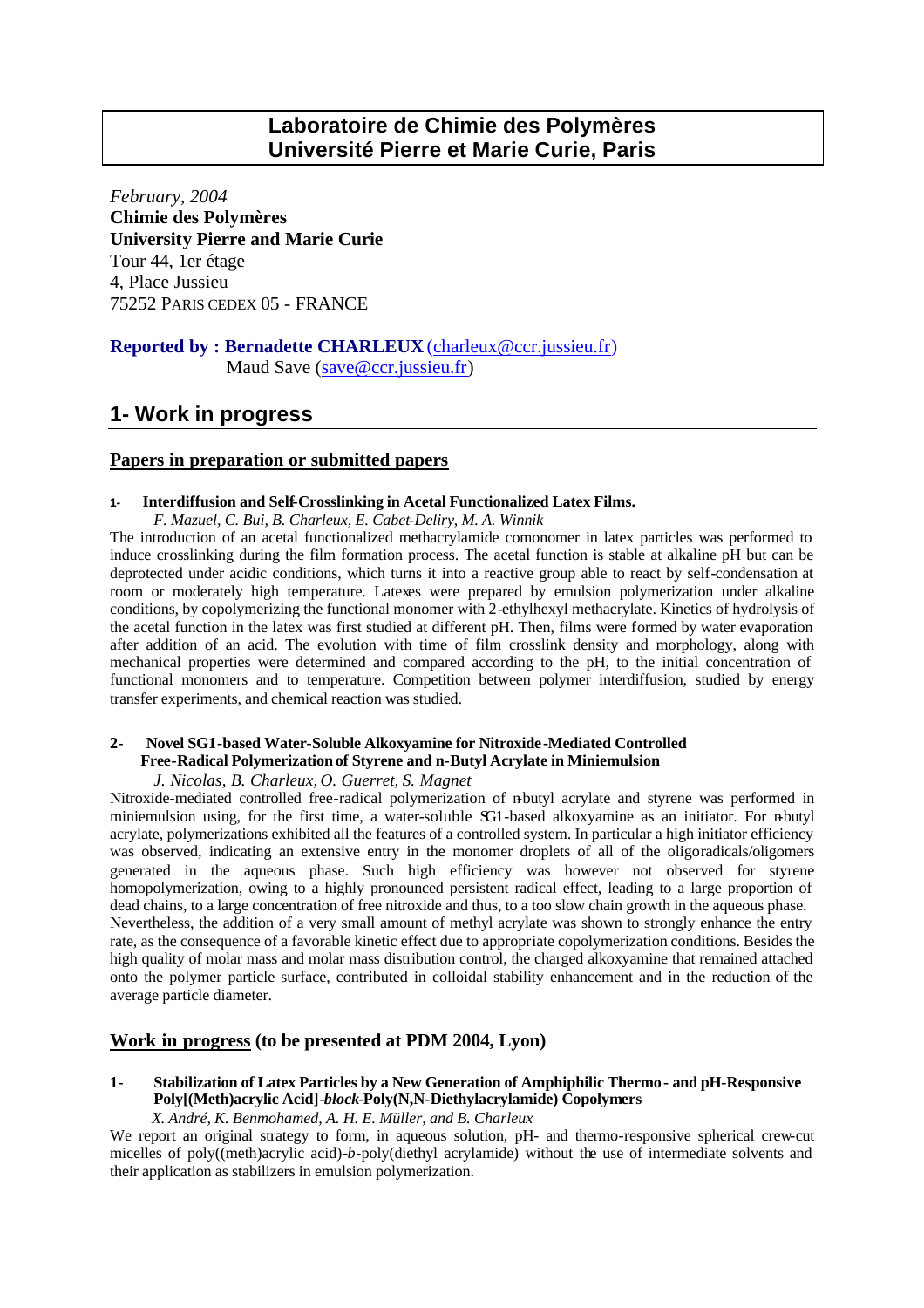#### **2- Synthesis of latexes with cationic hydrophilic shell: relation between aggregation of amphiphilic block copolymer in water and final latex characteristics**

#### *M. Save, C. Chassenieux, B. Charleux*

Monodisperse styrene latex particles were obtained using a polystyrene-*b*-poly(vinylbenzyl triethylammonium chloride) cationic diblock copolymer as stabilizer in emulsion polymerization. With such a polyelectrolyte, we observed a behavior completely different from that found with the analogous anionic polystyrene-*b*-poly(acrylic acid) diblock copolymers in term of stabilizer mobility (high ratio of the initial micelles number and the final particles number) and final particle size.

#### **3- Synthesis of latexes with polyelectrolyte hydrophilic shell using reactive surfactants**

*M. Save, L. Houillot, J. Nicolas, A. Go, B. Charleux, Y. Li, S. P. Armes*

A double hydrophilic block copolymer containing a vinyl end-group, synthesized by S.P. Armes' group via oxyanionic polymerization, was used as stabilizer in miniemulsion polymerization. One of the block becomes hydrophobic at alkaline pH and the "surfmer" can be covalently linked to the particle by copolymerization with the monomer.

#### **4- Hydrophilic polymer microspheres used as matrices for improving seed quality by**

 **priming** *G. Vivet, C. Bui, B. Coutin, J.-P. Vairon, D. Côme, F. Corbineau*

This project, which is at the interface between basic and applied research, has involved an interdisciplinarity work linking pure polymer chemistry to life sciences. It has given the opportunity to perform a new very efficient priming technique which could be easily used on an industrial scale. This technique is based on water diffusion (absorption and release) of two different polymers, polyHEMA and alginate. Both kinds of polymers can be obtained easily and have their own advantages. Alginate is a natural low-cost produce, but its beads can be used only once. PolyHEMA microspheres are more expensive, but they can be collected after the priming treatment and used again.

# **2- Thesis**

| Julien Nicolas         | Nitroxide-mediated controlled free-radical polymerization in miniemulsion<br>and emulsion.                                                                                                 |
|------------------------|--------------------------------------------------------------------------------------------------------------------------------------------------------------------------------------------|
| Maggy Manguian         | Application of controlled free-radical polymerization to the synthesis of<br>amphiphilic block and statistical copolymers. Structuration in water and<br>stabilization of latex particles. |
| Catherine Lefay        | Stabilization of latex particles by amphiphilic copolymers.                                                                                                                                |
| Sébastien Fréal-Saison | Controlled radical polymerization in miniemulsion and emulsion.                                                                                                                            |

# **3- List of recently published papers**

**Effect of Comonomer Composition on the Controlled Free-Radical Copolymerization of Styrene and Maleic Anhydride by Reversible Addition-Fragmentation Chain Transfer (RAFT)** *Elena Tchernikova, Polina Terpugova, Chuong Bui and Bernadette Charleux*  Polymer 44(15), 4101-4107 (2003)

**Simulation of Molecular Weight Distributions Obtained by Pulsed Laser Polymerization (PLP). New Analytical Expressions Including Intramolecular Chain Transfer to Polymer.** *Anatoly N. Nikitin, Patrice Castignolles, Bernadette Charleux, Jean-Pierre Vairon*  Macromolecular Theory and Simulation 12, 440-448 (2003)

**Determination of Propagation Rate Coefficient of Acrylates by Pulsed Laser Polymerization under Presence of Intramolecular Chain Transfer to Polymer.** *A.N. Nikitin, P. Castignolles, B. Charleux, J.-P. Vairon* Macromolecular Rapid Communication 24, 778-782 (2003)

**First Nitroxide-Mediated Controlled Free-Radical polymerization of Acrylic Acid.** *L. Couvreur, C. Lefay, J. Belleney, B. Charleux, O. Guerret, S. Magnet.* Macromolecules 36, 8260-8267 (2003)

**Direct Synthesis of Controlled Poly(styrene-co-acrylic acid)s of Various Compositions by Nitroxide-Mediated Random Copolymerization.**

L. Couvreur, B. Charleux, O. Guerret, S. Magnet. *Macromol. Chem. Phys*. 204, 2055-2063 (2003)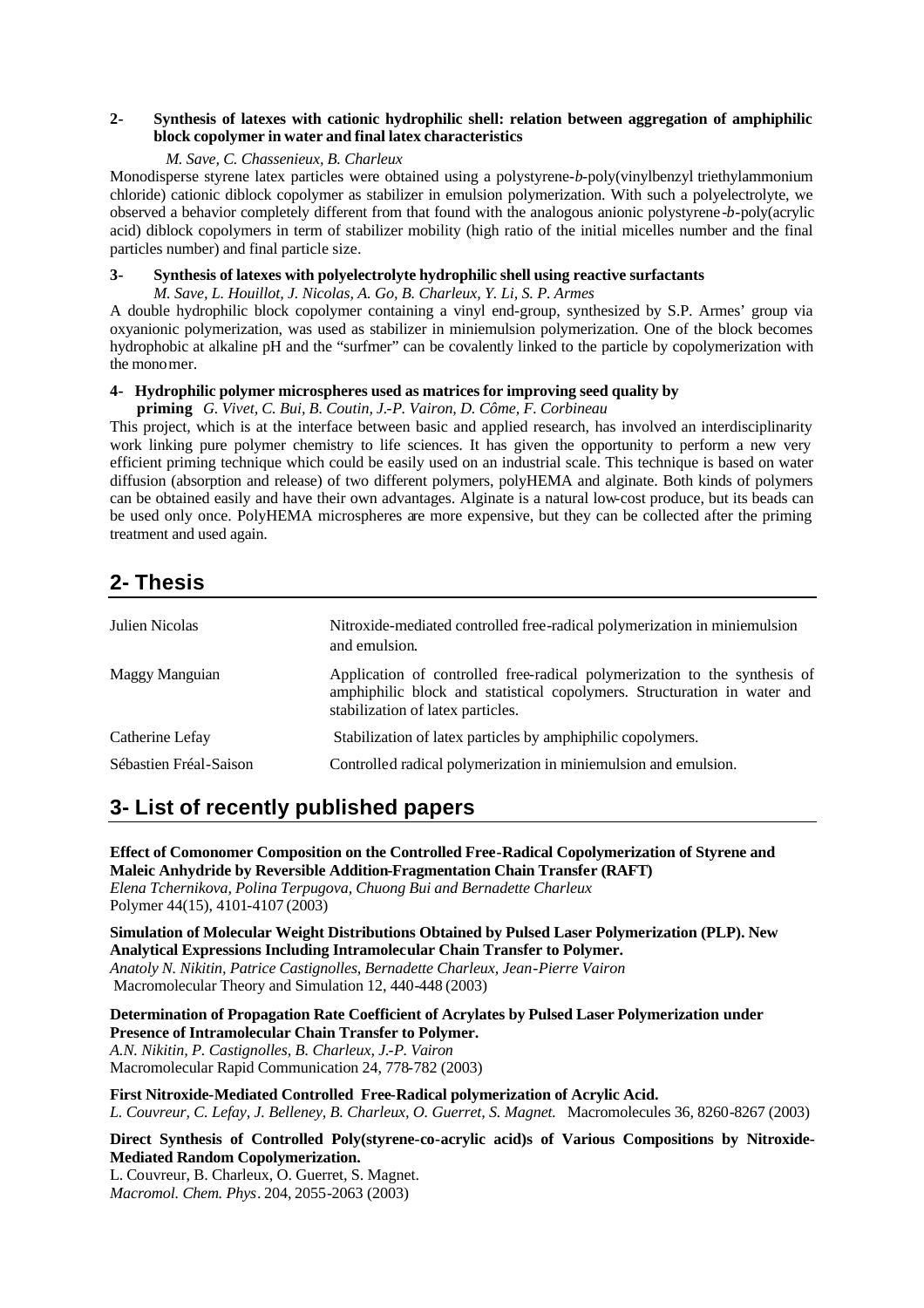# **Recent Progress in Nitroxide Mediated Polymerizations in Miniemulsion**

# **Michael F. Cunningham, Department of Chemical Engineering, Queen's University**

## **Kingston, Ontario Canada 7L 3N6 cunning@chee.queensu.ca Tel: 613-533-2782, fax: 613-533-6637**

#### *Abstract*

Recent developments in nitroxide mediated polymerizations conducted in emulsion and miniemulsion have advanced the field across a range of both experimental and theoretical fronts. This article reviews progress in bicomponent initiating systems (including use of camphorsulfonic acid to enhance rate), unimolecular initiating systems, miniemulsions not requiring the use of volatile costabilizers, polymerization of acrylates, mathematical modelling and simulation, and theoretical understanding with regards to issues such as compartmentalization, preservation of polymer chain livingness, the role of aqueous phase kinetics and phase partitioning. These topics are discussed and analyzed to present an integrated portrait of the current status of nitroxide mediated polymerizations in emulsion/miniemulsion and to identify the most pressing concerns, issues, and opportunities. *Comptes rendu Chimie Academie des sciences (2004) 6, 1351-1374.*

#### **Optimizing Nitroxide-Mediated Miniemulsion Polymerization Processes**

Michael F. Cunningham\* and Marcus Lin, Dept of Chemical Engineering, Queen's University, Kingston, Ontario, Canada K7L 3N6 Barkev Keoshkerian

Xerox Research Centre of Canada, 2660 Speakman Drive, Mississauga, Ontario L5K 2L1

\*Corresponding author Email: cunning@chee.queensu.ca Tel: 613-533-2782 Fax: 613-533-6637

#### *Abstract*

Living/controlled radical polymerizations provide significant advantages in the control of polymer resin microstructure compared to conventional radical polymerization. Adapting living radical polymerizations to heterogeneous media such as aqueous-based miniemulsion polymerization presents several challenges related to maintaining the livingness of the polymer chains and also developing a commercially viable process. We have studied the nitroxide-mediated polymeization of styrene in miniemulsion. Maintaining a high degree of livingness in these systems involves v finding an optimum solution between minimizing biradical termination and disproportionation. Using a modified process that does not employ a volatile costabilizer such as hexadecane, we can acheive  $>95\%$  monomer conversion in <3 hours while maintaining polydispersities ~1.3. *Presented at Roy W. Tess Award Symposium in honor of Professor M.S. El-Aasser, ACS Annual Meeting, August 2002, Boston MA, USA.* 

*Journal of Coatings Technology Research (2004), 1, 33-39.*

Diffusion Limited Chain Transfer in Styrene Emulsion Polymerization:

#### **Use of n-Dodecanethiol to Regulate Molecular Weight**

M.F. Cunningham\* and T. Witty, Department of Chemical Engineering Queen's University Kingston, Ontario, Canada K7L 3N6 \*cunning@chee.queensu.ca Tel: 613-533-2782 Fax: 613-533-6637

#### *Abstract*

Low volatility chain transfer agents such as n-dodecanethiol (n-DDT) are important for controlling molecular weight in the production of polymers containing styrene. The high reactivity of n-DDT towards the styrl radical, coupled with its low solubility in the aqueous phase, often leads to conditions of diffusion limited chain transfer in which the transport rate of n-DDT from the monomer droplets to the polymerizing particles is inadequate to maintain equilibrium concentration in the particles. The extent to which the particles are "starved" of n-DDT has been studied by measuring n-DDT consumption and molecular weight during styrene emulsion polymerizations. Varying surfactant and/or initiator concentrations is shown to alter the n-DDT consumption and the molecular weight profiles. The two-film diffusion theory was applied to our data using monomer droplet and polymer particle measurements. Experimental data and theoretical considerations support the existence of monomer droplets beyond the expected end of Interval II for styrene emulsion polymerization. *Polymer Reaction Engineering, 11, 519-540, 2003.*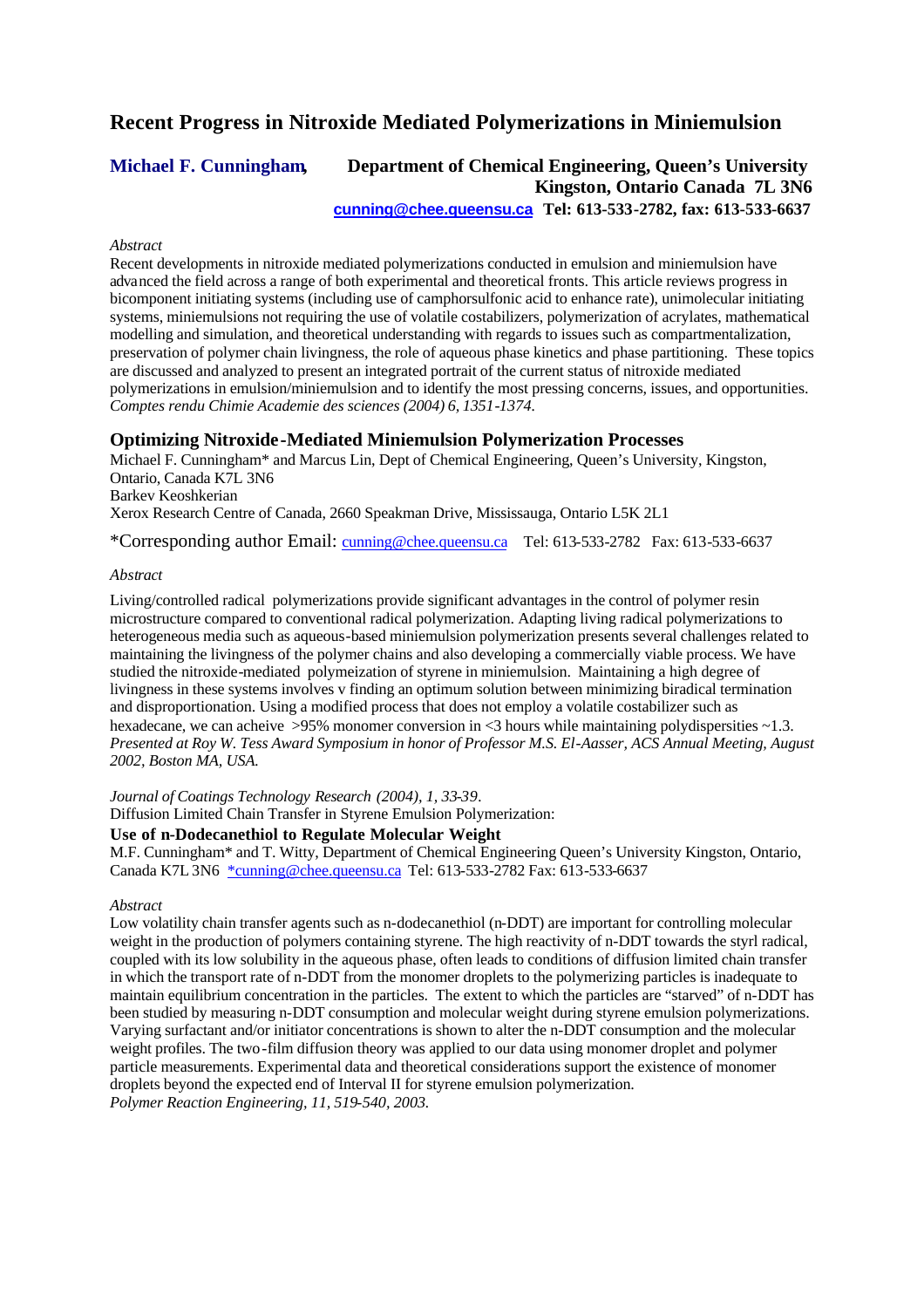#### **Achieving High Conversions inNitroxide-Mediated Living Styrene Miniemulsion Polymerization**

*Marcus Lin & Michael F. Cunningham\**  Department of Chemical Engineering, Queen's University, Kingston, Ontario, Canada Email: cunning@chee.queensu.ca

#### *Barkev Keoshkerian* Xerox Research Centre of Canada 2660 Speakman Drive, Mississauga, Ontario, Canada L5K 2L1

\* Corresponding author Email: cunning@chee.queensu.ca Tel: 613-533-2782 Fax: 613-533-6637

#### *Abstract*

Nitroxide-mediated living radical polymerizations of styrene were run in miniemulsion. Using a modified miniemulsion process that does not require the use of a volatile costabilizer, near complete conversions could be achieved in 2-3 hours while preserving narrow molecular weight distributions and a high degree of chain livingness. Increased rates and final conversions were achieved by semi-batch addition of the nitroxide scavenger ascorbic acid. *To appear in Macromolecular Symposia.*

#### *Novel Thymine* **- Functionalized Polystyrenes for Applications in Biotechnology. II. Adsorption of Model Proteins**

#### *Yaser Dahman, Judit E. Puskas\* , Argyrios Margaritis*

Macromolecular Engineering Research Center, Department of Chemical and Biochemical Engineering, The University of Western Ontario, London, Ontario, Canada N6A 5B9

#### *Michael Cunningham,*

Department of Chemical Engineering, Queen's University, Kingston, Ontario, Canada K7L 3N6

#### *Abstract*

 $\overline{a}$ 

This paper investigates the adsorption of Bovine Serum Albumin (BSA) and Bovine Hemoglobin (BHb) model proteins onto novel thymine-functionalized polystyrene (PS-VBT) microspheres, in comparison with polystyrene (PS) microspheres. Maximum adsorption was obtained for both proteins near their corresponding isoelectric points (p*I* at pH = 4.7 for BSA and 7.1 for BHb). FTIR and adsorption isotherm analysis demonstrated that while both proteins were physisorbed onto PS through non-specific hydrophobic interactions, adsorption onto the functionalized copolymers occurred by both physisorption and chemisorption via hydrogen bonding. FTIR analysis also indicated conformational changes in the secondary structure of BSA and BHb adsorbed onto PS, while little or no conformation change was seen in the case of adsorption onto PS-VBT. Atomic Force Microscopy (AFM), consistent with the isotherm results, also demonstrated monolayer adsorption for both proteins. AFM images of BSA adsorbed onto copolymers with 20 mol % surface VBT loading showed exclusively end-on orientation. Adsorption onto copolymers with lower functionality showed mixed end-on and side-on orientation modes of BSA, and only side-on orientation was observed on PS. The AFM results agreed well with theoretically calculated and experimentally obtained adsorption capacities. AFM together with calculated and observed adsorption capacity data for BHb indicated that this protein might be highly compressed on the copolymer surface. Adsorption from a binary mixture of BSA and BHb onto PS-VBT showed good separation at  $pH=7.0$ ;  $\sim$  90% of the adsorbed protein was BHb. The novel copolymers have potential applications in biotechnology. *Submitted to Biomacromolecules.*

## **Manuscripts in Preparation:**

*Chatterton, M., Cunningham, M.F., Dahman, Y., Puskas, J.E., Margaritis, A.,* **"Synthesis and Characterization of Thymine-functionalized Poly(styrene-co-p-chloromethylstyrene) Microspheres"**

#### *Lenzi, M.K., Cunningham, M.F., Lima, E.L., Pinto, J.C.,*

**Producing Bimodal Molecular Weight Distribution Polymer Resins Using Living and Conventional Free Radical Polytmerization I**

**Lenzi, M.K., Cunningham, M.F., Lima, E.L., Pinto, J.C., Producing Bimodal Molecular Weight Distribution Polymer Resins Using Living and Conventional Free Radical Polytmerization II**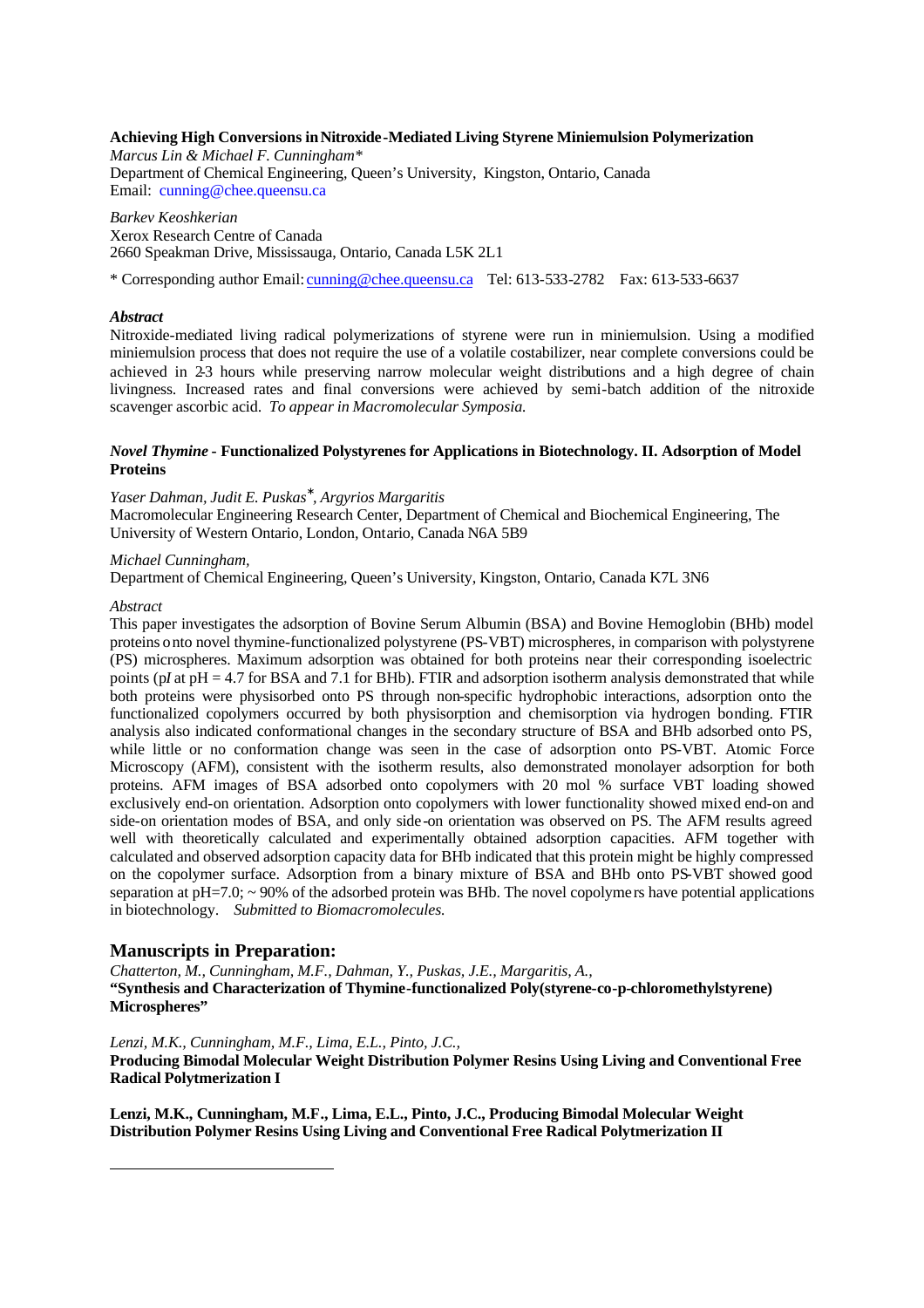

# **International Polymer Colloids Group Newsletter**



Eric S. Daniels, Victoria L. Dimonie, **Mohamed S. El-Aasser**, Andrew Klein, Cesar A. Silebi, and E. David Sudol

> *Emulsion Polymers Institute Lehigh University, Iacocca Hall, 111 Research Drive Bethlehem, Pennsylvania 18015-4732 USA*

# **Recent Publications**

**Characterization of Partially Hydrolyzed Poly(Vinyl Alcohol). Effect of Poly(Vinyl Alcohol) Molecular Architecture on Aqueous Phase Conformation**, B.M. Budhall, K. Landfester, E.D. Sudol, V.L. Dimonie, A. Klein, and M.S. El-Aasser, *Macromolecules*, **36**(25), 9477 – 9484 (2003)*.*

Temperature dependent <sup>1</sup>H-NMR and dilute solution viscometry coupled with dynamic light scattering techniques were used to elucidate the aqueous phase conformation of several poly(vinyl alcohol)s (PVAs) differing in their molecular architecture (i.e., degree of blockiness, molecular weight, and degree of hydrolysis). The aqueous phase conformation of semidilute poly(vinyl alcohol) solutions possessing different residual acetate sequence distributions (degree of blockiness) and molecular weights were studied as a function of polymer concentration. Increases in the intrinsic viscosity, [*h*], and hydrodynamic radius, *R*<sup>h</sup> , were observed as a function of increasing degree of blockiness and molecular weight of the PVAs, with a corresponding decrease in the cluster density,  $r_{\text{agg}}$ , which gave further support to the proposed aqueous phase conformations of the PVAs. The partially hydrolyzed PVAs can adopt different conformations in aqueous solution, depending on the molecular weight and degree of blockiness.

**Atomic Force Microscopy Studies of the Film Surface Characterization of Poly(Vinyl Acetate) Latexes Prepared with Poly(Vinyl Alcohol)**, B.M. Budhall, O.L. Shaffer, E.D. Sudol, V.L. Dimonie, M.S. El-Aasser, *a Note in Langmuir*, **19**(23), 9968 – 9972 (2003).

*The abstract of the following paper appeared previously in the September 2003 issue of IPCG Newsletter and has recently appeared in print.*

*Miniemulsions: Overview of Research and Applications, M.S. El-Aasser and E.D. Sudol,* **J. Coat. Tech. Res.,** *1(1), 21 – 31 (2004).*

# **Publications Accepted**

**Grafting of PVA in Miniemulsion Copolymerizations of** *n***-Butyl Acrylate and Methyl Methacrylate Using Water-Soluble, Partially Water-Soluble, and Oil-Soluble Initiators**, N. Kim, E.D. Sudol, V.L. Dimonie, and M.S. El-Aasser, accepted by *Macromolecules*.

Miniemulsion copolymerizations of methyl methacrylate and *n*-butyl acrylate initiated with water-soluble (hydrogen peroxide, HPO), partially water-soluble (t-butyl peroxide, TBHP), and oil-soluble (t-butyl peroctoate, TBPO) initiators were carried out to study the grafting of poly(vinyl alcohol) (PVA) at the oil/water interface. The amounts of grafted PVA produced in miniemulsion polymerizations initiated with TBHP and TBPO were substantially less than those produced in the corresponding seeded emulsion polymerizations. Differences in the internal viscosities at the respective interfaces were proposed to explain these results. The amount of grafted PVA was determined as a function of the monomer to polymer (M/P) ratio in seeded emulsion polymerizations initiated with TBHP and was found to decrease with increasing M/P ratio. The grafting was followed as a function of conversion in miniemulsion polymerizations initiated with TBPO and where a continuous addition of SFS (sodium formaldehyde sulfoxylate) solution was utilized; the grafting was found to occur mainly in the later stages of the polymerization. Both results strongly support the idea that the different internal viscosities at the interface might affect the termination reactions between primary radicals and PVA macro-radicals, thereby resulting in different amounts of grafting. The degree of hydrolysis (DH) of the serum PVA after the miniemulsion polymerizations was determined using FTIR and saponification. Based on the results, it was found that aqueous phase and interface grafting occurred in the HPO system; however, interface grafting dominated the TBHP system. In addition, the grafted PVA in the TBHP system was still water-soluble, implying that the grafted chains were short owing to rapid termination reactions at the interface presumably.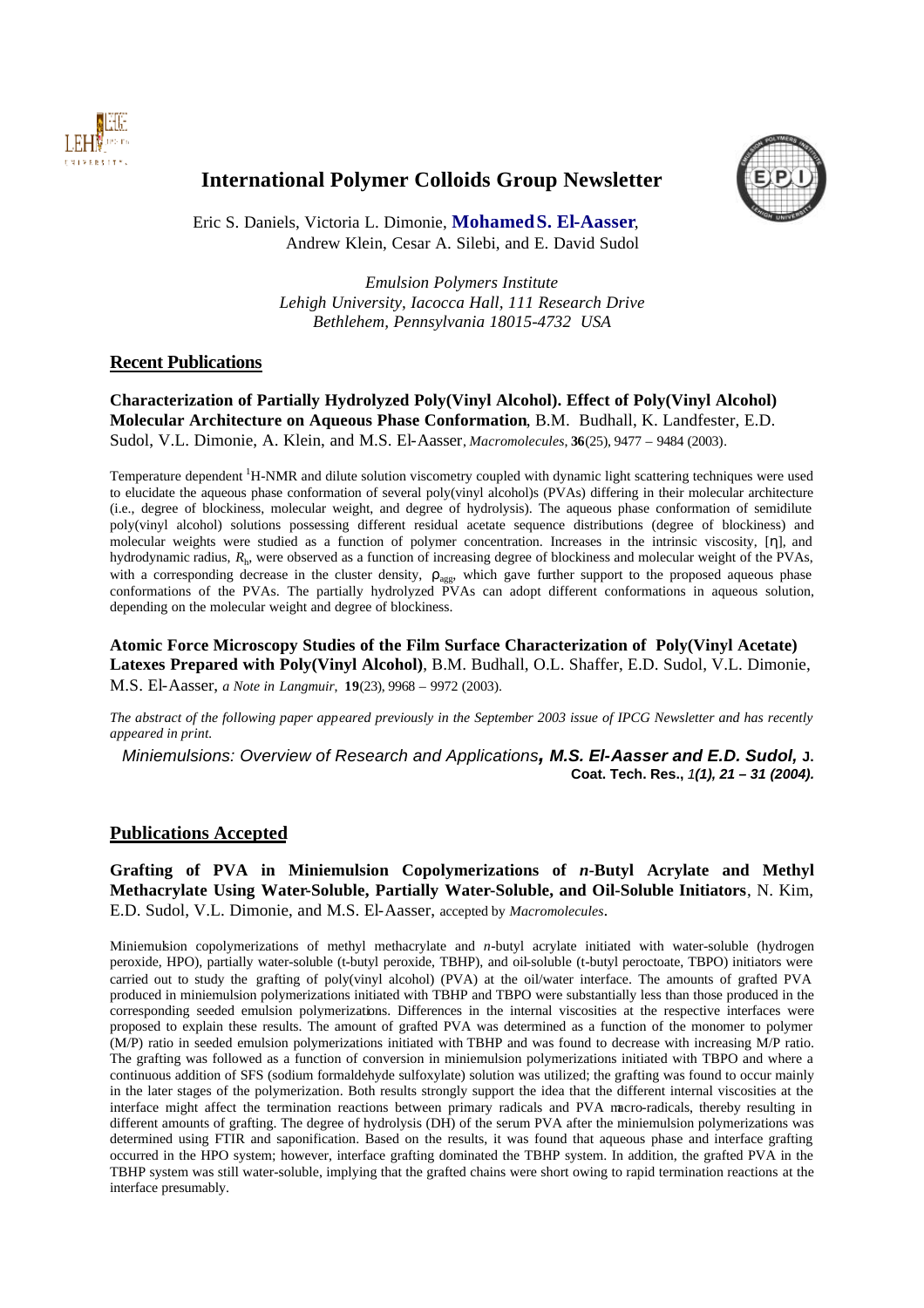# **Comparison of Conventional and Miniemulsion Copolymerizations of Acrylic Monomers Using Poly(vinyl alcohol) (PVA) As the Sole Stabilizer**, N. Kim, E.D. Sudol, V.L. Dimonie, and M.S. El-

Aasser, accepted by *Macromolecules*.

Particle nucleation and growth mechanisms in conventional emulsion and miniemulsion copolymerizations of *n*-butyl acrylate (BA) and methyl methacrylate (MMA) (50/50 wt%) employing poly(vinyl alcohol) (PVA) as the stabilizer were investigated in terms of the evolution of the particle size and the number of particles using capillary hydrodynamic fractionation (CHDF). All results strongly indicate the continuous nucleation and limited aggregation mechanism for conventional emulsion polymerizations and primarily droplet nucleation mechanism for miniemulsion polymerizations. Colloidal instability in conventional emulsion polymerizations was investigated and compared with the corresponding miniemulsion polymerizations in terms of the amounts of grafted and amount of serum PVA, and the molecular weight of the serum PVA. Unexpectedly, there was no direct correspondence between the amount of grafted PVA and the colloidal stability in the conventional emulsion polymerizations. Also, the colloidal instability in the latter reactions was studied in terms of the degree of aqueous phase grafting (the decrease in degree of hydrolysis of the serum PVA after polymerization) and the surface properties of the grafted PVA. It was found that the grafted PVA in conventional emulsion polymerizations was more hydrophobic than that produced in similar miniemulsion polymerizations. The colloidal instability during the conventional emulsion polymerizations was considered to be related to this difference in the nature of the grafted PVA.

# **Recent Ph.D. Dissertations**

#### **Controlled Radical Miniemulsion Polymerization via the RAFT Process**

*Xinyu Cindy Huang*

Two reversible addition-fragmentation chain transfer (RAFT) agents, cumyl dithiobenzoate (CDB) and benzyl dithiobenzoate (BDB) were prepared in the lab and were found suitable for the RAFT miniemulsion polymerization due to their low water solubility and the strong phase partitioning towards the monomer oil phase.

The RAFT process in the CDB-mediated conventional emulsion polymerization was found to be unsuccessful, showing loss of molecular weight control and latex stability as a result of insufficient diffusion of the RAFT agent through the aqueous phase from the monomer droplets to the micellar nucleated particles.

The RAFT process in the CDB- or BDB-mediated miniemulsion polymerizations exhibited living characteristics similar to the RAFT bulk polymerizations. However, limited coagulum, bimodal molecular weight distributions, and relatively broad particle size distributions were observed in the RAFT miniemulsion latexes with low surface coverage of the surfactant on the initial droplets. The minor (low molecular weight) species may originate from some large, RAFT agent-concentrated droplets, some of which lose stability during the polymerization and became the pink solid coagulum found at the end of the reaction. The system stability and the related molecular weight control can be improved by adding an extra 30 mM SLS posthomogenization or reducing the sonification time from 10 minutes to 1 minute.

Further kinetics studies of the RAFT miniemulsion polymerization suggests the effect of radical segregation: faster polymerization rate ( $R_p$ ), higher radical concentration ([P\*]). However, compared to the nonliving miniemulsion without any RAFT agents, the average number of radicals per particle  $\bar{n}$  and  $[P^*]$  in the RAFT miniemulsion polymerizations were found to be much lower (often 0.01  $\sim 0.12$ , and  $10^{-8}$  mol/L oil, respectively), yet still higher than the values in nitroxide-mediated stable free-radical polymerization (SFRP) miniemulsion polymerizations.

Before an attempt was made to prepare block copolymers in miniemulsion latexes, four types of RAFT agents (CDB, BDB, ECX (o-ethyl s-cyanomethyl xanthate) and EPX (o-ethyl s-(1-phenylethyl) xanthate)) were screened in the bulk homopolymerizations of styrene, vinyl acetate (VAc) and vinyl 2-ethylhexanoate (V2EH). The ECX-mediated block copolymer PVAc-b-PV2EH and the chain extension of PVAc were successfully carried out. The attempt to prepare PS-b-PV2EH proved unsuccessful.

# **Study of the Incorporation of Alkoxysilane Monomers into Model Latex Systems**

*Ioan Marcu*

A miniemulsion copolymerization technique was applied to incorporate vinylalkoxysilanes into acrylate latex systems by a one-step batch polymerization. The use of the miniemulsion approach yields lower coagulum amounts at high silane feed contents compared to the conventional emulsion polymerization. The reactivity ratio of vinyltriethoxysilane (VTES) (1) was found to be significantly lower than that of *n*-butyl acrylate (BA) (2) ( $r_1 = 0.044$ ,  $r_2 = 8.56$ ); a direct incorporation of the silane by batch vinyl copolymerization is not effective.

Oil-soluble 2,2'-azobis(2-methyl-butyronitrile), is a suitable initiator for the study of silane incorporation into acrylate latexes, giving good silane incorporation with an acceptable rate of hydrolysis. Alkoxysilane hydrolysis in miniemulsions depends on the acrylate hydrophobicity; the best protection from hydrolysis is achieved using the least hydrophobic acrylate. The VTES/BA latex particle morphologies are pH-dependent; a lower pH induces a core/shell morphology.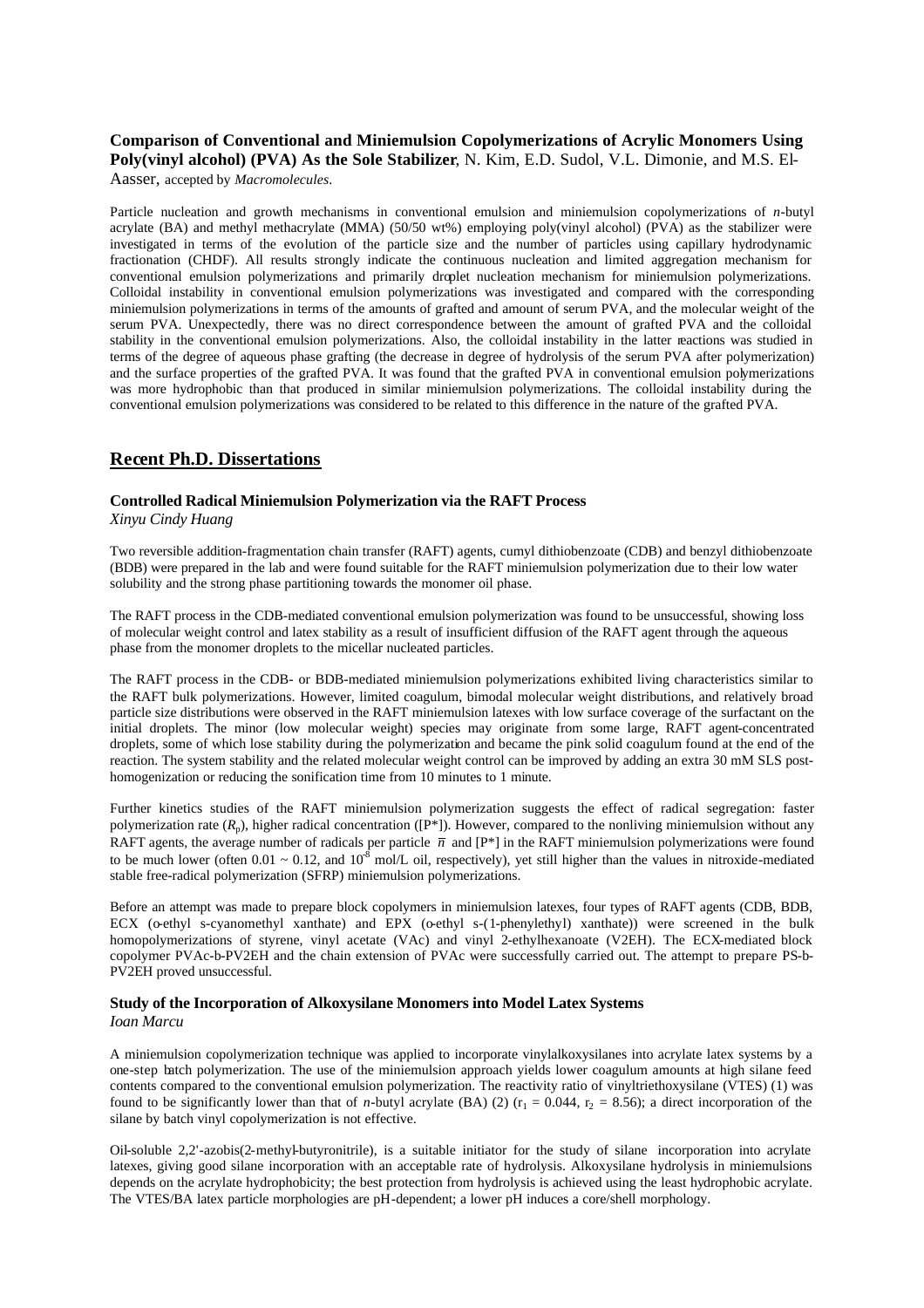Phase separation and domain formation were found to occur in the VTES/acrylate latexes. Latex aging results in a lower solubles content and higher rigid polymer fraction in the latex (NMR spin diffusion). The rigid domains observed in films cast from aged latexes were found to be crystalline and were formed in the continuous phase.

The incorporation of vinylalkoxysilanes into acrylate latexes by miniemulsion polymerization involves: (a) vinyl copolymerization between the acrylate and the vinylalkoxysilane, (b) hydrolysis of the silane alkoxy groups, followed by the condensation of the resulting hydroxyl groups leading to the formation of a Si-O-Si network that is organized in rigid domains, and (c) chain transfer to the silane vinyl group, with the formation of chemical bonds between the crosslinked network and the poly(*n*-butyl acrylate) (PBA) chains. The observed features of the poly(VTES-co-BA) latex particle morphology are:  $(i)$  rigid domains of Si-O-Si crosslinked VTES/BA copolymer moieties,  $(2)$  a soft matrix of non-extractable PBA chains, and (c) solvent-extractable silane moieties containing double bonds. At low silane contents  $(2 - 4$  mole %), the tensile strength of silane/acrylate latex films can be dramatically modified by small changes in the process parameters, such as polymerization procedure (conventional emulsion vs. miniemulsion), initiator (oil-soluble vs. water-soluble), and use of pre-polymerized VTES vs. neat VTES.

#### **Some Aspects of Film Formation from Pigmented Latex Systems**

#### *Tianhua Ding*

Film formation from pigmented latex systems consisting of soft (i.e., low T<sub>g</sub>) poly(*n*-butyl methacrylate-co-*n*butyl acrylate) [P(BMA/BA)] latex particles and ground calcium carbonate (GCC) pigment particles was studied with an emphasis on the synthesis of functionalized model latex particles and the influence of the carboxyl groups present on the latex particles on the drying kinetics, film surface properties and bulk morphology, and film mechanical properties. A theoretical model was developed to calculate the maximum (co)monomer feed rate for maintaining highly monomer-starved conditions in a semi-continuous emulsion polymerization process to synthesize monodisperse carboxylated and non-carboxylated model latex particles and independently control the particle size and degree of carboxylation. The presence of carboxyl groups on the latex particles was found to facilitate the drying rates of the latex/pigment blend films. The carboxyl groups present on the latex particles can lead to smaller pigment aggregate size and a more even size distribution in the polymer matrix upon film formation. Also, in the resulting blend films, a higher surface gloss is achieved, which indicates a smoother film surface when the carboxyl group surface coverage on latex particles is higher. The presence of the carboxyl groups on the latex particles significantly enhanced the Young's modulus and the yield strength of the latex/pigment blend films. Ionic interactions between neutralized carboxyl groups themselves and between neutralized carboxyl groups and pigment particles were proposed to explain these phenomena. A quantitative model was proposed to predict the Young's modulus of the latex/pigment blend films as a function of the carboxyl group coverage on the latex particles. There was quite a good agreement between the model and the experimental data that was observed.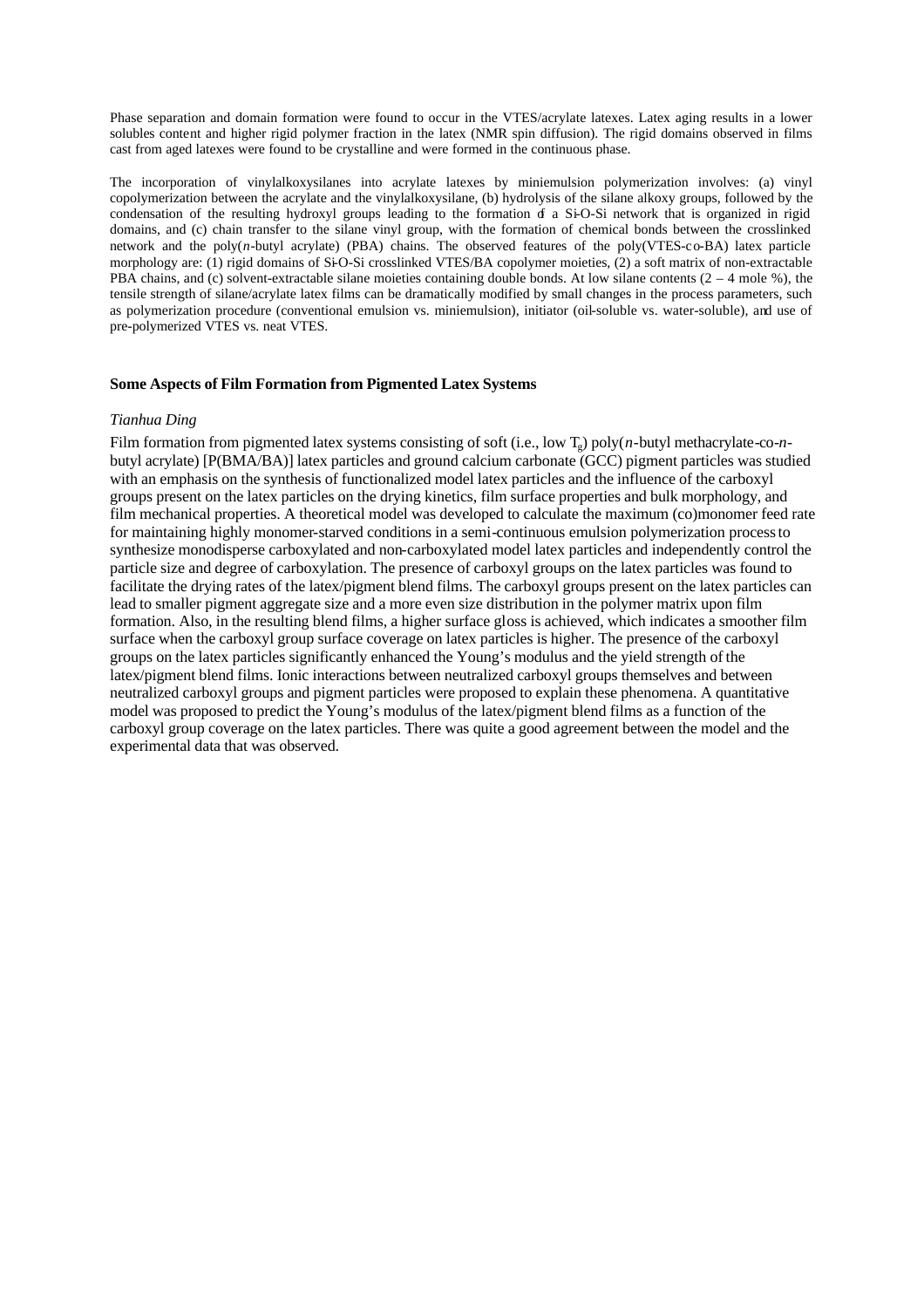

# *International Symposium on Polymers in Dispersed Media*

*Colloids: from Preparation to Application, April 4-8, 2004, at Ecole Normale Superieuse, Lyon France. This meeting is on good way, the final scientific program (in terms of oral presentations) was fixed.* Please visit the conference web site at: http://www.enslyon.fr/CNRS-bioMerieux/PDM2004

# *Submitted papers:*

#### **Functionalized Magnetic Emulsion for genomic applications**

*R. Veyret, Th. Delair C. Pichot and A. Elaissari*

Narrowly size-distributed functionalized magnetic emulsions with diameters between 200 and 300 nm bearing reactive amine or carboxylic groups were prepared respectively via single adsorption or layer-by-layer adsorption process. The colloidal stability of the functionalized magnetic emulsion was related to the polymer adsorbed amount and to the adsorption methodology. The single adsorption of poly(ethyleneimine) onto negatively charged magnetic emulsion led to amino-containing magnetic nanodroplets for nucleic acid extraction, concentration and amplification. The enzymatic amplification of adsorbed nucleic acid molecules (i.e. RNA) was found to be related to both initial nucleic acid concentration and the used magnetic particles in the amplification step. The undesirable inhibition phenomena observed in the enzymatic amplification (i.e. RT-PCR) process was eliminated by the addition of appropriate negatively charged polyelectrolyte before the amplification step. The encapsulation of magnetic emulsion via layer-by-layer polyelectrolytes adsorption process was used to elaborate functionalized core-shell magnetic colloids. The characterized final magnetic dispersions were evaluated in specific nucleic acids capture and detection, and in proteins immobilization process. *(Submitted to Current Organic Chemistry)*

#### **Stimuli Sensitive Nano- and Microspheres**

Abdelhamid Elaissari and Wuli Yang

#### **Summary**

Stimuli-responsive nano- and microspheres are elaborated via numerous processes and explored in various applications due to their properties. In fact, the physico-chemical and colloidal properties of such particles change as a function of environmental stimuli (i.e. temperature, pH, salinity, solvent, light, magnetic and electrical field, mechanic stress and ultrasound etc…).

Then, the aim of this chapter is to present to the readers some innovating stimuli-responsive nano-particles and microspheres from preparation to their applications in biomedical area. In addition, the physico-chemical and the colloidal properties of some selected stimuli-responsive nano- and microspheres are presented and discussed. Finally, some biomedical applications of stimuli-responsive nano- and microspheres as a solid supports of biomolecules (such as nucleic acids and proteins) are reported and illustrated.

(*Submitted to MML, Citus Books)*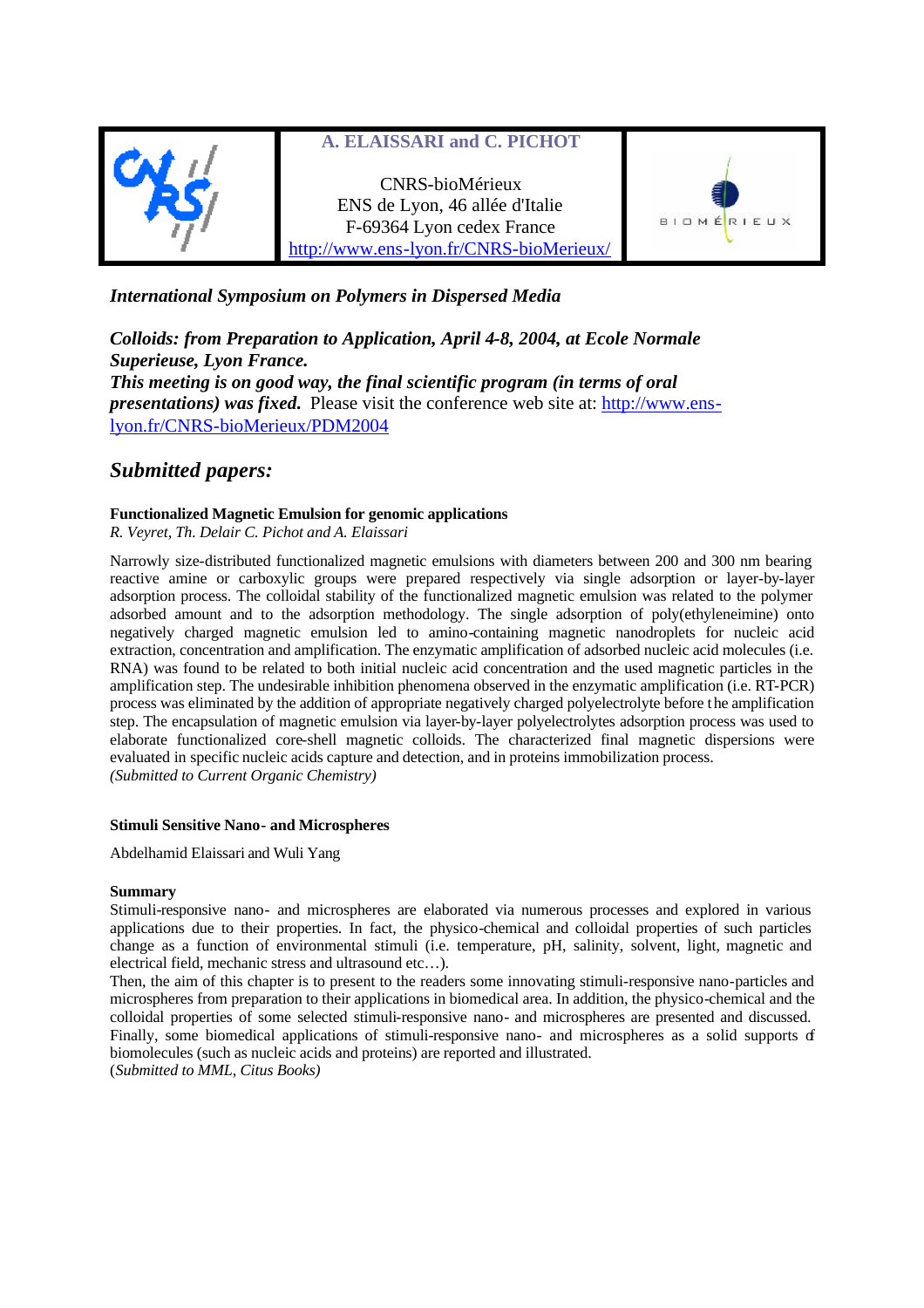# *Recent Published papers*

#### **Colloidal and Physicochemical Characterization of highly magnetic o/w Magnetic Emulsion** Franck Montagne, Sébastien Braconnot, Olivier Mondain-Monval, Christian Pichot, Abdelhamid Elaissari *(Journal of Dispersion Science and Technology, Vol. 24, No. 6, pp 821-832, 2003)*

**Functionalized Thermosensitive Latex Particles : Usful Tools for Diagnostics** C. Pichot, T. Taniguchi, Th. Delair and A. Elaissari, *(Journal of Dispersion Science and Technology, Vol. 24, No. 3 & 4, pp 423-437, 2003)*

#### **Elaboration of poly(ethyleneimine) coated poly(D, L-lactic acid) particles. Effect of ionic strength on the surface properties and DNA binding capabilities.**

Isabelle Messai, Séverine Munier, Yasemin Ataman, Bernard Verrier, Thierry Delair **(***Colloid and Surface B, 32, 2003, 293-305***)**

**Preparation of low-size monodisperse carboxylic charged poly(methyl methacrylate) latexes** A. M. Santos, A. Elaissari, J. M. G. Martinho, C. Pichot, *(Progr. Colloid Polym. Sci. 2003, 124, 60-63)*

**Thermally sensitive, hydrophilic, and reactive latex particles as versatile supports for biomolecules immobilization**

A. Elaissari, Th. Delair, Ch. Pichot *(Progr. Colloid Polym. Sci. 2003, 124, 82-87)*

**Poly(N-ethylmethacrylamide) thermally-sensitive microgel latexes : Effect of the nature of the crosslinker on the polymerization kinetics and physico-chemical properties**

Pascale Hazot, Thierry Delair, Christian Pichot, Jean-Paul. Chapel, Abdelhamid Elaissari  *(C. R. Chimie 6, 2003, 1417-1424)*

Polymer mediated peptide immobilization onto amino-containing Nisopropylacrylamide-styrene core**shell particles.** 

Silvina Rossi, Carmen Lorenzo-Ferreira, Julio Battistoni, Abdelhamid Elaïssari, Christian Pichot, Thierry Delair  **(***Colloid Polymer Science, 2004, 282 : 215-222***)**

## **Two published books are dedicated to Doctor Christian Pichot for his great scientific contribution in the polymer colloids domain and in honoring his retirement in October 2002.**

*Colloidal Polymers, Synthesis and Characterization, Edited by Abdelhamid Elaissari, Marcel Dekker, Surfactant Science series, Volume 115 (www.marceldekker.com )*

#### **Description**

Arriving amid exciting developments in nanotechnology and recent successes in catalytic emulsion polymerization of olefins, *Colloidal Polymers* describes ultramodern approaches to synthesis, preparation, characterization, and functionalization of latexes, nanoparticles, and myriad additional colloidal polymer systems. This research-saturated resource communicates critical parameters for method selection, guidelines for controlling structural and colloid properties, and other tools to assist in the production of desirable outcomes.

#### **Table of Contents**

Free-Radical Emulsion Polymerization and Aqueous Polymer Dispersions: A Long History with More Challenges To Meet in the Future *Jean-Claude Daniel* Controlled Free-Radical Polymerization: A Way To Design Polymer Architecture and Surface Properties of Latex Particles *Céline Farcet, Carine Burguière, and Bernadette Charleux* Preparation of Microlatexes Using Polymeric Surfactants or Mixed Surfactants *Peihong Ni and Shoukuan Fu* Catalytic Polymerization of Olefins in Emulsion: A Breakthrough in Polymer Colloids *Remi Soula, Jerôme Claverie, Roger Spitz, and Alain Guyot* Functionalization of Colloidal Particles *Changchun Wang, Wuli Yang, and Shoukuan Fu* Poly(*N*-isopropylacrylamide) Based Particles: Preparation and Colloidal Characterization *Françoise Meunier and Abdelhamid Elaissari*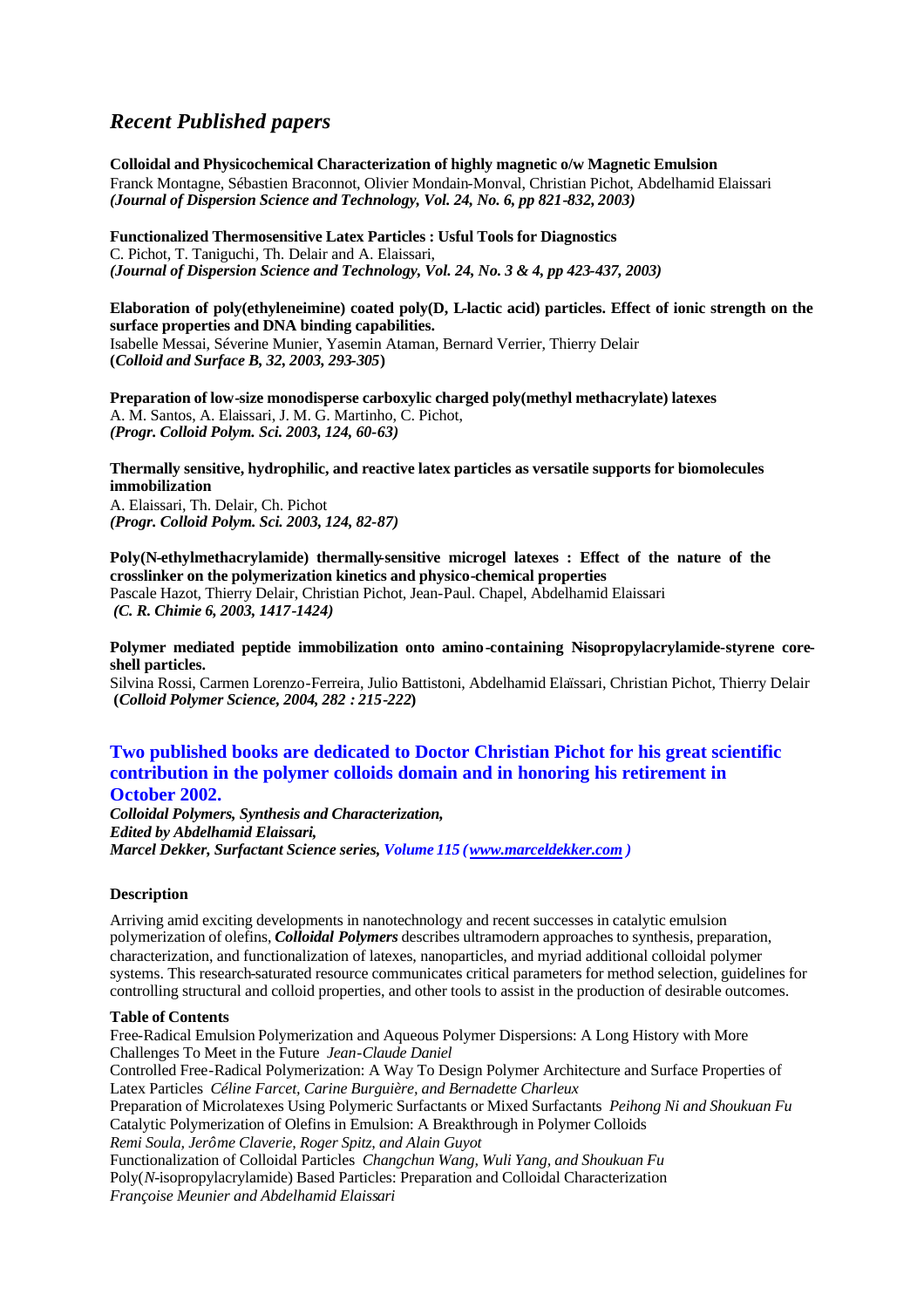Microemulsion Polymerization: A Way To Synthesize Well-Defined Highly Functionalized Nanoparticles *Chantal Larpent* Hollow Particles: Synthetic Pathways and Potential Applications *Elodie Bourgeat-Lami*

Preparation of Polymer and Hybrid Colloids by Miniemulsion for Biomedical Applications

#### *Katharuna Landfester*

Synthesis, Characterization, and Biomedical Application of Conducting Polymer Particles *Mohamed Chehimi, Ammar Azioune, Smain Bousalem, Amel Ben Slimane, and Abderrahim Yassar* Preparation of Magnetic Latexes *Abdelhamid Elaissari, Florence Sauzedde, Franck Montagne, and Christian Pichot* Polymer Beads in Biomedical Chromatography: Preparation and Characterization *Ali Tuncel, E. Ünsal, and S. Senel* Assembling of Polymer Particles onto Solid Supports for Medical Applications *Jean-Paul Chapel and Tatsuo Taniguchi* The Necessary in Colloidal Characterization of Colloid Polymer Muriel Lansalot, *Olivier Mondain Monval and Abdelhamid Elaissari*  Electrokinetic and Small-Angle Neutron Scattering Studies of Thermally Sensitive Polymer Colloids *Brian R. Saunders*  Index

# **Colloidal Biomolecules, Biomaterials and Biomedical Applications,**

*Edited by Abdelhamid Elaissari, Marcel Dekker, Surfactant Science series, Volume 116 (www.marceldekker.com )*

## **Description**

Attesting to the recognized versatility of colloidal polymers and heightening estimations of their potential in bioscience applications, *Colloidal Biomolecules, Biomaterials, and Biomedical Applications* is an authoritative presentation of established and newfound techniques promising to revolutionize the areas of biomedical diagnostics, therapeutics, pharmaceutics, and drug delivery.

#### **Table of Contents**

Biomedical Application for Magnetic Latexes *Abdelhamid Elaissari, Raphael Veyret, Bernard Mandrand, and Jhunu Chatteriee*  The Agglutination Test: Aggregation of Antibody-Coated Lattices in the Presence of Antigens *Serge Stoll, Lahoussine Ouali, and Emile Pefferkorn*  Latex Immunoagglutination Assays *J. A. Molina-Bolivar and F. Galisteo-Gonzalez*  Capture and Detection of Biomolecules Using Dual Colloid Particles *Agnès Perrin*  Polymers and Viruses: Biospecific Interactions and Biomedical Applications *Emmanuelle Imbert-Laurenceau and Véronique Migonny*  Polymer Beads in Biomedical Chromatography: Separation of Biomolecules *Ali Tuncel, Ender Ünsal, S. Tolga Çamli, and Serap Senel* Interaction of Proteins with Thermally-Sensitive Particles *Haruma Kawaguchi, David Duracher, and Abdelhamid Elaissari*  DNA-Like Polyelectrolytes Adsorption onto Polymer Colloids: Modelization Study *Serge Stoll*  Amino-Containing Latexes as a Solid Support of Single-Stranded DNA Fragments and Their Use in Biomedical Diagnosis *François Ganachaud, Christian Pichot, and Abdelhamid Elaissari*  Covalent Immobilization of Peptides onto Reactive Latexes *Silvina Rossi and Julio Batistoni*  Preparation and Applications of Silicone Emulsions Using Biopolymers *Muxin Liu, Amro Ragheb, Paul Zelisko, and Michael A. Brook*  Colloidal Particles: Elaboration from Preformed Polymers *Thierry Delair*  Poly(Alkylcyanoacrylates): From Preparation to Real Applications as Drug Delivery Systems *Christine Vauthier, Patrick Couvreur, and Catherine Dubernet*  Preparation of Biodegradable Particles by Polymerization Processes *S. Slomkowski*  Supercritical Fluid Processes for Polymer Particle Engineering: Applications in the Therapeutic Area *Joel Richard and F.S. Deschamps*  Index.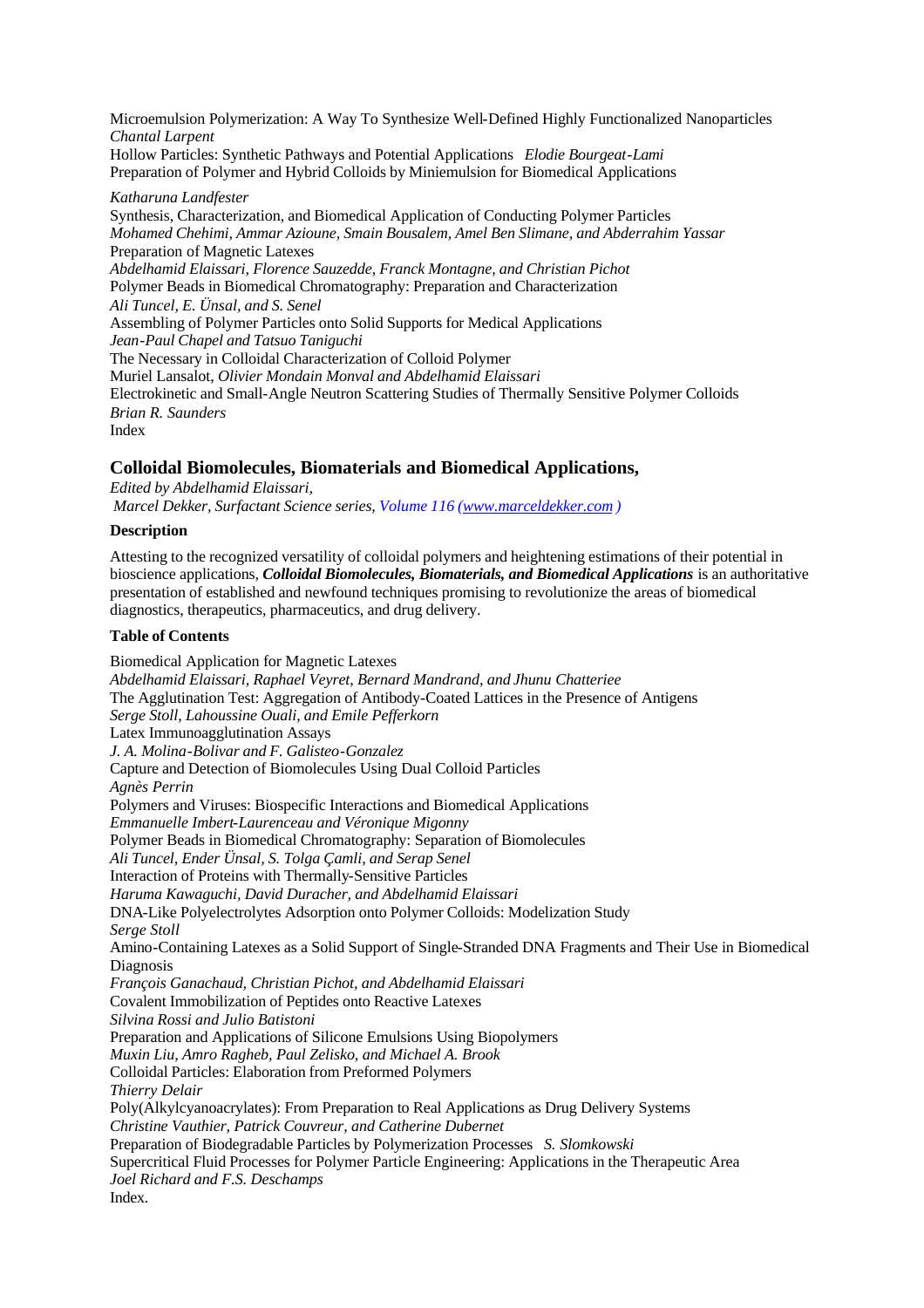# *Work in progress*

#### **Defended PhD Thesis**

**R. Veyret :** Elaboration of magnetic particles for specific and non specific capture of nucleic acids and for generic capture of viruses **(October 29, 2003)**

**C.** 

#### **Thesis in progress**

S. Braconnot : Synthesis of hydrophilic magnetic latexes

I. Messai : Elaboration of cationic poly(D,L-lactic acid) particle

E. Pacard: Elaboration of hybrid macroporous particles (Silica/polymer) for diagnostic applications

N. Joumaa: Elaboration of submicron reactive magnetic latexes

A. Drogos:

D. Polpanich : Bioconjugates (latexes- antibodies) elaboration (in collaboration with Mahidol University, Thailand)

#### **Post-doc**

N. Spinelli: Synthesis of modified oligonucleotides for electrical detection of DNA.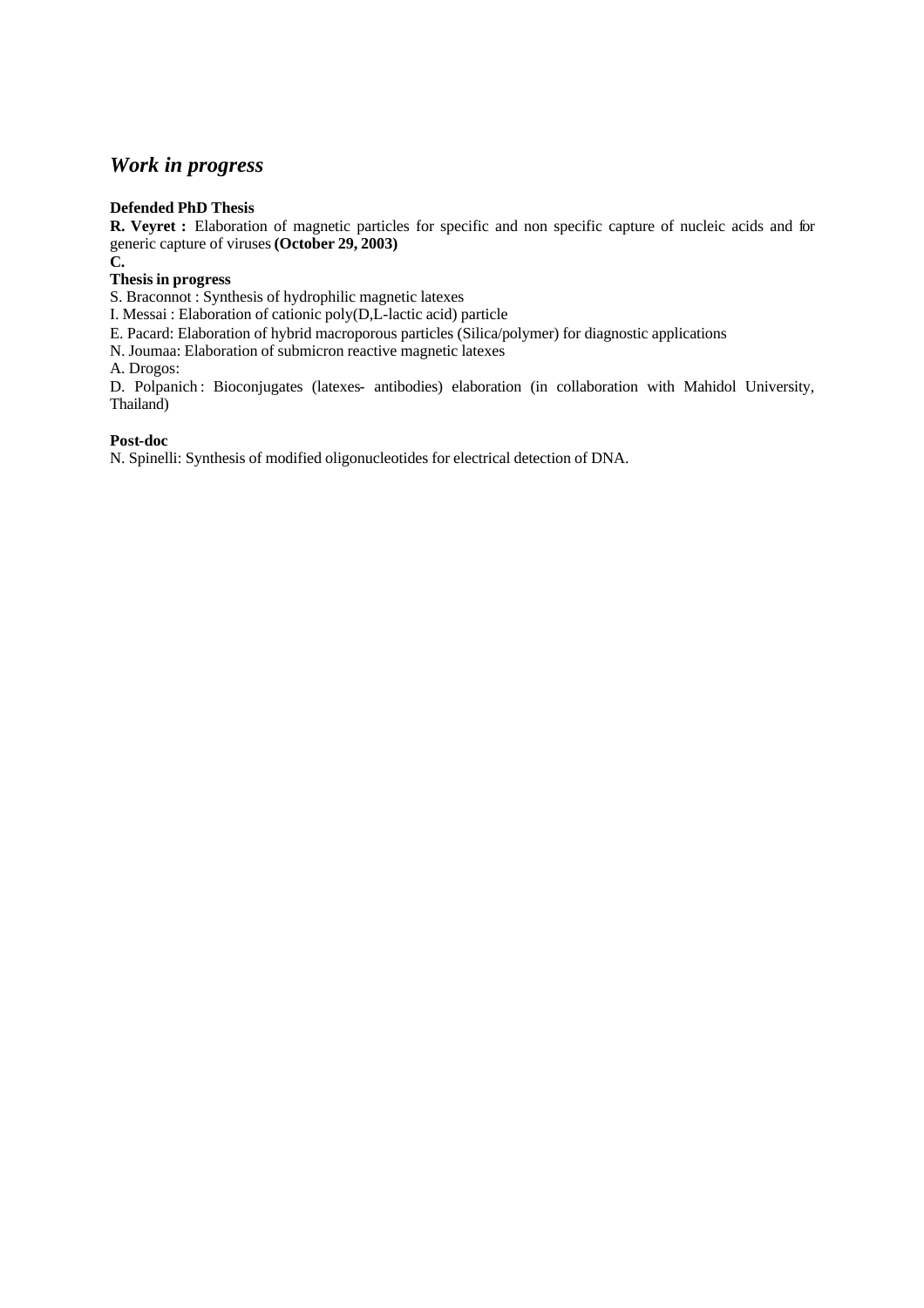# **Nanoscale Compression of Polymer Microspheres by Atomic Force Microscopy**

*Susheng Tan\* , Robert L. Sherman Jr., Warren T. Ford* <sup>∗</sup>

Department of Chemistry, Oklahoma State University, Stillwater, Oklahoma 74078

tsushen@okstate.edu; wtford@okstate.edu

Atomic force microscopy (AFM) was employed to probe the mechanical properties of surface charged polystyrene microspheres with different contents of vinylbenzyl(trimethyl)ammonium chloride (VBTA) units. Based on Hertz's theory of contact mechanics, compressive moduli between 1 and 2 GPa were measured by the analysis of forcedisplacement curves captured on the particles via the "force-volume" technique. The deformation of the top of the polystyrene particles by the AFM tip was considered in the estimation of the surface modulus. The compressive moduli are in good agreement with reports on polystyrene bulk materials. The modulus of the polystyrene microspheres increases with the elevation of the VBTA contents.

 $\overline{a}$ 

<sup>∗</sup> To whom correspondence should be addressed. *Fax*: (405) 744-6007, E*-mail address*: wtford@okstate.edu; tsushen@okstate.edu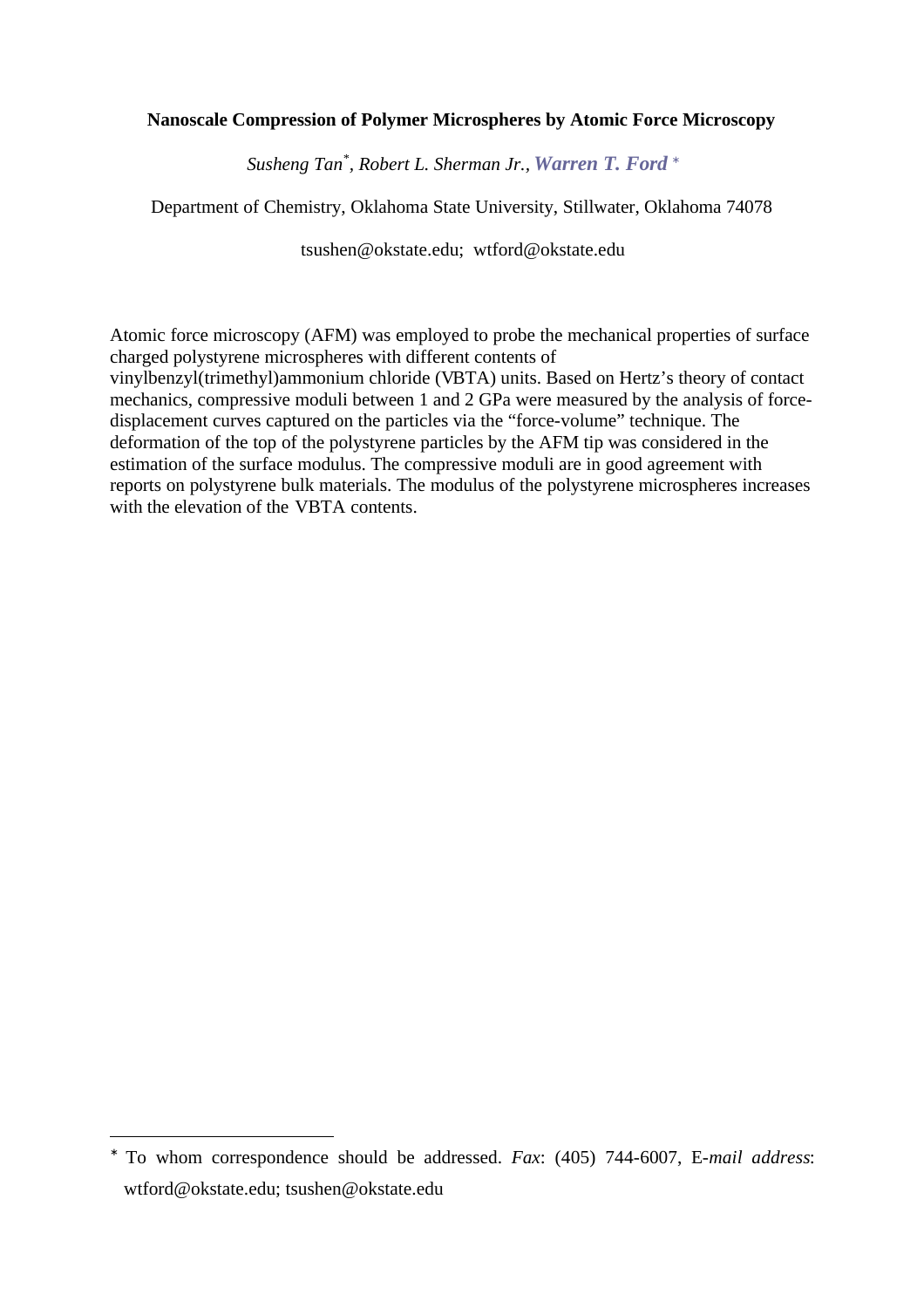# **"The Impact of Polymer Architecture on Solution Properties of Single Molecules and their Assemblies"**

Cheryl M. Stancik Ph. D. Thesis, Stanford University, December 2003 Advised by **Professor Alice P. Gast**

We have worked to elucidate the relationships between polymer architecture and solution properties. We focus our efforts on both the effects of branching on single molecule structure and the effects of copolymer architecture on self-assembled micelles. To explore these relationships, we study series of rationally designed polymers using small-angle neutron scattering (SANS), neutron spin-echo (NSE) spectroscopy, and dynamic light scattering (DLS). Through these studies, we systematically isolate the architectural effects on the polymer solution properties.

In a branched polymer series, we investigate five isomeric hyperbranched cores with either dendrons or linear polymers attached to their surfaces, thus concentrating on the architectural feature of branch juncture placement. Dilute solution SANS studies reveal that the placement of the junctures alters the core size and polymer conformation within the cores. In semi-dilute solutions the intermolecular interactions and tendency for liquidlike structuring are affected by the core architecture. Complementary NSE studies show that the peculiarities in the statics of these systems are mirrored in their dynamics.

We have studied two copolymer systems to explore the impact of the copolymer architecture on their assembly. The first system comprises a polystyrene (PS) block copolymerized to a modified PS block with an imidazolium ionic liquid functionality (IL). SANS and DLS studies suggest that the copolymers form short and stiff elongated micelles in toluene solutions. The extended IL block in the core governs the micelle dimensions and sequesters water. The second copolymer system is a thermoresponsive diblock composed of both neutral and polyzwitterionic blocks. The complementary solubilities of these blocks lead to an inversion in the assembly with solution temperature modulation. The low temperature assemblies show features of wormlike chains. At high temperatures, the high molecular weight diblocks form spherical micelles, while the low molecular weight diblocks may exist as elongated structures. The neutral block length most strongly influences the micelle structure and geometry.

By studying a diverse collection of polymeric systems, we have systematically explored many variables of polymer architecture. Through our work, we have contributed to the understanding of the interplay between the architecture of polymers and their structure and dynamics.

# **"Exploring Novel Structure Formation and Mechanics of Linked Chains of Magnetic Colloidal Particles and Their Application in Microfluidics"**

Sibani Lisa Biswal

Ph. D. Thesis, Stanford University, January 2004, Advised by Professor Alice P. Gast

Much of the current technology in microfluidics relies on pressure-driven and electrokinetic flow control to drive miniaturized lab processes on a chip. In this work, we present the use of an additional parameter to control fluid flow: a magnetic field. Paramagnetic colloidal particles aggregate into reversible linear chains under the influence of an external magnetic field. In this research, we create a new and unique system of permanently linked chains by chemically linking 1 ?m streptavidin coated particles with bis-biotin-polyethylene glycol (PEG) linker molecules with the objective of creating magneto-responsive chains that can be used to manipulate fluid flow in microfluidic devices. By adjusting the length of the PEG in the linker molecules, we can control the chain flexibility. These linked chains remain responsive to the magnetic field, allowing their orientation and flexibility to be controlled by directing the field and changing the field strength.

In order to design effective microstructures in microfluidic devices, we must understand the properties of chains under the influence of a variety of forces. Using optical tweezers, we apply a variety of forces to a chain to study its dynamic response. We compress, stretch and bend chains and evaluate the resulting forces and shapes to determine their flexural rigidity. We also analyze the relaxation behavior of the chains as a measure of its stiffness.

The need for efficient and rapid mixing at the micron scale remains a challenge in the optimization of microanalytical systems. By using the chains in rotating magnetic fields, we can create miniature stir-bars. We characterize the dynamics of this system by modeling the chains as rotating rods. There are two opposing torques dictating the conformation of the chain: a magnetic torque and a viscous torque. The magnetic torque arises from the chain not being parallel to the external magnetic field. The viscous torque is due to the rotational friction of the chain from the surrounding fluid and increases with increasing rotational speed.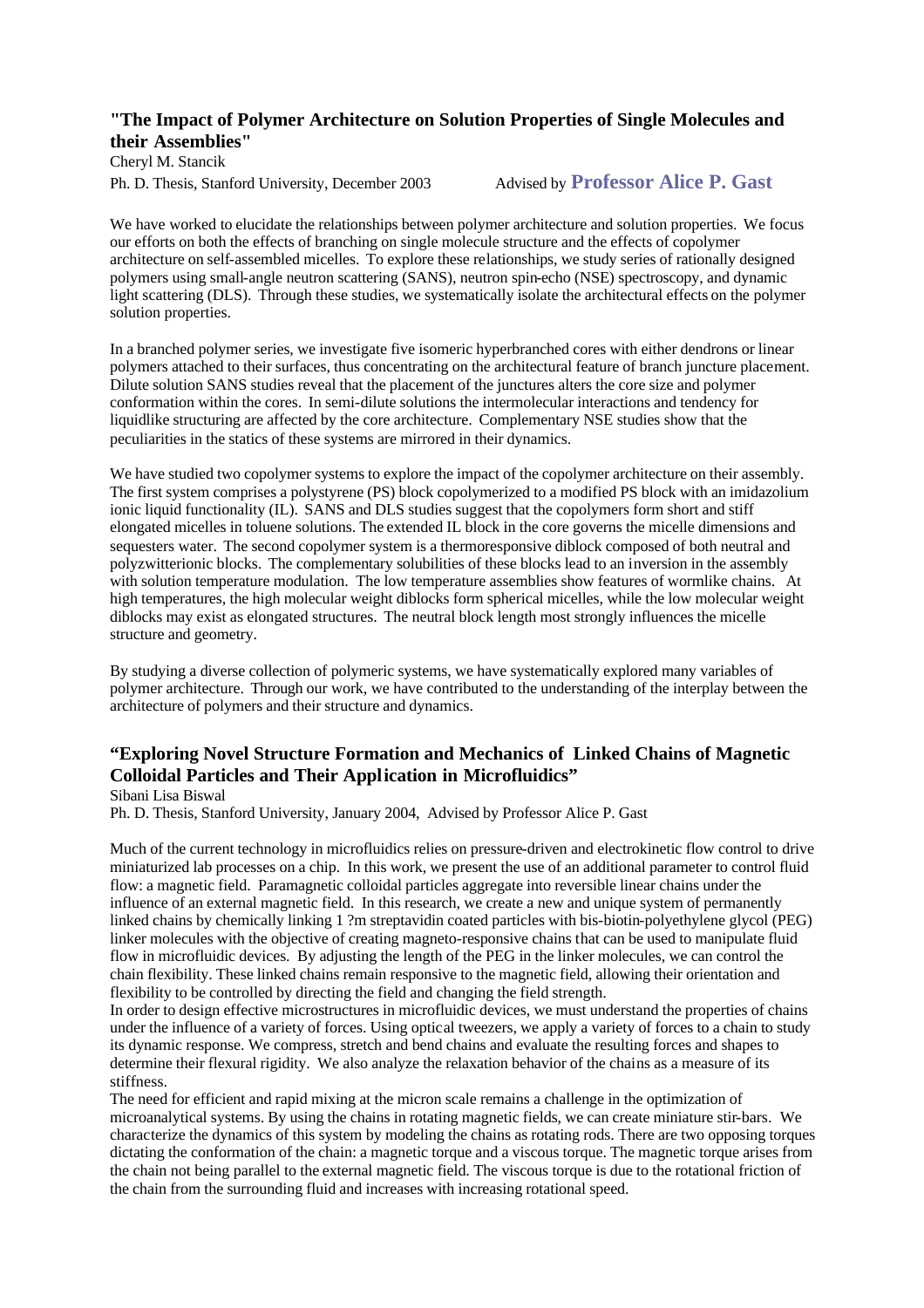Shorter chains remain in a rod-like configuration as they rotate; however longer chains bend at the ends resulting in a S-shape configuration. The elastic torque associated with these structures determine the shape of the chain at a given rotation rate. We characterize the instabilities associated with the longer chains created when the viscous drag produces a long phase lag between the magnetic moment of the chain and the external magnetic field.

We have designed a microfluidic device that uses rotating chains to mix adjacent fluid lanes. The chain rotation in microchannels introduces chaotic trajectories within the fluid that increase the interfacial area over which diffusion occurs. The mixing efficiency is characterized to illustrate how the mixing is dependent on the rigidity of the rotating chains. Additionally, we have also used microcontact printing techniques to produce patterned regions of paramagnetic particles in microdevices. These patterns act as templates for which chains can be attached to surfaces and form magnetically activated structures in microdevices.

## **Paper in review**

#### **"Rotational Dynamics of Semiflexible Paramagnetic Particle Chains"**

*Sibani Lisa Biswal and Alice P. Gast* Physical Review E

#### *Abstract*

Paramagnetic particles have the unique ability to reversibly form magnetic chains. We have taken advantage of this property by permanently linking the chains with three linking chemistries to create flexible chains whose behavior changes with the application of a magnetic field. We study the behavior of these chains in a rotating magnetic field and model them as elastic rods. Rigid chains rotate as a solid body while flexible chains deform under the influence of magnetic, viscous, and elastic stresses. We find that the shapes chains assume in rotating magnetic fields confirm the chain flexibility determined from previous micromechanics measurements.

#### **Work in progress**

Magnetorheological Fluids in Microgravity *Alice P. Gast and Kerry Bentley*

Magnetorheological (MR) fluids, suspensions of paramagnetic particles in a nonmagnetic fluid, are a class of tunable fluids that effectively change from a solid to a liquid with the application of magnetic field. The transition from liquid to solid occurs when a magnetic field is applied to an MR fluid, causing the particles to acquire a dipole moment aligned with the external field and aggregate to form chains. At high particle volume fractions, these chains cross-link to form a network, and the suspension effectively solidifies. This property has made these fluids useful in many devices already, such as bridge stabilizers and shock absorbers, and there are many potential applications in which the MR fluid could serve as an electrically controlled actuator. The microstructure of these fluids plays a significant role in determining their bulk rheological properties, and the microstructure is difficult to study due to sedimentation effects as the particles aggregate and grow into larger structures. Because of these sedimentation effects, we are currently collaborating with NASA Glenn Research Center on two projects involving the study of MR fluids in microgravity.

The first project is InSPACE (Investigating the Structure of Paramagnetic Aggregates from Colloidal Emulsions). InSPACE was completed during the summer of 2003 by the astronaut crew of the International Space Station (ISS) in the Microgravity Science Glovebox Facility (MSG).

InSPACE was a microscopic video study in which we observed MR suspensions in pulsed magnetic fields and under microgravity conditions. Particle diffusion during the field-off state allows the formation of low energy (equilibrium) microstructures. We investigated the effect of varying the magnetic field, pulse frequency, and particle size on these equilibrium structures. Through down-linked image measurements, we are currently studying the balance between magnetic, interfacial, and gravitational forces. Specifically, we are studying the formation of depletion zones that form around the aggregating structures. These zones decrease in size with increasing pulse frequency due to decreasing time for particle diffusion during the field-off state. We are also investigating surface effects, which are magnified in the absence of the effect of gravity.

The second project investigating MR fluids in microgravity is CHAINS (Chain Aggregation Investigation by Scattering). This project is currently under development and is scheduled to launch in 2007. In CHAINS, we will study the thermal fluctuations and dynamics of dipolar chains in MR fluids with an imposed magnetic field. We are interested in the source of long-range interactions between chains that leads to lateral cross-linking. Diffusing Wave Spectroscopy (DWS) will be used to measure the dynamics of an MR fluid over time and length scales that capture short wavelength motions. Because the DWS experiments are sensitive to motion due to sedimentation, microgravity will permit investigations of MR fluids containing larger particles that sediment under Earth's gravity upon aggregation. A better fundamental understanding of the kinetics of cross-linking in a suspension of particles interacting via a tunable field would enable the development of further MR devices for use in electromechanical interfaces.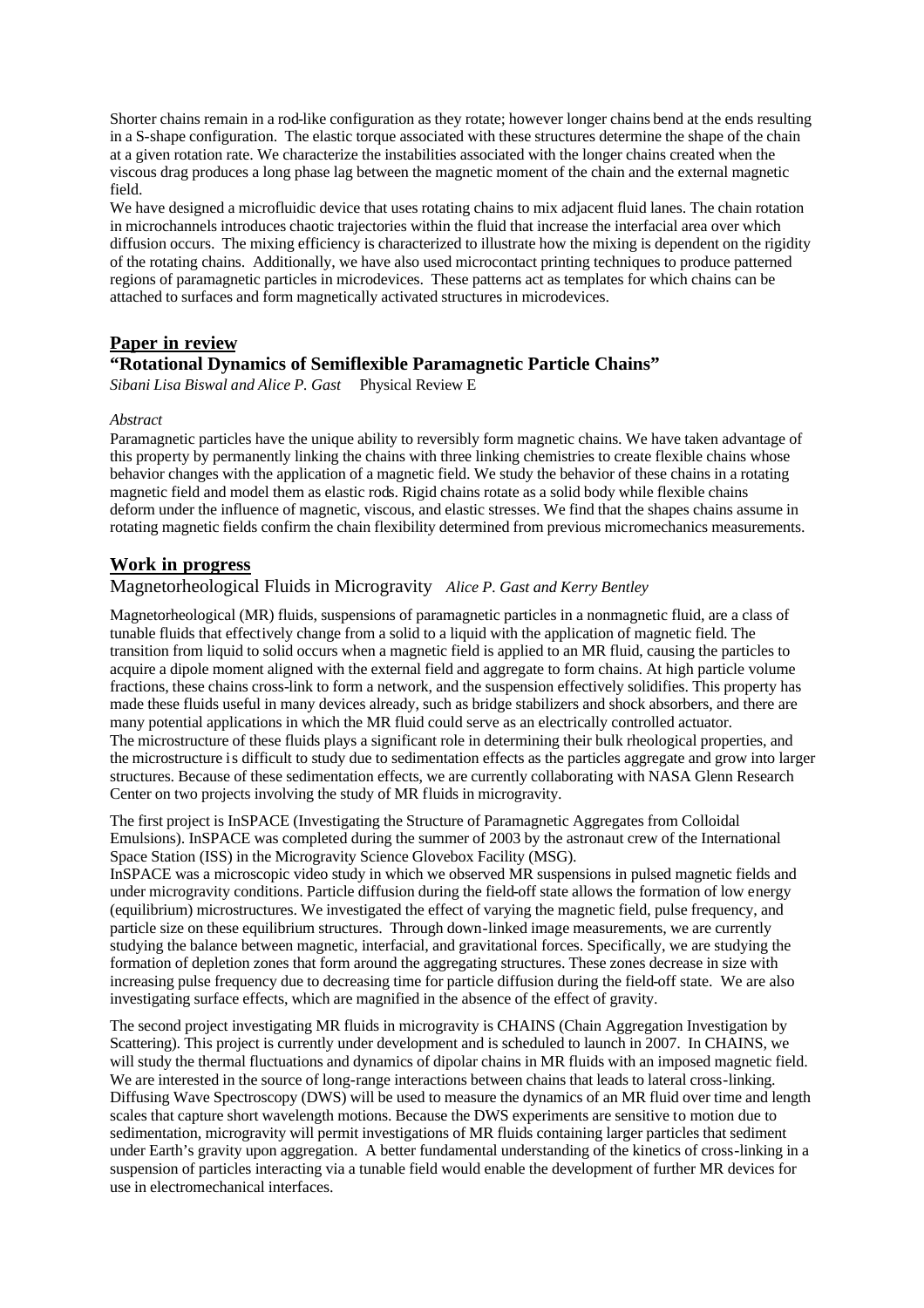**The Key Colloids Colloids Colloids Colloimer Colloimer Colloimer 3** responsive Strate and Michael Mondon Chamietry School Sydney I Iniversity NSW 2006 Australia  $\left\{\n\begin{array}{c}\n\text{SINOMI} \\
\text{SINOMI} \\
\text{SINOMI}\n\end{array}\n\right\}$ Contribution to the IPCG Newsletter from the Key Centre for Polymer Colloids Chemistry School, Sydney University, NSW 2006, Australia.

http://www.kcpc.usyd.edu.au  $\frac{m_{\text{c}}}{m_{\text{c}}}}$ 

around the world. More information about the Centre can be **gilbert@chem.usyd.edu.au**found on the website given above.



To be able to access pdf versions of our papers (all from about 1994, and some before that) and in-press articles from the KCPC website: **http://www.kcpc.usyd.edu.au/resources/restricted/preprints/**

username: kcpc password: 32coastavenue You can see the total list from **http://www.chem.usyd.edu.au/~gilbert/RGG** publns.pdf

# **Papers submitted or in press**

Grafting of dodecyl methacrylate onto hydroxylated polybutadiene by miniemulsion polymerization. TTB Pham, CM Fellows, RG Gilbert, *J. Polym. Sci. A Polymer Chem. Ed.*, in press.

Homogeneous copolymer latex particles of dodecyl methacrylate (DMA) and low-molecular-weight hydroxyterminated polybutadiene (HTPB) oligomers were prepared by free-radical polymerization using miniemulsion methods. Rate data and latex characteristics were consistent with the classical miniemulsion mechanism where nucleation of monomer droplets is the predominant pathway of particle formation. There is essentially no particle formation by secondary nucleation in the water phase. Characterization of the copolymer latex particles using transmission electron microscopy and modulated differential scanning calorimetry suggested that there is a significant amount of grafted poly(DMA)/HTPB polymer contributing to the miscibility of the HTPB and poly(DMA) phases. Particles were more homogeneous at increased HTPB composition, of relatively narrow polydispersity, and could be prepared reproducibly using a number of different initiation systems. The observed trends can all be rationalized in terms of conventional understanding of miniemulsion polymerization systems.

Synthesis and structure-property relations of latexes comprising graft copolymers between telechelic polybutadiene and dedecyl methacrylate. BTT Pham, RG Gilbert, CM Fellows, submitted.

Latexes comprising novel grafted copolymers were formed by second-stage emulsion polymerization of dodecyl methacrylate onto a hydroxylated polybutadiene-based polyurethane prepolymer as seed latex, with persulfate initiator. Morphology data from transmission electron microscopy (including microtoming), glass transition temperature, dynamic mechanical analysis and other mechanical-property data were all consistent with a system showing extensive grafting and compatibilization between the different polymeric components. Water adsorption and AFM measurements showed that samples with poorer film-forming properties had higher water sensitivity, more mixing of the polymer phases and poorer mechanical properties. These properties were related to a phase inversion phenomenon occurring above a critical dodecyl methacrylate/prepolymer ratio. The compatibilization of the PUD and poly(DMA) given by these modifications resulted in a product with increased tackiness, although with a higher water sensitivity.

First-principles calculation of particle formation in emulsion polymerization: pseudo-bulk systems. EM Coen, S Peach, BR Morrison, RG Gilbert, submitted.

Kinetic behavior in emulsion polymerization can be conveniently assigned as either "zero-one" or "pseudobulk". Sufficiently small particles in emulsion polymerizations obey zero-one kinetics, where entry of a radical into a particle which contains a growing radical leads to instantaneous termination. Pseudo-bulk kinetics applies to particles in which more than one free radical can co-exist for a significant period; while this is commonly applicable to large particles for any monomer, it also applies to very small particles for monomers which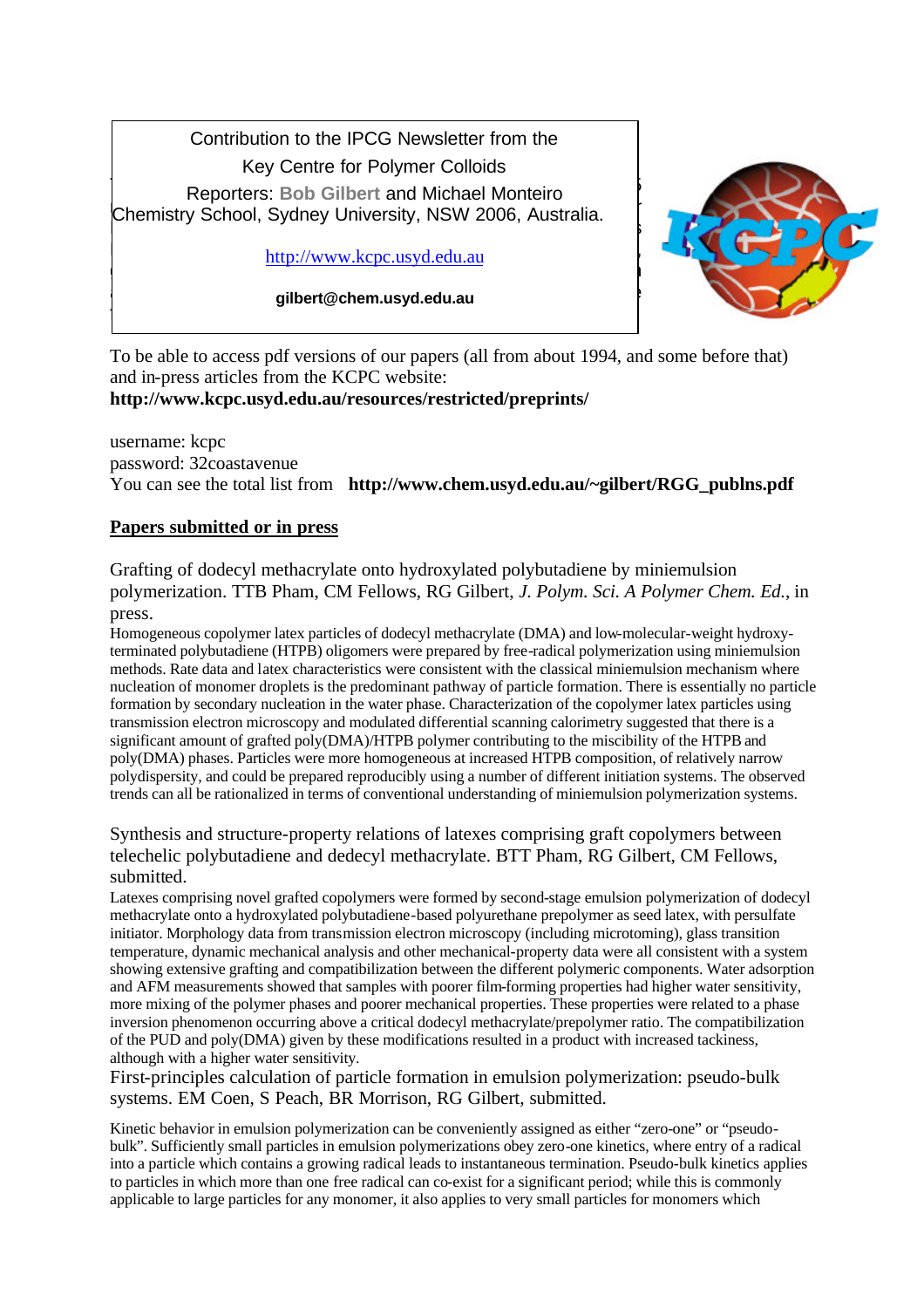propagate very rapidly, such as acrylates. A methodology is developed for including this effect in models for particle formation, which enables particle sizes and rates to be calculated for systems in which pseudo-bulk kinetics are important during particle formation. This takes account of all significant reactions involving radical species in the water and particle phases, including the chain-length dependence of the termination rate coefficient. A "cross-over radius" *r*co is used to describe the size where termination of radicals within the particles is no longer instantaneous. The model is applied to the emulsion polymerization of butyl acrylate. All

parameters are available from the literature, except for  $r_{\rm CO}$  and  $k_{\rm D}^1$ , the rate coefficient for propagation of a

monomeric radical formed from transfer. These were determined from experiments on seeded emulsion polymerizations of this monomer, involving the steady-state rate with chemical initiator and non-steady-state rate in a system initiated by γ radiolysis, after removal from the source ("relaxation" mode). The model successfully reproduces the observed particle sizes and rates in unseeded butyl acrylate emulsion polymerizations at 50 °C, over a range of concentrations of persulfate as initiator and sodium dodecyl sulfate as surfactant.

## Kinetics of surface grafting reaction on polyisoprene latexes by reaction calorimetry. W Kangwansupamonkon, CM Fellows, DJ Lamb, RG Gilbert, S Kiatkamjornwong, submitted.

A two-component redox initiator, cumene hydroperoxide (CHP) and tetraethylene pentamine (TEPA), is used to polymerize dimethylaminoethyl methacrylate (DMAEMA) in synthetic polyisoprene latexes. The resultant latexes, which are postulated to have a "hairy layer" of poly(DMAEMA) grafted to the particles, are colloidally stable to low *p*H, and dynamic light scattering shows a significant grafted *p*H-responsive layer.

The rate of the reaction is followed by reaction calorimetry. No steady-state polymerization is observed, with a continual increase in the number of propagating chains at all feed rates investigated. Data for the particle size and colloidal stability of the resulting latexes, together with rate data, are consistent with generation of the grafted (tethered) poly(DMAEMA) as a rare event involving encounter between the hydrophobic (CHP) and hydrophilic (TEPA) components of the redox couple meeting at the interface and forming a hydrophobic cumyloxyl radical, which causes an abstraction reaction with an isoprene unit on the polymer at the interface so that propagation with the hydrophilic monomer (DMAEMA) can commence. While this "topology-controlled" reaction is responsible for the formation of the formation of the hairy layer, the dominant polymerization process seems to be formation of ungrafted poly(DMAEMA) in the water phase. There is evidence that the reaction between the pairs of the redox couple is relatively slow.

# Synthesis of Comb-like Poly(Butyl Methacrylate) using Reversible Addition-Fragmentation Chain Transfer (RAFT) and an Activated Ester. Johannes J. Vosloo, Matthew P. Tonge, Christopher M. Fellows, Franck D'Agosto, Robert G Gilbert. *Macromolecules*, in press.

Comb-like polymers of poly(*n*-butyl methacrylate) were prepared using an activated ester-type comonomer (Nacryloxysuccinimide, NAS) to generate branch points. The conventional solution free-radical copolymerization kinetics of *n*-butyl methacrylate (BMA) and NAS were first investigated by following individual monomer

consumption rates by 1H-NMR spectrometry, and reactivity ratios of BMA and NAS determined using the terminal model. The reactivity ratios so obtained are both close to 0.2; the joint confidence interval is also determined. Reversible addition-fragmentation chain transfer (RAFT) was then used to grow polymers with controlled backbone and branch chain length. Because both reactivity ratios have similar values, this implies that the copolymer will have a random distribution of NAS and hence of branch points. RAFT-mediated polymerization was first used to synthesize linear poly(BMA-*co*-NAS) chains. Primary hydroxy-functionalized RAFT agents were then immobilized on this linear poly(BMA-*co*-NAS) through nucleophilic substitution on the activated ester units of the NAS. From these immobilized RAFT agents, branches were grown upon addition of a further aliquot of monomer (BMA) and initiator (AIBN). The amount of NAS in the starting BMA/NAS composition was varied without adversely affecting the uniformity of the NAS distribution along the resulting linear poly(BMA-*co*-NAS) backbone. This results in branched polymers whose molecular weight, branching density, and degree of polymerization of branches, are all relatively narrow and controlled.

Evaluation of latex adhesives containing hydrophobic cores and poly(vinyl acetate) shells: potential to reduce poly(vinyl acetate) glueline creep. WJ Grigsby, CJ Ferguson, RA Franich, GT Russell., *Int. J. Adhesion and Adhesives*, in press.

Various experimental poly(vinyl acetate) (PVAc) latices containing relatively rigid polystyrene (PS) domains were investigated in order to evaluate whether the presence of PS domains improve the creep resistance performance of PVAc adhesives. The effects of a range of PS contents, PS/PVAc morphologies and core-shell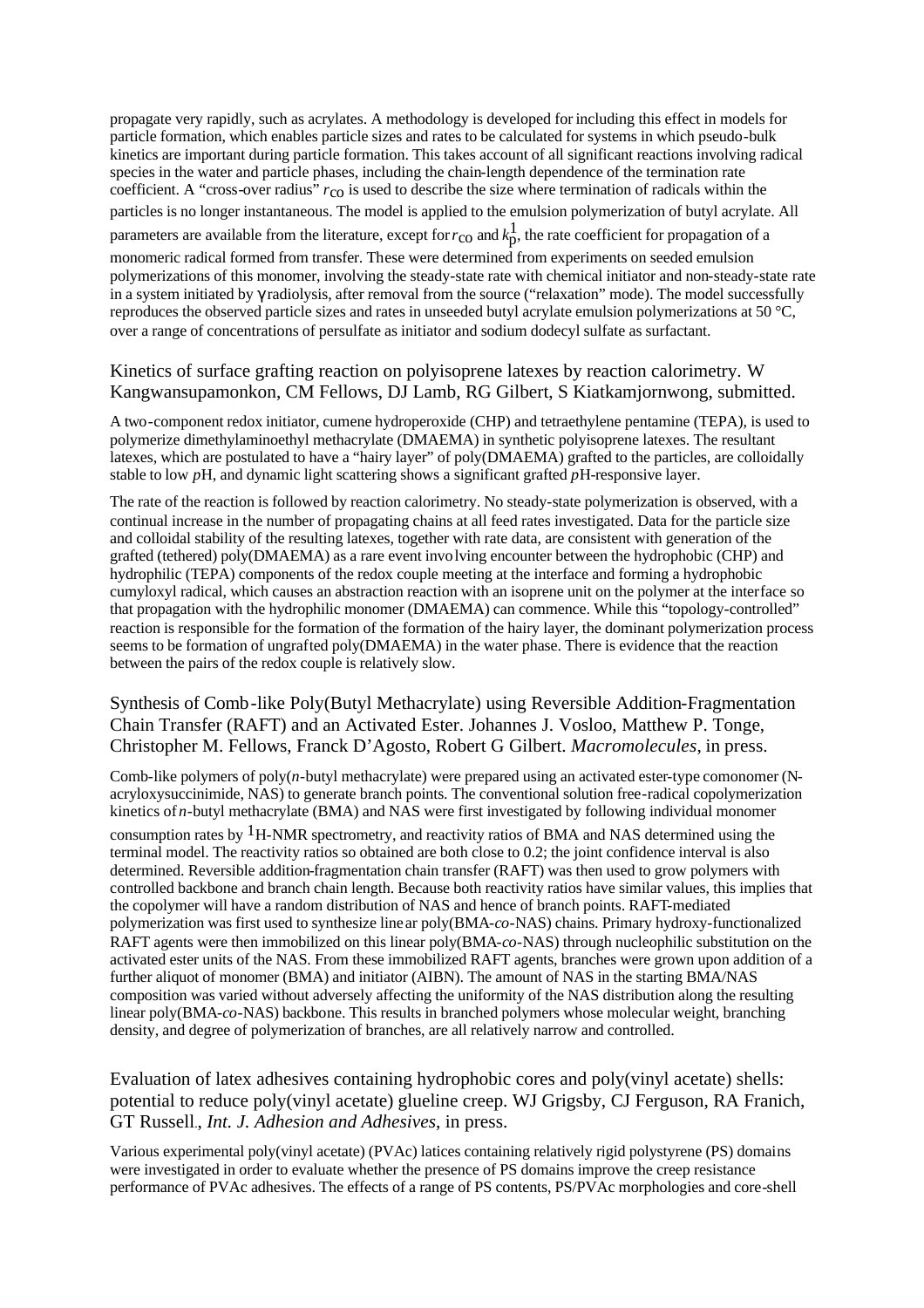polymerisation approaches were examined by evaluating thin-film mechanical properties and adhesive performance. Results suggest up to 50% of PS (by mass) could be incorporated into a PVAc latex without compromising adhesive strength. Mechanical testing of films indicated the presence of PS maintains film performance at elevated temperature (60°C) and that polymers formed using a chain transfer agent during second stage polymerisation, and therefore having a concentric core-shell morphology, performed better than either an acorn morphology or a simple blend of PS and PVAc. Incorporation of PS domains into a commercial PVAc adhesive by second-stage polymerisation of styrene does not greatly diminish the performance of the modified adhesive. While performance advantages of adding PS into PVAc particles were realised during creep testing at elevated temperature (71C) and high humidity, the presence of PS, did not impart any improved resistance to water or heat as determined by accelerated exposure water soak testing and shear block testing above 70 °C.

Determination of particle size for colloidal dispersions. MJT Jordan and J Castro, Australian Physical Chemistry Enhanced Laboratory Learning (APCELL) Project, <http://www.apcell.org/dbase2/details.php?ID=8>, 2003; *Aust. J. Education in Chem*., in press.

Effect of surfactant systems on the water sensitivity of latex films. LN Butler, CM Fellows, RG Gilbert. *J. App. Polym. Sci*., in press.

The effect of three different types of surfactant systems – ionic, polymeric and electrosteric stabilizers – on the water sensitivity of poly(butyl acrylate-co-methyl methacrylate) latex films was examined. The water sensitivity was found to be strongly dependent on the surfactant system used in their preparation. A number of factors such as surfactant mobility and crystallinity and surfactant/polymer polarity appeared to affect the water uptake of a film. Highly mobile and crystallizable surfactants yielded high water sensitivity for films containing ionic surfactants, while surfactant polarity had a greater effect on latexes stabilized by polymeric surfactants, with the more hydrophilic systems giving the greater water uptake.

Emulsion Polymerization. RG Gilbert and CM Fellows, in *McGraw-Hill Yearbook of Science and Technology*, in press.

A review of the theory and applications of emulsion polymerizations.

#### **The following publications have appeared since the previous Newsletter**

**Miniemulsion polymerization stabilised by amphipathic macro RAFT agents.** BTT Pham, D Nguyen, CJ Ferguson, BS Hawkett, AK Serelis, CH Such. *Macromolecules*, **36**, 8907-9 (2003).

**Chain-length dependence in living/controlled polymerizations: physical manifestation and monte carlo simulation of reversible transfer agents in emulsion polymerization.** SW Prescott, *Macromolecules*, **36**, 9608-21 (2003).

**Synthesis and cross-linking of polyisoprene latexes**. I-W Cheong, CM Fellows, RG Gilbert. *Polymer*, **45**, 469-81 (2003).

**Using the aggregation of latex polymers in the fabrication of reproducible enzyme electrodes.** W Rahmat, J Fischer, DB Hibbert, RG Gilbert, JJ Gooding. *Electroanalysis*, **15**, 1364-8 (2003).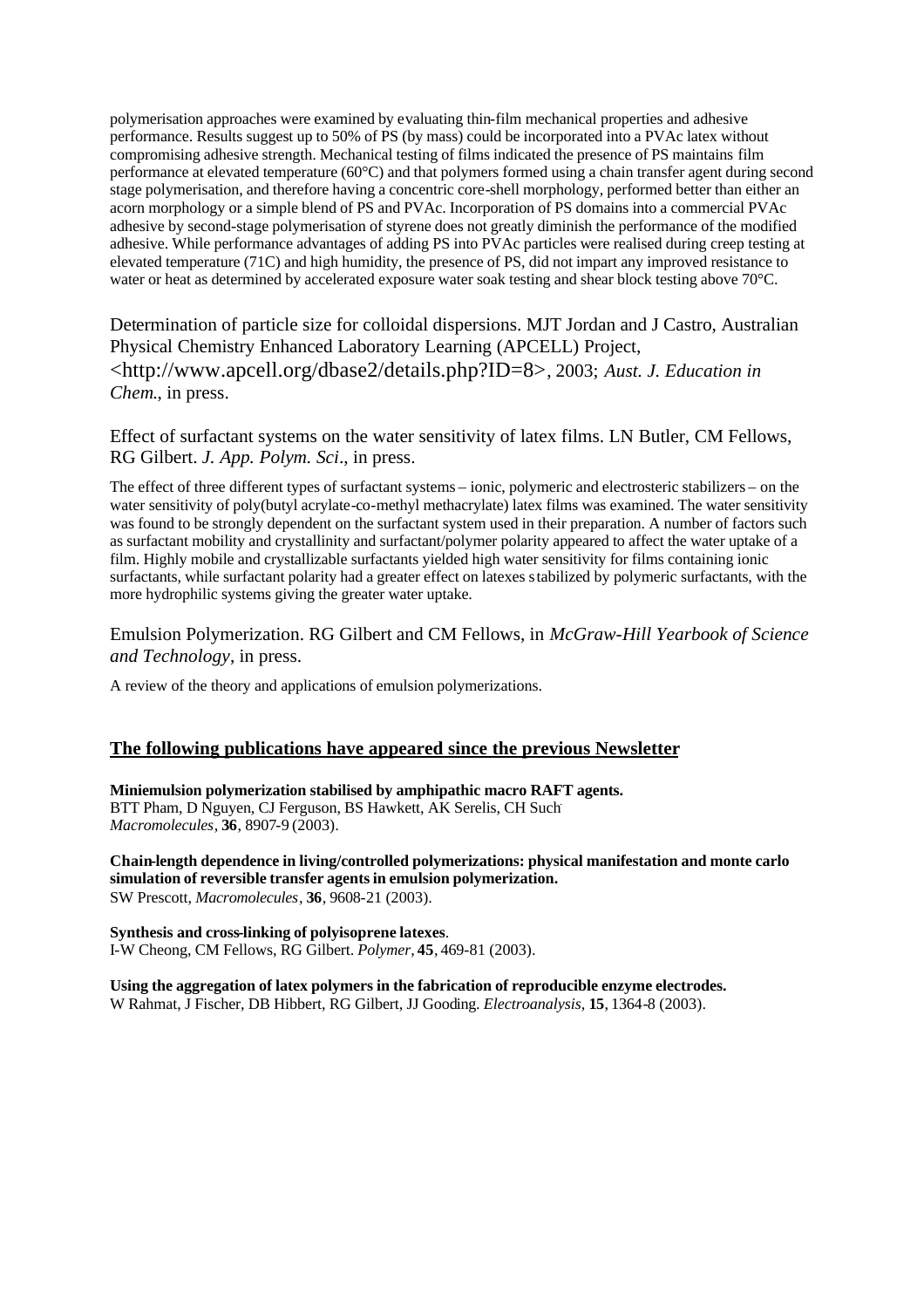# **Contribution of the researchgroup Van Herk/Meuldijk, Eindhoven University of Technology The Netherlands**

## *Composition of the group:*

- J. Meuldijk (associate professor)
- J. van Steenis (assistant professor)
- R. Willemse( PhD on chain length dependent termination)
- B. Staal (PhD on composition of oligomers in relation to entry in emulsion copolymerization)
- X. Reynhout (PhD on modeling in emulsion polymerization)
- D. Tillier (PhD on artificial latices of EPDM)
- J. Pusch (PhD on transparent latices)
- D.Voorn (PhD encapsulation of clay minerals)
- N. Grossiord (PhD nanotube/ latex interactions)
- C. Göttgens (techn.)
- W. Gerritsen (techn.)

A list of publications in the second halve of 2003 is given below. Recently two PhD studies have been finalized; Raf Bussels and Michel Pepers. The summary of their work is included.

# **Publications of the second halve of 2003**

Delphine L. Tillier, Jan Meuldijk, Cor E. Koning **Production of colloidally stable latices from low molecular weight ethylene-propylenediene copolymers**  *Polymer 44 (2003) 7883-7890*

J. Meuldijk, M.F. Kemmere, S.V.W. de Lima, X.E.E. Reynhout, A.A.H. Drinkenburg and A.L. German **Some key factors in emulsion polymerisation process development** *Polymer Reaction Engineering, 11, no. 3 (2003) 259-276*

Robin X.E. Willemse, Bastiaan B.P. Staal, Alex M. van Herk, Sebastiaan C.J. Pierik and Bert Klumperman

**Application of matrix-assisted laser desorption ionization time -of-flight mass spectrometry in pulsed laser polymerization. Chain-length-dependent propagation rate coefficients at high molecular weight: An artifact caused by band broadening in Size Exclusion Chromatography?**

*Macromolecules, 36 (2003) 9797-9803*

S.C.J. Pierik, A.M. van Herk

**High-conversion catalytic chain transfer polymerization of methyl methacrylate**

*J. Appl. Polym. Sci., 91 (2004) 1375-1388*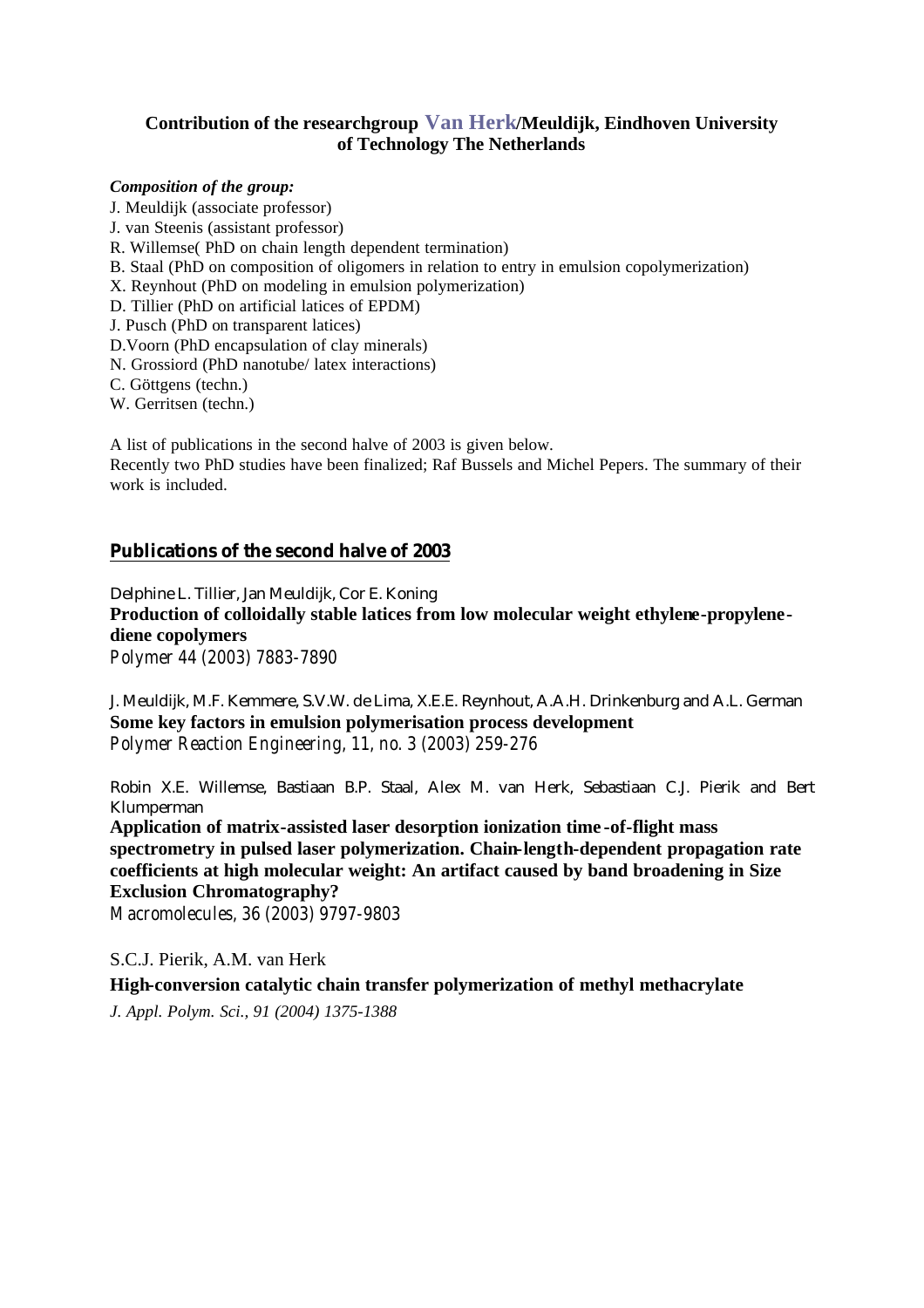## **(Multi)block copolymer synthesis via controlled radical polymerization in aqueous dispersions Ph.D. thesis Raf Bussels, February 2004, Eindhoven University of Technology, The Netherlands**

#### *Summary*

It has been the objective of the work described in this thesis to apply the concept of controlled radical polymerization, and more specifically the RAFT process, to the production of alternating polar-nonpolar multiblock copolymers in aqueous dispersions. Such multiblock copolymers could for instance be employed to enhance the adhesion of nonpolar to polar surfaces, e.g. of rubbers to glass.

First it was shown that macromolecular and low molecular weight multifunctional RAFT agents provide the fastest route towards multiblock copolymers, since in theory these RAFT agents respectively require only one and two polymerization steps to be converted into an alternating polar-nonpolar multiblock copolymer. Then it was shown that the classical RAFT moieties and the classical synthetic routes towards RAFT agents cannot be employed for the synthesis of (macromolecular) multifunctional RAFT agents. However, one RAFT moiety, i.e. the S- tert-alkyl-N,N-alkoxycarbonylmethyldithiocarbamate moiety, was found to be suitable for this purpose, although a new synthetic route towards this RAFT agent had to be developed. In this novel, extremely versatile method, a bifunctional S- tert-alkyl-Nmethyldithiocarbamate was reacted at low temperature with mono- and bifunctional alkyl chloroformates to form various low molecular weight and macromolecular bi- and multifunctional S- tert-alkyl-N,N-alkoxycarbonylmethyldithiocarbamate RAFT agents.

Since only a limited number of reports is available on radical polymerization mediated with Salkyl-N,Nalkoxycarbonylmethyldithiocarbamate RAFT agents, and since this type of RAFT agent had not been applied in (mini)emulsion before this work, a study of the solution and miniemulsion polymerization of various acrylic monomers with a bifunctional S- tert-alkyl-N,Nalkoxycarbonylmethyldithiocarbamate RAFT agent was performed. Good control was obtained over the homo- and copolymerization of these monomers both in solution and miniemulsion polymerization. Moreover, in solution as well as in miniemulsion polymerization, nearly no retardation was observed, and the latices were colloidally stable during the miniemulsion preparation and polymerization. Triblock copolymer synthesis via chain extension of the polymers produced in the homo- and copolymerization experiments, was also studied, and was shown to be very successful. Although low polydispersities were obtained in solution as well as in miniemulsion polymerization, MALDI-TOF MS analysis revealed the formation of a second molecular weight distribution during the polymerization, with roughly half the molecular weight of the main distribution, when employing a high RAFT agent concentration. Unfortunately, we have not been able to identify the compounds that are present in the low molecular weight envelope.

Once it was established that S- tert-alkyl-N,N-alkoxycarbonylmethyldithiocarbamate RAFT agents are well capable of mediating a controlled solution or miniemulsion polymerization of acrylic monomers, the solution and miniemulsion polymerization of n-butyl acrylate mediated with a bifunctional macromolecular poly(ethylene- co-butylene)-based RAFT agent was studied. With such a RAFT agent, a triblock copolymer can be synthesized in one polymerization step. Although in the solution polymerization experiments triblock copolymers with well-controlled number-average molecular weights and polydispersities were obtained, also some diblock copolymer formation was observed via GPEC. The application of a bifunctional macromolecular poly(ethylene- co-butylene)-based RAFT agent in the miniemulsion polymerization of n-butyl acrylate, however, proved to be rather difficult. It was found that the miniemulsion preparation procedure had a tremendous influence on the course of the polymerization, and that the polymerization was controlled only if less efficient homogenization methods, leading to relatively large final particle sizes, were used. Cryo-TEM analysis of latex samples revealed that microphase separation of the macromolecular RAFT agent and the monomer occurred during the miniemulsion preparation, caused by water being forced into the particles during the homogenization. It was demonstrated, however, that a true miniemulsion polymerization of n-butyl acrylate mediated with a macromolecular bifunctional poly(ethylene- co-butylene)-based RAFT agent, with a final particle size of 150 nm, was possible, if a co-solvent was used to prevent microphase separation. Here triblock copolymers with a well-controlled number-average molecular weight and polydispersity were formed, although the formation of some diblock copolymer could not be avoided.

Due to the phase separation problems met when applying a macromolecular poly(ethyleneco-butylene)-based RAFT agent to mediate the miniemulsion polymerization of acrylic monomers, the route towards alternating multiblock copolymers via multifunctional macromolecular polyolefin based RAFT agents in emulsion was not further studied. Instead, a multifunctional low molecular weight RAFT agent, which in theory requires two radical polymerization steps to be converted into an alternating polar-nonpolar multiblock copolymer, was employed. However, in the solution polymerizations mediated with this RAFT agent, the agreement between the experimental and the calculated number-average molecular weight was poor. This could be attributed to a reduction of the number of RAFT functions per chain, caused by the addition-fragmentation step which is the core of the RAFT process.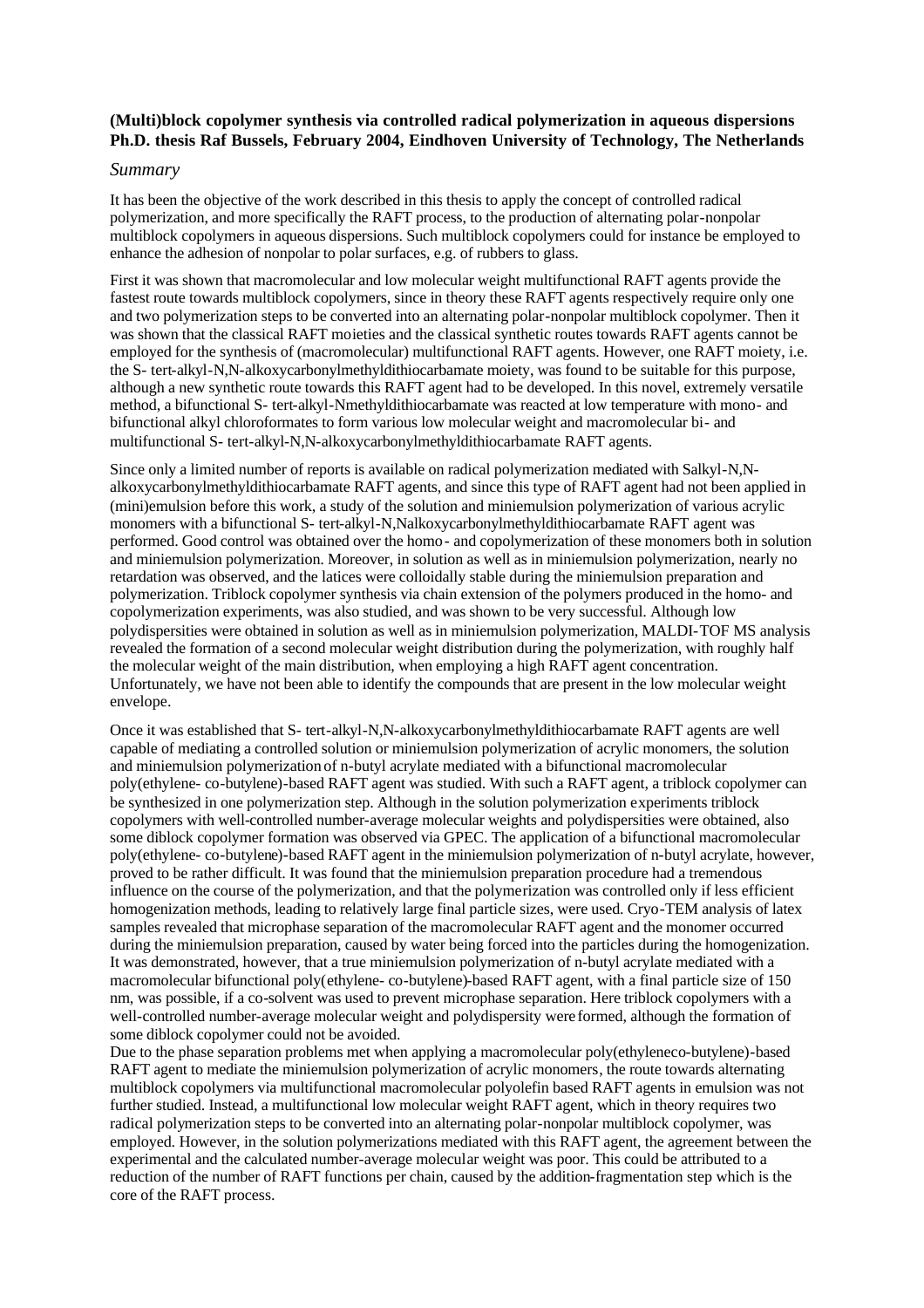The application of a multifunctional low molecular weight RAFT agent to mediate a miniemulsion polymerization of acrylic monomers was more successful, since a good agreement between the experimental and calculated number-average molecular weight was observed. Reduction of the number of RAFT moieties per chain was of less importance in the miniemulsion polymerization experiments, due to the lower radical flux that was employed compared to the solution polymerization experiments.

Finally, SAXS analysis of the (multi)block copolymers, of which the synthesis has been described in Chapters four to six, indicated that phase separation of the blocks occurred in the alternating polarnonpolar triblock copolymers, but not in the alternating polar-nonpolar multiblock copolymers. DSC analysis of these polymers showed only one glass transition temperature, which confirms the SAXS results. TGA analysis of the block copolymers showed that these polymers do not degrade below 250°C, and that thus the S-alkyl-N,Nalkoxycarbonylmethyldithiocarbamate functions in the polymer chain are thermally stable, allowing e.g. melt processing of this type of (multi)block copolymers.

In conclusion, controlled radical polymerization, and more specifically the RAFT process, has been shown to be a valuable tool for the synthesis of (multi)block copolymers in an aqueous dispersion, although some problems were met that are inherent to the RAFT process. These problems, however, can be reduced to a minimum by careful optimization of the polymerization conditions, especially if the radical flux is kept very low.

# **On-line monitoring and control of copolymerizations: A road map for the use of non-invasive on-line Raman spectroscopy**

# **Ph.D.thesis Michel Pepers, February 2004,Eindhoven University of Technology,The Netherlands**

On-line monitoring is an important issue in process and product control in polymerization processes. The need for proper process control manifests itself in free-radical copolymerizations. The intermolecular chemical composition distribution of the copolymer product is determined by the monomer concentrations at the locus of polymerization. A fast reliable sensor that allows the on-line determination of monomer concentrations facilitates proper control over product properties. Raman spectroscopy is such a fast non-invasive direct sensor. The vinyl group in the monomers, which is the reactive group in free-radical polymerizations, is strongly Raman active, while water and glass have a relatively low Raman activity. Furthermore, Raman spectroscopy does not require medium transparency, implying that it can also be applied for emulsion and suspension polymerizations. A major challenge in on-line Raman spectroscopy on copolymerization processes is the extraction of the individual monomer concentrations from the Raman spectra.

The main objective of the work described in this thesis was to develop robust closed-loop control strategies using noninvasive on-line Raman spectroscopy in both solution and emulsion polymerization processes. The work described was focused on the model independent production of polymeric materials with a predefined intermolecular chemical composition distribution (CCD). The performance of a high resolution Raman spectrometer as well as the performance of a low cost, relatively low resolution portable Raman spectrometer were considered and compared with each other. With respect of achieving the main objective, the applications of three different spectral interpretation techniques were investigated. It was aimed at minimizing the number of calibration experiments required for establishing proper relations between changes in individual concentrations.and changes in the Raman spectra. It was demonstrated that for monitoring both solution and emulsion copolymerizations of styrene with several acrylates, i. *e.* methyl acrylate, n-butyl acrylate, methyl methacrylate, univariate analysis could be applied successfully. In the univariate analysis strategies described in this work, linear relationships between the partial conversion of a specific monomer and intensities of isolated bands or groups of bands in the Raman spectrum of the reaction mixture were used. It was shown that such linear relationships obtained from preceding homo- and copolymerizations could be used for monitoring subsequent copolymerizations. The results demonstrate that univariate analysis monitoring strategies could be applied successfully in closed-loop controlled emulsion copolymerizations of styrene and methyl acrylate. The monomer pair styrene/methyl acrylate is very sensitive for composition drift. In this way, copolymers with reproducible, predefined narrow intermolecular chemical composition distributions, *i.e.* homogeneous copolymers, could be produced by keeping the on-line measured ratio of free monomers at a constant value. Moreover, it was demonstrated that the developed closed-loop control system was robust to several relatively long inhibition periods during the polymerization process.

It was shown that Glassical Least Squares deconvolution (CLS) of the vinyl stretch vibration region could be used successfully in closed-loop control of solution copolymerizations of methyl acrylate and n-butyl acrylate in toluene as well as of a seeded emulsion copolymerization of methyl acrylate and n-butyl acrylate on a polystyrene latex. It was: however, demonstrated that this approach is very sensitive to wave number shift variations. Therefore, this approach is less appropriate for polymerizations during which changes of the physical and/or chemical nature of the reaction mixture introduce wave number shifts. Furthermore, a calibration is required prior to each new copolymerization, due to imperfections in the optical system of the equipment.

It was demonstrated that by applying Partial Least Squares Regression (PLSR) after appropriate preprocessing of the Raman spectra, robust monitoring models could be developed for semi-continuous solution copolymerizations of n-butyl acrylate and methyl methacrylate in toluene. Considering the quality of the predictions, it was shown that the high resolution Raman spectrometer performs considerably better than the low cost portable Raman spectrometer.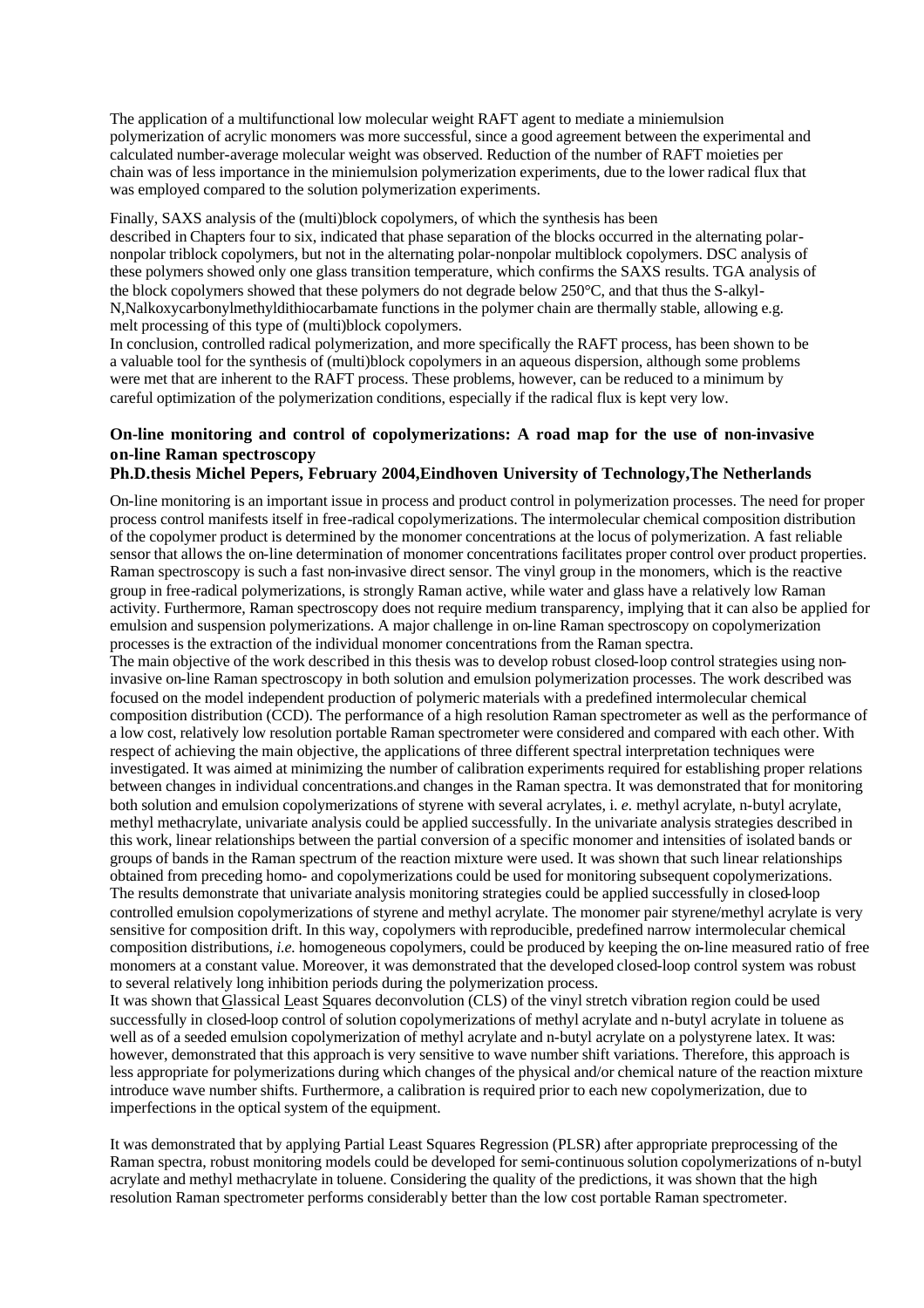Nevertheless, it was demonstrated that a promising future for the application of the low cost relatively low resolution portable Raman spectrometer in on-line control of polymerizations can be expected.

Summarizing, the results show how the intermolecular chemical composition distribution can be controlled in both solution and emulsion copolymerizations using on-line non-invasive Raman spectroscopy. The work described in this thesis allowed the development of an initial road map to extract key chemical variables from on-line Raman spectra of the reaction mixtures of polymerizations. Therefore, this thesis will contribute to the field of controlling product properties in semi-continuous copolymerization processes by the manipulation of the polymer microstructure.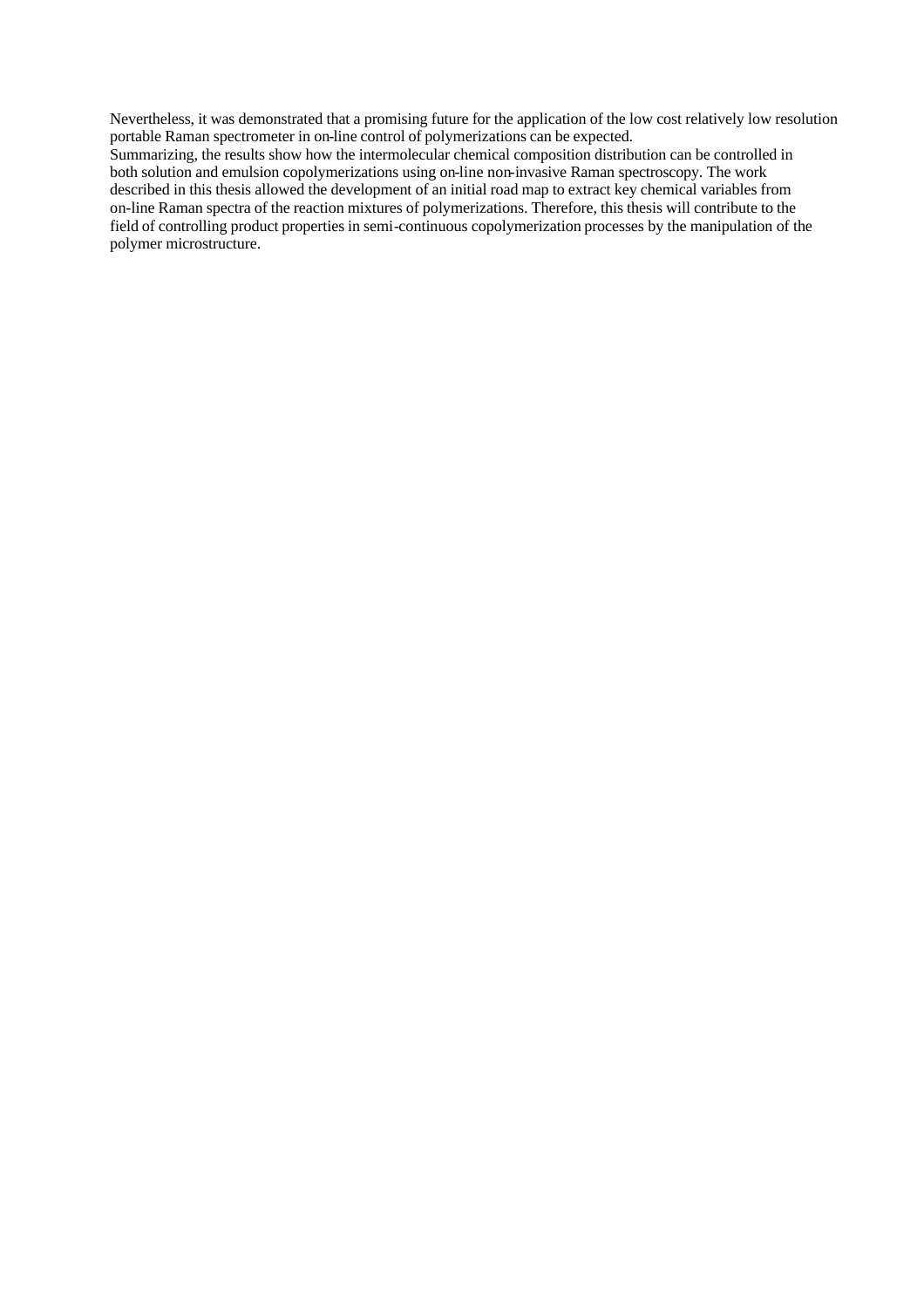# **Contribution to IPCG Newsletter from the Group of Polymer Particles**

Institute of Macromolecular Chemistry Academy of Sciences of the Czech Republic Heyrovskeho Sq. 2 162 06 Prague 6

Czech Republic **Reporter Daniel Horak**: horak@imc.cas.cz

# **Submitted papers**

# **Magnetic characteristics of ferrimagnetic microspheres designed by dispersion**

**polymerization.** Horák D., Lednický F., Petrovský E., Kapicka A. *Macromol. Mater. Eng., in press.* 

**Abstract.** A magnetite-based colloid was obtained by chemical co-precipitation of Fe(II) and Fe(III) salts in alkaline medium and stabilization with oleic acid. Magnetic micron-size poly(2-hydroxyethyl methacrylate) (PHEMA)-based latex particles of narrow size distribution were prepared by dispersion polymerization in toluene/2-methylpropan-1-ol medium in the presence of three kinds of ferrimagnetic nanoparticles: chromium dioxide, maghemite and magnetite. Cellulose acetate butyrate and dibenzoyl peroxide were used as the stabilizer and initiator, respectively. Magnetic characteristics were examined with respect to behavior in magnetic field and thermal stability. Our results show that chromium dioxide and derived PHEMA particles are magnetically stable in moderate temperatures up to about 100 °C. Maghemite particles are thermally stable until some 500 °C. Measurements of hysteresis loops and remanent magnetization showed that embedment of magnetic particles in organic polymer has practically no effect on their magnetic hysteresis. All the samples reached magnetic saturation in fields below 0.3 T (saturation of magnetite). From the point of view of separation by magnetic field, ultrafine superparamagnetic magnetite particles show the best performance because of the highest magnetic susceptibility and absence of coercive force.

**Keywords:** Colloids, core-shell polymers, hydrophilic polymers, magnetic polymers, radical polymerization

## **Poly(2-hydroxyethyl methacrylate)-based slabs as a mouse embryonic stem cell support.**  Horák D., Kroupová J., Šlouf M., Dvorák P. *Biomaterials, in press*.

**Abstract.** Poly(2-hydroxyethyl methacrylate) (PHEMA) crosslinked with ethylene dimethacrylate (EDMA) or *N,O*-dimethacryloylhydroxylamine (DMHA) was obtained in the form of slabs by bulk radical polymerization. Two porosity-inducing methods were investigated, phase separation using a low-molecular-weight porogen and a salt-leaching technique using NaCl and saccharose. Compared with the phase separation, the salt-leaching created open porous structures with voids of the size and shape of crystallites. Undifferentiated mouse embryonic stem cells D3 (ES D3 cells) were seeded on the slabs and analyzed for the ability to grow on different types of non-degradable and/or degradable porous PHEMA hydrogels. The cells were able to proliferate only on PHEMA crosslinked with EDMA or 2 wt% DMHA. In order to determine the stimulation effect of gelatin on attachment and growth of ES D3 cells, we compared the number of cells on gelatin-treated and non-treated slabs 4 days after cell seeding. Surprisingly, the number of cells was only slightly higher on gelatin-treated slabs.

**Keywords:** Hydrogel, tissue engineering, biodegradability, porosity, embryonic stem cells

## **Magnetic hydrophilic methacrylate-based polymer microspheres for PCR-ready DNA isolation.** Krížová J., Španová A., Rittich B., Horák D. *J. Chromatogr. B, submitted*.

**Abstract.** Polymerase chain reaction (PCR) is a well known specific and sensitive method for direct identification of microorganisms. The occurrence of false negative results is often caused by the presence of extracellular inhibitors. The problem can be solved by solid-phase reversible immobilization method (SPRI). In this report, carboxyl groups-containing magnetic microspheres were used in SPRI. Magnetic nonporous poly(2 hydroxyethyl methacrylate-*co*-ethylene dimethacrylate) (P(HEMA-*co*-EDMA)), poly(glycidyl methacrylate) (PGMA) and P(HEMA-*co*-GMA) microspheres with hydrophilic properties were prepared by dispersion copolymerization of respective monomers in the presence of colloidal iron oxides. DNA isolated from bacterial cells of *Bifidobacterium longum* was used for PCR testing of magnetic microspheres.

**Keywords:** magnetic microspheres, methacrylates, polymerase chain reaction (PCR), DNA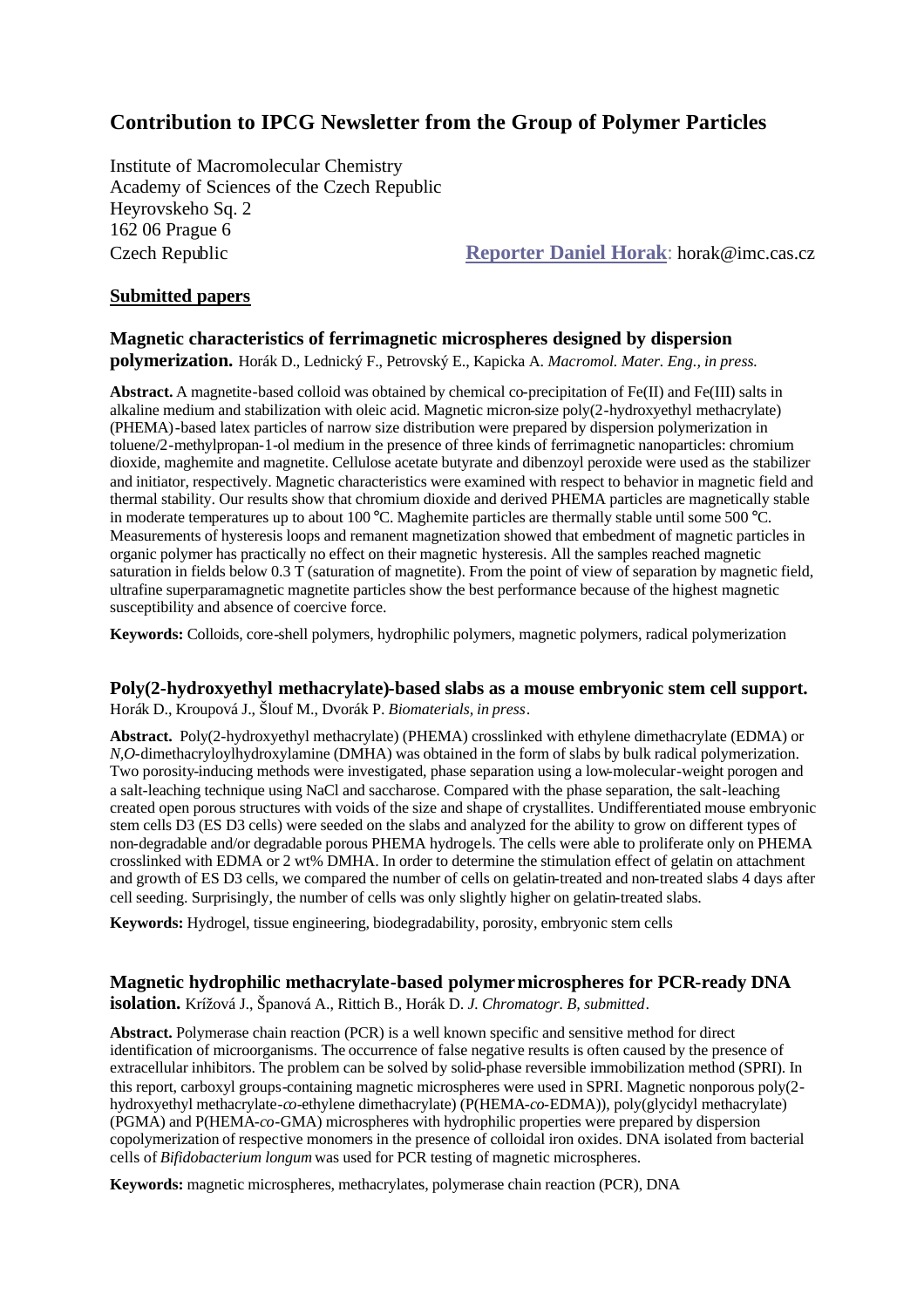### **Magnetic microparticulate carriers with immobilized selective ligands in DNA**

**diagnostics**. Horák D., Rittich B., Španová A., Beneš M.J. *Polymer, submitted.* 

**Abstract.** Magnetic poly(2-hydroxyethyl methacrylate) and poly(glycidyl methacrylate)-based microparticles were prepared by dispersion polymerization in the presence of various iron oxide nanoparticles, both commercial and laboratory-made. The dispersion polymerization was highly sensitive to even subtle changes in the various reaction parameters involved in the process. The size of the final microparticles was determined by the composition of the dispersing medium (e.g., water/ethanol ratio, monomer concentration at the moment of phase separation, stabilizer concentration, type and concentration of initiator, polymerization temperature). Several DNA applications of developed microparticles were described, among others RNA and DNA degradation and *Salmonella* cell magnetic separation by RNase A and DNase I and anti-*Salmonella* or proteinase K immobilized on developed magnetic carriers. Polymerase chain reaction (PCR) sensitivity of cell detection was negatively affected by some magnetic carriers and compounds used in their preparation. Carboxyl group-containing magnetic microparticles were prepared for isolation of genomic DNA from cell lysate in the presence of poly(ethylene glycol) and sodium chloride.

**Keywords:** Magnetic, DNA, microparticles

#### **Recent publications**

#### **Magnetic hydrophilic methacrylate-based polymer microspheres designed for polymerase chain reactions applications**. Španová A., Horák D., Soudková E., Rittich B. *J. Chromatogr. B, 800, 27-32 (2004)*.

**Abstract***.* Magnetic hydrophilic nonporous P(HEMA-*co*-EDMA), P(HEMA-*co*-GMA) and PGMA microspheres were prepared by dispersion (co)polymerization of 2-hydroxyethyl methacrylate (HEMA) and ethylene dimethacrylate (EDMA) or glycidyl methacrylate (GMA) in the presence of several kinds of magnetite. It was found that some components used in the preparation of magnetic carriers interfered with polymerase chain reaction (PCR). Influence of non-magnetic and magnetic microspheres, including magnetite nanoparticles and various components used in their synthesis, on the PCR course was thus investigated. DNA isolated from bacterial cells of *Bifidobacterium longum* was used in PCR evaluation of non-interfering magnetic microspheres. The method enabled verification of the incorporation of magnetite nanoparticles in the particular methacrylatebased polymer microspheres and evaluation of suitability of their application in PCR. Preferably, electrostatically stabilized colloidal magnetite (ferrofluid) should be used in the design of new magnetic methacrylate-based microspheres by dispersion polymerization.

**Keywords:** Magnetic microspheres, methacrylates, polymerase chain reaction inhibition

#### **Effect of reaction parameters on properties of dispersion-polymerized hydrophilic microspheres as supports for immobilization of different proteins.** Horák D., Rittich B., Španová A. *Prog. Colloid Polym. Sci.124, 77-81 (2003)*.

**Abstract.** Particle size and polydispersity of hydrophilic microspheres prepared by dispersion polymerization of 2-hydroxyethyl and glycidyl methacrylate (HEMA, GMA) and 1-vinyl-2-pyrrolidone was compared with literature data on various polymer particles. Their properties depend on many reaction parameters of the polymerization, primarily on the solvency of the reaction medium for the polymeric particles represented in terms of liquid polarity and defined by the solubility parameters; however, the nature and concentration of the monomer, steric stabilizer (co-stabilizer) and initiator and polymerization temperature are of great importance as well. Monodisperse particles can be obtained only if the number of mature particles formed at the beginning of polymerization remains constant. Poly(HEMA) and hydrolyzed poly(GMA) microspheres were used as carriers of immobilized proteins, such as horseradish peroxidase, DNase I, RNase A, proteinase K and anti-*Salmonella*. Activation of hydroxy groups of the carrier via cyanuric chloride was the preferred immobilization method. Immobilized proteins were tested in some molecular-biological applications.

**Keywords:** Dispersion polymerization, microsphere, protein immobilization, 2-hydroxyethyl methacrylate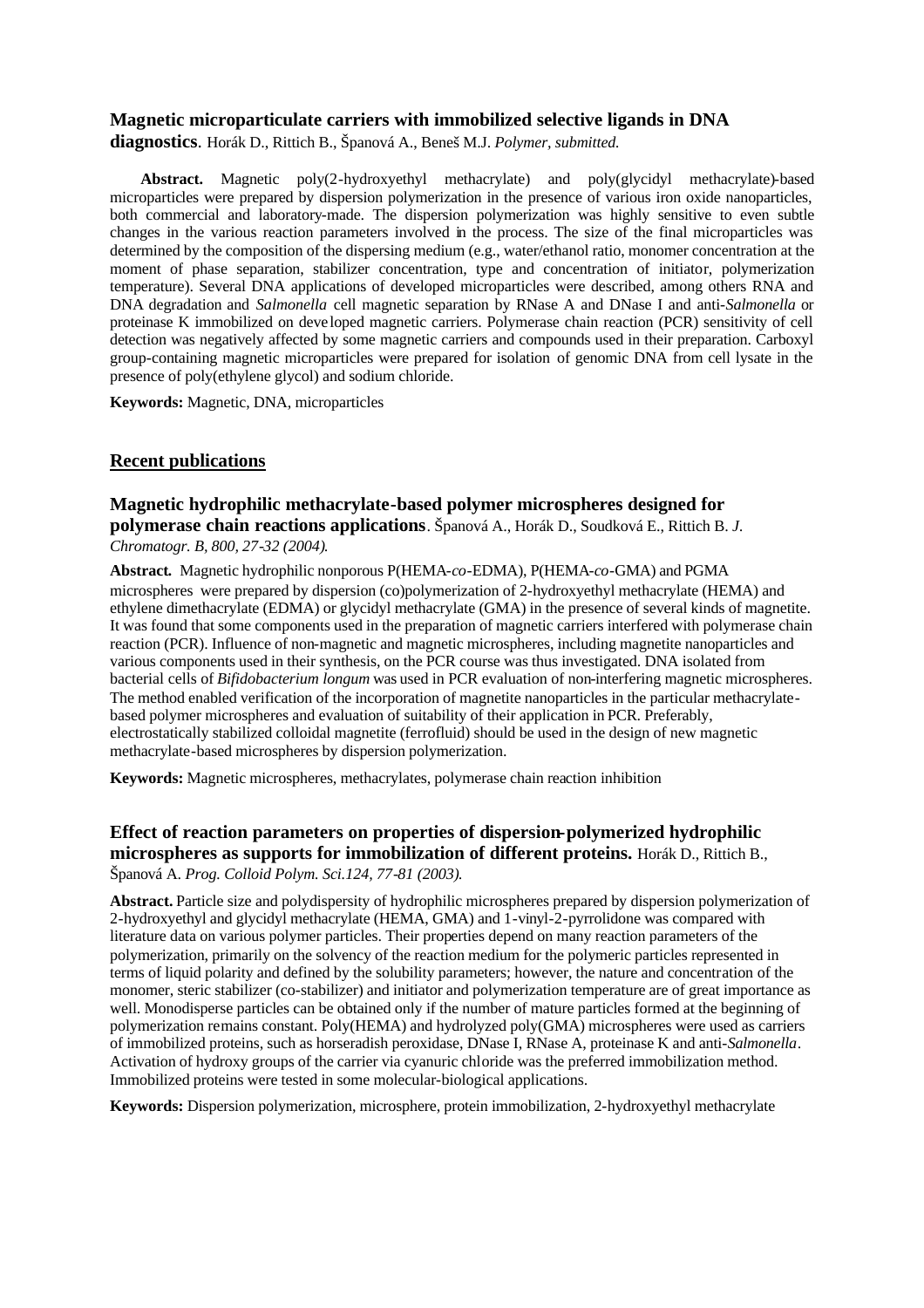### **Immunomagnetic separation and detection of** *Salmonella* **cells using newly designed**

**magnetic carriers.** Španová A., Rittich B., Horák D., Lenfeld J., Suciková J., Štrumcová S. *J. Chromatogr. A 1009, 215-221 (2003).*

**Abstract.** Magnetic nonporous poly(HEMA-*co*-EDMA) and poly(HEMA-*co*-GMA) microspheres were prepared by dispersion copolymerization of 2-hydroxyethyl methacrylate (HEMA) and ethylene dimethacrylate (EDMA) or glycidyl methacrylate (GMA) in the presence of magnetite. They were functionalized by polyclonal *Salmonella* antibodies via the trichlorotriazine method. *Salmonella* cells were then successfully identified using culture and polymerase chain reaction (PCR) methods after their immunomagnetic separation. The PCR sensitivity of target cell detection was negatively influenced by the presence of some compounds used in the process of particle preparation. In some cases, magnetic poly(HEMA-*co*-EDMA) microspheres with immobilized proteinase K were used for degradation of intracellular inhibitors present in *Salmonella* cells.

**Keywords:** Magnetic sorbents, hydroxyethyl methacrylate, glycidyl methacrylate, ethylene dimethacrylate, affinity sorbents, proteinase K, *Salmonella* spp., immobilized protein, enzymes, antibodies

### **Effect of reaction parameters on the particle size in the dispersion polymerization of 2-hydroxyethyl and glycidyl methacrylate in the presence of ferrofluid.** Horák D., Semenyuk N., Lednický F. *J. Polym. Sci., Polym. Chem. Ed. 41, 1848-1863 (2003).*

Abstract. Precipitation of Fe<sub>3</sub>O<sub>4</sub> from aqueous solution using ammonium hydroxide produced nanoparticles which were coated with a layer of oleic acid (in some cases poly(ethylene oxide), or poly(vinylpyrrolidone)) prior to their dispersing into the organic phase. Encapsulation of magnetite nanoparticles in poly(2-hydroxyethyl methacrylate) or poly(2-hydroxyethyl-*co*-glycidyl methacrylate) microparticles was achieved by dispersion polymerization in toluene/2-methylpropan-1-ol. Magnetic poly(glycidyl methacrylate) microparticles were obtained in the presence of poly(ethylene oxide) (PEO) at the magnetite/monomer interface. The particles containing up to 20 wt.% of iron maintained their discrete nature and did not aggregate. The effect of the reaction medium polarity, concentrations of monomer, initiator and stabilizer and temperature on the particle size and distribution, iron and the oxirane group content was studied.

**Key words:** Dispersion polymerization, magnetite, ferrofluid, 2-hydroxyethyl methacrylate, glycidyl methacrylate, magnetic microspheres

### **Review**

**Poly(2-hydroxyethyl methacrylate) hydrogels. Preparation and properties.** Horák D., Jayakrishnan A., Arshady R. *In: Arshady R., Ed., PBM Series, Vol. 1, Citus Books, London 2003, pp. 65-107.*

**Abstract.** This chapter presents a systematic overview of poly(2-hydroxyethyl methacrylate) (PHEMA) hydrogels, their permeation and properties, with references to their bio- and hemocompatibility and biomedical application. Preparation of PHEMA by free radical and ionic mechanisms, and different polymerization processes (solution, bulk, suspension, emulsion and dispersion) are outlined. Copolymerization of HEMA with hydrophilic and hydrophobic comonomers including 1-vinyl-2-pyrrolidone, (meth)acrylates, styrene and acrylamides are highlighted. Numerous PHEMA block and graft copolymers and interpenetrating networks are also discussed. Properties of PHEMA are discussed in terms of physicochemical  $(T_g, crosslinking, porosity,$ stability), mechanical (strength, modulus), swelling (matrix, water structure), permeability and transport behavior (diffusion, adsorption, osmotic, partition, drug release). Surface properties, various aspects of bio- and hemocompatibility and medical purity are also described including the influence of chemical composition and microdomain structure on protein sorption and implant biocompatibility. Includes 160 references, 21 illustrations and tables.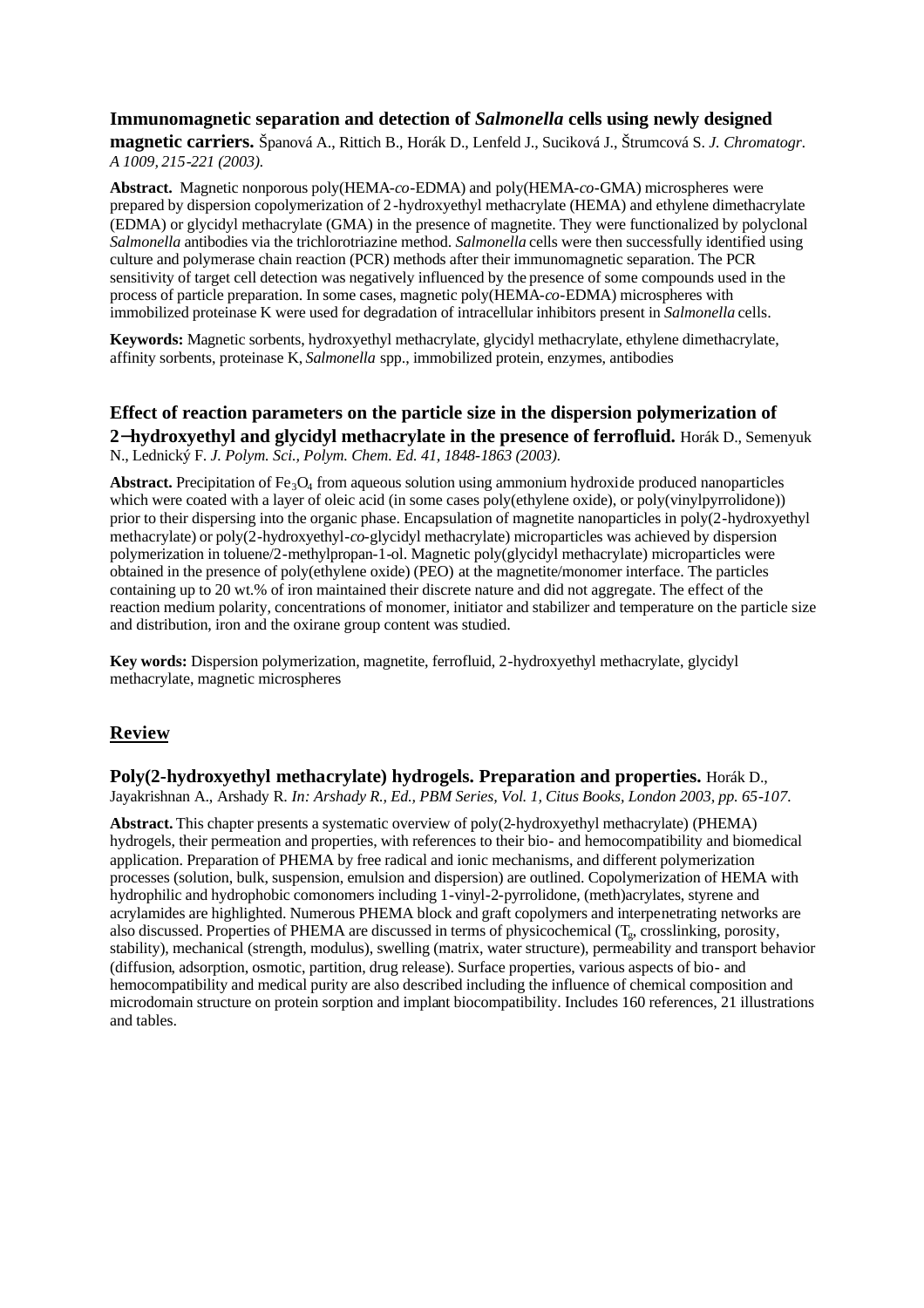# **INTERNATIONAL POLYMER COLLOIDS GROUP NEWSLETTER (Feb 2004)**

### **Contribution from Johnson Polymer, 8310 16th Street, P.O. Box 902, Sturtevant, WI 53177 – 0902**

**Reporter: D. Sunil Jayasuriya**

*Contribution ; Presentation at the National Printing Research Institute National Technical Conference (Laguna Beach, CA) – Oct. 15, 2003*

*Optical Properties of Opaque Polymers*

Tim Klots & Dave Schatz

### **ABSTRACT:**

Emulsion polymers that deliver high opacity for use on porous substrates in ink formulations characteristically have large particle diameter, exhibit a relatively high refractive index, and are not film forming polymers. It is the last property that creates the micro-voids necessary for the refractive contrast and limits its application to substrates, such as Kraft paper. This paper describes the optical characteristics of latexes that vary in particle size distribution. Characterization of dilute aqueous systems and spectral reflectance data from neat emulsion draw-downs are included. This study shows that the observed appearance and optical differences among the latexes are explained simply by their differing particle sizes and distributions.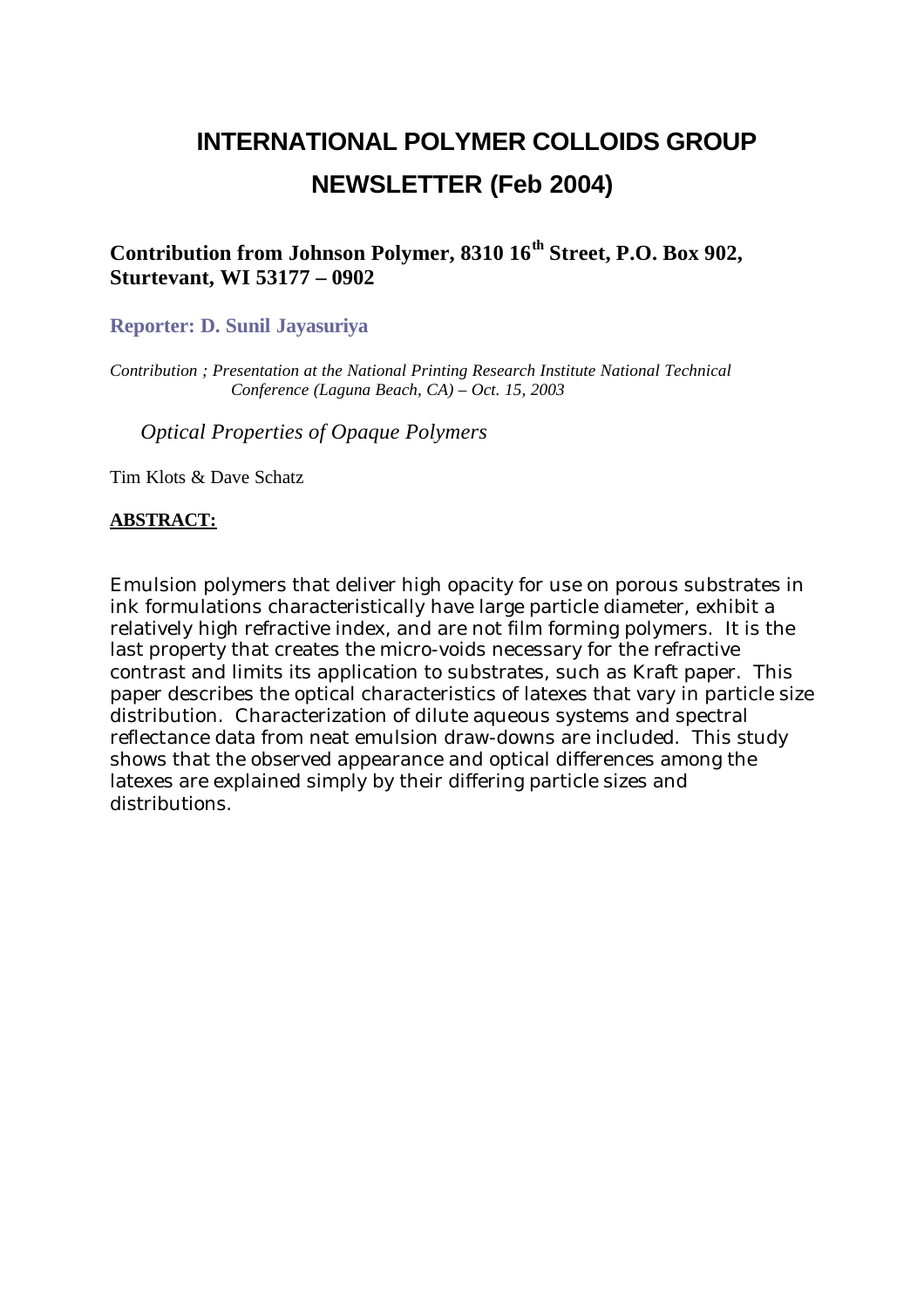## **Contribution from the Department of Polymer Science and Engineering, Lund University, P.O. Box 124, SE-221 00 Lund, Sweden**

**Reported by Ola J. Karlsson**

### *Recently published articles*

### **High Solids Waterborne Hybrid Systems: Effect of surfactant concentration and pH on droplet size and morphology**

#### *Mehrnoush Jowkar-Deriss, Ola J. Karlsson*

Progress in Colloid and Polymer Science, **124**, 149 (2003)

**Abstract**: Hybrid systems have been made by taking an acrylic latex dispersion and slowly dropping an alkyd resin into the dispersion while stirring to achieve a solid content of 75-80%. The particle size distributions of alkyd droplets were studied with a laser diffraction instrument and the structure of the hybrid system in the liquid state has been studied by light microscopy. The hybrid system was defined as a "suspoemulsion", which are mixtures of suspensions and emulsions. In the present hybrid system the alkyd is present as an oil in water (O/W) emulsion and the suspension is represented by the acrylic latex.

When the way of adding surfactant and the added amount of surfactant were changed, it was found that addition of surfactant to the system decreases alkyd droplet size more effectively if the surfactant is present in the acrylic latex. If the surfactant was added to the latex prior to the addition of alkyd it resulted in the formation of O/W emulsions. On the other hand, in the case of addition of surfactant to the alkyd before dropping it into the latex, water in oil in water (W/O/W) double emulsions in respect to the alkyd were observed, and in order to obtain the same decrease in alkyd droplet size as in the experiments where surfactant was added to the latex, a higher surfactant concentration was needed.

The pH value of the system has been adjusted by adding NaOH and the study of hybrid systems with different pH values shows a minimum for the droplet size of alkyd at about pH 8. The observed morphology when adding NaOH to the system was W/O/W double emulsions. All the observed double emulsions were stable and didn't change on ageing for 6 months at room temperature. In experiments where alkyd was dropped into the latex without adding surfactant or NaOH, an ordinary O/W emulsion in respect to the alkyd was formed.

### **The effect of first-stage polymer T-g on the morphology and thermomechanical properties of structured polymer latex particles**

*Ola J. Karlsson, Helen Hassander, Didier Colombini*

### Comptes Rendus Chimie, **11-12(6)**, 1233-1244 (2003)

**Abstract**: A series of heterogeneous latexes having stage ratios of 40:60 between the first and second stage polymers were prepared by emulsion polymerization. The first-stage polymers were non-polar S-BuA with Tg ranging from  $+100$  °C to  $+20$  °C and the second stage polymer was polar MMA-BuA-MAA having a Tg of 20 °C. The latex particle morphologies were studied using TEM and the thermomechanical properties of the resulting latex films were studied with DSC and DMA. Calculated diffusion rates for propagating species during the reactions were correlated to the observed morphologies and to the amount of interphase in the latex particles.

### *Recently published articles in collaboration with Donald C. Sundberg, Polymer Research Group, University of New Hampshire. G106 Parsons Hall, Durham, NH 03824, USA*

### **Nonequilibrium particle morphology development in seeded emulsion polymerization. II. Influence of seed polymer Tg**

*Lina E. Karlsson, Ola J. Karlsson, Donald C. Sundberg*

Journal of Applied Polymer Science, **90(4)**, 905 (2003)

**Abstract**: Most structured latex particles are formed in the non-equilibrium state as a result of the reaction kinetics proceeding faster than the phase separation kinetics. Of the many factors controlling such morphologies, the polarity and glass transition temperature (Tg) of the seed polymer are important. In order to study the direct effect of the seed polymer Tg on morphology, we produced a series of PMMA/PMA seed copolymers having glass points between 52 and 98C, and particle sizes between 320 and 390 nm.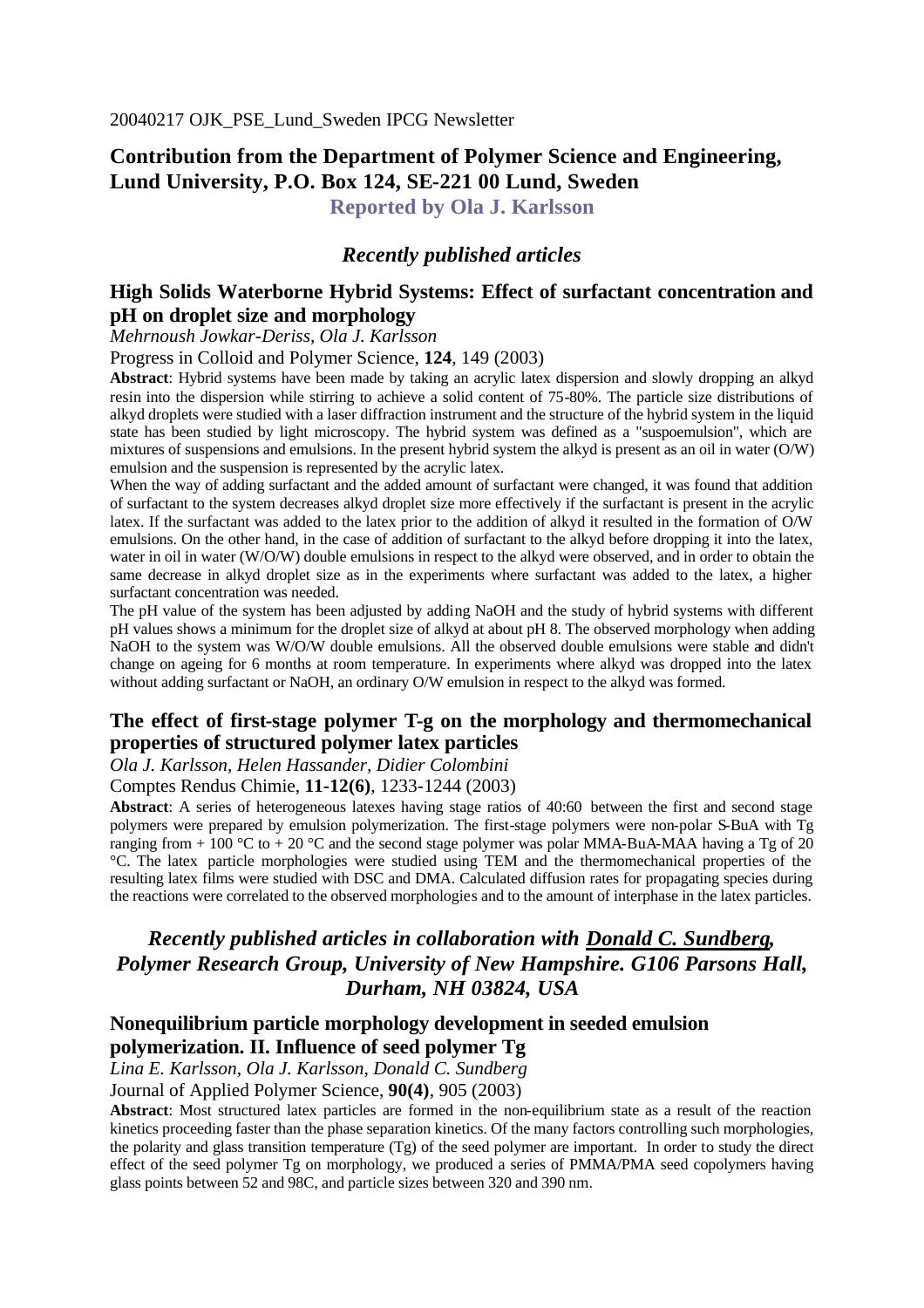We then used styrene as a second stage monomer reacting in both the batch and semi-batch process modes, and utilized reaction temperatures (Tr) between 50 and 70C. Monomer feed rates were varied between flooded and starve fed conditions. The equilibrium morphology for these composite particles is an inverted core-shell structure, but all morphologies obtained in our experiments were non-equilibrium. Under monomer starved conditions only core-shell structures were formed when  $(Tr-Tg) < 0$ , but significant penetration of the PSt into the acrylic core occurs when (Tr-Tg) > 15C. These results are reasonably well predicted using the "fractional penetration" model developed earlier.

### **Dynamic Modeling of Non-Equilibrium Latex Particle Morphology development During Seeded Emulsion Polymerization**

*Ola J. Karlsson, Jeffery M. Stubbs, Robert H. Carrier, Donald C. Sundberg*

Polymer Reaction Engineering, **11(4),** 589 (2003)

**Abstract**: We have developed software to simulate the development of non-equilibrium latex particle morphologies produced by seeded emulsion polymerization. The diffusion of second stage polymer radicals within seed particles controls the development of morphology in a large number of systems. Knowledge of the conditions present within the latex particles during the reaction is required in order to model this diffusion process, and this makes it necessary to first simulate the kinetics of the polymerization. The program considers both the water phase and particle phase reactions, and can simulate polymerizations carried out under either batch or semi-batch conditions. The model predictions agree well with experimental results both in terms of the polymerization kinetics and the development of particle morphology.

### **Simulation of Particle Morphology Development Under Kinetically Controlled Conditions**

*Jeffery M. Stubbs, Robert H. Carrier, Ola J. Karlsson, Donald C. Sundberg*

Progress in Colloid and Polymer Science, **124**, 131 (2003)

**Abstract**: We have developed software, called UNHLATEX KMORPH, for predicting particle morphology development under conditions of kinetic control. In order to accomplish this, one must first simulate the polymerization kinetics and as a result KMORPH has developed into a fairly complete model for seeded emulsion polymerization kinetics. The simulation takes into account both the aqueous phase and particle phase reactions and can be run under either batch or semibatch conditions. Prediction of the particle morphology is accomplished by considering the diffusive penetration of radicals into the seed particles. The radial distance where each radical undergoes termination is tabulated throughout the polymerization, and this results in a radial density distribution of termination events for the second stage polymer radicals. A prediction of the particle morphology is developed based on this distribution. The model predictions, in terms of both polymerization kinetics and morphology development, are shown to agree well with experiment.

### *Articles in press*

### **Direct and reverse mechanical modeling of an alkyd acrylic hybrid system: a morphological study**

*Didier Colombini, Mehrnoush Jowkar-Deriss, Ola J. Karlsson, Frans H.J. Maurer* Macromolecules, **Accepted**, 2003

**Abstract**: Mechanical modeling and dynamic mechanical analysis were associated to investigate the viscoelastic properties of an alkyd acrylic hybrid system in connection with its morphology, which was characterised by transmission electron microscopy.

Theoretical predictions based on the interlayer model used in direct mode were successfully combined with the experimental viscoelastic data to lead to relevant additional information about the complex particulate morphology of the hybrid system. Thus, using direct mechanical modeling, it was concluded that the experimental response of the alkyd acrylic hybrid system to a sinusoidal mechanical stress corresponds to the mechanical response of a sample whose morphology involves a latex-rich interphase between continuous and dispersed alkyd-rich domains.

For the very first time, the interlayer model was then used in reverse mode in order to separate the actual viscoelastic properties of such a latex-rich interphase from those experimentally obtained for the alkyd acrylic hybrid system. The differences in these extracted viscoelastic properties, when compared to those of the pure latex film, were presented as reflecting the changes in the molecular mobility of the macromolecules resulting from the mutual influence of the phases in the multiphase hybrid material.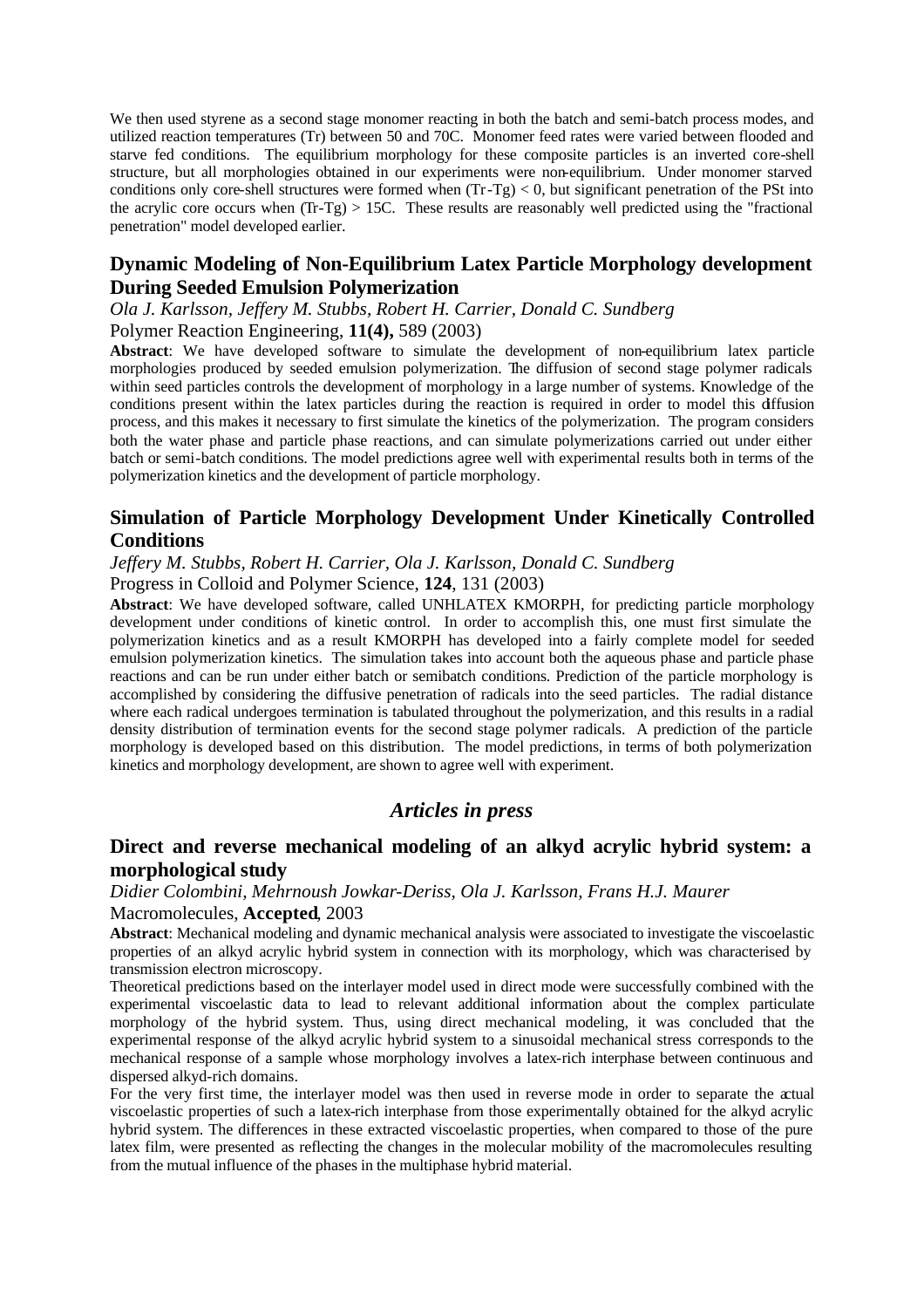### *Submitted articles*

### **Morphologies and Droplet Sizes of Alkyd-Acrylic Hybrids with High Solids**

**Content** *Mehrnoush Jowkar-Deriss, Ola J. Karlsson*

Colloids and Surfaces A: Physicochemical and Engineering Aspects, **Submitted,** (2003)

**Abstract**: Alkyd acrylic hybrids having final solids content of 75-80% were prepared by dropping alkyd resin into an acrylic dispersion. The resulting suspo emulsionstructures and the alkyd droplet sizes in the hybrids were dependent on the preparation procedure as well as the interfacial tension between the two liquid phases, 12, the shear rate, , the latex/alkyd ratio and the viscosity ratio, p, between the viscosity of the dispersed phase, d , and the viscosity of the matrix, m. 12 was varied by changing the surfactant concentration and pH of the hybrids, was varied by changing viscosity of the alkyd phase but was also affected by variations in the pH, and finally was varied by varying the amount of latex in the hybrid systems at constant stirring rate. Parameters that effected the ratio, p, were also studied separately and in combination, and by varying parameters such as the presence of latex particles, alkyd viscosity and solids content, the effect of p on the alkyd droplet size was determined.

Different liquid structures were obtained depending on how the surfactant was added to the system. When surfactant was added to the latex prior to the addition of the alkyd, an O/W emulsion was formed. However, if the surfactant was added to the alkyd prior to the addition of the alkyd to the latex, a multi- emulsion (W/O/W) of alkyd was formed, which was also observed when the hybrids were prepared at a high pH. The structures obtained were stable over time and remained unchanged even after ageing for one year at room temperature.

### **Influence of the particle size and particle size ratio on the morphology and viscoelastic properties of bimodal hard/soft latex blends.**

*Didier Colombini, Helen Hassander*, *Ola J. Karlsson, Frans H.J. Maurer* Macromolecules, **Submitted** (2004)

**Abstract**: The morphology and viscoelastic properties of films prepared from bimodal latex blends containing equal weight fractions of soft and hard latex particles were investigated as a function of the particle sizes and the particle size ratio (soft particle diameter/hard particle diameter).

Minimum film formation temperature (MFT) measurements were associated with transmission electron microscopy (TEM) to emphasize the particle size ratio dependence of the film formation properties. A significant increase of the MFT values with the soft/hard particle size ratio was observed. As long as the particle size ratio was low, TEM micrographs showed that the film forming soft particles, undergoing complete coalescence, clearly act as the continuous phase where the non film forming hard particles are found evenly dispersed while keeping their initial spherical shape. At higher values of the particle size ratio, TEM micrographs pointed out that the soft particles are prevented from coming into contact with each other by the surrounding hard particles, therefore dramatically increasing the MFT of the sample and resulting in a non film forming latex blend. The existence of a critical volume fraction of hard particles that is directly related to the soft/hard particle size ratio, was then established on the basis of geometrical arguments involving the percolation theory. The higher the particle size ratio, the lower the critical volume fraction of hard particles that leads to a macroscopic phase inversion resulting in a non film forming bimodal latex blend.

Subsequently, the mechanical film properties were investigated by solid-state dynamic mechanical analysis. The size of the dispersed hard phase was found to affect the final viscoelastic film properties. The smaller the size of the hard particles, the better the mechanical enhancement of the mechanical film properties. Lastly, the experimental viscoelastic thermograms were compared with some theoretical predictions based on selfconsistent mechanical modeling. The final film properties of the bimodal hard/soft latex blends were then directly connected to the film formation properties.

### **Effects of thermal annealing on the viscoelastic properties and morphology of bimodal hard/soft latex blends**

*Didier Colombini, Helen Hassander*, *Ola J. Karlsson, Frans H.J. Maurer* Journal of Polymer Science Part B: Polymer Physics, **Submitted** (2004)

**Abstract**: The effects of thermal annealing on the viscoelastic properties and morphology of films prepared from bimodal latex blends containing equal weight fractions of soft and hard latex particles with controlled sizes were investigated.

A thermal annealing of as-dried bimodal films was carried out within the solid-state dynamic mechanical analyzer and consisted of several dynamic ramps and isothermal steps. The thermal and viscoelastic properties of as-dried and annealed samples were investigated by differential scanning calorimetry (DSC) and dynamic mechanical analysis (DMA). Throughout the thermal annealing, the latex blend morphologies were also followed by atomic force microscopy (AFM) and by transmission electron microscopy (TEM).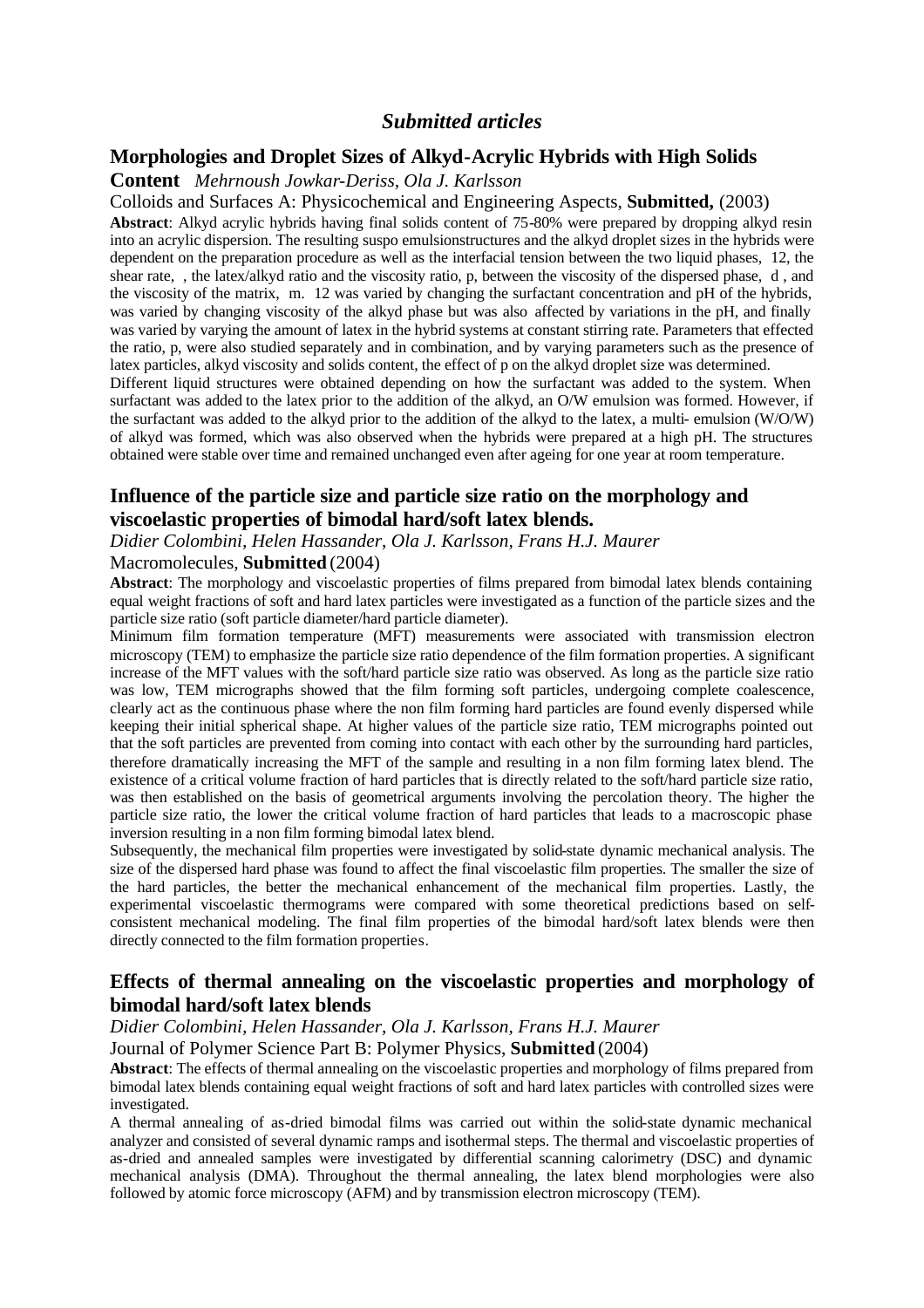A particulate morphology consisting of hard particles evenly dispersed in a continuous soft phase was observed on the TEM micrographs of the as-dried latex blends and resulted in an enhancement of the mechanical film properties, observed at temperatures between the -relaxations of the soft and hard phases in the DMA thermograms. This enhancement was found to be more significant (1) when the size of the dispersed hard particles decreased, and (2) when the particle size ratio (soft particle diameter / hard particle diameter) increased. As soon as the thermal annealing involved higher temperatures than the glass transition temperature of the hard phase, TEM micrographs showed that the hard particles progressively lost their initial spherical shape and formed a more or less continuous phase in the latex blends. This progressive thermally induced coalescence of the hard particles was confirmed by the association of the experimental viscoelastic data to theoretical predictions, based on self-consistent mechanical models, which were performed by taking into account either a particulate or a co-continuous morphology for the bimodal latex blends.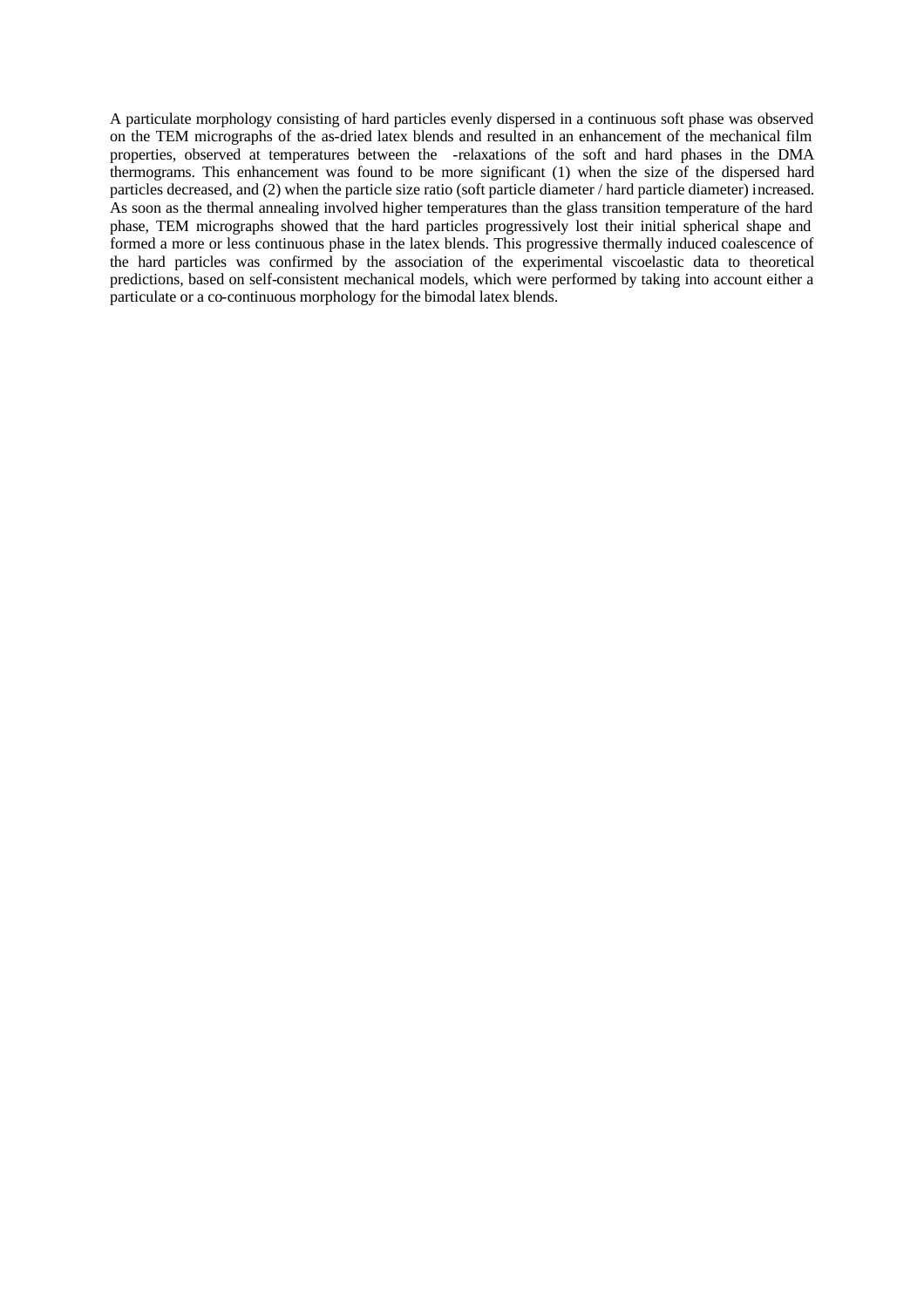### **Professor Jung-Hyun Kim**

**Nanosphere Process and Technology Laboratory, Department of Chemical Engineering, Yonsei University,** 

134 Shinchon-dong, Sudaemoon-ku, Seoul 120-749, Korea Tel : 82-2-2123-4162 , Fax : 82-2-312-0305 E-mail : jayhkim@yonsei.ac.kr

### **Recently Published Papers**

#### **New Development of Polyurethane Dispersion derived from Blocked Aromatic Diisocyante**

*S.Subramani, Young-Jun Park, Young-Soo Lee, and Jung-Hyun Kim*

**Progress in Organic Coating , 48(1), 71-79, (2003).**

Abstact : Making water dispersible/reducible blocked-isocyanates facilitates incorporation of blocked isocyanates into an aqueous dispersion of coreactant. Anionically modified methyl ethyl ketoxime (MEKO), εcaprolactam (CL) and 3,5-dimethylpyrazole (DMP) blocked aromatic diisocyanates (TDI and MDI) dispersible isocyanate adducts were prepared by introducing ionic pendant groups and characterized by FTIR, GPC, DSC and TGA techniques. It was found that molecular weights of MDI-based polyisocyanates were higher. Thermal studies showed that the de-blocking temperature of the isocyanate adducts decreases in the order: ε-caprolactam > methyl ethyl ketoxime > 3,5-dimethylpyrazole. Gelation test was conducted by using the isocyanate adducts with hydroxyl functional aqueous polyurethane dispersion. It was also found that the dispersions of blocked adducts are stable and compatible with polyurethane (polyether and polyester based) and acrylic dispersions.

#### **Micro/nano multi-porous films assembled by supercritical technology**

*Kim, Kyung-Il; An, Joon-Hyun; Lee, Jun-Young; Kim, Jung-Hyun.*

**Polymeric Materials Science and Engineering, 89 320-321. (2003)**

Abstract : Supercrit. CO2 was used to control a multiporous structure inside of polyimide (PI)/polysilsesquioxane (PSSQ) hybrid films. The polyimide was prepd. with diisocyanate and dianhydride. Supercrit. CO2 could penetrate the PI and take away byproduct, CO2. These eliminated CO2 left empty micrometer-size pores in the supercrit. CO2 media during imidization. Alkoxysilanes could be polymd. to PSSQ with nanometer scale empty spaces between cluster particles by sol-gel process. PI and PSSQ was hybridized with adding coupling agent aminopropyltriethoxysilane to gave the nanometer-micrometer multi-size porous films.

#### **The use of ATR-FTIR to determine the effects of functional groups on interfacial crosslinking of reactive nanoparticles.**

*Park, Young-Jun; Kim, Jung Hyun.*

Journal of Dispersion Science and Technology, 24(3 & 4), 537-545., (2003).

Abstract : The film formation and crosslinking of complementary reactive nanoparticle blends of acetoacetoxy (or acetoacetamido) functional particles with isocyanate functional particles were investigated using attenuated total reflectance-Fourier transform IR (ATR-FTIR) spectroscopy. A series of copolymers of 2-ethylhexyl methacrylate (EHMA) with acetoacetoxy Et methacrylate (AA), 2-methyl-acrylic acid 2-methyl-2-(3-oxobutyrylamino)-Pr ester (AM), and di-Me m-isopropenylbenzyl isocyanate (TMI) were prepd. by emulsion polymn. techniques at room temp. These blends were air-dried on ATR-FTIR germanium (Ge) disks while the FTIR spectra were taken during the film formation process. The interfacial crosslinking reaction between functional moieties during the film formation process was detd. using the FTIR data. The reactivity of acetoacetamido group is higher than that of acetoacetoxy group and the rate const. for the crosslinking reaction between two reaction moieties of terpolymer samples is higher as compared to the blended systems.

#### **Surface modification of functional nanoparticles for controlled drug delivery.**

*Choi, Sung-Wook; Kim, Woo-Sik; Kim, Jung-Hyun.* Journal of Dispersion Science and Technology, 24(3 & 4), 475-487. (2003).

Abstract : Surface-modified nanoparticles have received much attention as drug carriers. Natural and synthetic polymers are used as the materials to prep. nanoparticles and the properties of these nanoparticles originate with these polymeric materials. In particular, these nanoparticles are modified for specific objectives. The surface characteristics of (shell) nanoparticles are more important than those of the core, because the shell layer directly contacts body fluids and organs.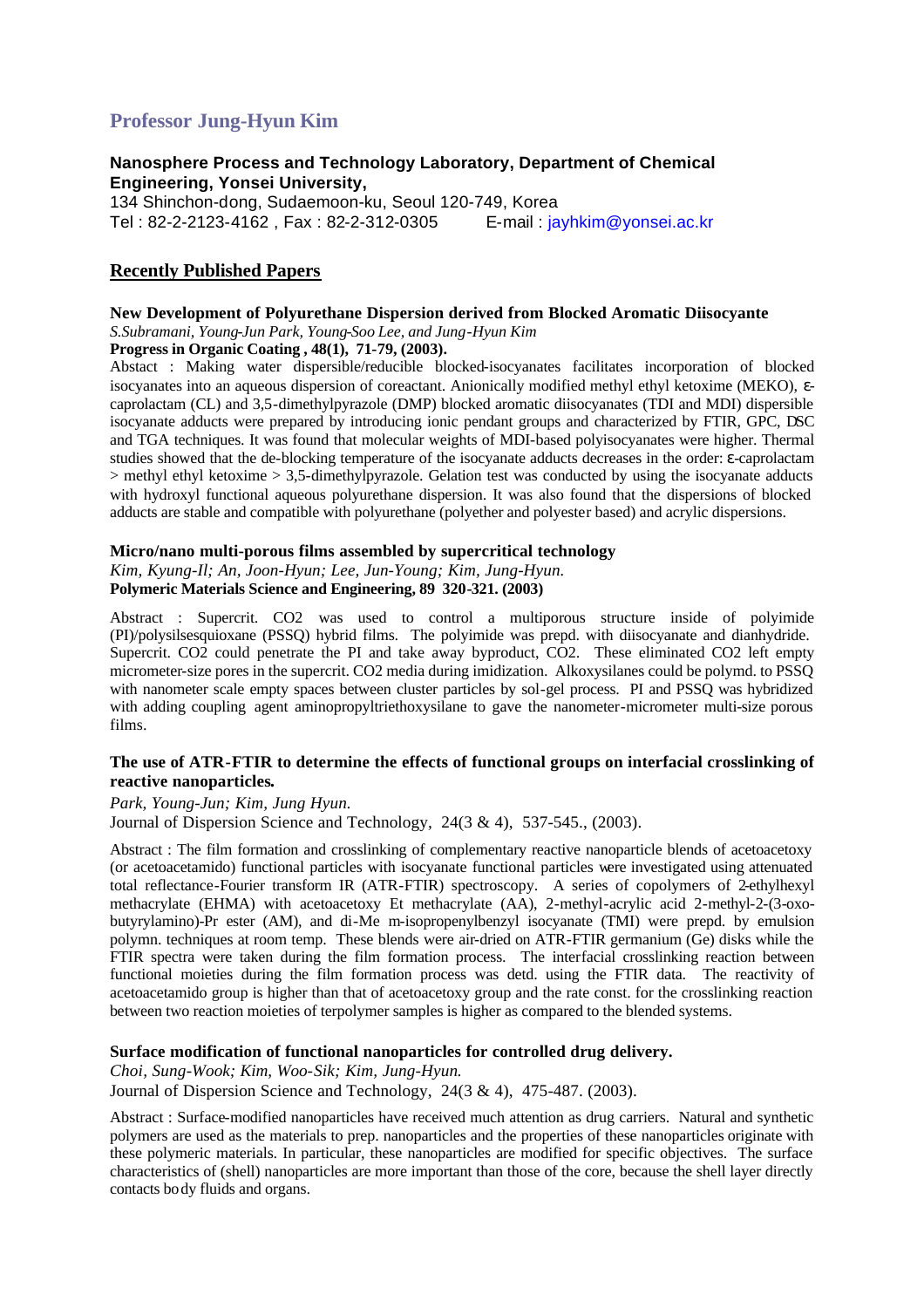Generally, the nanoparticles are coated with hydrophilic polymer to give long circulation and/or are conjugated with functional ligands or proteins for site-specific delivery. In this review, the preparative methods and the applications of surface modification of polymeric functionalized nanoparticles for long-circulation, site-specific delivery, and oral delivery are discussed.

#### **Evaluation of tissue adhesion preventive surface modified natural and synthetic polymeric materials.**

*Suh, Hwal; Park, Si-Nae; Kim, Jung Hyun.* Materials Science Forum, 426-432(Pt. 4, THERMEC'2003), 3255-3260. (2003).

Abstract :The poly (ethylene glycol)-poly (L-lactide) (PEG-PLGA) film/collagen-hyaluronic acid (HA) composite material was newly developed as a tissue adhesion preventive membrane. In this study, the effects of the composite matrix on the cell adhesion and proliferation were evaluated. Fibroblasts attached better on the collagen-HA matrix than on Interceed or PEG-PLGA film. PEG-PLGA showed very low cell adhesive property. SEM observations revealed that the fibroblasts attached evenly on the collagen-HA matrix due to its high water uptake ability and hydrophilicity. In confocal microscopic observation, it was shown that actin microfilaments of fibroblasts were further polymd. on the collagen-HA membrane compared to those on the PEG-PLGA membrane and Interceed. The proliferation test showed that proliferation of fibroblasts was enhanced by collagen-HA matrix. However, very few attached cells were found on the surface of the PEG-PLGA film after 7-day incubation. Therefore, the bioresorbable composite material contg. collagen-HA matrix side, which was designed for the damaged layer of peritoneum and PEG-PLGA film side for preventing tissue adhesion, could be proposed as a novel adhesion barrier membrane.

#### **Swelling and drug release behavior of tablets coated with aqueous hydroxypropyl methyl cellulose phthalate (HPMCP) nanoparticles.**

*Kim, Il Hyuk; Park, Jung Hwan; Cheong, In Woo; Kim, Jung Hyun.* Journal of Controlled Release, 89(2), 225-233. (2003).

Abstract : Org. solvent-based enteric coating technol. using hydroxypropyl Me cellulose phthalate (HPMCP) has been developed for many years due to low water soly. of HPMCP. In this work, aq. HPMCP nanoparticles (HPMCP-NPs) were prepd. by neutralization emulsification method using HPMCP powder and ammonium hydroxide (NH4OH) in the absence of any org. solvent and emulsifier. Tablets for enteric use were coated with HPMCP-NP dispersions having different degree of neutralization that was manipulated by ion-exchange process. Disintegration and dissoln. behavior of coated tablets were investigated using UV-visible spectrophotometer based on USP method (pH 1.2 and at 37**°**) and simulated intestinal fluid (pH 6.8 and at 37**°** for 60 min), resp. The ion-exchange process, which was directly achieved by the protonation of dissocd. carboxylic acid group of the aq. HPMCP-NPs, was introduced as a useful way to control the release rate of drug and hydrophobic nature of HPMCP coating layer with a view for pharmaceutical application. The drug release and swelling were increased with increase in cond. of aq. HPMCP-NPs. On the other hand, particle size and polydispersity were decreased with increase in degree of neutralization.

#### **Effect of electrostatic repulsive force on the permeate flux and flux modeling in the microfiltration of negatively charged microspheres.**

*Choi, Sung-Wook; Park, Jung-Min; Chang, Yongsu; Yoon, Jeong-Yeol; Haam, Seungjoo; Kim, Jung-Hyun; Kim, Woo-Sik.* Separation and Purification Technology, 30(1), 69-77. (2003).

Abstract : A study on the permeate flux was performed in a stirred cell filled with monodispersed carboxylated microspheres (polystyrene/poly(methacrylic acid), PS/PMAA), to investigate the effects of surface charge (the no. d. of surface carboxyl group, Nc; 0.45, 5.94, 9.14, and 10.25 nm-2) and the stirrer speed (300, 400, and 600 rpm) under const. transmembrane pressure. The permeate flux was dependent on the surface charge, the ionic strength, and the stirrer speed. The permeate flux was proportional to the surface charge of microspheres and inversely proportional to the ionic strength because of electrostatic repulsive interaction and steric hindrance. The cake porosity was estd. by Kozeny-Carman equation from the steady-state permeate flux data. Exptl. data elucidated that the cake porosity was extended from 0.211 to 3.04 upon the introduction of carboxyl group on the microsphere surface, leading to the high permeate flux. Consequently, resistance-in-series model was employed for the modeling of the permeate flux and showed a good agreement with the exptl. results.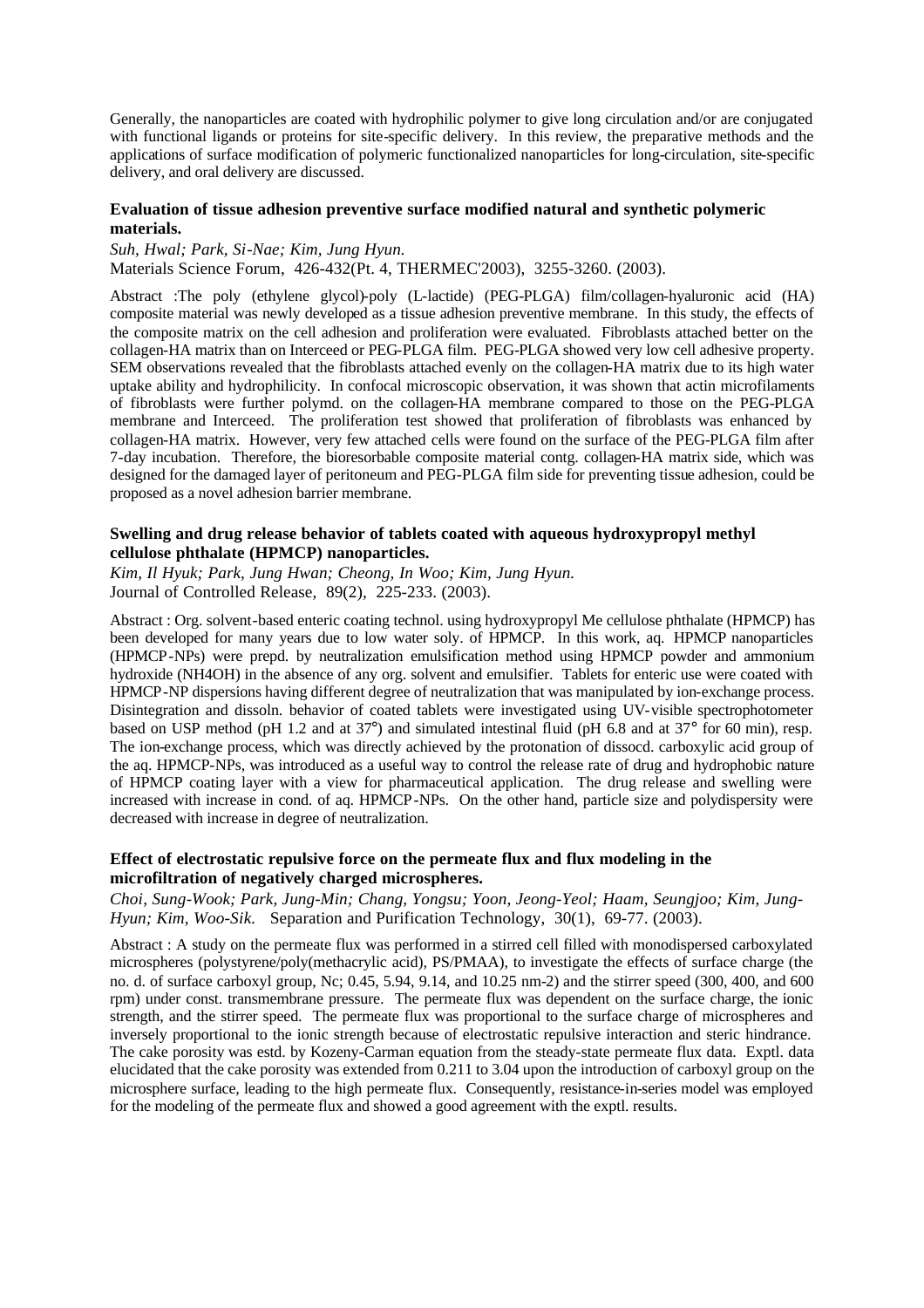#### **Effects of surface characteristics on non-specific agglutination in latex immunoagglutination antibody assay.**

*Yoon, Jeong-Yeol; Kim, Kyung-Hee; Choi, Sung-Wook; Kim, Jung-Hyun; Kim, Woo-Sik.* Colloids and Surfaces, B: Biointerfaces, 27(1), 3-9. (2003).

Abstract : To monitor the non-specific agglutination (NSA) in latex immunoagglutination assay, antigen-coated structured latex particles, which have carboxyl and sulfonate groups as hydrophilic domains, were tested for an antibody assay. Sulfonated particles showed NSA in high antibody concns., where no surface antigen left to match with. This was further justified with the more stable highly sulfonated particles, which showed higher degree of NSA. It can therefore be confirmed that sulfonate groups cause (or at least promote) NSA, while carboxyl groups do not. Surface coverage over 17% was not fully utilized for antigen-antibody reaction, due to the prozone effect. The difference in sensitivity of particles was explained in terms of the authors' new explanations on the governing interactions of protein adsorption.

#### **Studies on the Chain Extension Reaction of Aqueous Polyurethane Dispersion**

*Hyun-Chul Kong, In-Woo Cheong, Jung-Hyun Kim* Applied Chemistry, 7(1), pp.13-16, (2003)

Abstract : In the Synthesis of water-based polyurethane using self-emulsification process, after being neutralized, polyurethane pre-polymers containing ionic pendant groups are dispersed by simple convective mixing. Preparation of dispersion is followed by chain extension reaction, which is considered as important step for growth of the molecular weight of polyurethane. In this work, pH variations in the aqueous phase were monitored during the chain extension process in the presence of water-soluble diamines. The optimum degree of chain extension and the average particle size in the polyurethane dispersions were examined with varying ionic pendent group contents, type of chain extenders, and feed rate of chain extenders. The initial pH value in the aqueous phase linearly increased and the optimum chain extension point could be obtained from the intersection of two linear lines having different slopes. All average particle sized before chain extension reaction were almost same, however, the final particle size increased significantly. From the results, it was concluded that the chain extension reaction took place among the particles not only in a particle.

#### **Water Dispersible Block Aromatic Diisocyanate Ionomers**

Subramani S, Hyun-Chul Kong, In-Woo Cheong, Jung-Hyun Kim Applied Chemistry, 7(1), pp.61-64, (2003)

Abstract : Making water dispersible/reducibleblocked-isocyanates facilitates incorporation of blocked isocyanates into an aqueous dispersion of coreactant. Anionically modified methyl ethyl ketoxime (MEKO), caprolactam (CL) and 3,5-dimethylpyrazole (DMP) blocked aromatic diisocyanates (TDI and MDI) dispersible isocyanate adducts were prepared by introducing ionic pendantgroups and characterized by FTIR, GPC, DSC and TGA techniques. It was found that molecular weights of MDI-based polyisocyanates were higher. Thermal studies showed that the de-blocking temperature of the isocyanate adducts decreases in the order: -caprolactam > methyl ethyl ketoxime > 3,5-dimethylpyrazole. It was also found that the dispersions of blocked adducts are stable and compatible with polyurethane (polyether and polyester based) and acrylic dispersions.

#### **Organic-Inorganic Hybrid Multi-Porous Films via Sol-Gel Supercritical CO2 Process**

Kyung-Il Kim, Jun-Hyun Ahn, Jun-Young Lee, Jung-Hyun Kim Applied Chemistry, 7(1), pp.69-72, (2003)

Abstract : A novel synthetic process for polyimide(PI)/polymethylsilsesquioxane(PMSSQ) hybrid films has been studied by using supercritical  $CO<sub>2</sub>$  media. At the first, PI precursors were synthesized by a reaction of dianhydrides and diisocyanates instead of the reaction of dianhydrides and diamines. Coupling agents, aminopropylethoxysilanes (APMS) modified the end groups of PI precursors for the hybrid reaction of PI precursor and methyltriethoxysilanes (MTES). Inorganic monomer, MTES could also react with another MTES via sol-gel process and became PMSSQ which consisted of a network structure. Hybrid solution was spun on a silicone wafer substrate. The PI precursor parts in the hybrid films were imidized by varying the temperature and the pressure of supercritical  $CO<sub>2</sub>$ . We confirmed the hybridization through the FT-IR. There were internal multipores which could be classified by two deferent size, micrometer size and nanometer size in the cross-sectional morphology of PI/PMSSQ hybrid films. Micro-pores were developed by removal of by-product, CO<sub>2</sub> during the supercritical imidization reaction and nano-pores were generated by sol-gel reaction and supercritical extraction.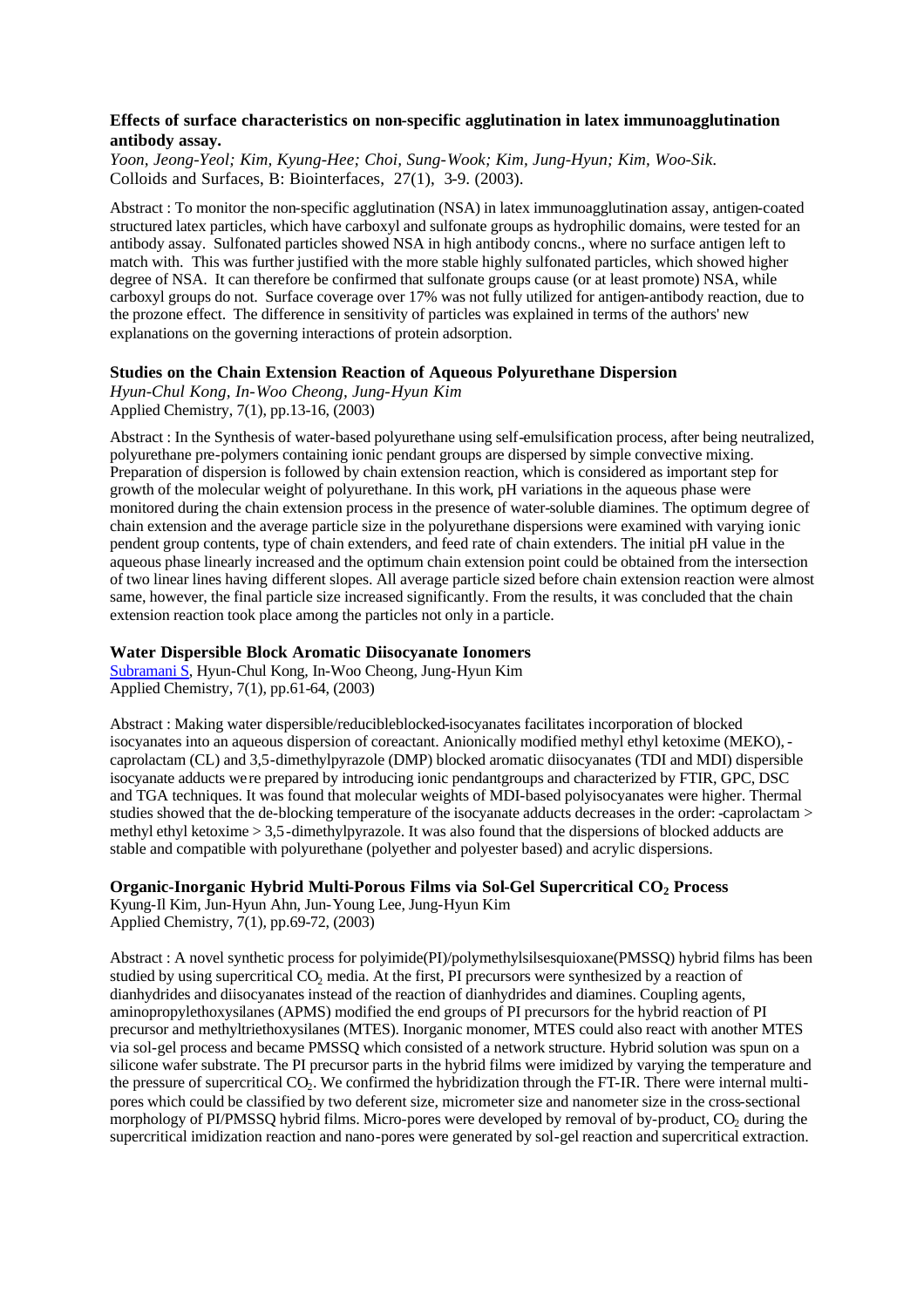#### **Coming Papers**

#### **Polyurethane Ionomer Dispersions from Blocked Aromatic -Diisocyanate Pre-polymer**

*S.Subramani, Young-Jun Park, In-Woo Cheong, and Jung-Hyun Kim*

Polymer International (in press)

Abstract : Aqueous anionic blocked aromatic polyurethane pre-polymers were synthesized by pre-polymer mixing process and their dispersions were obtained by adding water to the blocked pre-polymer solutions. A series of pre-polymers were prepared by using toluene 2,4-diisocyanate, 4,4'-diphenylmethane diisocyanate, polytetramethylene glycol, dimethylol propionic acid (DMPA), methyl ethyl ketoxime (MEKO) and εcaprolactam. The aqueous dispersions were characterized by FT-IR, GPC, DSC and TGA techniques. Particle size, viscosity, pH and storage stability of dispersions were studied and compared. Some mechanical properties of cast films obtained from the aqueous dispersions and adhesive properties of the dispersions were also evaluated.

#### **Surface Functionalized Nanoparticles for Controlled Drug Delivery**

*Sung-Wook Choi, Woo-Sik Kim, and Jung-Hyun Kim\** Bionanotechnology Protocols (In press)

Abstract : Nanoparticles have been extensively investigated in drug delivery systems. Especially, the effectiveness of the surface-functionalized nanoparticles, which consist of copolymers with functional molecules, is well demonstrated in many literatures. This chapter describes the complete technique for the preparation of surface-functionalized nanoparticles. Tetracycline with an affinity to bone is chosen as a model material for surface functionalization. There are two steps for the preparation of tetracycline-modified nanoparticles. The first step is the conjugation of poly (D,L-lactide-co-glycolic acid) (PLGA) with tetracycline via carbodiimide chemistry that is most often employed. The three kinds of techniques such as emulsificationdiffusion method, nanoprecipitation, and dialysis method are used for the nanoparticle formation of the resulting copolymer. The prepared nanoparticles having small size less than 200 nm and a hydrophilic surface layer can be applied for the bone-specific drug delivery.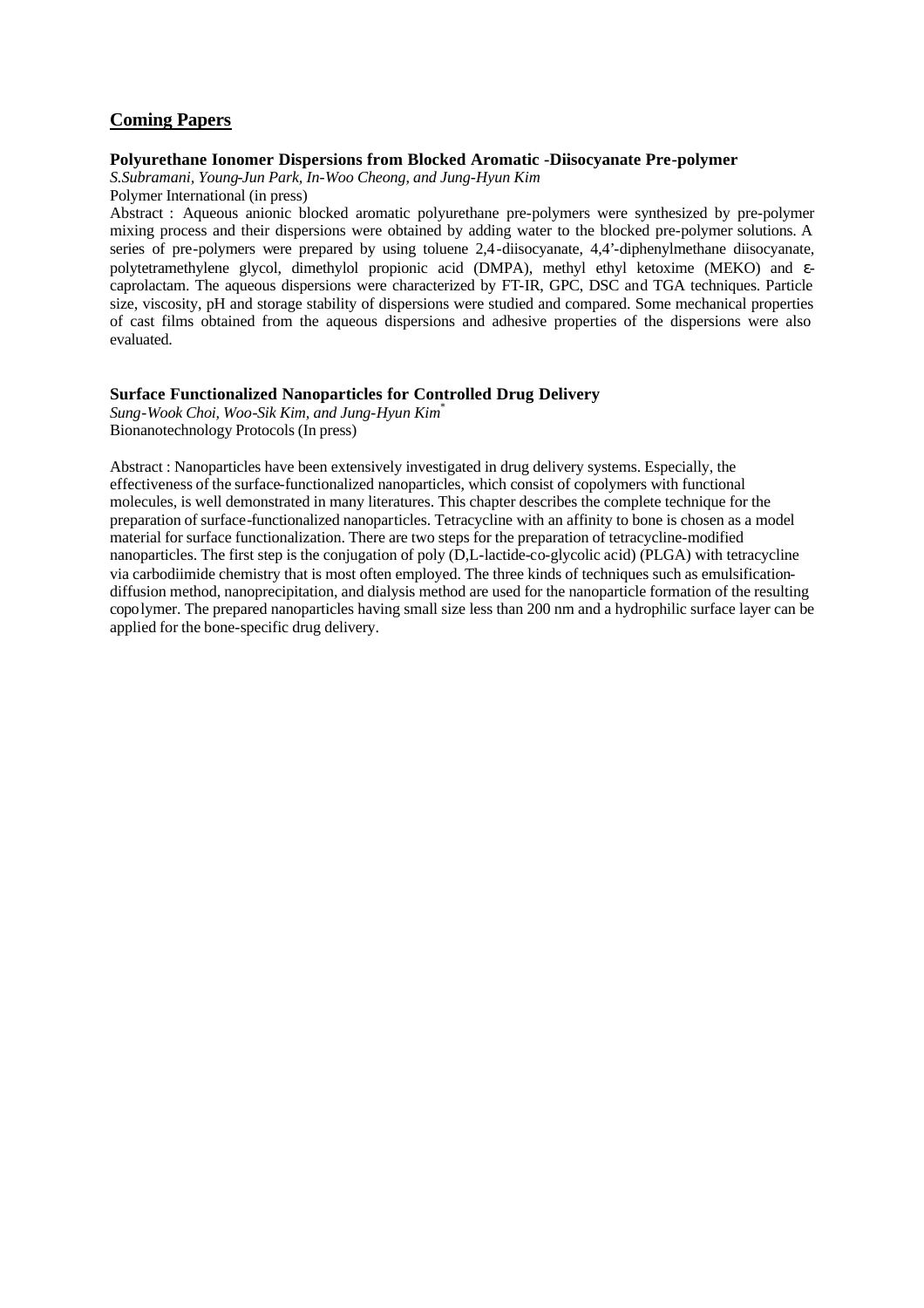### **Contribution to IPCG newsletter from G.J.M. Koper**

### *Colloid and Interface Science group, DelftChemTech, Delft University of Technology*

A complete list of published material is available on http://www.dct.tudelft.nl/pcmt/research/staff/koper/

#### **Recent publications**

Cheikh C, Koper G: **Stick-slip transition at the nanometer scale**. *Physical Review Letters* 2003, **91:**art-156102.

#### **Preprints:**

#### **Trapping agitated emulsions in non-preferred morphology**

F. Bouchama, G.A. van Aken, and G.J.M. Koper

This paper reports on the mechanism of catastrophic phase inversion. Experiments were carried out in a stirred vessel where phase inversion was detected by a jump in emulsion conductivity. The system studied contained paraffin oil, water and Triton X-100. The position of the phase inversion has been compared between two emulsification routes of phase inversion, namely the direct emulsification route and the wash-out route. The locus of phase inversion was found to be strongly different for both cases. In particular for the wash-out route the way of dilution appeared to be an important parameter, which to our knowledge has never been studied in detail before. Our experiments show that the locus of catastrophic phase inversion is determined by the added volume of the dispersed phase at each step of the dilution rather than the addition rate. This observation is explained on the basis of the role of multiple emulsion formation in catastrophic phase inversion.

#### **Entropy production for cylinder drying of linerboard and newspaper**

G.J.M. Koper, S. Kjelstrup, M. Sadeghi, M. Douglas, and T.G.M. van de Ven

The entropy produced during paper drying has been calculated for five different cylinder dryer machine runs, three for linerboard and two for newsprint. Entropy produced by evaporation of water and by heat transfer from the cylinders to the paper constitute the largest contributions. Three drying regimes can be distinguished. The initial "free" water evaporation regime, with the largest entropy production, may last until the so called "fiber saturation point" of moisture content is reached. The second regime seems to be the regime where capillary water escapes the fibers. The third regime, with the lowest entropy production, starts when the sorption enthalpy of water to fiber becomes a significant contribution to the enthalpy of

evaporation of (bulk) water. Possibilities for large improvements of the second law efficiency of the dryers were demonstrated: The lost exergy of two newsprint machines differed by 0.1 GJ per ton of paper produced.

#### **Influence of the stick-slip transition on the electrokinetic behavior of nanoporous material** Christophe Cheikh and Ger Koper

Electrokinetic phenomena exhibiting discontinuities are described in terms of a stick-slip transition. The resulting flux-force equations are partially linear and in the linear regimes the coefficients satisfy Onsager's reciprocal relations. Analysis of existing data on ion exchange membranes shows a linear dependence of the slip length with the zeta potential. We conclude that the so-called anomalous surface conduction, as often found in electrokinetic phenomena, is due to slippage. This implies an enhancement of electrokinetic effects in nanopores.

#### **Primer induced order and charge carrier mobility in thin P3HT films**

Veronica Lupascu, Bart-Hendrik Huisman and Ger Koper

Surface modification of the insulating oxide coated silicon substrate can be used to control the charge carrier mobility in the semi-conductive poly-3-hexylthiophene film of field effect transistor devices. Using different types of primers between the polymer film and the isulator, we have investigated electrical and optical properties of the films. In the case of the highest hydrophobicity of the primer the charge carrier mobility is two orders of magnitude larger compared to the value obtained for the most hydrophylic primer. Even though the field effect transistor performances are improved with the more hydrophobic primer, no change in conformation of the polymers in the film was observed, in contrast to previous reports in the literature. We hypothesize that the increased charge carrier mobility is rather due to changes in energetic disorder and carrier localization at the polymer-substrate interface.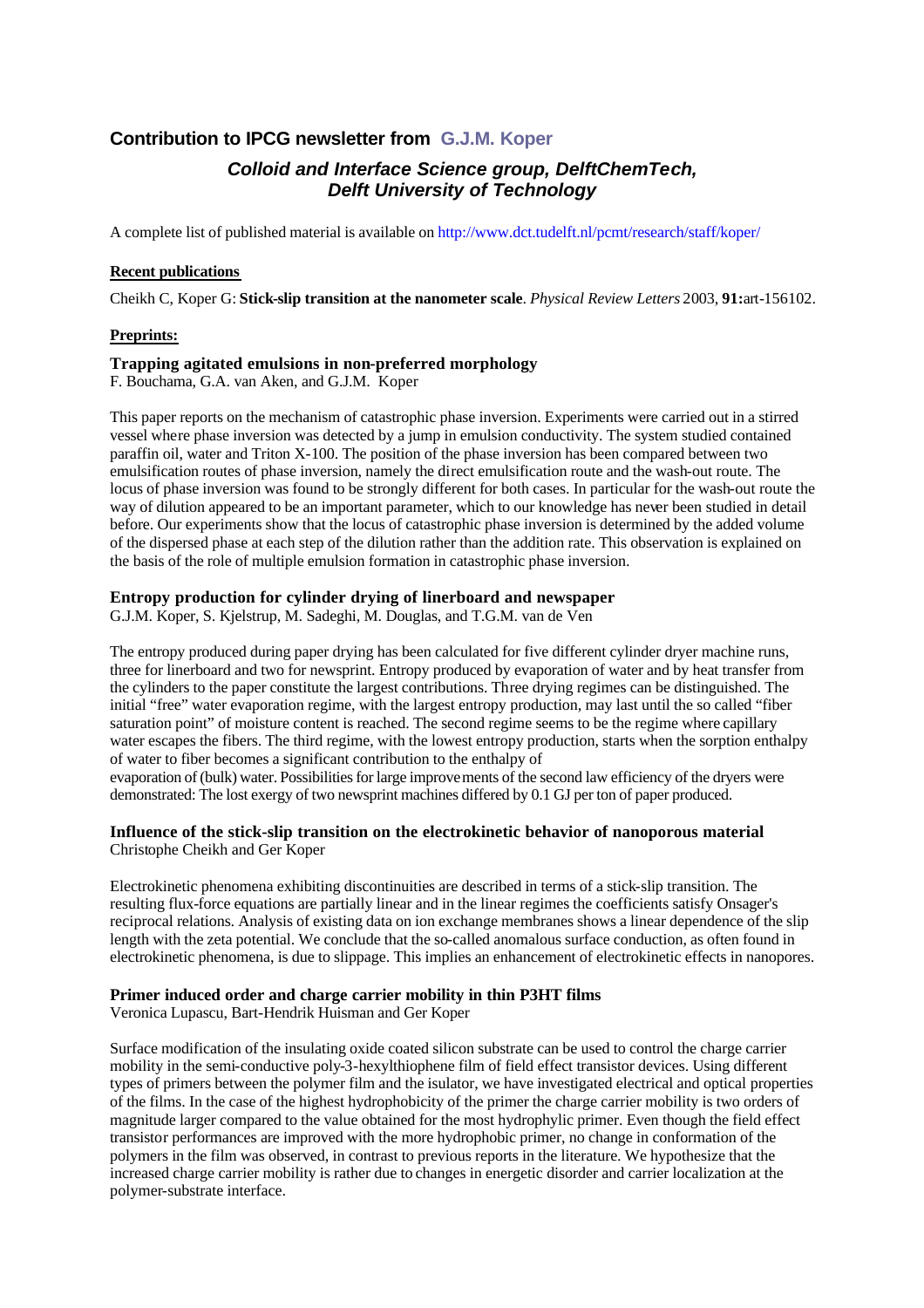### **Diffusing Wave Spectroscopy: a novel rheological method for drying paint films**

Johan Breugem, Fatima Bouchama, and Ger Koper

Recently, a new technique has been proposed to obtain rheological information about dense complex fluids such as yogurt and paint. The method, developed by Mason *et al*, uses the correlations in light scattered from such dispersions in order to gain information about the Brownian motion of dispersed particles in the fluid*.* The mean squared displacement of the Brownian particles as function of correlation time provides information on short, long and intermediate time scales. For small correlation times, the particle movement is mainly diffusive (random) and leads to information about the viscous response of the fluid. For long correlation times, the movement is limited due to the caging effect of neighboring particles and leads to information about the elastic response of the fluid. In this paper, we demonstrate how this technique, called diffusing wave spectroscopy, is applied to drying films of alkyd resin emulsion paints. Several benefits are apparent: the method is not invasive and *in situ*, no surface effect is disturbing and actual sagging tests can be minimized.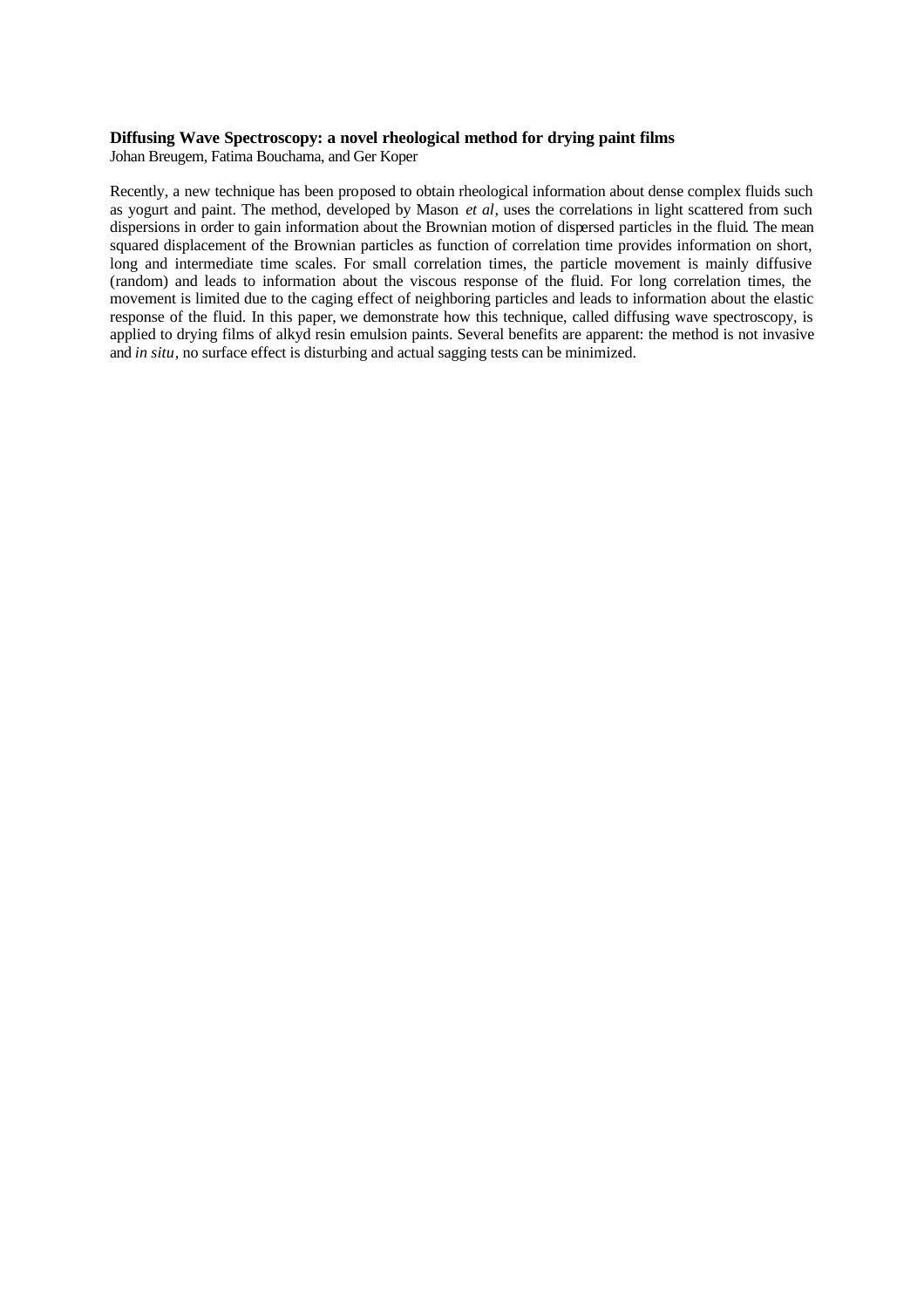### *Do Ik Lee*

**Department of Paper Engineering, Chemical Engineering, and Imaging Western Michigan University** *Kalamazoo, MI 49008 USA*

#### **doiklee@aol.com**

*The Effects of Latex Coalescence and Interfacial Crosslinking on the Mechanical Properties of Latex Films* – To be presented at PDM 2004 in Lyon, France in April 4-8, 2004.

The effects of latex coalescence and interfacial crosslinking on the mechanical properties of latex films were extensively investigated using a series of model latexes with varying backbone polymer crosslinking density and interfacial crosslinking functionalities. It was found that the tensile strength of model latex films increased with increasing gel content (i.e., crosslinking density) of latex polymers up to about 75%, and then it decreased with further increase in gel, while their elongation decreased steadily with increasing gel content. This finding suggested that latex particle coalescence was severely retarded above a gel content of about 75% and that the limited coalescence of latex particles containing gel contents higher than 75% severely constrained the possibility of increasing the strength of latex polymer films by latex polymer crosslinking, contrary to the theory of rubber elasticity which predicts that the tensile strength increases with increasing molecular weight and crosslinking density [1]. This limitation was alleviated by the interfacial crosslinking among latex particles during film formation and curing. This talk will discuss the effects of both latex backbone polymer and interfacial crosslinking on latex film properties. It will also discuss the development of selfcurable latex blends and structured latexes containing co-reactive monomers: oxazoline and carboxylic groups.

A series of styrene/n-butyl acrylate (S/BA: 35/65) model latexes was prepared with varying amounts of allylmethacrylate (AMA) as a crosslinking monomer and sodium persulfate as an initiator by a seeded semi-continuous emulsion polymerization at  $90^{\circ}$  C. The particle size was 120 nm. They were cast on a Teflon coated plate and dried at room temperature, and then these latex films were tested for tensile strength and elongation. Figure 1 shows the tensile strength and %elongation as a function of AMA level.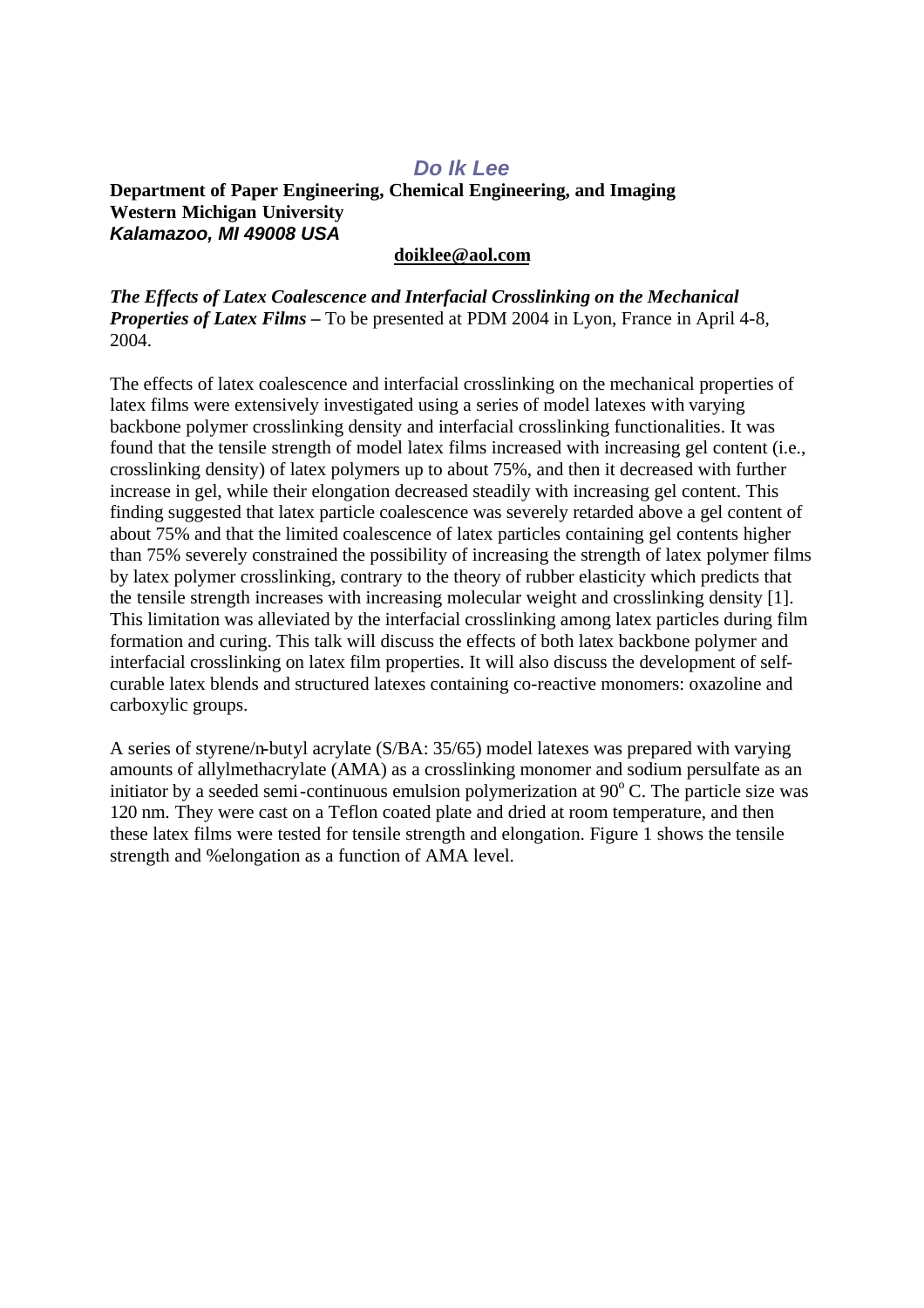

 $\overline{a}$ Fig. 1. The Effect of Latex Polymer Crosslinking on the Mechanical Properties of Latex Films.

Fig. 2. Shows the %gel and swelling index of these latex films in toluene as a function of AMA level.



Fig. 2. The Effect of Latex Polymer Crosslinking on the %Gel and Swelling Index of Latex Films.

As can be seen from Figures 1 and 2, the tensile strength of these crosslinked latex films increases with increasing AMA level up to 0.3 part BOM, corresponding to about 75% gel, and then decreases with further increasing AMA. This situation is unique to emulsion polymers whose film properties depend not only on the molecular weight and crosslinking density of latex backbone polymers, but also the interfacial bonding among latex particles through coalescence either in the absence or in the presence of chemical interactions and reactions.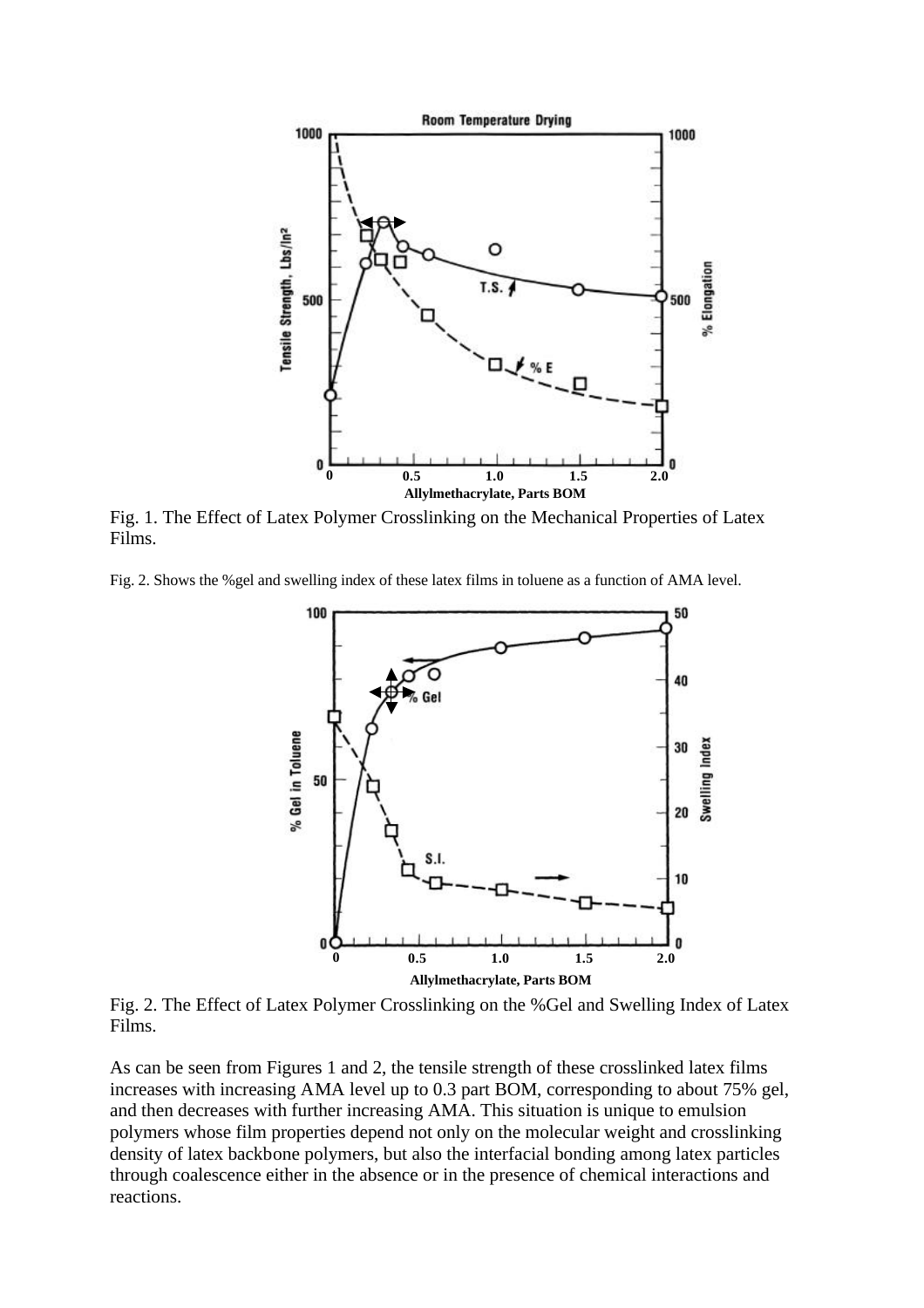To test the effect of interfacial bonding on the mechanical properties of latex films, a series of non-crosslinked, carboxylated [S/BA/AA: (35-X)/65/X] model latexes was prepared with varying amounts of acrylic acid as an ionic and hydrogen bonding-capable monomer and another series of crosslinked, carboxylated [S/BA/AMA/AA: (31-X)/65/4/X] model latexes was prepared with varying amounts of AMA. The film properties of the first series of noncrosslinked, caboxylated model latexes showed that their dry tensile strength increased with increasing carboxylation. The tensile strength of dry latex films made from the second series of crosslinked, carboxylated model latexes also increased with increasing polymer crosslinking density even above a 75% gel content, suggesting that their interfacial bonding was as strong as or stronger than that of their backbone polymers. However, it was found that their strength was significantly deteriorated when they were wetted. In this study, latex pH effect, ZnO crosslinking, etc. were also studied. Although the dry strength of latex films increased with increasing pH, their wet strength got worse. ZnO crosslinking was far more effective than the effect of high pH's for the dry strength, but even ZnO crosslinking still showed a significant loss of the strength when wetted.

Based on the above-mentioned two studies, we decided to develop self-curable latexes using reactive monomers: 2-isopropenyl-2-oxazoline (IPO) and acrylic acid (AA). Since oxazoline and carboxylic groups react at low pH,s even in the wet state, two different synthesis approaches were designed to develop self-curable latexes: blending and structured latxes [2, 3].



Fig. 3. Two Different Approaches for the Development of Self-Curable Latexes Containing Co-Reactants,

 X and Y: Blending X-Containing and Y-Containing Latexes and Single Structured Latexes

Containing Both X and Y; X: Carboxylic Group and Y: Oxazoline Group.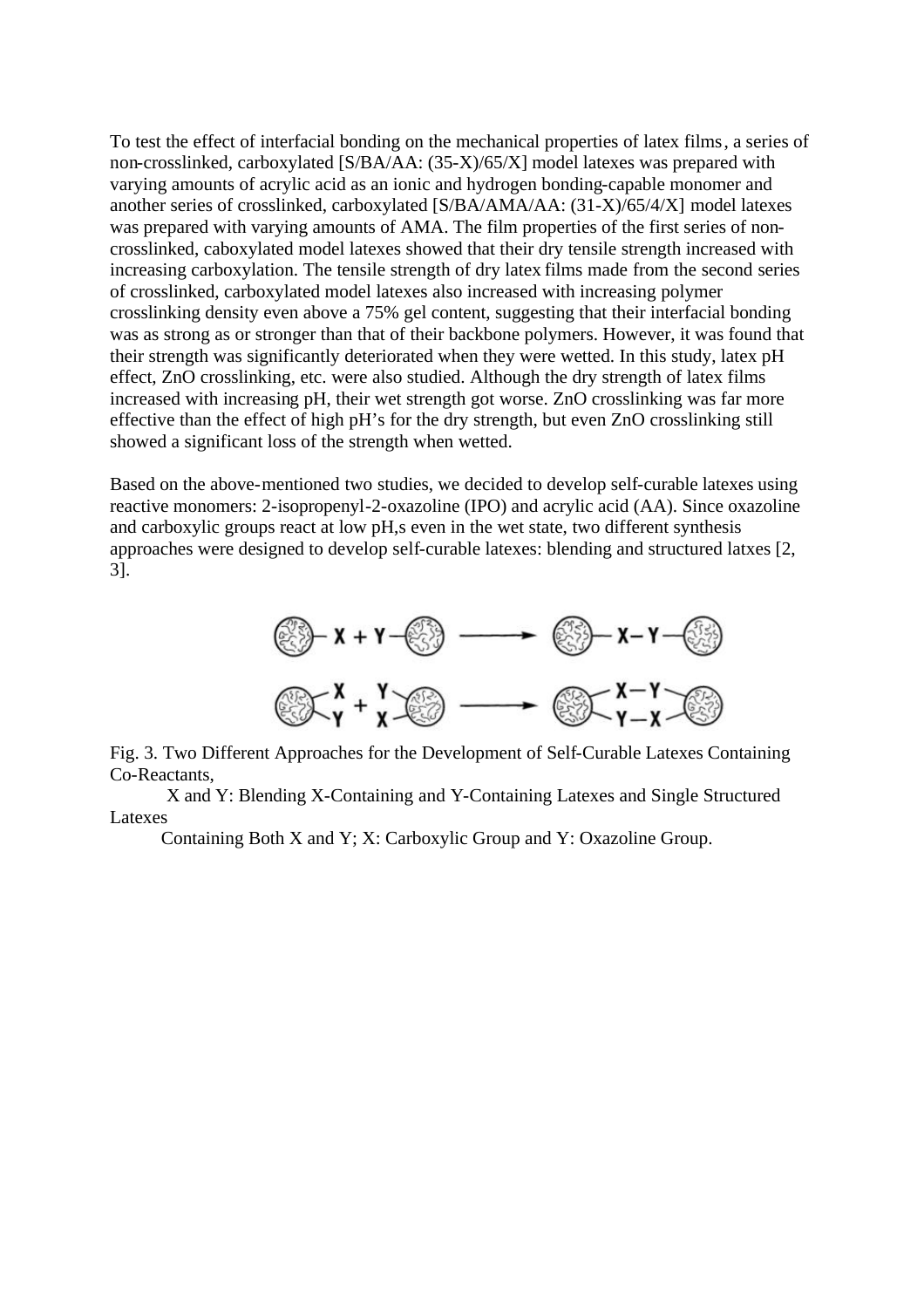For the blending approach, carboxylated latexes (S/BA/AA: 31/65/4) were prepared at low pH's (e.g., 3-4), while IPO-containing latexes (S/BA/IPO: 30/65/5) were prepared at high pH's (e.g., 8-9). These AA-containing and IPO-containing latexes were subsequently blended. For the structured latex approach, the first stage of structured latexes was prepared with 4 parts acrylic acid and 50% of styrene and butyl acrylate monomers at low pH's, and then the reactor pH was raised to 8 to 9 with ammonium hydroxide and the second stage was finished with 5 parts IPO and the rest of the styrene and butyl acrylate monomers. All latexes were prepared at  $90^{\circ}$ C.

A self-curable blend latex was tested for its dry and wet tensile strengths as a function of curing temperatures. The results are shown in Figure 4.



Fig. 4. The Dry and Wet Tensile Strengths of a Self-Curable Blend Latex Film.

For dry and wet tensile strength testing, latex films were dried at room temperature and cured at different curing temperatures for 5 minutes each, and then tested for dry tensile strength, while those latex film samples prepared for dry strength testing were soaked in a 1% Aerosol OT solution for 5 minutes, and then tested for wet tensile strength.

A self-curable structured latex was also tested for dry and wet tensile strengths. Fig. 5 shows the dry and wet tensile strengths of self-curable structured and control latex films as a function of curing temperatures, respectively. The control latex was a non-curable latex.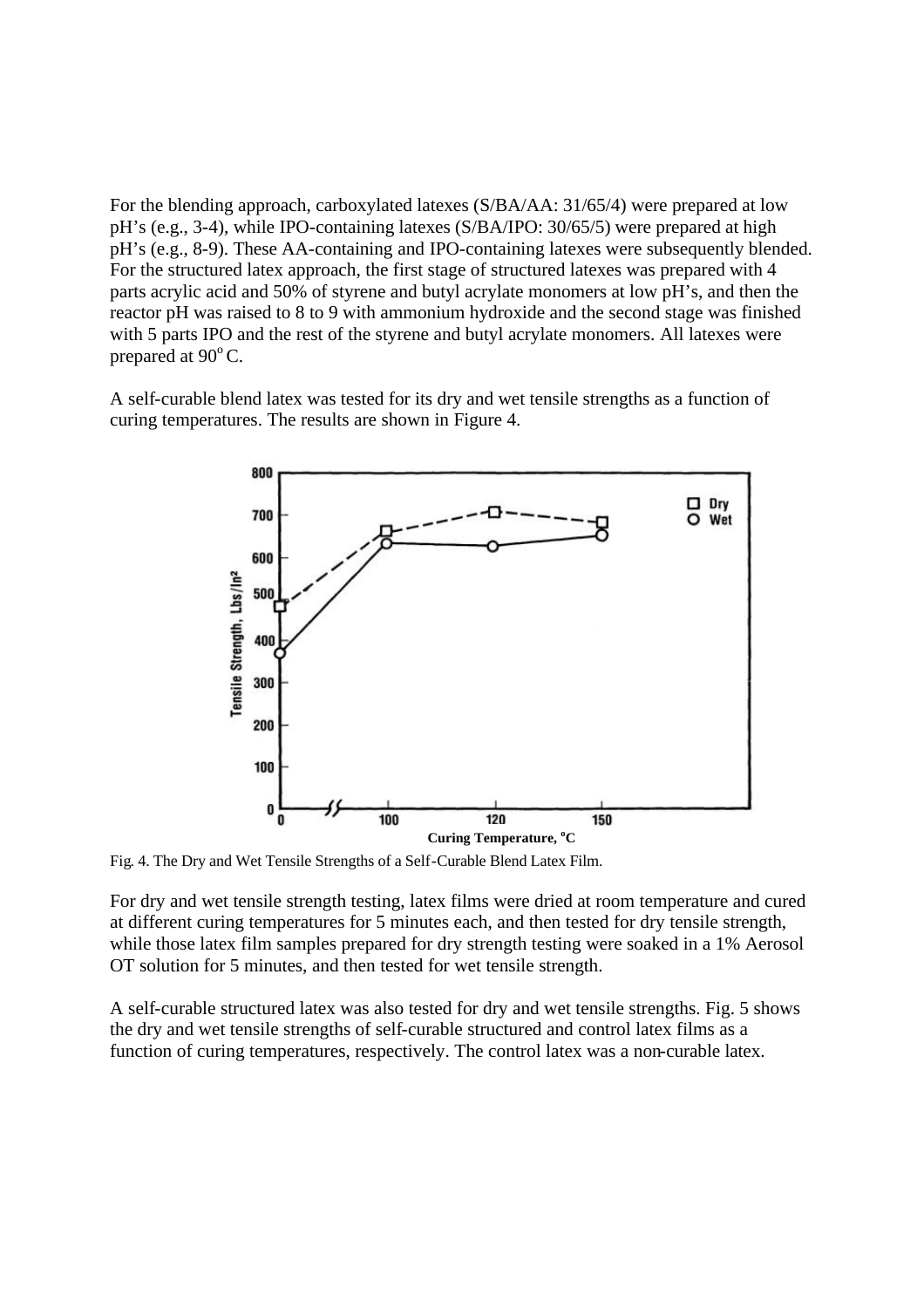

 $\overline{a}$ Fig. 5. The Dry and Wet Tensile Strengths of Self-Curable Structured and Control Latex Films.

Figures 4 and 5 show that the dry and wet tensile strengths for both self-curable blend and structured latex films are very close, thus confirming that both approaches are equally viable. More importantly, oxazoline and carboxylic groups were found to be very efficient postcuring reactants which require relatively moderate curing temperatures.

In summary, this study has clearly demonstrated that the mechanical properties of latex films depend not only on the molecular weight and crosslinking density of latex backbone polymers, but also on the interfacial crosslinking among the latex particles during film formation and curing. Self-curable blend and structured latexes containing both oxazoline and carboxylic groups were developed and found to require only relatively moderate temperatures for their interfacial crosslinking. With these self-curable latexes, it was possible to crosslink emulsion polymers, as if they were homogeneously crosslinked

#### References

1. P. J. Flory, Ind.Eng.Chem. 38, 417 (1946).

2. W. H. Keskey, J. E. Schuetz, D. I. Lee, and J. E. Schwartz, U. S. Patent 4,474,923, "Self-Curable Latex Compositions", (1984).

3. W. H. Keskey, J. E. Schuetz, and D. I. Lee, U. S. Patent 4,508,869, "Latexes of Polymers Having Pendant Co-reactive and Oxazoline Groups", (1985).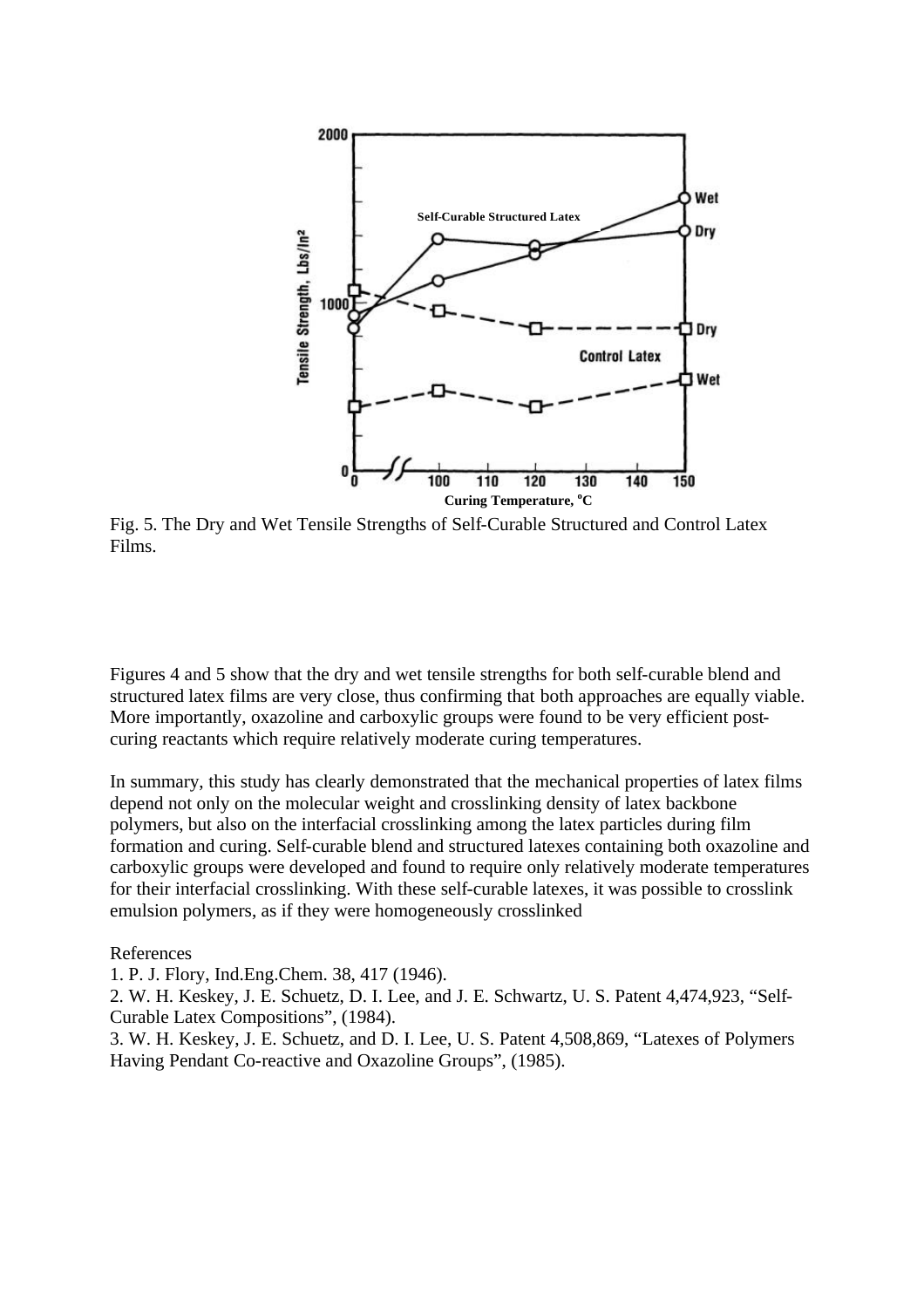#### *Particle Based Membranes: Structure and Properties*

S. Ramakrishnan<sup>+</sup>, C. J. McDonald<sup>\*</sup>, R. K. Prud'homme<sup>#</sup> and J. D. Carbeck<sup>#</sup>

- + Dept. of Chemical Engineering, Univ. of Illinois, Urbana, IL 61801
- \* The Dow Chemical Company, Midland, MI
- # Princeton Univ., Dept. of Chemical Engineering Princeton, New Jersey, 08544

We have examined the properties of a new class of microfiltration and ultrafiltration membranes that are fabricated by assembling particles onto the surface of a microporous substrate and stabilizing the porous array into a composite [1]. The particle array contains interstitial voids having a narrow size distribution that serve as channels for size sieving [Figures 1 & 2]. This aqueous based technology has advantages relative to other membrane fabrication methods in terms of the control of asymmetry, the facile adjustment of pore size, and the ability to easily modify pore surfaces during the synthesis of particles. In this work we study the properties of the membranes (gas and water permeabilities) fabricated from different size particles and of varying thickness on a number of different supports. The experimental data is then analyzed with a standard model, Carman Kozeny, to develop guidelines for the design of such membranes. For all of the composites, the volume porosity was found to be approximately 0.3, close to what would be expected for hexagonal closest packed array which corresponds to the visual appearance from electron micrographs. In this study, membranes with narrow pore size distributions from 0.038 μm to 0.122 μm were fabricated with fluxes 3-4 times higher than the commercial membranes of similar pore size manufactured by phase inversion processes [2].

References:

2] Subramanian Ramakrishnan, C. J. McDonald , R. K. Prud'homme and J. D. Carbeck\* J. Mem. Sci., 231,57(2004)

<sup>1]</sup> S. Jons, P. Ries and C. J. McDonald, J. Mem. Sci., 155, 79 (1999).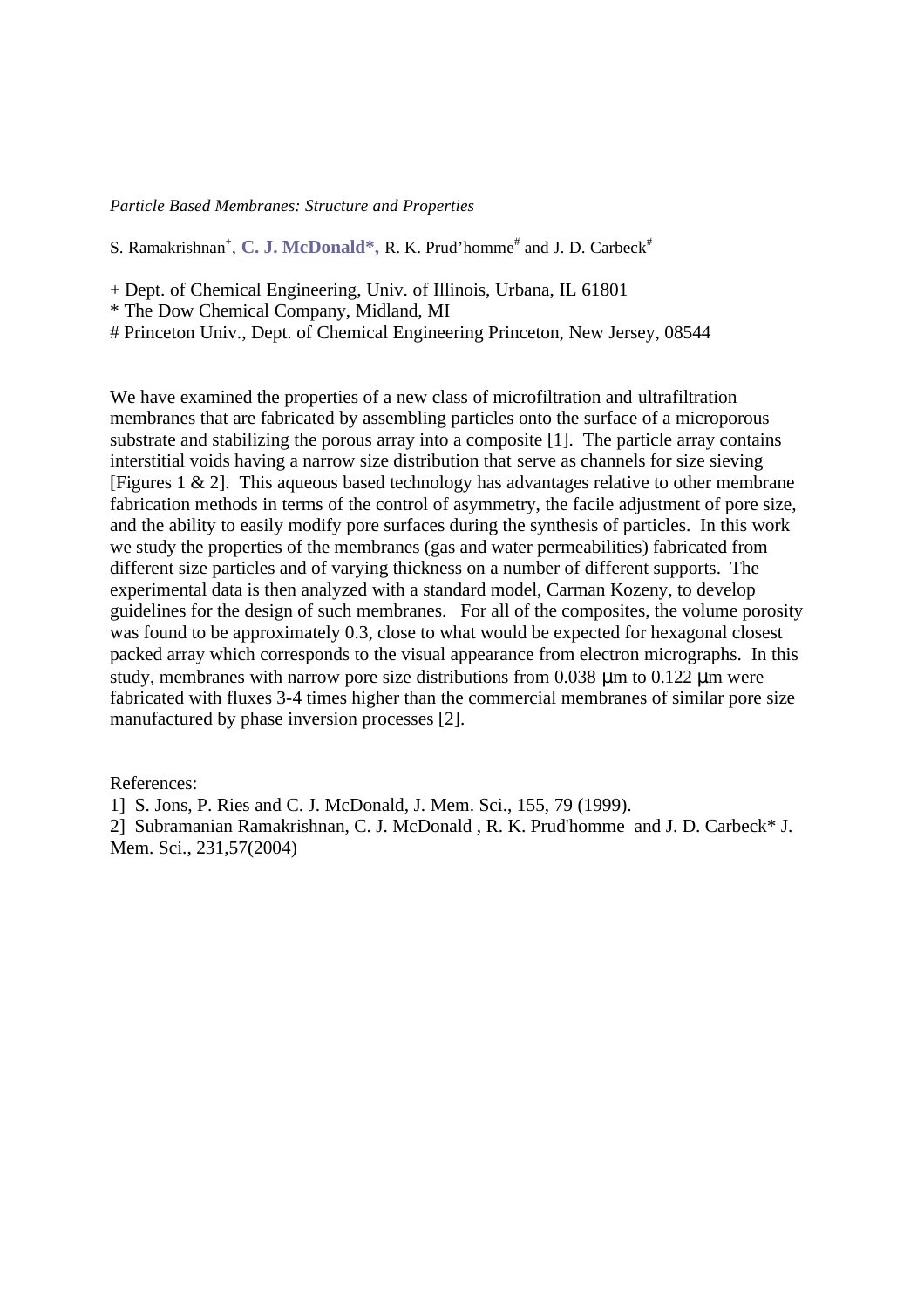Figure 1 Electron micrographs of a latex composite membrane: cross -sectional view of 0.62 μm particles on Supor 200 support.



Figure 2 Pore size distributions of latex composite membranes obtained from gas flow

data: Support: Supor 200, Discriminating Layers: 1.77  $g/m^2$  and 3.48  $g/m^2$  of 0.62 μm particles(i.e. approximately 4 and 8 layers, respectively).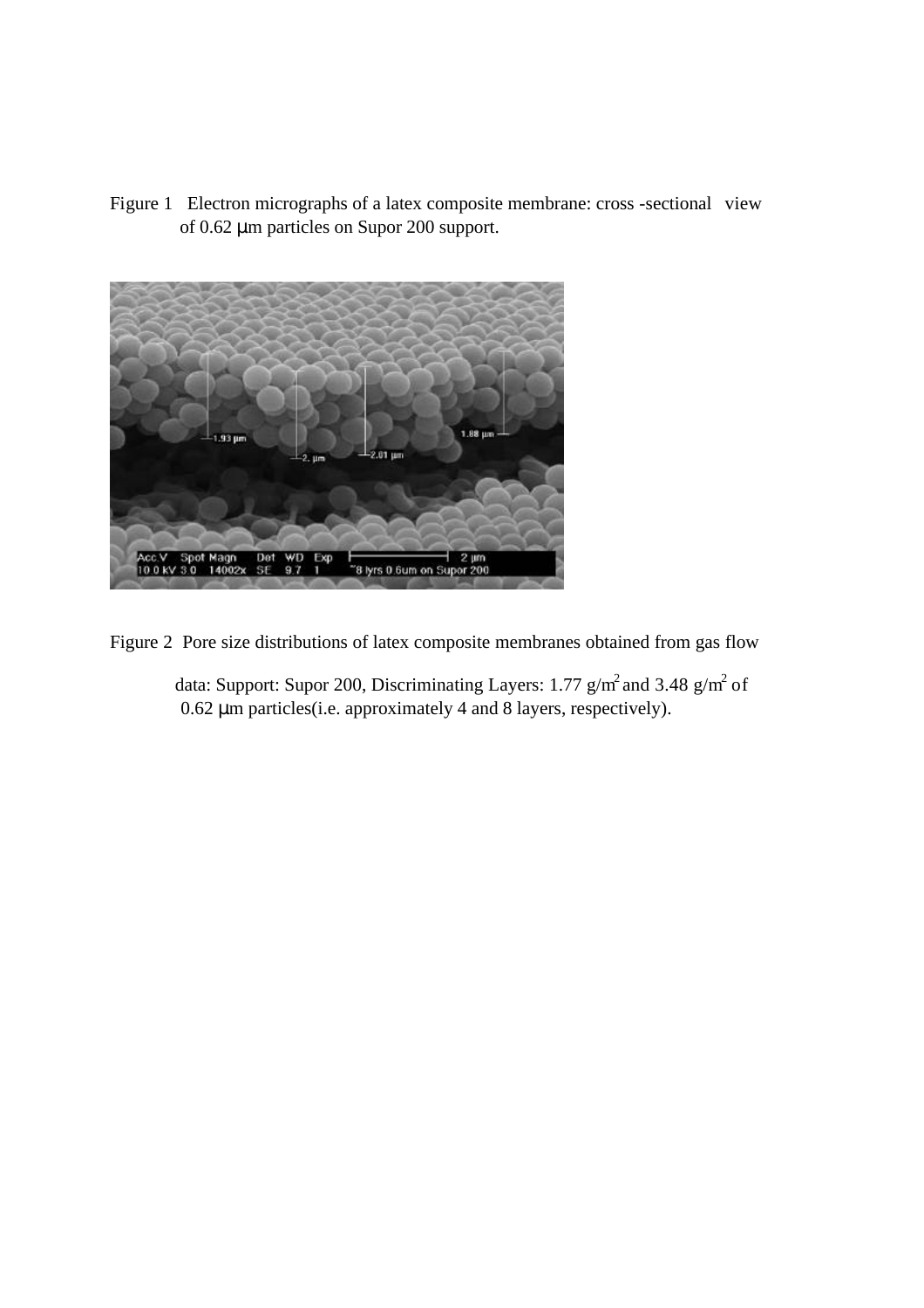

**Relative Flow**

**Size (mm)**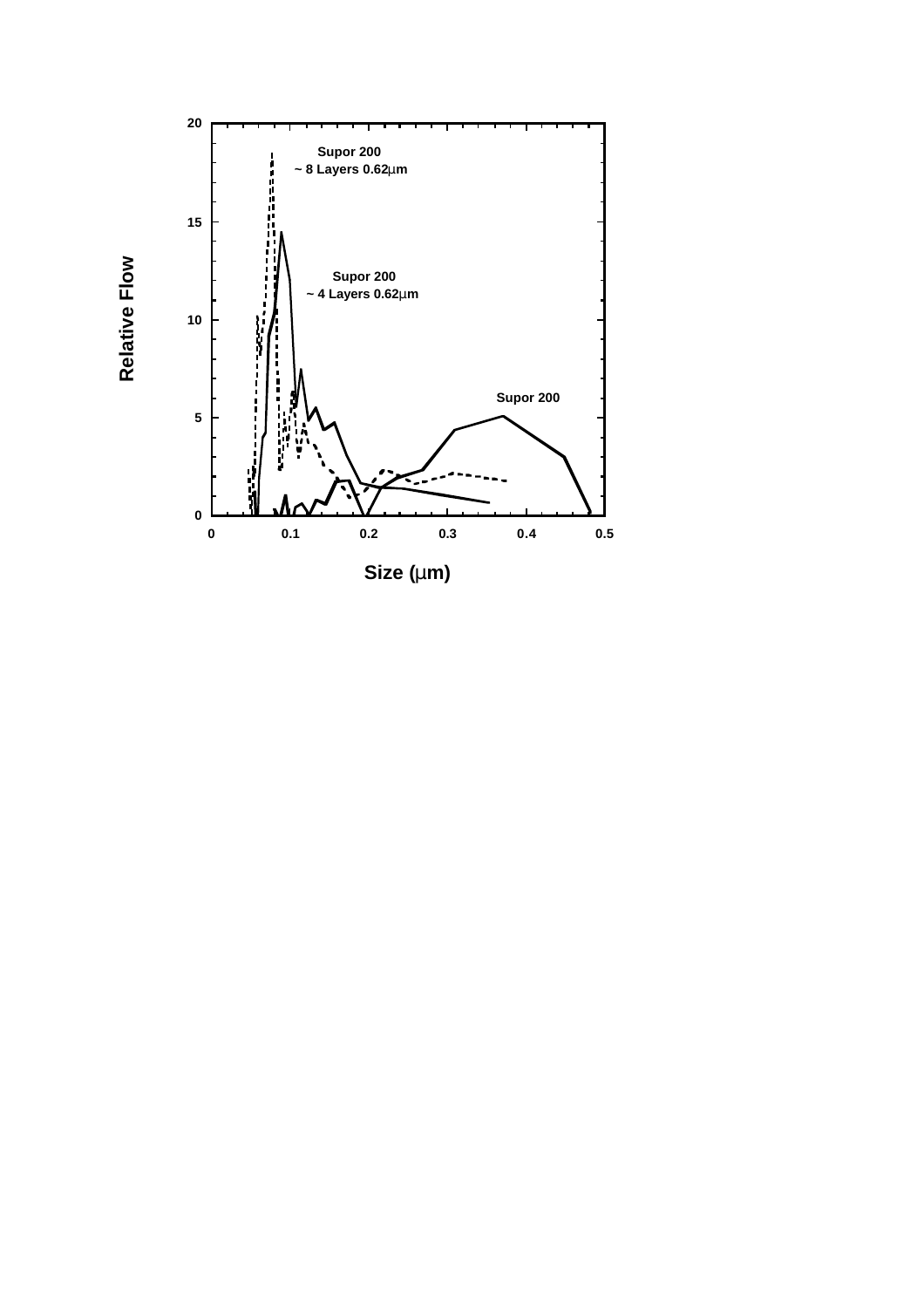#### **Prof. Dr. Tim McKenna** *Activities of the LCPP-CNRS/ESCPE-Lyon*

LCPP-CNRS/ESCPE, **Université Claude Bernard Lyon 1**

43 Blvd du 11 Novembre 1918, Bât 308F, 69616 Villeurbanne CEDEX – France Fax :  $+33,4,72,43,17,68$ 

### **Activities of Franck D'Agosto** (franck.dagosto@lcpp.cpe.fr) Tel : +33 4 72 43 17 70

#### **1. Submitted papers**

*V. Touchard, C. Boisson, C. Graillat, F. D'Agosto, R. Spitz*

**"Use of Lewis Acid Surfactant Combined Catalyst (LASC) in Cationic Polymerization in Miniemulsion : Apparent and Hidden Initiators,"** *submitted to Macromolecules*

Lewis Acid Surfactant combined Catalyst (LASC) was tentatively used in a cationic miniemulsion polymerization of *p*-methoxystyrene (*p*MOS). In a first part, the initiating potential of trisdodecyl sulfate ytterbium  $(Yb(DS)_3, 0.25H_2O)$  was evidenced in the solution polymerization of *pMOS* initiated by the corresponding chlorinated adduct *p*MOS-HCl. Miniemulsion polymerizations of *p*MOS performed using the same initiating system gave rise to oligomers but experimental conditions chosen could not evidence the expected LASC mediated cationic polymerization process. Further studies showed that LASC is located at the interface and acts only as a surfactant together with SDS. The polymerization occurred due to the hydrolysis of *p*MOS-HCl. The resulting acidification of the water phase leads to the transformation of SDS into its sulfuric acid form acting as an inisurf according to an interfacial cationic polymerization process. Latex particles of *p*MOS incorporating narrowly distributed low molar mass chains were obtained.

#### **2 .Recently published papers:**

*F. D'Agosto, R. Hughes, M.T. Charreyre, C. Pichot, R.G.Gilbert*  **"Molecular Weight and Functional End Group Control by RAFT Polymerization of a Bisubstituted Acrylamaide Derivative."** *Macromolecules* 36, 621-629 (2003)

*F. D'Agosto, M.T. Charreyre, C. Pichot, R.G.Gilbert* **"Latex Particles Bearing Hydrophilic Grafted Hairs With Controlled Chain Length and Functionality Synthesized by Reversible Addition-Fragmentation Chain Transfer."** *J. Polym. Sci. Part A: Polym. Chem.* 41, 1188 1195 (2003)

**Activities of Tim McKenna** (mckenna@cpe.fr) Tel: +33 4 72 43 17 75

#### **1. Publications**

1. Fortuny, M., C. Graillat, T.F. McKenna, **"Coagulation of Anionically Stabilized Polymer Particles,"** (Ind. Eng. Chem. Res., *To Appear*)

The stability particles produced by emulsion polymerization and stabilized by the anionic surfactant sodium dodecyl sulfate (SDS), an electrosteric surfactant with a short ethylene oxide (EO) chain, or simply with sulfate end-groups was studied from turbidity measurements. Results are compared to electrostatic stability models based on the DLVO theory. The good agreement between experimental and theoretical data shows that the electrosteric surfactant could be described though electrostatic approaches, and that the steric contributions could be neglected. This model was incorporated into a population balance model in order to describe the coagulation between particles in a stirred tank reactor in the absence of reaction. This model was validated for experiments where coagulation between polymer particles was provoked by electrolyte addition. The decrease of the number of particles and the resulting monomodal PSD were correctly described by the model, confirming the correct determination of coagulation rates as a function of particle diameter and surfactant concentration.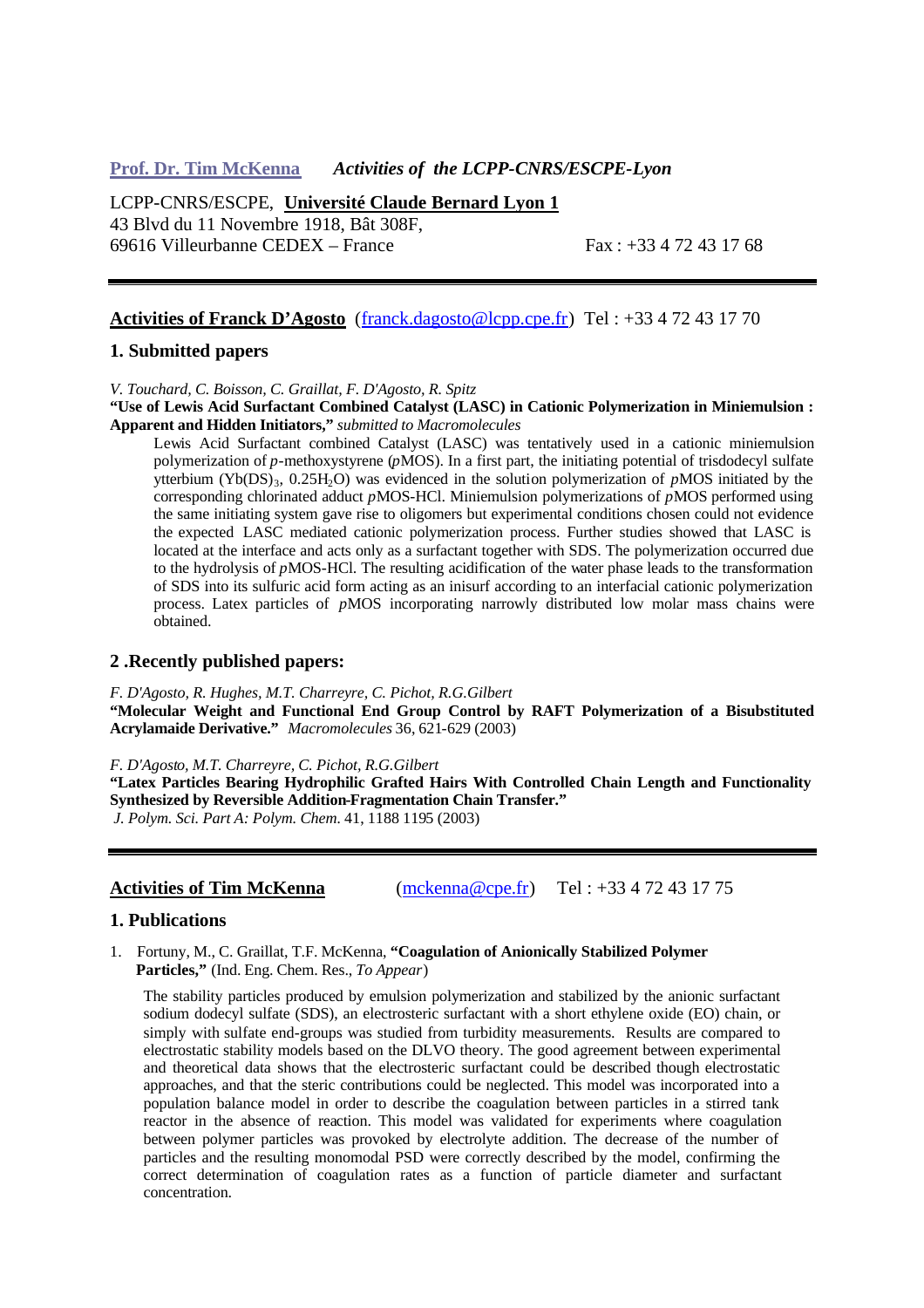#### 2. Jovanovic, R., McKenna, T.F., Dubé, M.A., **Empirical Modeling of Butyl Acrtylate/Vinyl Acetate/Acrylic Acid Emulsion-Based Pressure-Sensitive Adhesives**, (*To Appear*. Macromol. Mat. Eng.).

Butyl acrylate/vinyl acetate/acrylic acid (BA/VAc/AA) emulsion latexes were produced in a semibatch mode. The objective was to generate polymers with properties favouring their application as pressure-sensitive adhesives. The influence of the individual monomer concentrations on final properties such as glass transition temperature (Tg), peel strength, shear strength and tack was investigated. To obtain the maximum amount of information in a reasonable number of runs, a constrained three-component mixture design was used to define the experimental conditions. Latexes were coated onto a polyethylene terephthalate carrier and dried. Different empirical models (e.g. linear, quadratic and cubic mixture models) governing the individual properties (i.e. Tg, peel adhesion, shear resistance and tack) were developed and evaluated. In the given experimental region, no single model was found to fit all of the responses (i.e. the final properties). However, in all models the most significant factor affecting the final properties was the AA concentration, followed by the VAc concentration.

3. Fortuny, M., C. Graillat, T.F. McKenna**, "A new technique for the experimental measurement of monomer partition coefficients,"** (To Appear Macromol. Chem. Phys.)

A new method for the measurement of monomer partitioning for emulsion polymerisation is presented. The method is based on measuring the partition coefficients for films cast from different latexes. Its validity was demonstrated for methyl methacrylate and butyl acrylate, as well as for mixtures of these two species, by comparing the data to model predictions using literature data. The model predictions and experimental results agreed quite well for MMA, but less so for BA due to its extremely low water solubility.

- 4. Santos, A.F., E., J.C. Pinto, T.F. McKenna**, "On-Line Monitoring of the Evolution of Number of Particles in Emulsion Polymerization by Conductivity Measurements. Part II. Model Validation."**  J. Appl. Polym. Sci., 91, 941-952 (2004) (Abstract in last news letter)
- 5. Freire, F.B., T.F. McKenna, S. Othman, R. Guidici, **A new approach to the joined estimation the heat generated by a semicontinuous emulsion polymerization and the overall heat exchange parameter, UA,** (To Appear, B. J. Ch. E.)
- 6. Ouzineb, K., C. Graillat, T.F. McKenna**, "Stabilization and Compartmentalization in Miniemulsion Polymerization,"** J. Appl. Polym. Sci., **91**, 115-124 (2004) (Abstract in last news letter)
- 7. Ouzineb, K., C. Graillat, T.F. McKenna, **"Continuous tubular reactors for latex production: conventional and miniemulsion polymerisations,"** J.Appl. Polym. Sci., **91**, 2195-2207 (2004) (Abstract in last news letter)

#### **2. Publications under review**

- 1. Ouzineb, K., C. Graillat, T.F. McKenna, "High Solids Content Emulsions. Part V: Applications of miniemulsions to high solids and viscosity control" (sub J.Appl. Polym. Sci.).
- 2. Giordani, D.S., Lona, L. M. F., McKenna, T.F., Krähenbühl, M. A., Santos, A. M., "Artificial neural networks associated to calorimetric measurements used as a method to preview polymer composition of high solid content emulsion copolymerizations," (sub. Comp. Chem. Eng.)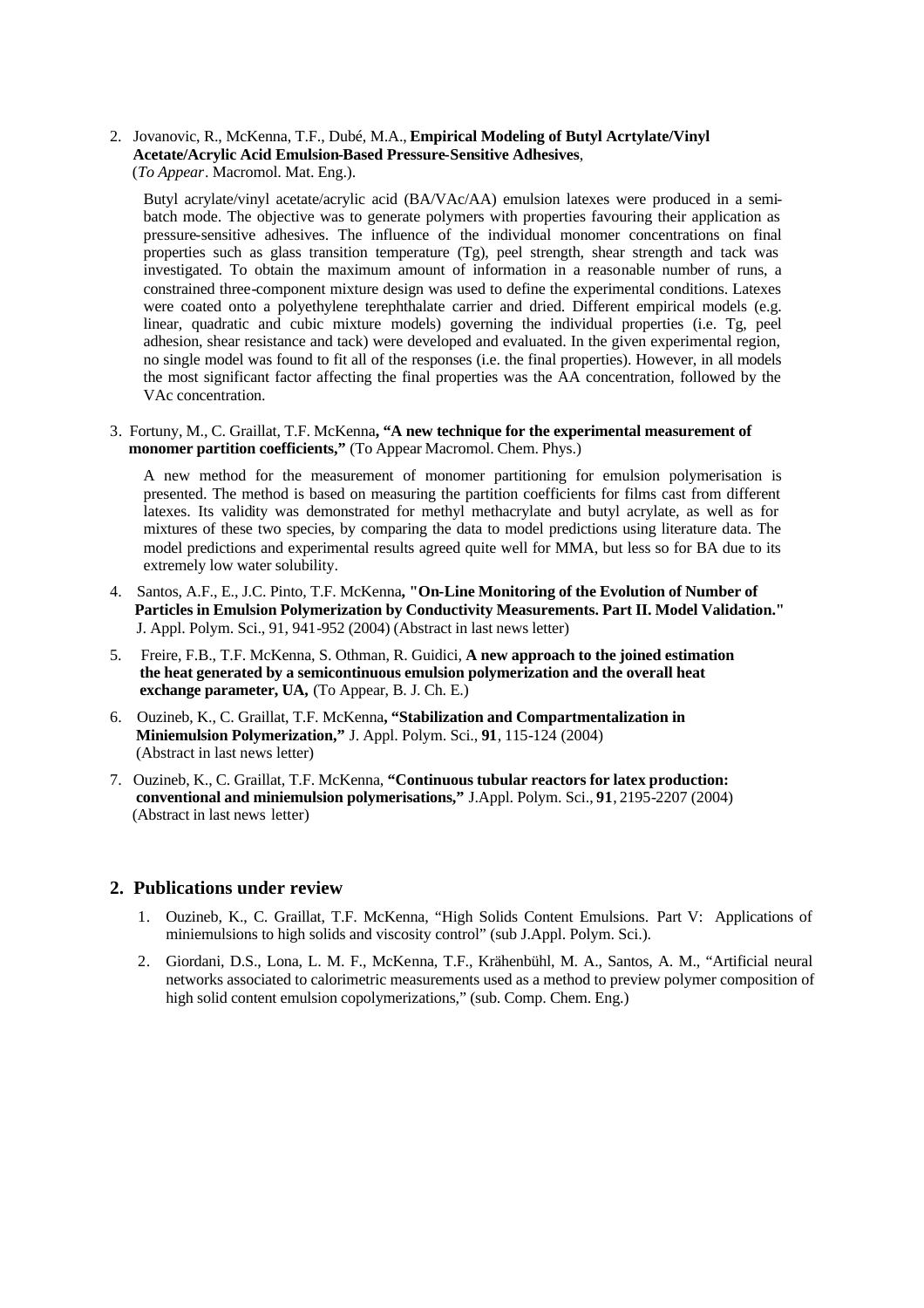### **3. PhD Theses:**

#### **1. Ph.D. S BOUTTI (Defended 18.12.2003) ,"A New Unseeded Process for the Production of High Solid Content Latexes with Low Viscosity"**

This thesis deals with the manipulation of the mechanisms of particle nucleation and stabilisation *in situ* in order to obtain copolymer latexes of BA/MMA (with 2% methacrylic acid). The process developed allows us to reach polymer contents of over 74% v/v (76.6% v/v total solids) with viscosities below 1.4 Pa·s at shear rates of  $20s^1$ . The final result was over a dozen runs with polymer contents of over 70%, all with very similar viscosities.

The process was highly reproducible (e.g. when diluted to 70%  $v/v$ , all latexes had the same viscosity and shear behaviour to within 10%). The advantage not only in the reproducibility of the process, but the fact that we can obtain these results *ab inititio* without needing to prepare and store intermediate seeds.

The thesis begins with the characterisation of the polymerisation system, and an understanding of the role of the different components in the stabilisation of the polymer particles. The discussion in the following chapter focuses on the means of preventing the stabilisation of homogeneously nucleated particles, and using their appearance to accelerate the growth of the particles already present in the reactor. This allowed us to identify a "stability" band in terms of surface coverage as a function of solid content to safely obtain a first population at 60% v/v and with particle sizes on the order of 550-600 nm. Finally, changing the initiation system and adding the nucleation and coverage surfactants in a well-defined manner allowed us to create a second population of small particles, and to have the two populations grow in parallel.

#### **2. Ph.D. Thomas Lys (19.02.2004) Mechanism of particle formation and growth in bimodal PVC latexes**

The main objective of the research in this PhD was to understand the mechanism of formation and growth of particles in the production of bimodal PVC latexes via a seeded polymerization process. We wish to better control the final granulometry of bimodal latexes and provide the required properties to the plastisols and its use in various applications.

First the different components used in the process were characterised in depth (the CMC of different surfactants and their a<sub>s</sub> values, the rate of decomposition of the APR/Iron (II) sulphate redox pair (quasi-instantaneous)). Following this, we investigated the effect of process parameters (such as the surfactant feed rate, initiator feed rate and the KOH concentration) on the synthesis of a monomodal latex, used later as a seed. It was shown that the KOH concentration was the most important parameter affecting the kinetics of polymerization. The final diameter of the seed particles was found to be almost independent of the initiator concentration and of the coverage surfactant concentration in the range of study.

We then studied the parameters affecting the synthesis of bimodal latexes via the seeded emulsion polymerization process. The coverage surfactant was found to be the parameter principally affecting the final PSD of bimodal latexes. Depending on the feed rate of the surfactant or the time of injection of the surfactant, the volume fraction of small particles could be strongly modified. It was demonstrated that homogenous nucleation occurred from the beginning to the end of the polymerization, and that it was the major factor influencing particle growth. The number of seed particles incorporated remained constant during the polymerization. The small particles were found to be detected once the surface of the seed particles was enough saturated with surfactant and showed a good stability. Then the added surfactant covers the unstable particles generated in the aqueous phase, preventing them from flocculating and allowing them to grow independently of the large particles.

These results were then extended to make bimodal latexes production via a seeded microsuspension process. The main difference between this process and the seeded emulsion process is that the seed contains organo-soluble initiator trapped inside the particles. By using an adequate initiator system, able to generate radicals in the aqueous phase but also promote the decomposition of the lauroyl peroxide contained in the particles, we demonstrated that it was possible to generate a secondary population. The formation of these secondary particles was assumed to take place in the aqueous phase by homogeneous nucleation and stabilized by the coverage surfactant in excess, following the saturation of the seed particle surface by the surfactant.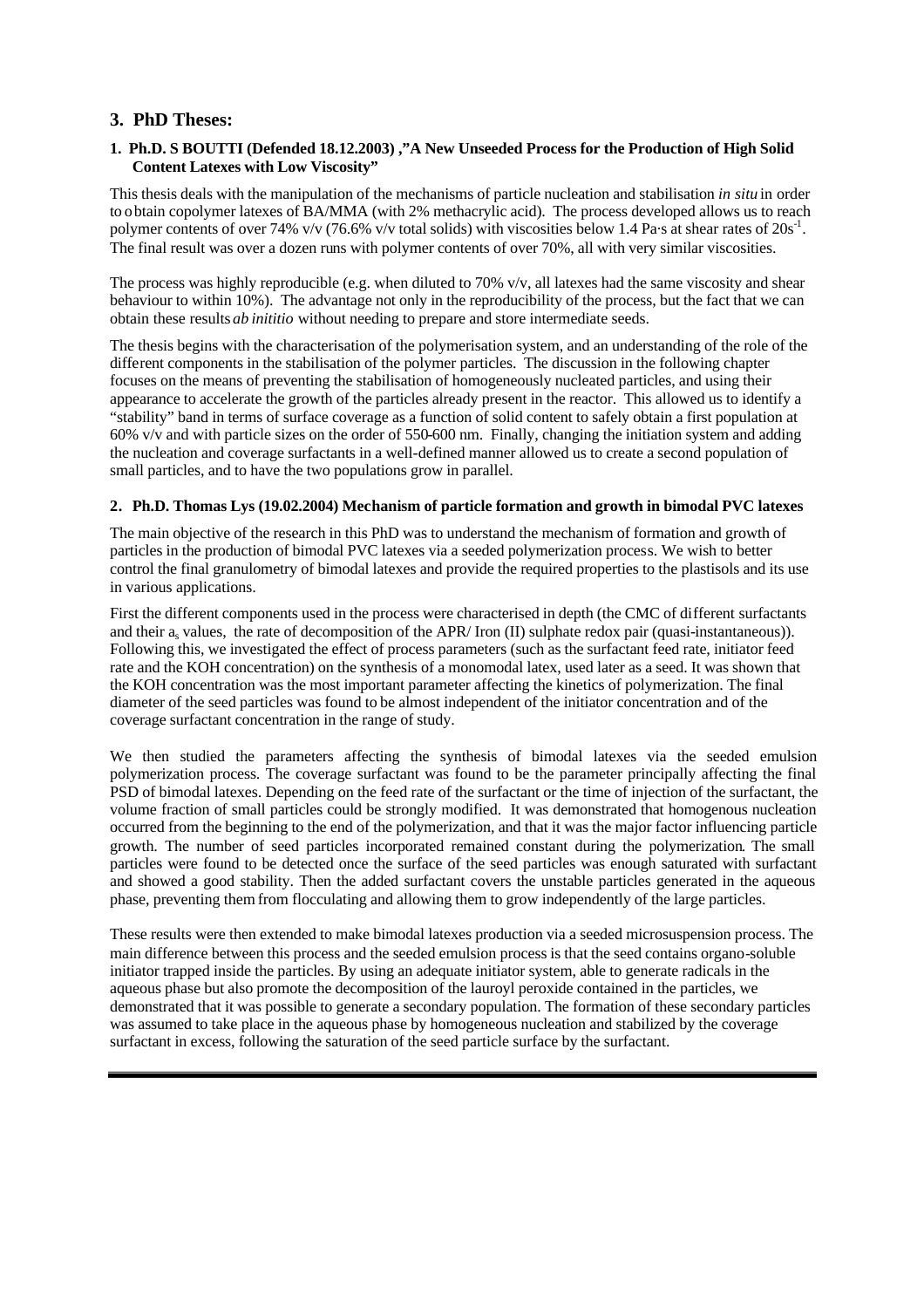### **Publications 2003-2004**

*Masayoshi Okubo* Department of Molecular Science, Graduate School of Science and Technology, Kobe University, Kobe 657-8501, Japan Phone& Fax: +81-78-803-6161 E-mail: **okubo@cx.kobe-u.ac.jp http://cx6.scitec.kobe-u.ac.jp/**

### **Recently works**

#### **1. Preparation of multihollow polymer particles by the alkali/cooling method under partial neutralization conditions**

M. Okubo, M. Okada, K. Shiba, *Macromol. Symp.,* 195, 115-122 (2003)

Heterogeneity in the formation of multihollow structure among submicron-sized styrene-methacrylic acid copolymer particles, which were produced by emulsion copolymerization, by the alkali/cooling method under partial neutralization of carboxyl groups was investigated. There was a threshold of the acid content to form the multihollow structure. The heterogeneity among the particles was based on the heterogeneity of the acid content among the original particles

**2. Estimation of heterogeneous surface structure of blend polymer film consisting of hydrophobic and hydrophilic polymers in water by atomic force microscope**

M. Okubo, T. Suzuki, Y. Fukuhara, *Progr. Colloid Polym. Sci.*, **124**, 94-97 (2003)

Surface structures of films cast from pyridine solutions of polystyrene (PS), poly(2-hydroxyethyl methacrylate) (PHEMA), and their mixture (PS/PHEMA=1/1, w/w) in air and water were examined with atomic force microscopy (AFM) using force volume mode. The AFM measurement was a useful tool to clarify that the PS/PHEMA blend film in water had a heterogeneous surface consisting of a hard PS matrix and soft PHEMA domains.

**3. Some factors affecting ""onion-like"" multilayered morphology of micron-sized, monodisperse, poly(methyl methacrylate)/polystyrene composite particles reconstructed by the solventabsorbing/releasing method**

M. Okubo, R. Takekoh, N. Saito, *Progr. Colloid Polym. Sci.*, **124**, 73-76 (2003) Effects of polymer composition, molecular weight, and the kind of solvent on the reconstructed "onion-like" multilayered morphology of micron-sized, monodisperse, poly(methyl methacrylate)/ polystyrene composite particles by the solvent-absorbing/releasing method were clarified.

### **4. Production of hollow particles by suspension polymerization of divinylbenzene with nonsolvent**

M. Okubo, Y. Konishi, H. Minami, *Progr. Colloid Polym. Sci.*, **124**, 54-59 (2003)

Suspension polymerization for divinylbenzene droplets including *n*-hexadecane as a nonsolvent for polydivinylbenzene (PDVB) was carried out. The hollow particles were produced under the conditions that phase separation in the droplet occurred at an early stage of the polymerization. The time when the phase separation starts depends on both the content of the *n*-hexadecane and the cross-linking reaction of PDVB. The phase separation behavior during the polymerization was discussed by means of a phase diagram.

### **5. Micron-sized, monodisperse polymer particles having reversibly transformable shapes**

M. Okubo, H. Minami, K. Morikawa, *Progr. Colloid Polym. Sci.*, **124**, 42-46 (2003)

Micron-sized, monodisperse, cross-linked, hollow polymer particles having transformable shapes were produced by seeded polymerization of (divinylbenzene/vinylbiphenyl/xylene)-swollen polystyrene particles prepared utilizing the dynamic swelling method. The influence of the shell strength, which was controlled by shell thickness, cross-linking density and solvent-release temperature, on shape transformation of the hollow particles between sphere and nonsphere, respectively, based on the absorbed and release of solvent was discussed in comparison with a theoretical pressure-buckling relationship.

#### 6. **Production of poly(methyl methacrylate) particles by dispersion polymerization with aminopropyl terminated poly(dimethylsiloxane) stabilizer in supercritical carbon dioxide**

M. Okubo, S. Fujii, H. Minami, *Progr. Colloid Polym. Sci.*, **124**, 121-125 (2003)

Micron-sized poly(methyl methacrylate) particles were produced by dispersion polymerization of methyl methacrylate with aminopropyl terminated poly(dimethylsiloxane) as a colloidal stabilizer in supercritical carbon dioxide at about 30 MPa for 24 h at 65°C.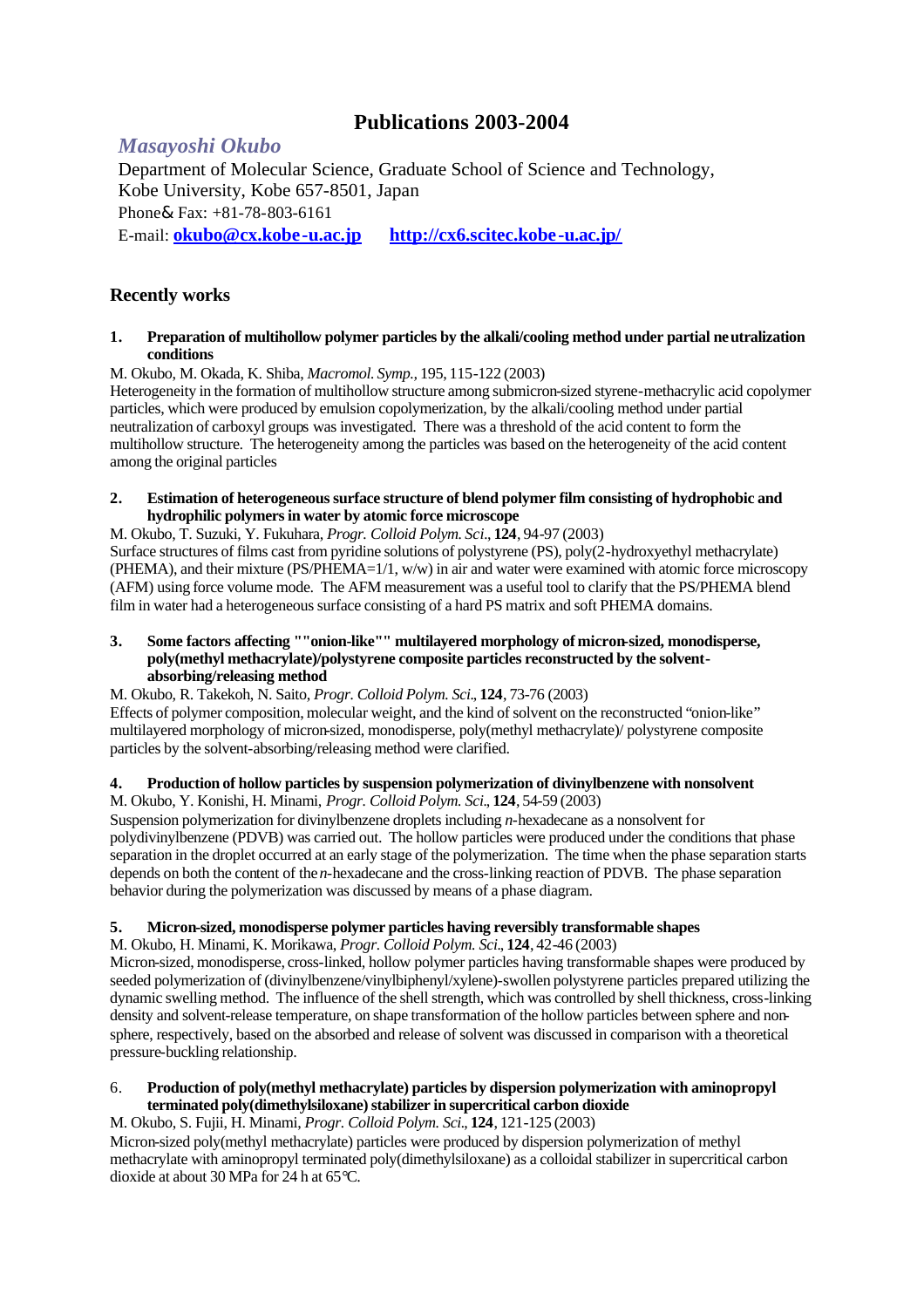#### **7. Production of micron-sized, monodisperse polysytyrene/poly(***n***-butyl methacrylate) composite particles having ""hamburger-like"" morphology by seeded polymerization**

M. Okubo, H. Yonehara, T. Kurino, *Progr. Colloid Polym. Sci.*, **124**, 22-26 (2003) Micron-sized, monodisperse, spherical polystyrene/poly(n-butyl methacrylate) composite particles having a "hamburger-like" morphology were produced by seeded polymerization of dispersions of n-butyl methacrylateswollen polystyrene particles.

#### **8. Influence of viscosity within polymerizing particle on the morphology of micron-sized, monodisperse composite polymer particles produced by seeded polymerization for the dispersions of highly monomerswollen polymer particles**

M. Okubo, H. Yonehara, T. Kurino, *Colloid Polym. Sci.*, **281** (10), 1002-1005 (2003)

Micron-sized, monodisperse polystyrene (PS)/poly(*n*-butyl methacrylate) (PBMA) composite particles, in which PS domain(s) dispersed in a PBMA continuous phase, were produced by seeded polymerization for the dispersion of highly n-butyl methacrylate (BMA)-swollen PS particles (PS/BMA = 1/150, w/w) using various concentrations of benzoyl peroxide as initiator in the absence/presence of NaNO<sub>2</sub> as a water-soluble inhibitor. The percentages of the composite particles having double, triple and over PS domains, which are thermodynamically unstable morphologies, increased with a rapid increase of viscosity within the polymerizing particle.

#### **9. Production of polymer particles having ethyleneurea groups by emulsifier-free emulsion polymerization and wet adhesion property of its emulsion film**

M.Okubo, M.Matsuda, A.Terada, Y.Kagawa, S.Kondo, *J. Appl. Polym. Sci.,* **90** (7),1825-1829 (2003) A film was prepared from an *n*-butyl methacrylate/methacrylamide ethylethyleneurea (EU) copolymer [P(BMA-EU)] emulsion produced by an emulsifier-free emulsion copolymerization. The wet adhesion of the emulsion film on an alkyd resin was significantly improved by copolymerization with a small amount of EU (0.5-1.0 mol %). A sodium dodecyl sulfate emulsifier, postadded to the emulsifier-free emulsion, reduced the wet adhesion. The wet adhesion of a film prepared from a poly(*n*-butyl methacrylate) (PBMA)/P(BMA-EU) composite emulsion produced by an emulsifier-free seeded emulsion copolymerization with PBMA seed particles was higher than that of a P(BMA-EU) film with the same EU content. The localization of EU and the cleanliness at the particle surface were also key factors in the improvement of the wet adhesion of the polymer emulsion film.

#### **10. Preparation of two-layer film having porous structure by emulsion blend technique**

M. Okubo, A. Terada, Y. Kagawa, *J. Appl. Polym. Sci.,* **90** (8), 2027-2033 (2003)

A two-layer film consisting of a tacky layer (air side) and a porous nontacky layer (release-paper side) was prepared by casting blend emulsion on a release paper, in which 150-nm 2-ethylhexyl acrylate-2-methoxyethyl acrylate-acrylic acid terpolymer particles having high storage stability and 542-nm ethyl acrylate-methyl methacrylate copolymer particles having low storage stability were dispersed. Both emulsion particles were produced by emulsifier-free emulsion copolymerizations. The difference of tackiness between both surfaces increased with increases in the filmformation time and the concentration of electrolytes in the blend emulsion, and resulted in the two -layer film. The film had a high water vapor permeability, which is also needed for medical adhesive tape.

### 11. **Production of polyacrylonitrile particles by precipitation polymerization in supercritical carbon dioxide**

M. Okubo, S. Fujii, H. Maenaka, H. Minami, *Colloid Polym. Sci.*, **281** (10), 964-972 (2003) Polyacrylonitrile particles were produced by precipitation polymerization of acrylonitrile (AN) without any colloidal stabilizer in supercritical carbon dioxide as a polymerization medium at about 30 MPa for 24 h at 65°C at different initiator concentrations (0.8-45.2 mmol/L) and at different AN concentrations (10-40 w/v%). An increase in the initiator concentration led to increases in the conversion and in the degree of coagulation and to a decrease in the molecular weight. At AN concentration of 20 w/v%, micron-sized, relatively monodisperse polyacrylonitrile particles with clean and uneven surfaces were produced.

#### **12. Influence of nonionic emulsifier included inside carboxylated polymer particles on the formation of multihollow structure by the alkali/cooling method**

#### M. Okada, M. Okubo, T. Matoba, *Colloid Polym. Sci.*, **282** (2), 193-197 (2004)

The influence of nonionic emulsifier, included inside styrene-methacrylic acid copolymer [P(S-MAA)] particles during emulsion copolymerization, on the formation of multihollow structure inside the particles via the alkali/cooling method (proposed by the authors) was examined in comparison to emulsifier-free particles. It was clarified that the nonionic emulsifier included inside the P(S-MAA) particles eased the formation of multihollow structure.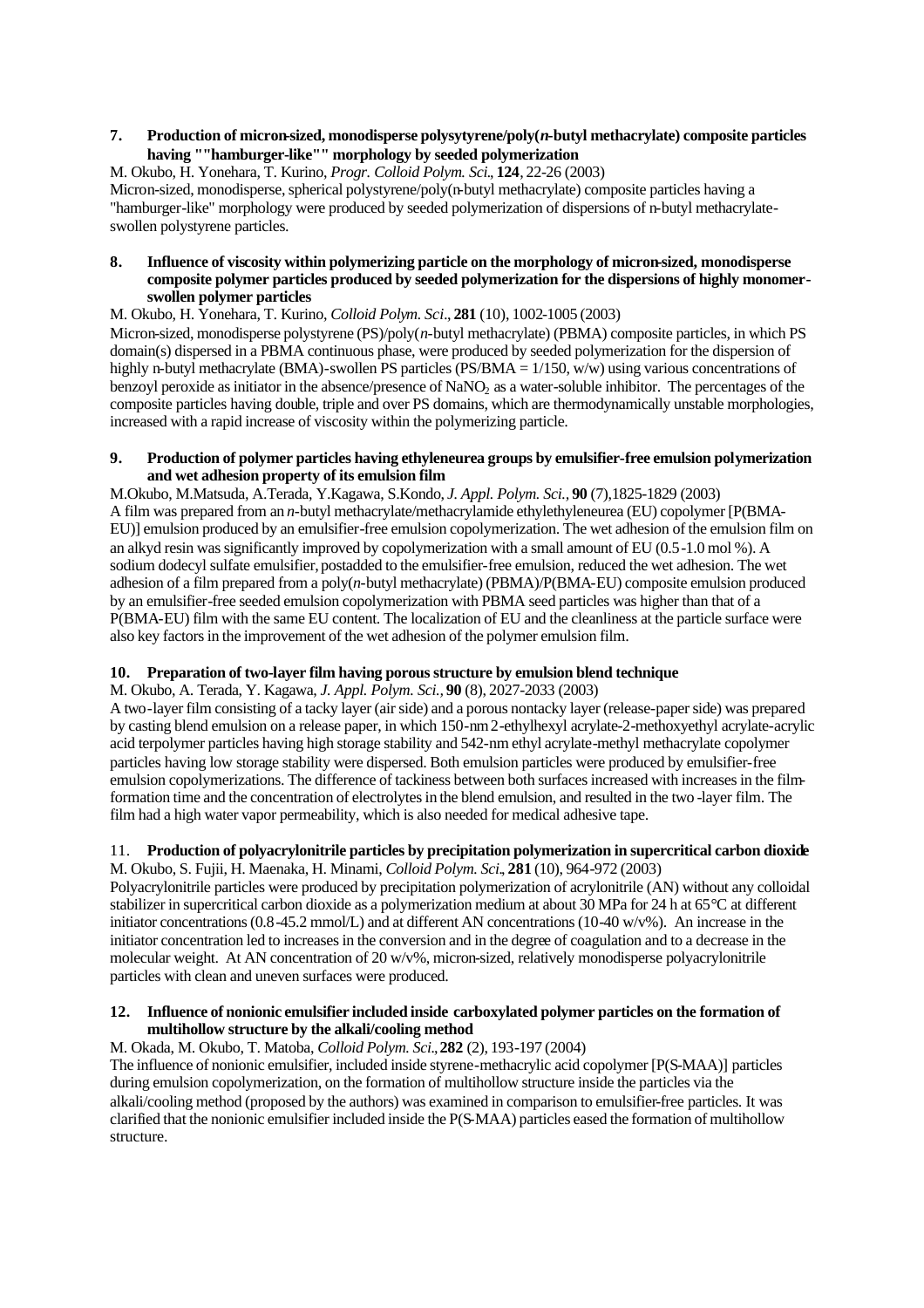#### **13. Preparation of polymer particles having ethyleneurea groups at their surfaces by emulsifier-free seeded emulsion polymerization and wet adhesion of its emulsion film**

M. Okubo, Y. Kagawa, M. Matsuda, A. Terada, *Colloid Polym. Sci.*, **282** (1), 88-91 (2004) Polymer emulsion having ethyleneurea groups at particle surfaces was produced by emulsifier-free seeded emulsion copolymerization of *n*-butyl methacrylate (BMA) and methacrylamide ethylethyleneurea (EU) with poly(BMA) seed particles utilizing the starved-fed monomer addition method. This emulsion film, prepared by casting the polymer emulsion on an alkyd resin plate, had a superior adhesion in water, as well as on stainless steel. Such superior wet adhesions seem to be based on a large amount of EU predominantly localized at the particle surfaces.

- 14. **Effect of hydrophilicity of polymer particles on their glass transition temperatures in the emulsion state**, M. Okubo, M. Inoue, T. Suzuki, M. Kouda, *Colloid Polym. Sci.*, *in press*
- 15. **Production of poly(methyl methacrylate) particles by dispersion polymerization with mercaptopropyl terminated poly(dimethylsiloxane) stabilizer in supercritical carbon dioxide**, S. Fujii, H. Minami, M. Okubo, *Colloid Polym. Sci.*, *in press*
- 16. **Preparation of block copolymer by atom transfer radical seeded emulsion polymerization**, M. Okubo, H. Minami, J. Zhou, *Colloid Polym. Sci.*, *in press*
- 17. **Reconstruction of morphology of micron-sized, monodisperse composite polymer particles by the solvent-absorbing/releasing method**, M. Okubo, A. Tanaka, H. Yonehara, *Colloid Polym. Sci.*, *in press*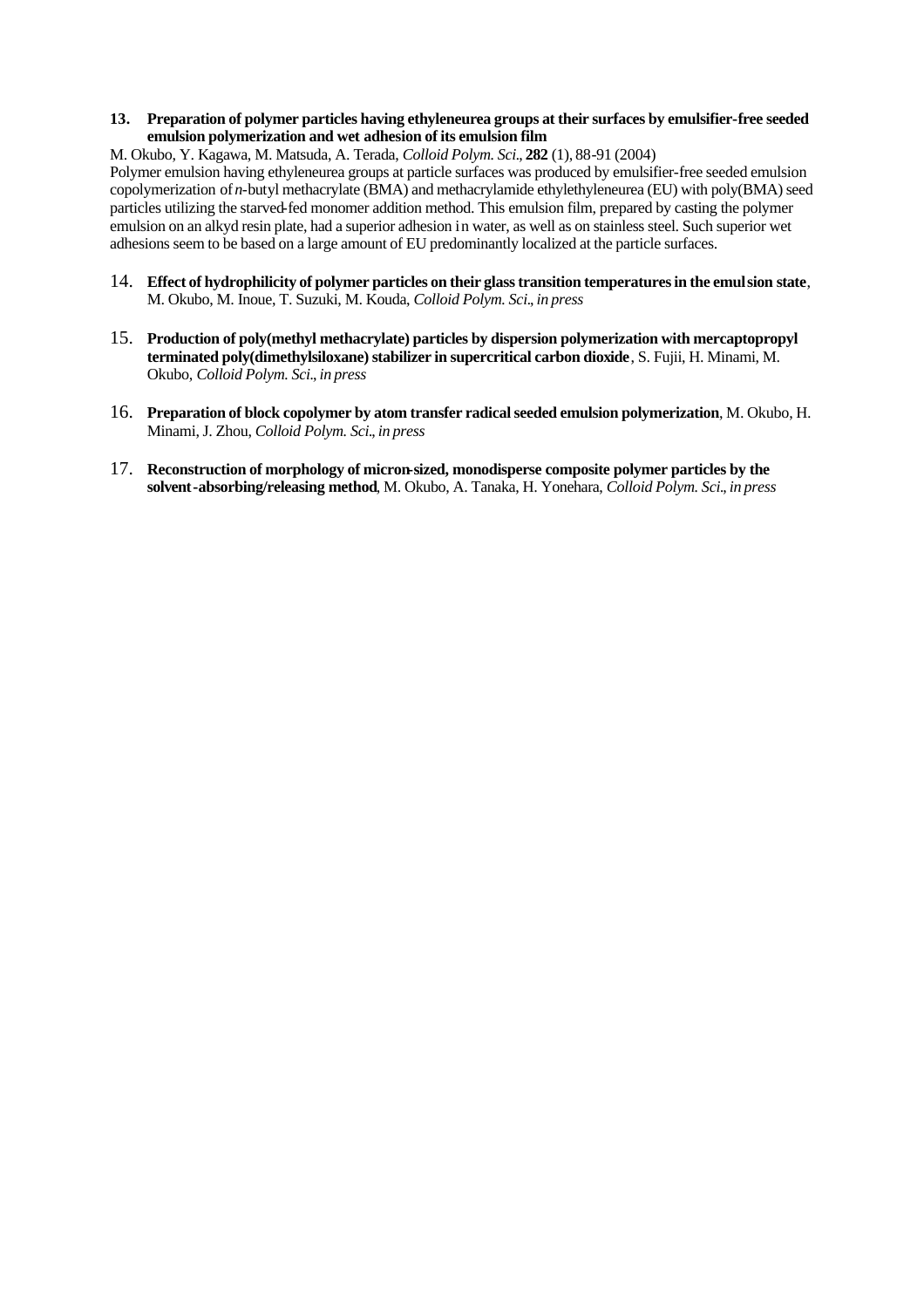### **Contribution to the IPCG Newsletter** February 10, 2004

#### **Tsuneo Okubo**

Department of Applied Chemistry and Graduate School of Material Science, **Gifu University**, Gifu, 501-1193, Japan, Phone: +81-58-293-2620, Fax: +81-58-293-2628, e-mail: okubotsu@cc.gifu-u.ac.jp

**Institute for Colloidal Organization**, Hatoyama 3-1-112, Uji, Kyoto 611-0012, Japan Phone  $\&$  Fax:  $+81-774-32-8270$ , E-mail: okubotsu@ybb.ne.jp

Main activities of our group are on colloidal crystals, their morphology, crystal structure, crystal growth kinetics and effect of external fields such as a gravitational field, an electric field, and a centrifugal field. Microgravity effect on colloidal dispersions has been studied systematically using dropping, aircraft and rocket techniques. Dissipative structures of colloidal dispersions and alternate multi-layered complexation of colloidal spheres with macroions have also been studied.

### **Publications(2003-)**

#### *Colloidal Crystals and Colloidal Liquids*

**(1) "**Kinetic Analyses of Colloidal Crystallization in the Shear Flow**", A. Tsuchida, E. Takyo, K. Taguchi and T. Okubo,** *Colloid Polymer Sci***., in press.**

**(2) "**Colloidal Crystals of Cationic Spheres**", T. Okubo, H. Kimura, H. Hase, K. Yamaguchi, T. Taniguchi and K. Nagai",** *Colloid Polymer Sci***.,** 282**, 250-255 (2004).**

**(3) "**Theoretical Calculation of the Reduced Viscosity of Aqueous Suspensions of Charged Spherical Particles**", K. Nishida, K. Kiriyama, T. Kanaya, K. Kaji and T.Okubo, J.Polymer Sci., 42, 1068-1074 (2004).**

**(4) "**Electro-optic Effects of Colloidal crystals Using a Laser Light Sourse**", A. Tsuchida, K. Shibata and T. Okubo,** *Colloid Polymer Sci***.,** 281**, 1104-1108 (2003).**

**(5) "**Rheo-Optics of Colloidal Alloys**", T. Okubo, H. Kimura, T. Kawai and H. Niimi,** *Langmuir***,** 19**, 6014- 6018 (2003).**

**(6) "**Electro-Optic Properties of Giant Colloidal Crystals**", T. Okubo,**  *Prog. Colloid Polymer Sci***.,** 124**, 112-115 (2003).**

#### *Microgravity Experiments*

(7) "**Interfacial Polycondensation of Nylon-6,6 in Microgravity as Studied by the Free-Fall Experiments**", A. Tsuchida, H. Yoshimi, S. Kiriyama, K. Ohiwa and T. Okubo, *Colloid Polymer Sci*., **281**, 760-765 (2003).

#### *Dissipative Structures*

(8) "**Drying Dissipative Structures of Chinese Black Ink on a Cover Glass and In an Schale**", T. Okubo, H. Kimura, T. Kimura, F. Hayakawa, T. Shibata and K. Kimura, *Colloid Polymer Sci*., in press.

(9) "**Dissipative Structures Formed in the Course of Drying the Aqueous Solution of n-Dodecyltrimethylammonium Chloride on a Cover Glass**", T. Okubo, S. Kanayama and K. Kimura, *Colloid Polymer Sci*., in press (2004).

(10) "**Dissipative Structures Formed in the Course of Drying the Aqueous Solution of Poly(allylamine hydrochloride) on a Cover Glass**", T. Okubo, S. Kanayama, H. Ogawa, M. Hibino and K. Kimura, *Colloid Polymer Sci*., **282**, 230-235 (2004).

#### *Colloid-Macroion Complexation*

(11) "**The Influence of pH on the Alternate Multi-layered Adsorption of Macrocations and Macroanions on Colloidal Spheres**", M. Suda and T. Okubo, *Colloid Polymer Sci*., in press.

(12) "**Multi-layered Adsorption of Macrocations and Macroanions on Colloidal Spheres as Studied by the Dynamic Light-scattering Measurements**", T.Okubo and M.Suda, *Colloid Polymer Sci*.,**281**, 782-787 (2003).

#### *Seed Polymerization*

(13) "**Seed Polymerization of Tetraethyl ortho-Silicate in the Presence of Rod-like Colloidal Particles of Anionic Palygorskite and Cationic b-FeO(OH)**", *Colloid Polymer Sci*., in press.

(14) "**Seed Polymerization of Tetraethylorthosilicate in the Presence of Anionic and Cationic Polystyrene Colloidal Spheres**", T. Okubo, T. Miyamoto, K. Umemura, T. Noguchi, K. Kobayashi and A. Tsuchida, *Colloid Polymer Sci*., **281**, 1055-1061 (2003).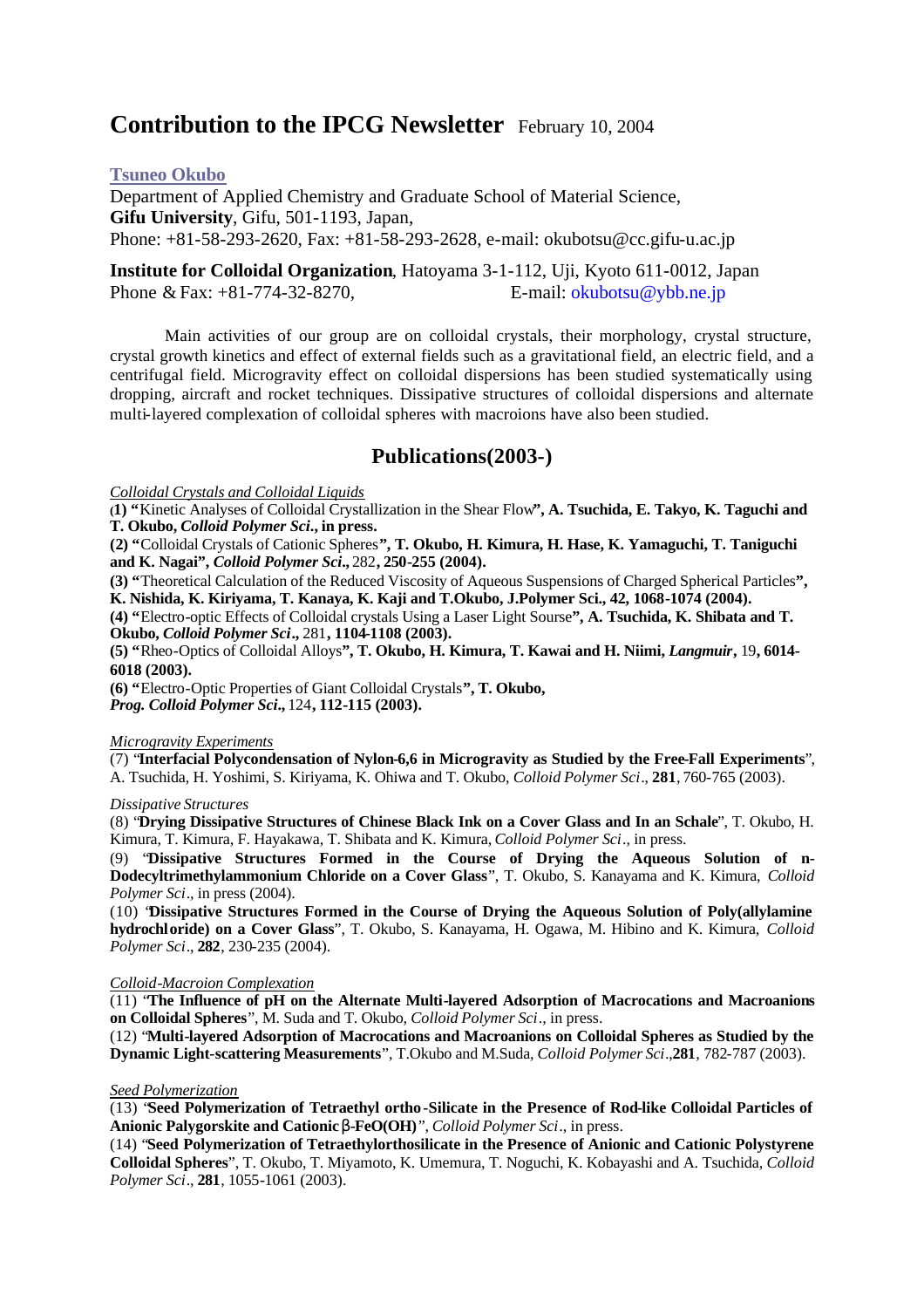### *Contribution to the International Polymer Colloids Group Newsletter*

*Gérard RIESS* Ecole Nationale Supérieure de Chimie de Mulhouse Institut de Chimie des Surfaces et Interfaces 3, rue Alfred Werner 68093 MULHOUSE CEDEX (France) Fax : (33) 03 89 33 68 54 E-mail : G.Riess@uha.fr

**The feature article "Block Copolymers in Emulsion and Dispersion Polymerization" appeared recently in Macromol. Rapid Comm., 25, 401-425 (2004)**

#### **Publication of 2 papers :**

- **"Agglomération contrôlée de latex par formation de complexes tensioactifs anioniques: copolymères à blocs à base de poly(oxyde d'éthylène)" (Controled agglomeration of latex by complex formation between anionic surfactants and block copolymers based on PEO)**

 by Ph. PETER, Ch. PLESSIS, G. RIESS C.R.  *Chimie 6 1403-1410 (2003)*

- **"Non-aqueous emulsions stabilized by block copolymers : application to liquid disinfected-filled elastomeric films"** by G. RIESS, A. CHEYMOL, P. HOERNER, R. KRIKORIAN  *Advances in Colloid and Interface Sciences, publication January-February 2004*

A joint PhD thesis between Mahidol University (Bangkok) under the supervision of Dr Pramuan TANGBORIBOONRAT and our Department, on Epoxydized natural rubber latex, has been started last fall.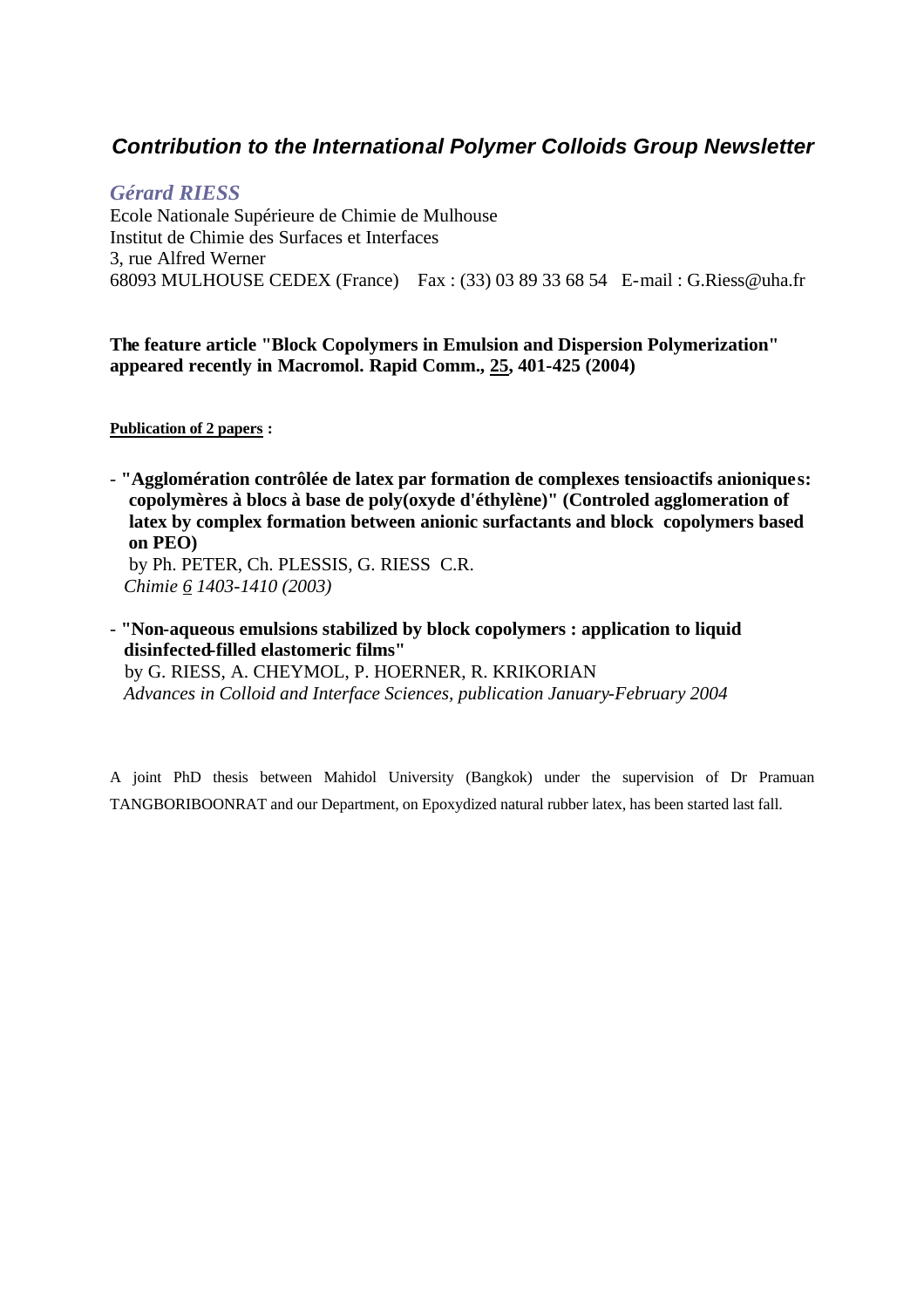### **Professor F. Joseph Schork**

School of Chemical and Biomolecular Engineering Georgian Institute of Technology 311 Ferst Drive Atlanta, GA, USA 30332-0100 joseph.schork@chbe.gatech.edu

### *IPCG Report 2/04*

#### **Published:**

Tsavalas, John, and F. Joseph Schork, **"The Morphology of Alkyd/Acrylate Latexes Produced Via Hybrid Miniemulsion Polymerization: Grafting Mechanisms,"**  *Progress in Colloid & Polymer Science* 124, 126–130 (2003).

Tsavalas, John G. Yingwu Luo, Laila Hudda, and F. Joseph Schork**, "Limiting Conversion Phenomenon in Hybrid Miniemulsion Polymerization,"**  *Polymer Reaction Engineering* , **11(3),** 277-304 (2003).

Yan, Zegui, Yingwu Luo, Yulin Deng, and Joseph Schork, **"Water-Soluble/Dispersible Cationic Pressure-Sensitive Adhesives Part 2. Adhesives from Emulsion Polymerization"**

*Journal of Applied Polymer Science*, 91(1), 347 (2004).

Landfester, Katharina, F. Joseph Schork and Victor A. Kusuma, **"Particle Size Distribution in Miniemulsion Polymerization"**  *Compte Rendus Chimie,* **6(11-12),** 1337-1342 (2003).

#### **In Press:**

Tsavalas, John G., F. Joseph Schork and Katharina Landfester **"Particle Morphology Development in Hybrid Miniemulsion Polymerization"** *J. Coatings Technology.*

#### ABSTRACT

Incompatibility between polymer phases resultant from hybrid miniemulsion polymerization of acrylic monomers in the presence of alkyd resin leads to interesting particle morphologies. In this paper, morphology was deduced through cross-comparison of results from several forms of microscopy. For the combination of methyl methacrylate and alkyd, a derivative of core/shell morphology was observed through the combination of transmission electron microscopy, scanning electron microscopy, and spin diffusion NMR. A raspberry-like shell was found to form on the hybrid particle surface consisting of a full coverage of small (roughly 25 nm) polymethyl methacrylate spheres anchored to the particle surface through grafting with the alkyd core. Migration of the spheres to that surface is thought to be induced by phase separation, and the size of the spheres precludes their origin from homoparticles from homogeneous nucleation. Homopolymethyl methacrylate particles were also detected in the particle distribution, resulting from the aqueous-phase initiator and hydrophilicity of methyl methacrylate monomer. For copolymer/alkyd systems (either methyl methacrylate/ utyl acrylate/acrylic acid/alkyd or methyl methacrylate/butyl acrylate/alkyd), more traditional core/shell morphologies were observed with a lesser degree of homonucleated particles. A significantly different result was found in the combination of butyl acrylate and alkyd, resulting in a continuous particle-phase of polylbutyl acrylate and small internally dispersed island domains of alkyd. This is likely due to the lesser incompatibility between polybutyl acrylate and alkyd along with their similar hydrophobicity and glass transition temperatures. A higher degree of grafting between the alkyd and polybutyl acrylate also contributed to the compatibility between the two components, when compared to hybrid methyl methacrylate/alkyd systems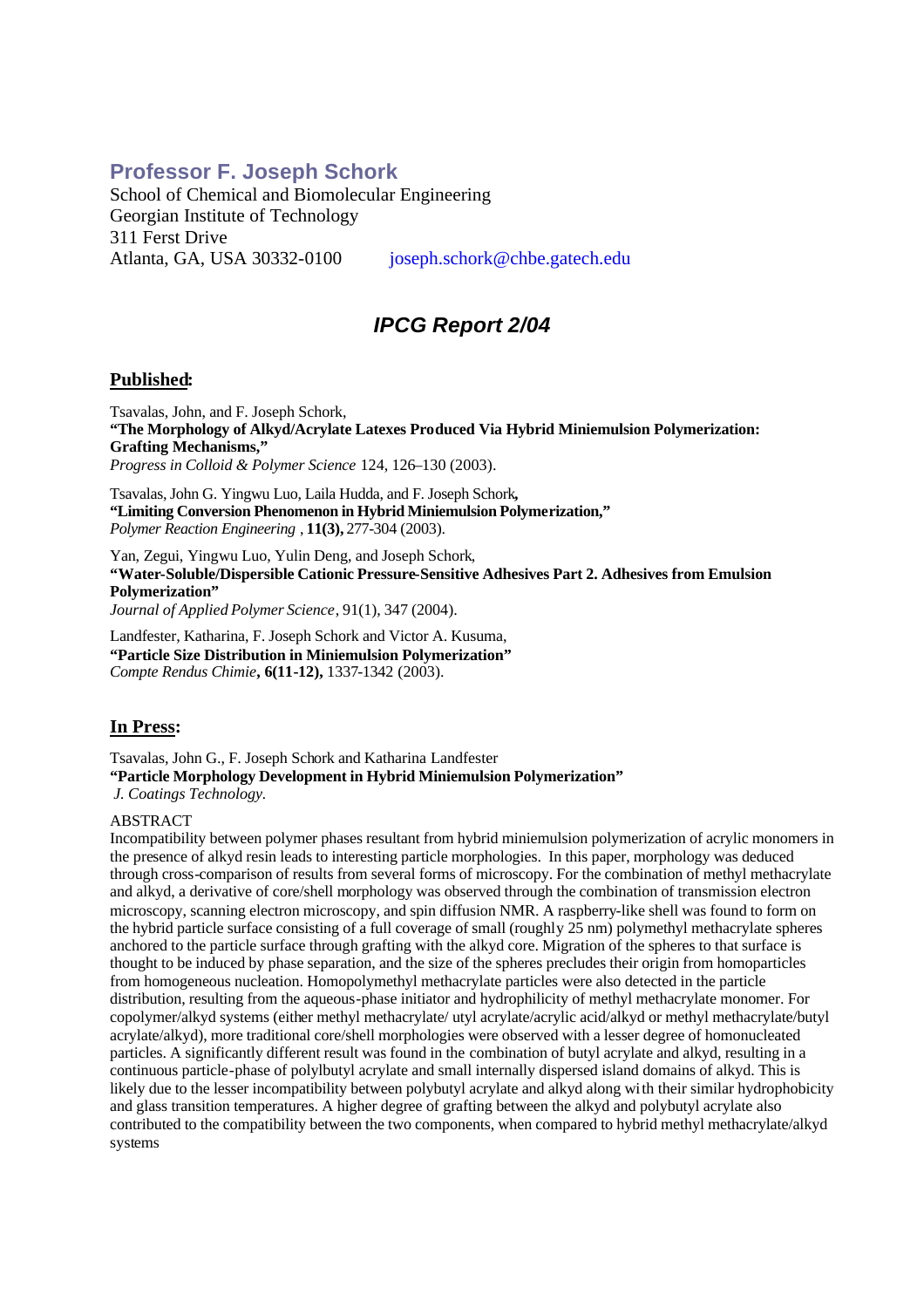#### Schork, F. Joseph, and Wilfred Smulders **On the Molecular Weight Distribution Polydispersity of Continuous Living Radical Polymerization** *J. Applied Polymer Science*.

#### ABSTRACT

Batch living radical polymerization techniques have been used to produce polymers with molecular weight distributions approaching the narrowness of truly living (ionic) systems. Continuous reactors may offer some advantages for living polymerization in copolymer morphology, but continuous polymerization with any level of backmixing will broaden the molecular with distribution. This paper uses simple moment techniques to demonstrate that idealized living radical polymerization in a single stirred tank reactor will have a polydispersity of two. This is also the theoretical minimum polydispersity for a truly living polymerization.

Schork, F. Joseph, Yingwu Luo, Wilfred Smulders, James P. Russum, Alessandro Butté and Kevin Fontenot, **"Miniemulsion Polymerization,"** Chapter in *Advances in Polymer Science*, M. Okubo, editor, Springer, Heidelberg, 2004.

#### **ABSTRACT**

The subject of miniemulsion polymerization is reviewed. The approach taken is one that combines a review of the technology with historical and tutorial aspects. Rather than developing an absolutely exhaustive review, a tutorial approach has been taken, emphasizing the critical features and advantages of miniemulsion polymerization. Thus, in keeping with this tutorial approach, a discussion of conventional emulsion polymerization is included in order to later develop the similarities and differences between miniemulsion polymerization and conventional emulsion polymerization. Areas where this technology is been adopted commercially, or where it is likely to be adopted are highlighted.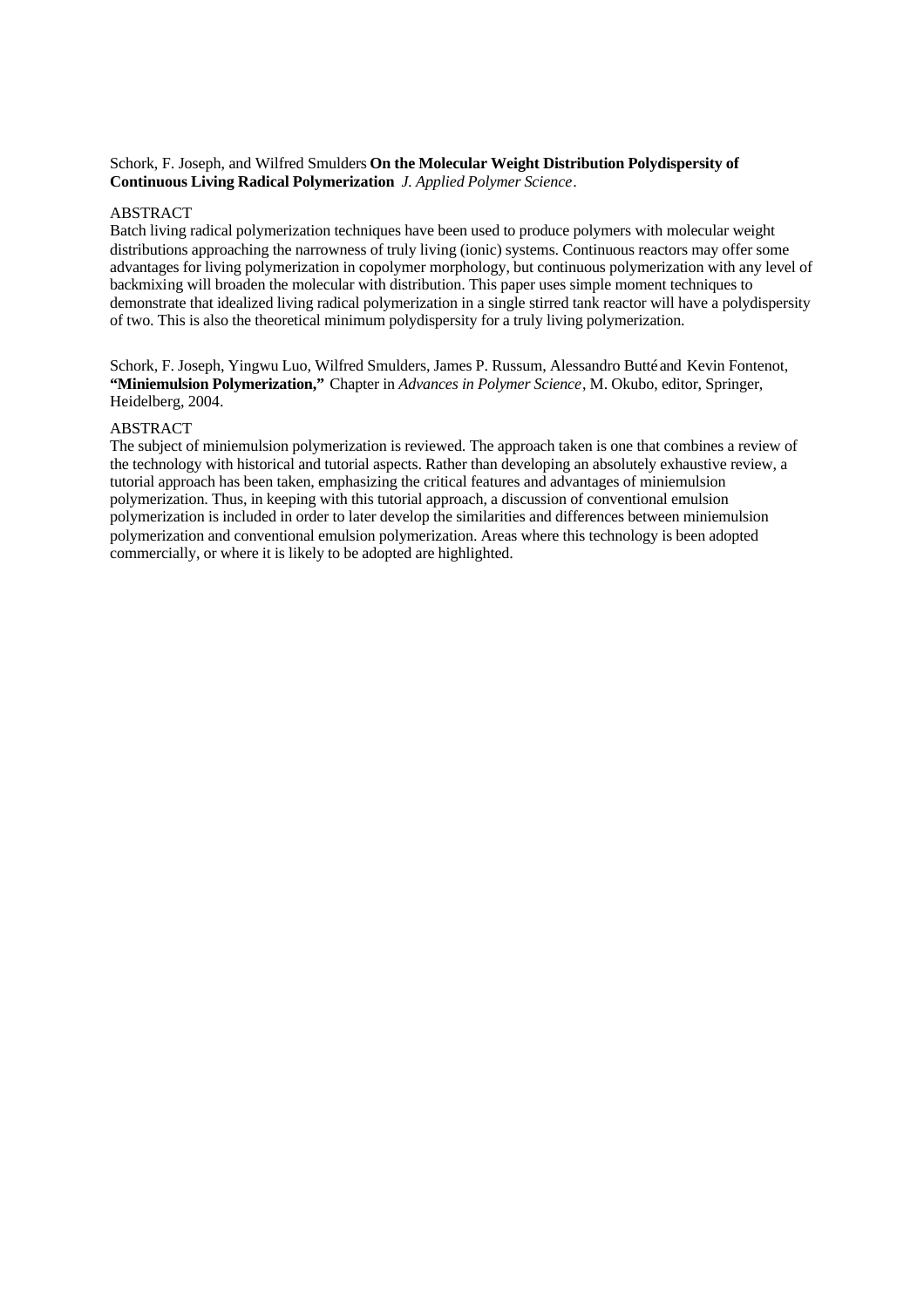#### **Contribution to IPCG Newsletter**

**Stan Slomkowski, Center of Molecular and Macromolecular Studies, Lodz, Poland**

### **Recently published papers**

- 1. Stanislaw Slomkowski, Stanislaw Sosnowski, Ewelina Przerwa  **Reversible adsorption of spherical particles from binary mixtures – approximation of stationary state for surface coverage**   *Compte Rndus de l'Academie des Sciences, 6(2003) 1393-1401*
- 2. Smain Boussalem, Abderrahi. Yassar, Teresa Basinska, Beata Miksa, Stanislaw Slomkowski, Ammar Azioune, Mohamed M.. Chehimi **Synthesis, characterization and biomedical applications of functionalized polypyrrole-coated polystyrene latex particles**   *Polym. Adv Technologies. 14, 820-825 (2003)*
- 3. Teresa Basinska, Stanislaw Slomkowski, Slawomir Kazmierski, Andrzej Dworak, Mohamed M. Chehimi **Structure and properties of surface layer of poly(styrene/?-***t***-butoxy-? -polyglycidol) microspheres**  *J. Polym. Sci., part A, 42, 615-623 (2004)*

**Papers in press**

**Synthesis, characterisation and potential biomedical applications of N- succinimidyl ester functionalised, polypyrrole-coated polystyrene latex particles**

Smain BOUSALEM<sup>1</sup>, Claire MANGENEY<sup>1</sup>, Mohamed M. CHEHIMI<sup>1</sup>, Teresa BASINSKA<sup>2</sup>, Beata MIKSA<sup>2</sup>, and Stanislaw SLOMKOWSKI<sup>2</sup>

<sup>1</sup>Interfaces, Traitements, Organisation et Dynamique des Systemes (ITODYS), Université Paris 7 – Denis Diderot, CNRS (UMR 7086), 1 rue Guy de la Brosse, 75005 Paris (France) <sup>2</sup>Center of Molecular and Macromolecular Studies,

Polish Academy of Science, 90-363 Lodz (Poland), *Colloid Polym Sci.*

#### *Abstract*

N-succinimidyl ester-functionalised polypyrrole-coated polystyrene latex particles  $(PS_E-PPyNSE)$  were prepared by the in-situ copolymerization of pyrrole **1** and the active ester-functionalised pyrrole **2** (pyrrole-NSE) in the presence of polystyrene latex particles. Polystyrene particles were prepared by emulsion polymerization  $(PS<sub>E</sub>)$ leading to particles having a diameter of  $460 \pm 10$  nm. These PS<sub>E</sub> particles were pre-coated with poly(Nvinylpyrrolidone) prior to the in-situ copolymerization of **1** and **2**. The initial comonomer concentration fractions were  $25/75$ ,  $50/50$  and  $75/25$  for pyrrole and pyrrole-NSE, respectively. The polypyrrole-coated PS<sub>E</sub> particles were characterized in terms of particle size, chemical composition, surface charge and morphology. Infrared spectroscopy permitted to detect pyrrole-NSE repeat units at the surface indicating that **1** and **2** did indeed copolymerized. The study of morphology by means of scanning electron microscopy showed roughening of the underlying  $PS_F$  particles due to the addition of PPyNSE, the overlayer thickness of which was estimated to be 10 nm. Moreover, loading PPyNSE overlayers resulted in a shift of the zeta potential from – 67 mV to a very small but positive value (0.9 -1.4 mV). The  $PS_E-PPyNSE$  particles were further evaluated as bioadsorbents of human serum albumin (HSA) used as a test protein. For this study,  $PS<sub>E</sub>-PPvNSE<sub>50</sub>$  particles, synthesized from a comonomer feed ratio of 50/50 in pyrrole/pyrroleNSE, were used and were shown to attach efficiently HSA macromolecules with a maximum amount of  $0.2$  mg.m<sup>-2</sup>.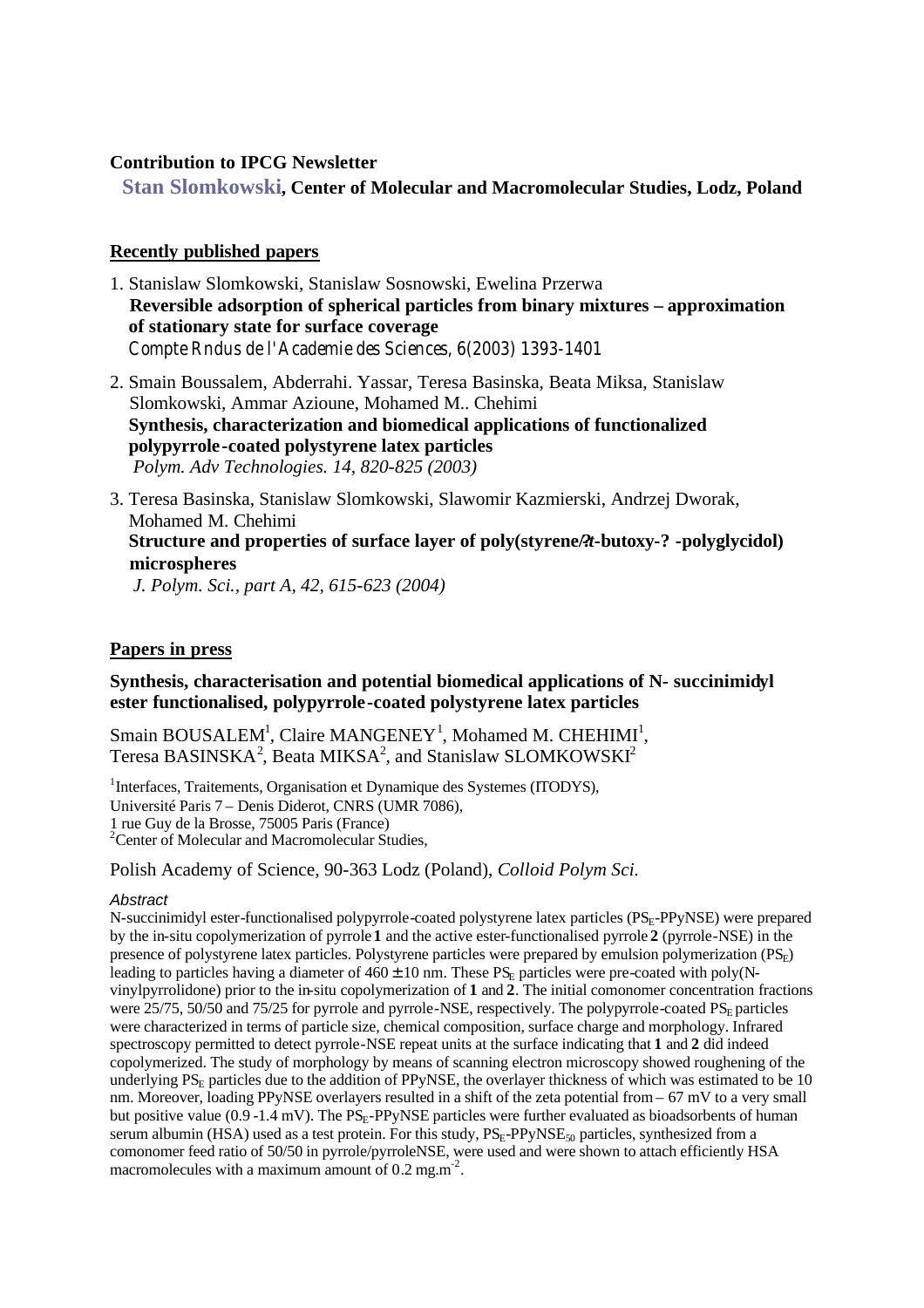### **Deposition of poly(styrene/?tert-butoxy-? -vinyl-benzyl-polyglycidol) microspheres on mica plates crossing the liquid-air interface - formation of ordered assemblies**

#### E.Przerwa, S.Sosnowski, S.Slomkowski

Center of Molecular and Macromolecular Studies, Polish Academy of Sciences, Sienkiewicza 112, 90-363 Lodz, Poland *Langmuir*

#### *Abstract*

Formation of strip-like assemblies of poly(styrene/α-*tert*-butoxy-ω-vinyl-benzyl- polyglycidol) microspheres adsorbed on not patterned mica plates moving perpendicularly from suspension of particles through water-air interface has been observed. It was found that ordered assemblies were formed by capillary forces acting on particles crossing the water-air boundary. At sufficiently high rates of the plate movement (i.e. at appropriate dynamic loading conditions) the adsorbed microspheres approaching the water surface begin sliding on the plate, due to capillary forces, in direction opposite to the plate movement and are kept below the water surface. Plate movement brings new adsorbed particles to the water-air interface, where particles are assembled into aggregates. When particle aggregates are large, the capillary forces cannot overcome shearing forces and the particle assemblies are withdrawn on the plate above the water surface. This process repeated during continuous movement of the plate results in formation of the quite regularly distributed strips of adsorbed microspheres. Formation of the regularly distributed particle assemblies depends on concentration of microspheres in suspension.

### **Aggregation of aqueous lysozyme solutions followed by dynamic light scattering and <sup>1</sup>H NMR spectroscopy**

Jaroslaw Poznanski<sup>1,3</sup>, Jedrzej Szymanski<sup>1</sup>, Teresa Basinska<sup>2</sup>, Stanislaw Slomkowski<sup>2</sup>, Wojciech Zielenkiewicz<sup>1</sup>

<sup>1</sup> Institute of Physical Chemistry PAS, 01-224, Warsaw, Kasprzaka 44/52, Poland. **2Centre of Molecular and Macromolecular Studies PAS, 90-363, Lodz, Sienkiewicza 112, Poland.** <sup>3</sup> Institute of Biochemistry and Biophysics PAS, 02-106 Warsaw, Pawinskiego 5a, Poland. *J Molecular Liquids*

#### *Summary*

In the presented work, we follow our previous calorimetric investigation, analyzing the kinetics of NaCl induced lysozyme aggregation. The aggregates' size distribution was monitored independently by DLS and NMR. Experiments were conducted for 2.1 mM lysozyme solution in acetate buffer pH=4.25, in the NaCl concentration ranging from 0 up to 0.7 M. In order to maximize the reproducibility both DLS and NMR experiments were run with the same lysozyme preparation coming from the one lot. DLS experiments showed a systematical increase of the aggregates size, while upon NMR DOSY experiment in the hour time scale no significant changes of the diffusion coefficient were observed, indicating dominating monomers population in the studied solution. After ~70h of NMR experiment performed for 0.5M NaCl solution demonstrate that 2.1 mM lysozyme solution start to crystallize/aggregate, which was indicated by decrease of both translational and rotational diffusion coefficients.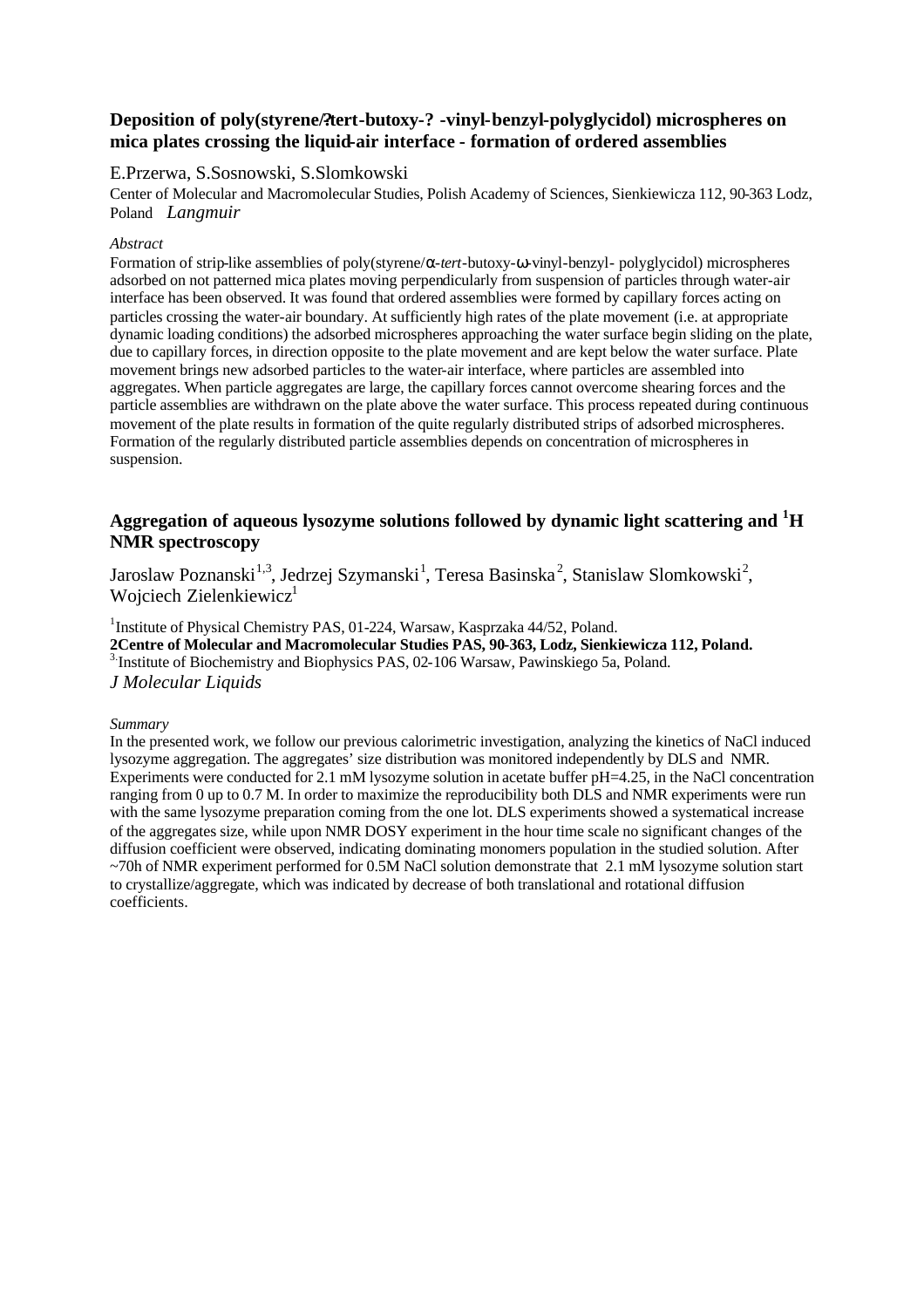### **Contribution From: Prof. Donald Sundberg**

Polymer Research Group; Nanostructured Polymers Research Center University of New Hampshire, Durham, NH 03824 USA

### **Progress in the Dynamic Modeling of Polymerization and Morphology Development in Seeded Emulsion Polymerization**

*Jeffrey Stubbs, Robert Carrier, Donald Sundberg*

We have previously reported the details of the computer program, called UNHLATEX KMORH, that we are developing to simulate the development of composite latex particle morphologies (Progress in Colloid and Polymer Science 2003, 124, 131-137; Polymer Reaction Engineering 2003, 11(4) 589-625). This program simulates the polymerization kinetics while at the same time estimating the extent that second stage polymer radicals diffuse into the seed particles. The extent of radical penetration has been shown to be a major contributing factor in the development of morphology under kinetically controlled conditions.

Since the time of our previous publications and talks, the KMORPH program has been undergoing drastic changes to its basic computational scheme. All versions up to this time have relied on differential equations to simulate the polymerization kinetics. This approach has been useful, but also has some limitations. We have now begun to move towards Monte Carlo (MC) simulations both for use in the radical penetration calculations as well as for simulating the overall reaction kinetics. These changes will allow us to move towards our ultimate goal, which is to unify our EQMORPH and KMORPH programs so that both the thermodynamic driving forces and the reality of the reaction kinetics and polymer diffusion are considered throughout the polymerization.

Using a MC approach we consider the probabilities of the major events that can occur during the polymerization. At this time we consider propagation, termination and chain transfer. At all times, the exact number of radicals is computed in each particle, as well as the length of each of the radicals. A probability of each reaction event is then determined based on the rate coefficients for propagation, termination and transfer as well as the populations of each of the various species within that same particle. The probability for termination between a specific pair of radicals is dependant on their diffusion coefficients, which is calculated as a continuous function of chain length and monomer concentration. The simulation is carried out for a specified number of particles, with simulations in larger ensembles of particles requiring longer solution times but resulting in less noise in the calculated results.

There are several advantages to this type of MC approach. One is that the molecular weight distribution can be computed directly rather than having to rely on moment equations. This becomes trivial because when any two particular radicals terminate (either by combination or disproportionation), the lengths of the dead polymer chains are tabulated throughout the polymerization and result in a complete MWD. Another significant advantage to the MC approach is that compartmentalization effects are considered inherently. This is directly due to the fact that the exact number of radicals in each particle is known at all times, so that if a given particle contains either zero or one radicals, then there is zero probability for termination within that particle. This leads to the common Smith-Ewart type result of having an average of 0.5 radicals per particle during much of the polymerization. It also allows us to now obtain much more accurate kinetic simulations even in small particles. (Our previous approach, based on differential equations, assumed pseudo bulk kinetics because we believe that these situations are more relevant when considering cases where radical penetration, and thus morphology development, is kinetically limited.) The figure below shows a comparison of KMOPRH Monte Carlo predictions and the experimental data for a batch polymerization of MMA in a PMMA seed latex with particles of about 80 nm in diameter. Clearly, the simulation agrees well both in terms of the conversion and reaction rate vs. time. In addition, the results show that the predicted number of radicals per particle  $(\overline{\bf n})$  is indeed equal to 0.5 for the early part of the polymerization, before the onset of the gel effect.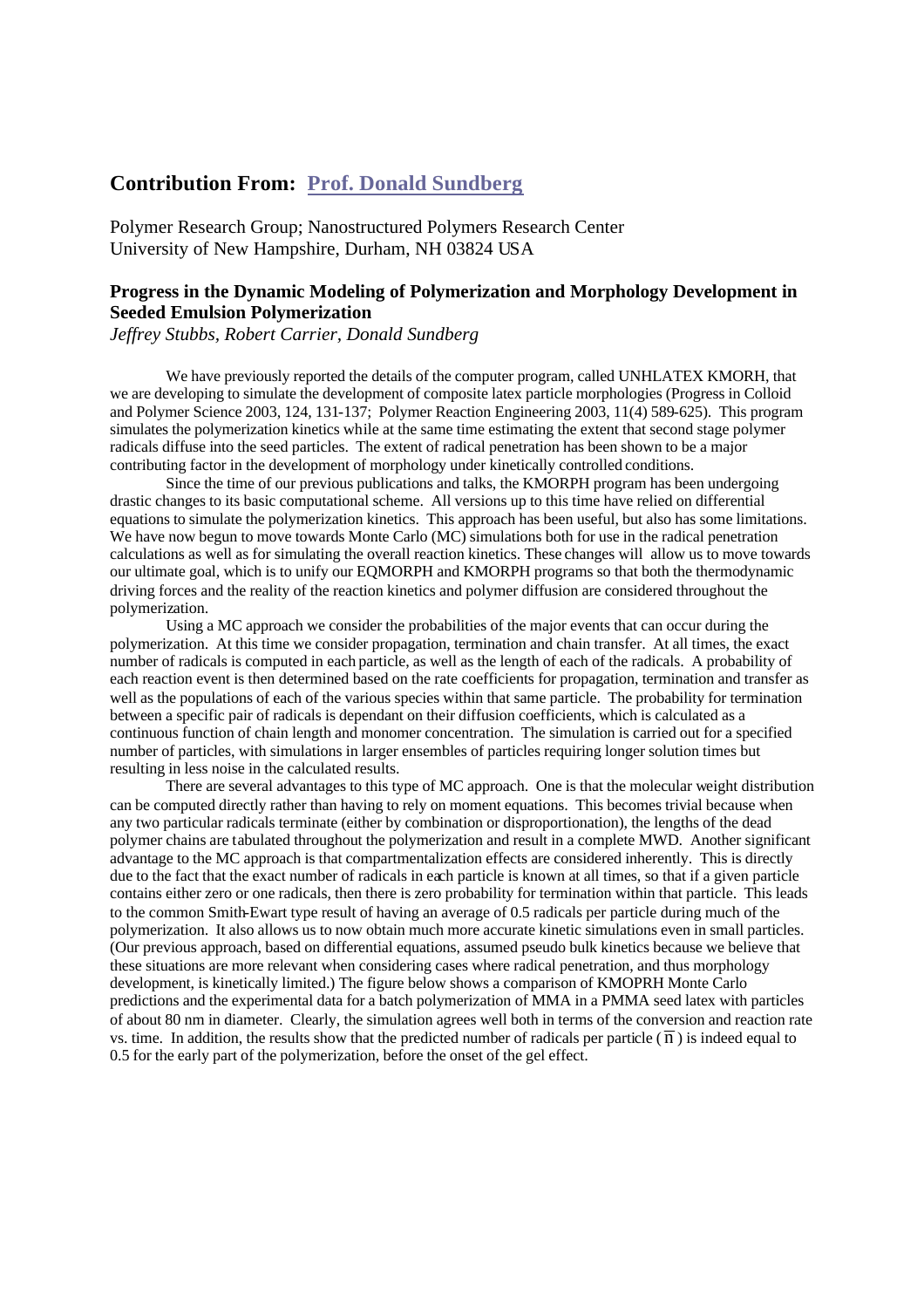

Also shown below is a batch polymerization of styrene in a polystyrene seed with a particle diameter of 90nm at 70C. This example also shows good agreement with the experimental data, as well as predicting the experimentally observed zero-one kinetics.



It should be noted that in these examples the comparisons of the number of radicals per from the experiment relies on knowledge of the propagation rate coefficient, and at higher conversions this becomes diffusion controlled and decreases from the usual chemically controlled value. At present, this is not been taken into account in the  $\overline{n}$  values calculated from the experimental data, so comparisons above this point are not relevant. Of course, the diffusion controlled possibility for propagation is accounted for in the simulations.

Finally, perhaps the most important advantage to adopting the MC approach, is that it sets the stage for future advancements that will move KMORPH towards its ultimate goals. One of these is the effect of polymer phase separation on the polymerization kinetics as well as the diffusion and penetration of radicals, which are of course important considerations during when producing composite particles. In addition to keeping track of the number, length and radial position of all the radicals in each particle as in the current MC simulations, we will eventually keep track of the number, length and the three dimensional position of all radicals in all particles, at all times throughout the polymerization. This will make it possible to build the details of the polymer chain location in the particle throughout the polymerization, so that when enough second stage polymer has been produced in a given location to allow phase separation to occur, a domain of phase separated polymer of a certain size will be placed in that location. Then, based on the location of a given radical, it will be known whether that radical resides within seed or second stage polymer, and its diffusion coefficient can be determined accordingly. This will allow the effect of phase separation during the polymerization on the reaction kinetics and radical penetration to be explicitly considered. We can then incorporate thermodynamic driving forces, so that rearrangement of the phase separated domains towards the preferred equilibrium morphology can also be accounted for during the simulation. It is through this type of approach that we will eventually combine KMORPH and EQMORPH to produce one unified morphology prediction that considers both kinetic and thermodynamic factors. These future advances will be most achievable using Monte Carlo type simulations, and this is the reason that we have begun to move in this direction as we continue to develop our KMORPH software.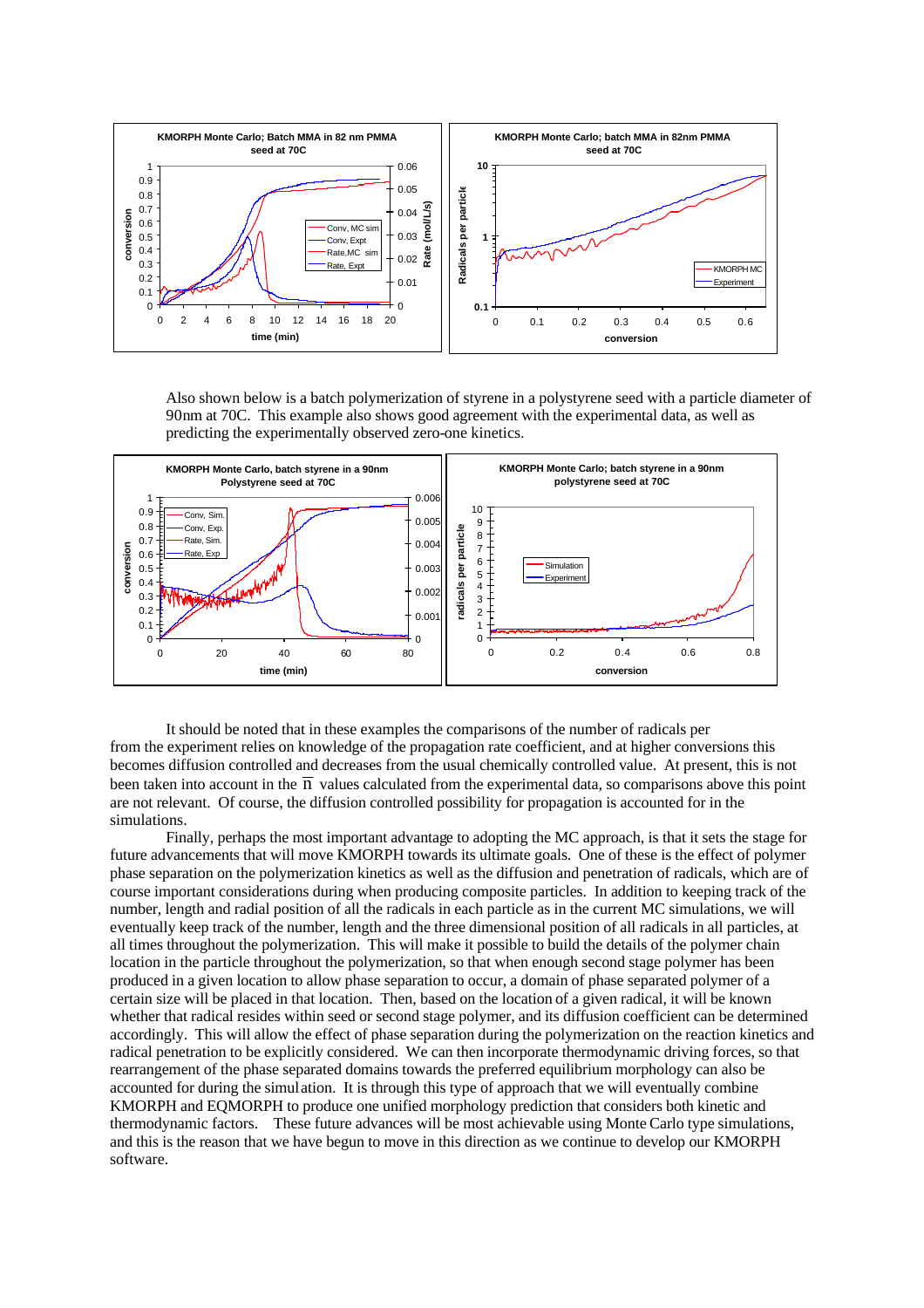#### **Advances in modulated DSC analysis of Composite Particles**

#### *Jeffrey Stubbs and Donald Sundberg*

Over the last several years we have we have begun to use modulated DSC extensively as a tool for studying composite latex particles. Using this technique, we are able to obtain valuable information about the state of phase separation, or the level of mixing between the two polymers, in composite latex particles. We have become very aware that there is a wide range in the amount of interfacial material and the extent of phase separation that can exist within a composite particle. This ranges from systems where phase separation is complete and there is very little interfacial material between the two polymers so that two distinct glass transitions are observed, to systems where phase separation has been completely inhibited during the polymerization resulting in a fairly homogeneous particle where only one fairly narrow glass transition is observed (intermediate between the two Tg's of the pure polymers). Still many other conditions are possible, such as cases where phase separation has occurred but there is still a significant amount of interfacial material (characteristic of very small domains), or cases where phase separation is not complete, resulting in an inhomogeneous particle having a wide range of concentrations present and showing a very broad glass transition. In order to fully understand the structure and morphology within the latex particle, it is necessary to know the extent of phase separation and the amount if interfacial material that is present. Modulated DSC is proving to be a relatively simple, cheap and fast method that can provide this crucial information.

We have also been conducting so called "Round Robin" studies, and have discussed these briefly in previous IPCG newsletters, as well as in this current newsletter. In our first round robin study, we found that two of the systems (referred to as systems 2 and 3) showed some very interesting features. Both systems were not fully phase separated and showed glass transitions that were intermediate between the Tg's for the pure seed and second stage polymers. There were also some differences between the two systems, as system 2 showed a very broad intermediate transition that spanned the entire temperature range between the pure polymer Tg's, while system 3 showed a more narrow intermediate Tg. This sparked our curiosity to learn more about how things evolved during the polymerization, in order to arrive at their final differing states of incomplete phase separation. To study this in more detail we repeated these polymerizations, this time taking larger samples throughout the polymerization, so that we could analyze the morphology by TEM and DSC as a function of conversion.

The evolution of the DSC traces for these two systems as a function of conversion are shown below (shown in derivative form so glass transitions appear as peaks). System 2 has a seed of P(MA-co-MMA) with a Tg of 60C and a second stage of polystyrene ( $Tg = 105C$ ), while System 3 has a seed of P(BA-co-Styrene) with a Tg of 60C and a second stage of PMMA (Tg = 120C). These graphs reveal that the DSC traces evolve in different ways. In System 2, the Tg peak for the seed polymer is always present and centered at the same temperature, but it decreases in size because the seed polymer represents an increasingly smaller percentage of the total polymer as the conversion increases. As the conversion increases a broad shoulder begins to appear that spans the entire temperature range above the Tg of the seed polymer and up to the Tg of the second stage polymer. By the time full conversion is reached, this shoulder has grown to the point where the total glass transition peak is now very broad and spanning the entire range between the two pure polymer Tg's. The behavior of System 3 is very different. In this case, we see that the position of the Tg peak for the seed polymer shifts to higher temperatures as conversion increases. This peak also broadens and decreases in size. We observe that for the samples less than 67% conversion, we have not yet observed a peak appearing that would be characteristic of the second stage PMMA. However, at 67% conversion, a small peak begins to appear for PMMA, and this grows larger at 83% conversion and for the final latex.

The difference in the way these DSC traces evolve provides us with important information about the way in which the particle morphologies are being developed during reaction.



System 2 as a function of conversion



System 3 as a function of conversion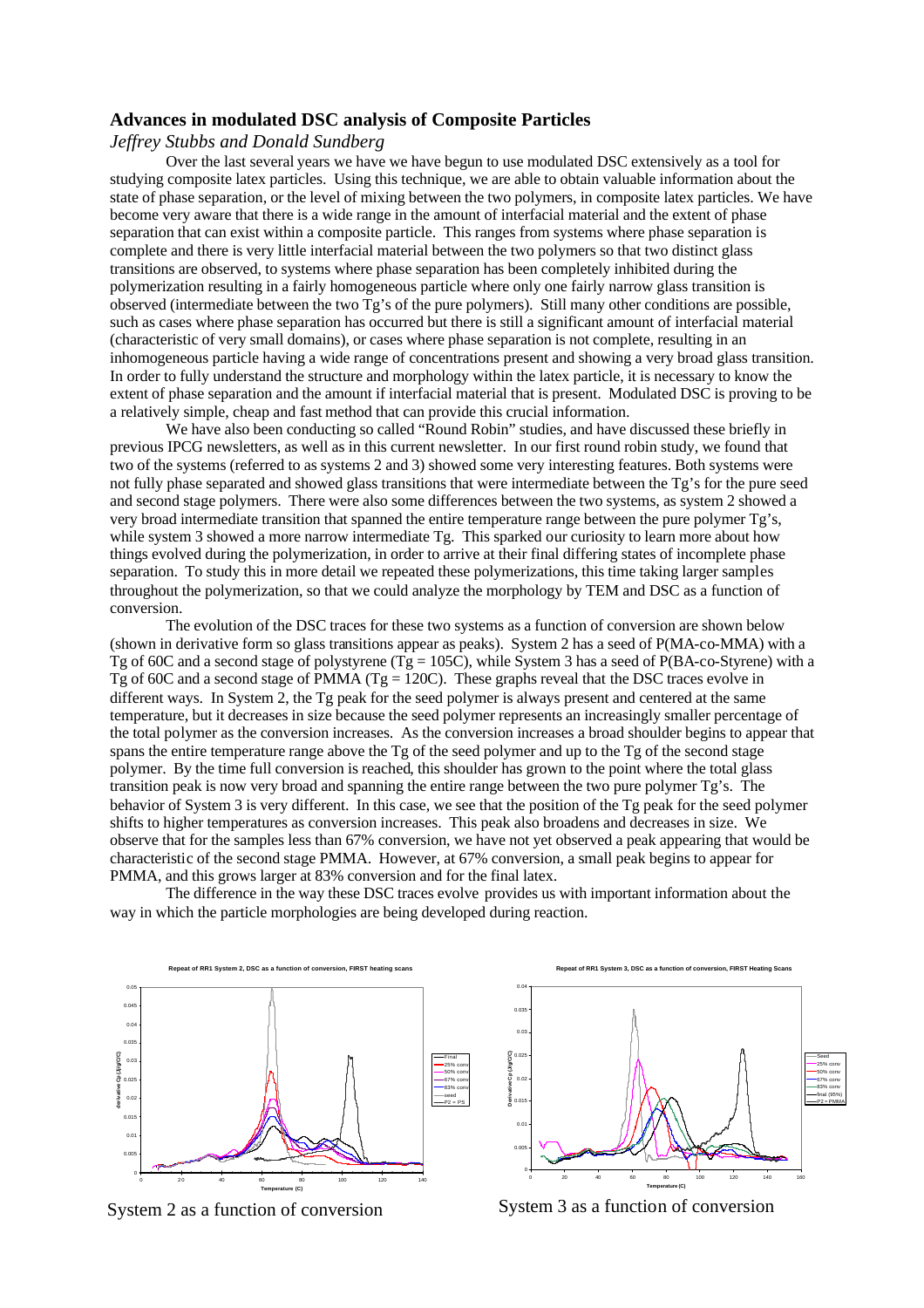In system 2 the phase separation occurs to a greater extent than in system 3 but it is by no means complete, and the final state is one in which a large gradient of concentrations exists within the particles. System 3 shows very different behavior. In this case, phase separation is completely inhibited, and the second stage polymer is formed in solution in the seed polymer, thus resulting in one fairly narrow, intermediate Tg. Of course, these are not stable states as the polymers are very much immiscible. For both systems, if the particles are annealed above the glass transitions of both polymers for a relatively short amount of time before being run in the DSC, then two distinct peaks are observed and correspond to the Tg's of the pure seed and second stage polymers.

We have also conducted polymerizations in which we repeated each of the above polymerizations, except we fed the monomer faster in each case (over 20or 30 minutes) so that the semi-batch polymerizations were run under monomer flooded conditions. In these cases we expected the extent of phase separation to be significantly greater, because the higher monomer concentration in the particles during the polymerization facilitates diffusion and phase separation of the polymer chains. The characterization of these systems is currently in progress, but our initial results are in fact confirming our expectations.

## *Second Round Robin Study for Latex Particle Morphology Determination Jeffrey Stubbs and Donald Sundberg*

Over the course of our research work on latex particle morphology it has become increasingly clear that there is often a great deal of difficulty in determining the particle structure with certainty. In the past, we have predominantly relied on transmission electron microscopy, particularly using microtomed samples, but for more complex systems these micrographs are often difficult to interpret, and sample preparation is often a major difficulty. This has prompted us to begin a series of studies that we have referred to as a "Round Robin" program for the determination of latex particle morphology. Our intention is to systematically evaluate our present ability, using most of the experimental techniques available, to **confidently** determine the structure of composite latex particles. The process followed is to produce a series of composite latex particles in our lab at the University of New Hampshire, and to distribute samples to several research laboratories so that independent analysis can be conducted on the same latex samples. A variety of experimental techniques have been incorporated. This allows several questions to be investigated including 1) the agreement between different labs using the same technique, 2) the agreement, or at least complementarily results, between different techniques and 3) our general ability to determine morphology with confidence for samples of varying degrees of complexity and posing different practical difficulties for analysis.

In our first Round Robin (RRI) study (reported in the Fall 2002 IPCG Newsletter) relatively simple systems were investigated in order to provide a reliable foundation with which to build towards future studies including more complex systems. One general guideline developed during the first study was that it is important to characterize three main features of the particle structure, these being 1) the overall shape of the particles, 2) the composition of the surface of the particles and 3) the internal structure of the particles. Often a latex system will possess a feature that may hinder our ability to use one or more of the analytical techniques effectively, or may even render some of these methods useless. In some cases this may prevent one or more of the three main features of the morphology to be determined confidently. While RRI was designed to test inter-laboratory consistency and the usefulness of various analytical techniques, it did not probe some of the more challenging aspects of commercially viable latex systems such as the inclusion of acid comonomers, soft/hard (T<sub>g</sub> relative to room temperature) systems (as in many coatings and impact modifiers), soft/soft systems (as in many adhesives), non-stainable (for TEM observation) systems, small particle sizes (= or < microtome section thickness achievable for TEM), closeness of the polarities of the two polymers, closeness in the  $T<sub>g</sub>$  s of the two polymers, and large differences between the relative amounts of the two polymers in the particles.